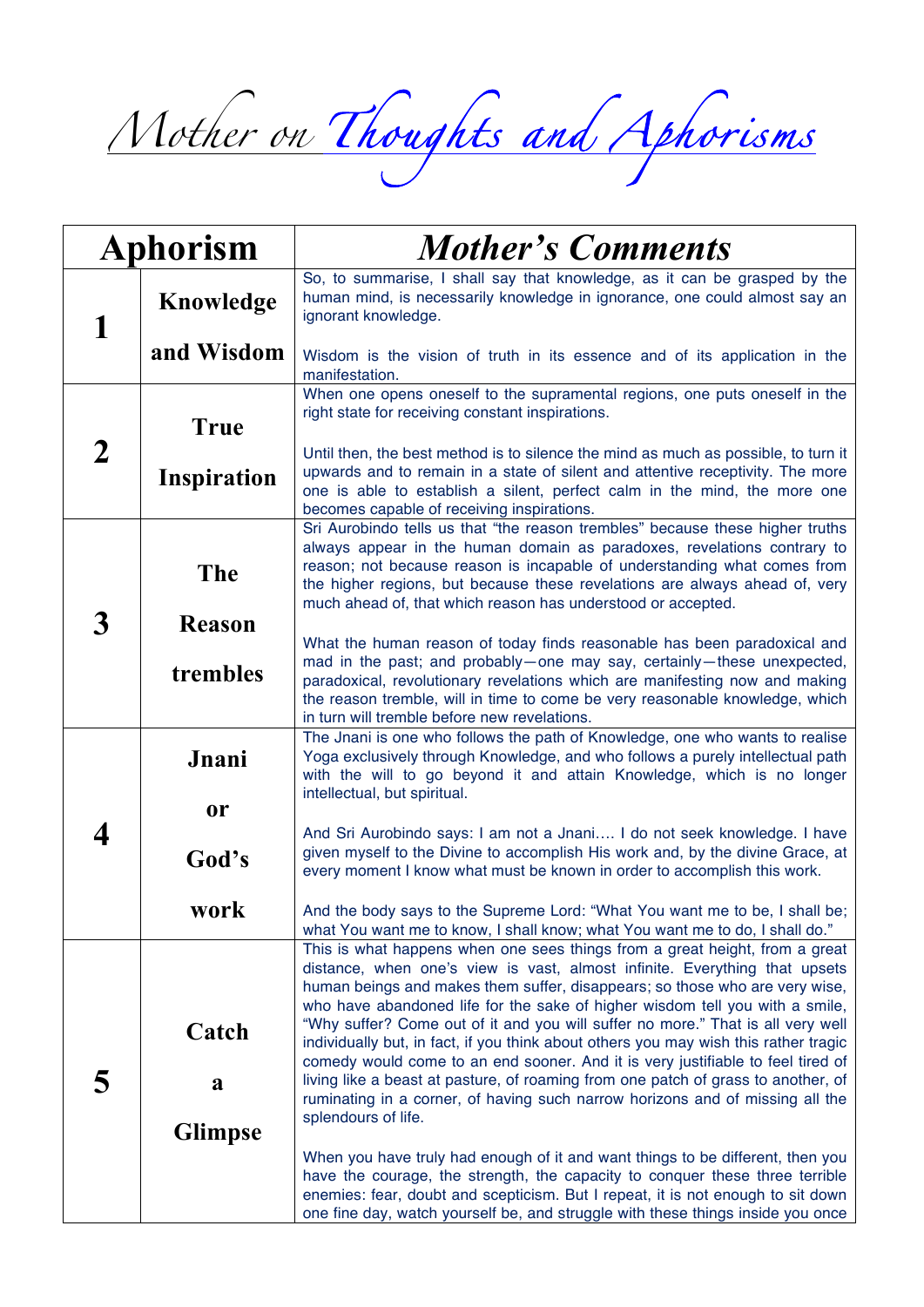|   |                    | and for all. You have to do it and do it again and again and continue in a way<br>which seems almost endless, to be sure that you have got rid of it all. In reality,<br>you are perhaps never truly rid of it, but there comes a time when inside<br>yourself, you are so different that you can no longer be touched by these<br>things. You can see them, but you see them with a smile, and at a simple<br>gesture they go away, back to where they came from, perhaps a little changed,<br>perhaps a little less strong, less obstinate, less aggressive—until the time<br>when the Light is so strong that all darkness vanishes. |
|---|--------------------|-----------------------------------------------------------------------------------------------------------------------------------------------------------------------------------------------------------------------------------------------------------------------------------------------------------------------------------------------------------------------------------------------------------------------------------------------------------------------------------------------------------------------------------------------------------------------------------------------------------------------------------------|
|   | <b>Transform</b>   | One can be free only by soaring to the heights, high above human passions.<br>Only when one has achieved a higher, selfless freedom and done away with all<br>desires and impulses does one have the right to be free.<br>But neither should people who are very reasonable, very moral according to                                                                                                                                                                                                                                                                                                                                    |
|   | <b>Reason</b>      | ordinary social laws, think themselves wise, for their wisdom is an illusion and<br>holds no profound truth.                                                                                                                                                                                                                                                                                                                                                                                                                                                                                                                            |
| 6 | t <sub>0</sub>     | When one truly attains wisdom, the true wisdom, the wisdom Sri Aurobindo is<br>speaking of here, there is no longer higher and lower; there is only a play of                                                                                                                                                                                                                                                                                                                                                                                                                                                                           |
|   | <b>Divine</b>      | forces in which each thing has its place and its importance. And if there is a<br>hierarchy it is a hierarchy of surrender to the Supreme. It is not a hierarchy of<br>superiority with regard to what is below.                                                                                                                                                                                                                                                                                                                                                                                                                        |
|   | Wisdom             | True wisdom comes only when the ego disappears, and the ego disappears<br>only when you are ready to abandon yourself completely to the supreme Lord<br>without any personal motive and without any expectation of profit-when you<br>do it because you cannot do otherwise.                                                                                                                                                                                                                                                                                                                                                            |
|   |                    | To go within yourself, that is the first step. And then, once you have succeeded in<br>going within yourself deeply enough to feel the reality of that which is within, to<br>widen yourself progressively, systematically, to become as vast as the universe<br>and lose the sense of limitation.                                                                                                                                                                                                                                                                                                                                      |
|   | <b>True</b>        | These are the first two preparatory movements. And these two things must be done<br>in the greatest possible calm, peace and tranquillity. This peace, this tranquillity<br>brings about silence in the mind and stillness in the vital.                                                                                                                                                                                                                                                                                                                                                                                                |
|   | Wisdom             | This effort, this attempt must be renewed very regularly, persistently. And after a<br>certain lapse of time, which may be longer or shorter, you begin to perceive a<br>reality that is different from the reality perceived in the ordinary, external<br>consciousness.                                                                                                                                                                                                                                                                                                                                                               |
|   |                    | Naturally, by the action of Grace, the veil may suddenly be rent from within, and at<br>once you can enter the true truth; but even when that happens, in order to obtain<br>the full value and full effect of the experience, you must maintain yourself in a state<br>of inner receptivity, and to do that, it is indispensable for you to go within each day.                                                                                                                                                                                                                                                                        |
|   | <b>The</b>         | Look upon everything with a benevolent smile. Take all the things which irritate you<br>as a lesson for yourself and your life will be more peaceful and more effective as<br>well, for a great percentage of your energy certainly goes to waste in the irritation<br>you feel when you do not find in others the perfection that you would like to realise                                                                                                                                                                                                                                                                            |
| 8 | <b>Dogmas</b>      | in yourself.                                                                                                                                                                                                                                                                                                                                                                                                                                                                                                                                                                                                                            |
|   | <sub>of</sub>      | You stop short at the perfection that others should realise and you are seldom<br>conscious of the goal you should be pursuing yourself. If you are conscious of it,<br>well then, begin with the work which is given to you, that is to say, realise what you                                                                                                                                                                                                                                                                                                                                                                          |
|   | the Sects          | have to do and do not concern yourself with what others do, because, after all, it is<br>not your business. And the best way to the true attitude is simply to say, "All those<br>around me, all the circumstances of my life, all the people near me, are a mirror                                                                                                                                                                                                                                                                                                                                                                     |
|   | are                | held up to me by the Divine Consciousness to show me the progress I must make.<br>Everything that shocks me in others means a work I have to do in myself."                                                                                                                                                                                                                                                                                                                                                                                                                                                                             |
|   | <b>Intolerance</b> | And perhaps if one carried true perfection in oneself, one would discover it more<br>often in others.                                                                                                                                                                                                                                                                                                                                                                                                                                                                                                                                   |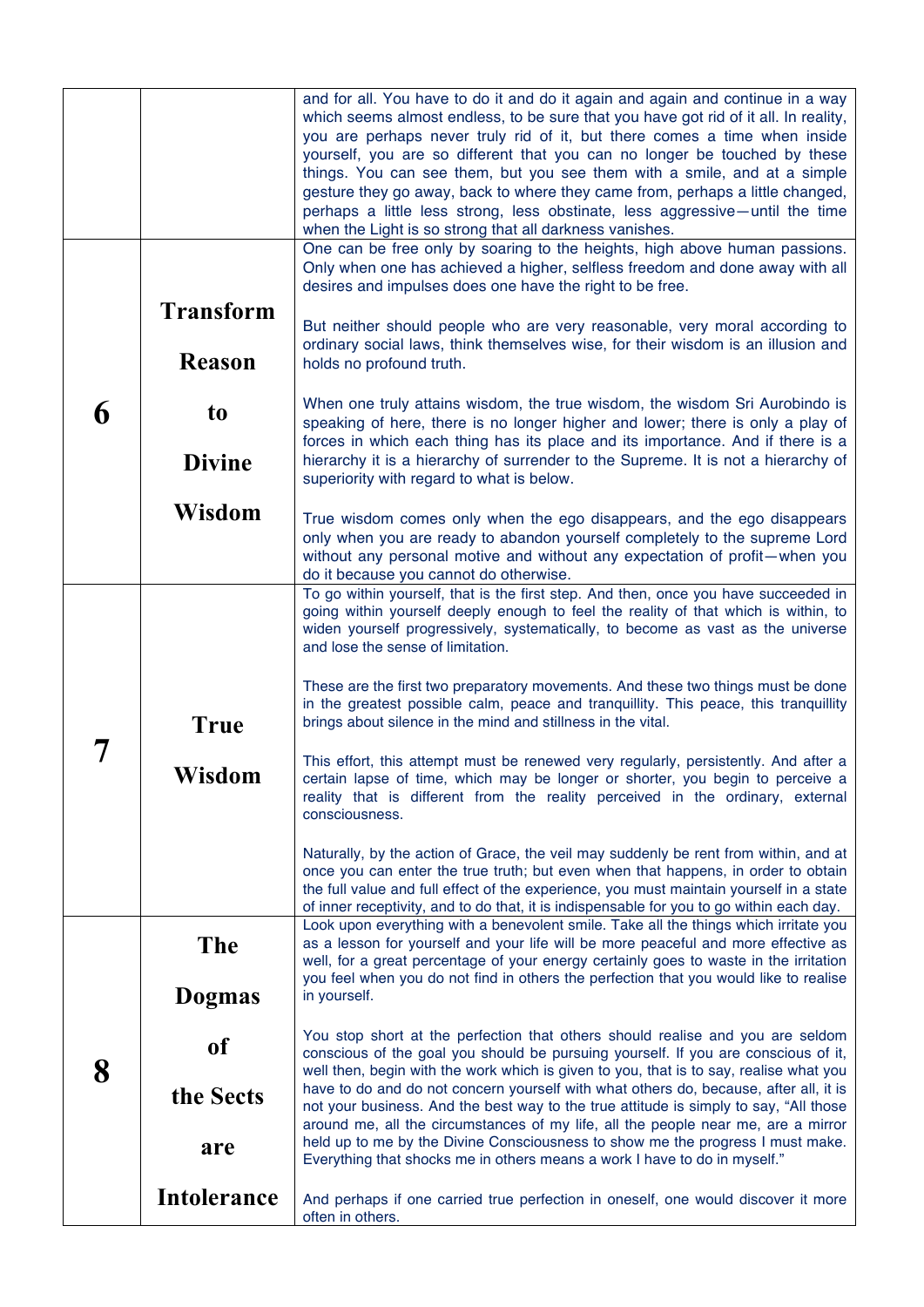|    |                    | This amounts to saying that all knowledge which is not the result of the soul's<br>vision or experience is without true value.                                               |
|----|--------------------|------------------------------------------------------------------------------------------------------------------------------------------------------------------------------|
|    |                    |                                                                                                                                                                              |
|    |                    | How many times have we repeated this: all that comes from the mind is wholly                                                                                                 |
|    |                    | relative. The more the mind is educated and has applied itself to various                                                                                                    |
|    | Soul's             | disciplines, the more it becomes capable of proving that what it puts forward or                                                                                             |
|    |                    | what it says is true. One can prove the truth of anything by reasoning, but that                                                                                             |
|    | <b>Vision</b>      | does not make it true. It remains an opinion, a prejudice, a knowledge based                                                                                                 |
|    |                    | on appearances which are themselves more than dubious.                                                                                                                       |
| 9  |                    |                                                                                                                                                                              |
|    | and                | Only, between your soul and your active consciousness there are two<br>characters who are in the habit of making a lot of noise, the mind and the vital.                     |
|    |                    | And because they make a lot of noise, while the soul does not, or, rather,                                                                                                   |
|    | <b>Experience</b>  | makes as little as possible, their noise prevents you from hearing the voice of                                                                                              |
|    |                    | the soul.                                                                                                                                                                    |
|    |                    |                                                                                                                                                                              |
|    |                    | So, in conclusion, we shall say that in order to know things as they are you                                                                                                 |
|    |                    | must first unite with your soul and to unite with your soul you must want it with<br>persistence and perseverance.                                                           |
|    |                    | Only the soul can know the soul, and on each level of being, only the                                                                                                        |
|    |                    | equivalent level can recognise the other. Only the Divine can know the Divine,                                                                                               |
|    |                    | and because we carry the Divine in ourselves we are capable of seeing Him                                                                                                    |
|    |                    | and recognising Him. But if we try to understand something of the inner life by                                                                                              |
|    |                    | using our senses and external methods, the result is sure to be total failure and<br>we shall also deceive ourselves totally.                                                |
|    |                    |                                                                                                                                                                              |
|    | <b>My</b>          | The conclusion is always the same: the only true attitude is one of humility, of                                                                                             |
|    |                    | silent respect before what one does not know, and of inner aspiration to come                                                                                                |
|    | Soul               | out of one's ignorance. One of the things which would make humanity progress                                                                                                 |
| 10 |                    | most would be for it to respect what it does not know, to acknowledge willingly<br>that it does not know and is therefore unable to judge. We constantly do just             |
|    |                    | the opposite. We pass final judgments on things of which we have no                                                                                                          |
|    | knows              | knowledge whatsoever, and say in a peremptory manner, "This is possible.                                                                                                     |
|    |                    | That is impossible," when we do not even know what it is we are speaking of.                                                                                                 |
|    | Immortality        | And we put on superior airs because we doubt things of which we have never<br>had any knowledge.                                                                             |
|    |                    |                                                                                                                                                                              |
|    |                    | Men believe that doubt is a sign of superiority, whereas it is really a sign of                                                                                              |
|    |                    | inferiority.                                                                                                                                                                 |
|    |                    |                                                                                                                                                                              |
|    |                    | Scepticism and doubt are two of the greatest obstacles to progress; they add                                                                                                 |
|    |                    | presumptuousness to ignorance.<br>In each human being the body is animated by the vital being, and governed, or                                                              |
|    |                    | partially governed, by a mental being. This is a general rule, but the extent to which                                                                                       |
|    |                    | the mental being is formed and individualised varies greatly from one individual to                                                                                          |
|    |                    | the next. In the great mass of human beings the mind is something fluid which has<br>no organisation of its own, and therefore it is not a personality.                      |
|    | <b>Immortality</b> |                                                                                                                                                                              |
|    |                    | But this is not what Sri Aurobindo calls Immortality. Immortality is a life without                                                                                          |
|    | versus             | beginning or end, without birth or death, which is altogether independent of the                                                                                             |
| 11 |                    | body. It is the life of the Self, the essential being of each individual, and it is not<br>separate from the universal Self. And this essential being has a sense of oneness |
|    | <b>Mental</b>      | with the universal Self; it is in fact a personified, individualised expression of the                                                                                       |
|    |                    | universal Self and has neither beginning nor end, neither life nor death, it exists                                                                                          |
|    | <b>Personality</b> | eternally and that is what is immortal. When we are fully conscious of this Self we                                                                                          |
|    |                    | participate in its eternal life, and we therefore become immortal.                                                                                                           |
|    |                    | Each time that the soul takes birth in a new body it comes with the intention of                                                                                             |
|    |                    | having a new experience which will help it to develop and to perfect its personality.                                                                                        |
|    |                    | This is how the psychic being is formed from life to life and becomes a completely                                                                                           |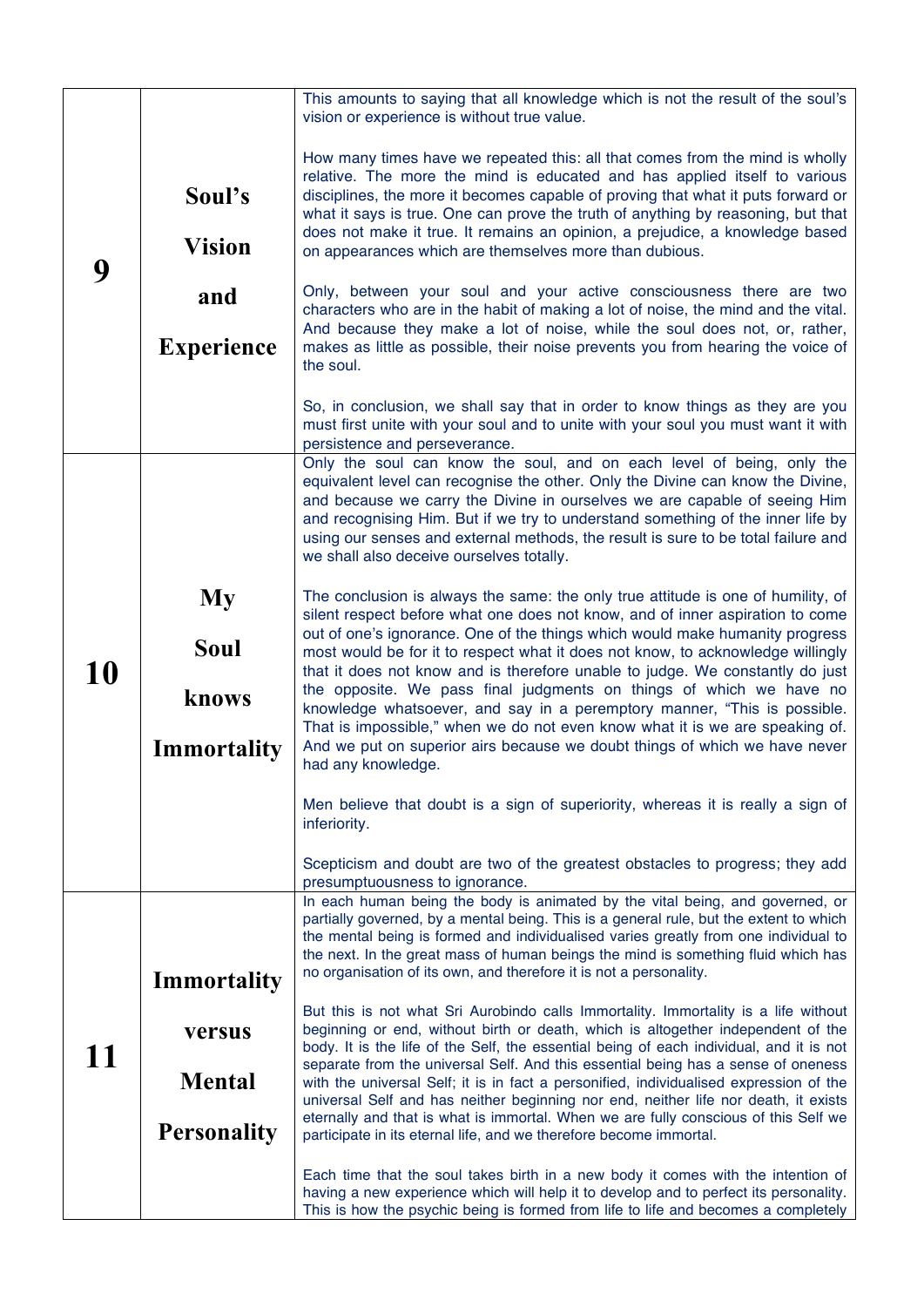|    |                            | conscious and independent personality which, once it has arrived at the summit of<br>its development, is free to choose not only the time of its incarnation, but the place,<br>the purpose and the work to be accomplished.                                                                                                                                                                                                                                                                                                                                                                           |
|----|----------------------------|--------------------------------------------------------------------------------------------------------------------------------------------------------------------------------------------------------------------------------------------------------------------------------------------------------------------------------------------------------------------------------------------------------------------------------------------------------------------------------------------------------------------------------------------------------------------------------------------------------|
|    |                            | Therefore we can say without fear of being mistaken that physical culture is the<br>sadhana of the body and that all sadhana necessarily helps to hasten the<br>achievement of the goal. The more consciously you do it, the quicker and more<br>general the result, but even if you do it blindly, if you can see no further than the<br>tips of your fingers or your feet or your nose, you help the overall development.                                                                                                                                                                            |
|    |                            | As it is, the physical body is truly nothing but a very disfigured shadow of the<br>eternal life of the Self. But this physical body is capable of progressive<br>development; through each individual formation, the physical substance<br>progresses, and one day it will be capable of building a bridge between physical life<br>as we know it and the supramental life which is to manifest.                                                                                                                                                                                                      |
|    |                            | Some people are always complaining about their disabilities. But that doesn't lead<br>you very far. If, once, you have truly seen your weaknesses and truly, sincerely<br>understood, seen that you must not be like that-that's the end of complaining.<br>Then there is the daily effort, the building up of the will, the vigilance of every<br>moment-you must never allow a recognised mistake to renew itself. To err<br>through ignorance, to err through unconsciousness, is obviously very unfortunate,<br>but it can be put right. Whereas to go on making the same mistake, knowing that it |
|    | <b>Stupidity</b>           | must not be made, is an act of cowardice which we must not permit ourselves.                                                                                                                                                                                                                                                                                                                                                                                                                                                                                                                           |
| 12 | of the<br><b>Reasoning</b> | To say, "Oh, human nature is like this. Oh, we are in the inconscience. Oh, we are<br>in the ignorance,"—all this is laziness and weakness. And behind this laziness and<br>weakness there is a huge bad will. There!                                                                                                                                                                                                                                                                                                                                                                                  |
|    |                            | I say this because many people have made this remark to me, many. And it is<br>always a way of justifying oneself: "Oh, we are doing what we can." It is not true.<br>Because if you are sincere, once you have seen-as long as you have not seen,<br>nothing can be said-but the moment you see is the moment when you receive the<br>Grace, and once you have received the Grace, you no longer have the right to<br>forget it.                                                                                                                                                                      |
|    | The<br><b>Miracle</b>      | By "they" Sri Aurobindo means the materialists, the scientists and, in a general<br>way, all those who only believe in physical reality and consider human reason<br>to be the one infallible judge. Furthermore, the "things" he speaks of here are<br>all the perceptions that belong to worlds other than the material, all that one<br>can see with eyes other than the physical, all the experiences that one can<br>have in subtle domains from the sense perceptions of the vital world to the<br>bliss of the Divine Presence.                                                                 |
| 13 | of the                     | Sri Aurobindo interprets hallucination or puts it more precisely: "A subjective or<br>psychical experience which corresponds to no objective or no physical reality."                                                                                                                                                                                                                                                                                                                                                                                                                                  |
|    | Human                      | There could be no better definition of these phenomena of the inner<br>consciousness, which are most precious to man and make him something<br>more than a mere thinking animal. Human reason is so limited, so down to                                                                                                                                                                                                                                                                                                                                                                                |
|    | <b>Reason</b>              | earth, so arrogantly ignorant that it wants to discredit by a pejorative word the<br>very faculties which open the gates of a higher and more marvellous life to<br>man In the face of this obstinate incomprehension Sri Aurobindo wonders<br>ironically at "the miracles of the human reason". For the power to change truth<br>into falsehood to such a degree is certainly a miracle.                                                                                                                                                                                                              |
|    | <b>The</b>                 | Here Sri Aurobindo compares the work of the Supreme Lord, creator of the<br>universe, to the work of an artist painting in his conscious being, with sweeping<br>brush-strokes, as on a canvas, the picture of the world. And when by "curious                                                                                                                                                                                                                                                                                                                                                         |
| 14 | <b>Supreme</b>             | touches" he paints one stroke over another, we have a "coincidence".                                                                                                                                                                                                                                                                                                                                                                                                                                                                                                                                   |
|    | Lord is like               | Usually the word "coincidence" suggests unconscious, meaningless chance. Sri<br>Aurobindo wants to make us understand that chance and unconsciousness have<br>nothing to do with this phenomenon; on the contrary, it is the result of a refinement<br>of taste and consciousness of the kind that artists possess, and it can reveal a                                                                                                                                                                                                                                                                |
|    | an Artist                  | deep intention.                                                                                                                                                                                                                                                                                                                                                                                                                                                                                                                                                                                        |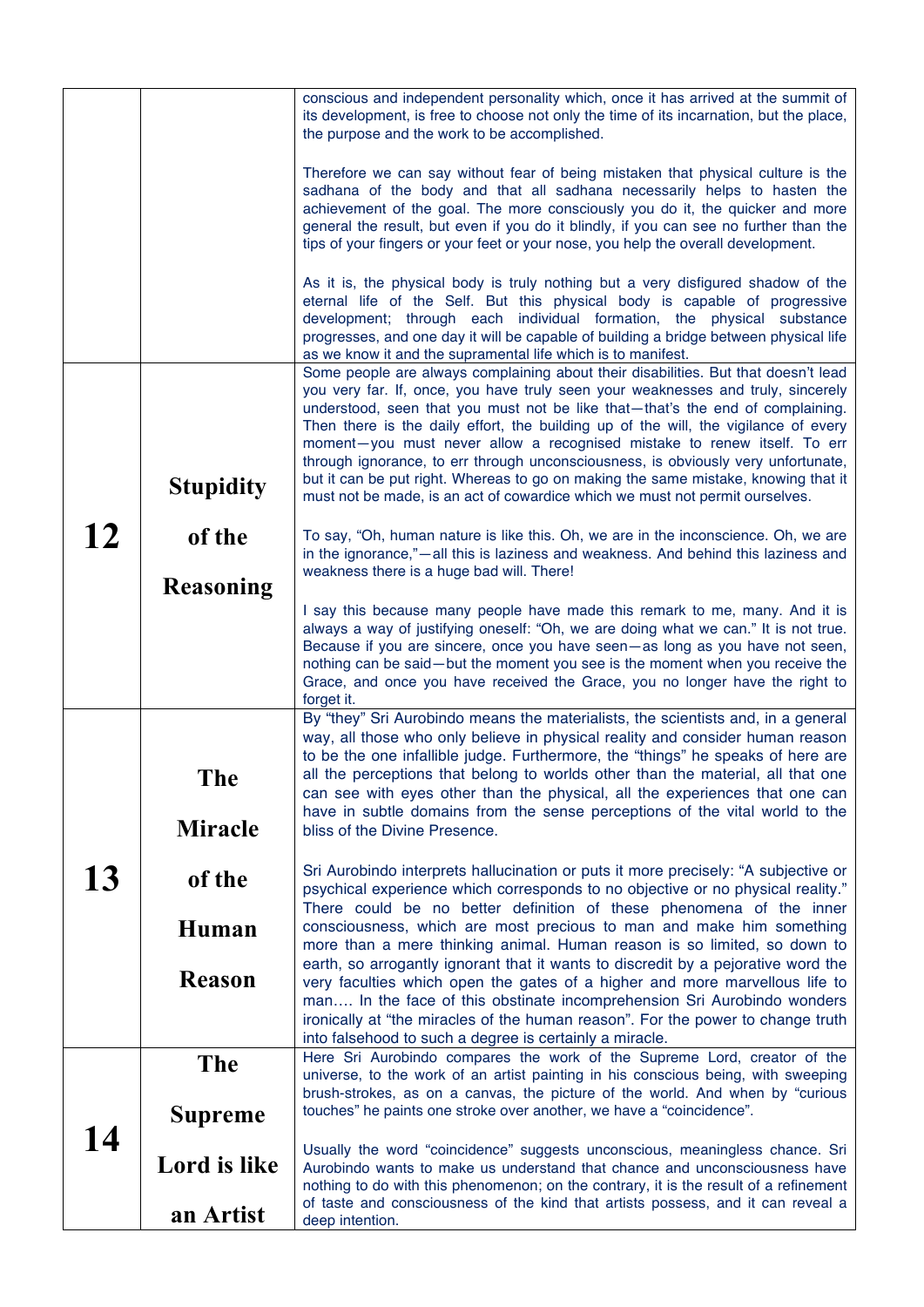|    |                       | It is the same for all the subtle worlds-vital, mental, overmental,<br>supramental—and for all the intermediate worlds and planes of the being. In<br>this way one can have visions that are vital, mental, overmental, supramental,<br>etc.                                                                                                                                                                                                                                                                                                                                                                                                                                                                                                                                                                                                                                                                                                                                                                                             |
|----|-----------------------|------------------------------------------------------------------------------------------------------------------------------------------------------------------------------------------------------------------------------------------------------------------------------------------------------------------------------------------------------------------------------------------------------------------------------------------------------------------------------------------------------------------------------------------------------------------------------------------------------------------------------------------------------------------------------------------------------------------------------------------------------------------------------------------------------------------------------------------------------------------------------------------------------------------------------------------------------------------------------------------------------------------------------------------|
|    | What                  | On the other hand, Sri Aurobindo tells us that what is termed a hallucination is<br>the reflection in the mind or the physical senses of that which is beyond our                                                                                                                                                                                                                                                                                                                                                                                                                                                                                                                                                                                                                                                                                                                                                                                                                                                                        |
| 15 | means                 | mind and our ordinary senses; it is therefore not a direct vision, but a reflected<br>image which is usually not understood or explained. This character of                                                                                                                                                                                                                                                                                                                                                                                                                                                                                                                                                                                                                                                                                                                                                                                                                                                                              |
|    | <b>Hallucination?</b> | uncertainty produces an impression of unreality and gives rise to all kinds of<br>superstition.                                                                                                                                                                                                                                                                                                                                                                                                                                                                                                                                                                                                                                                                                                                                                                                                                                                                                                                                          |
|    |                       | So we shall reserve the word "vision" for experiences that occur in awareness<br>and sincerity. Nevertheless, in both cases, in "hallucination" as well as in<br>vision, what is seen does correspond to something quite real, although it is<br>sometimes much deformed in the transcription.                                                                                                                                                                                                                                                                                                                                                                                                                                                                                                                                                                                                                                                                                                                                           |
| 16 | <b>Polysyllables</b>  | There are many planes or zones of the mind, from the plane of the physical<br>mind, the lower zone of ordinary thoughts, full of error and ignorance and<br>falsehood, to the plane of the higher mind which receives, in the form of<br>intuitions, the rays of the supramental truth. Between these two extremes there<br>is a gradation of countless intermediate planes that are superimposed one<br>upon another and which influence each other. In one of the lower zones lies<br>the practical reason, the common sense of which man is so proud and which,<br>for ordinary minds, appears to be the expression of wisdom, although it still<br>works wholly in the field of ignorance. To this region of practical reason belong<br>the "polysyllables" of which Sri Aurobindo speaks, the common-places and<br>clichés, all the ready-made phrases which run about in the mental atmosphere<br>from one brain to another and which people repeat when they want to appear<br>knowledgeable, or when they think themselves wise. |
|    |                       | Sri Aurobindo puts us on our guard against this trite and inferior way of thinking<br>when we are faced with a new or unexpected phenomenon and try to explain it.<br>He tells us to search always, untiringly, using our highest intelligence, the<br>intelligence which thirsts to know the true cause of things, and to go on<br>searching without being satisfied by facile and popular explanations, until we<br>have discovered a more subtle and truer truth. Then at the same time we shall<br>find that behind everything, even what seems to be chance and illusion, there<br>is a conscious will at work to express the Supreme Vision.                                                                                                                                                                                                                                                                                                                                                                                       |
|    | D <sub>0</sub>        | One cannot say that the physical mind knows God, for the very way of knowing that<br>is characteristic of the mind is foreign to the Divine; one could even say that it is                                                                                                                                                                                                                                                                                                                                                                                                                                                                                                                                                                                                                                                                                                                                                                                                                                                               |
| 17 | We                    | contrary to it. The physical mind itself can receive the divine influence and be<br>transformed by it, but so long as it remains the physical mind, it can neither<br>understand nor explain God, much less know Him; for to know God one must be<br>identified with Him and for that the physical mind must cease to be what it is now,                                                                                                                                                                                                                                                                                                                                                                                                                                                                                                                                                                                                                                                                                                 |
|    | know                  | and consequently cease to be the physical mind.                                                                                                                                                                                                                                                                                                                                                                                                                                                                                                                                                                                                                                                                                                                                                                                                                                                                                                                                                                                          |
|    | God?                  | The capacity to know God can be achieved in the lower triplicity—the mind, the<br>vital and the physical—only with the supramental transformation, and this comes<br>only just before the ultimate realisation which consists in becoming divine.                                                                                                                                                                                                                                                                                                                                                                                                                                                                                                                                                                                                                                                                                                                                                                                        |
|    | The Idea              | We live in an illusion; no thoughtful person can deny this. But according to<br>some people, behind the illusion that we see and live there exists nothing;<br>there is nothingness, emptiness.                                                                                                                                                                                                                                                                                                                                                                                                                                                                                                                                                                                                                                                                                                                                                                                                                                          |
| 18 | <b>of</b>             | Sri Aurobindo means the philosophical theory which states that the material<br>world has no real existence: it is merely an appearance created by an<br>aberration of the ego and the senses, and when this aberration disappears the<br>world will disappear at the same time.                                                                                                                                                                                                                                                                                                                                                                                                                                                                                                                                                                                                                                                                                                                                                          |
|    | <b>Illusion</b>       | What Sri Aurobindo tells us is: The world is real, it is only our perception of it<br>that is false.                                                                                                                                                                                                                                                                                                                                                                                                                                                                                                                                                                                                                                                                                                                                                                                                                                                                                                                                     |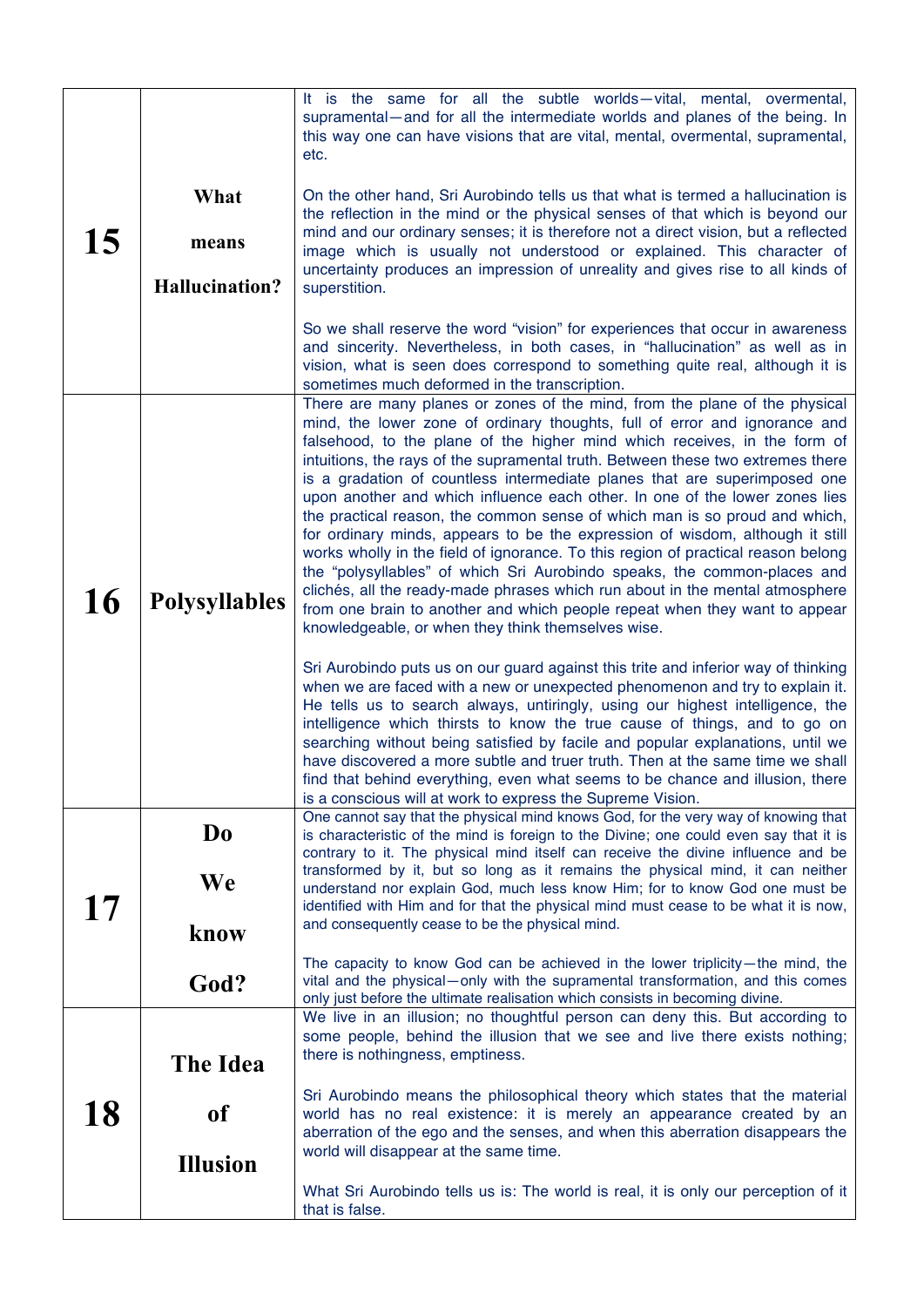| 19                         | Is there<br>no Ugly<br>and<br><b>Repellent</b> | To understand truly what Sri Aurobindo means here, you must yourself have had<br>the experience of transcending reason and establishing your consciousness in a<br>world higher than the mental intelligence. For from up there you can see, firstly, that<br>everything that exists in the universe is an expression of Sachchidananda (Being-<br>Consciousness-Bliss) and therefore behind any appearance whatever, if you go<br>deeply enough, you can perceive Sachchidananda, which is the principle of<br>Supreme Beauty. Secondly, you see that everything in the manifested universe is<br>relative, so much so that there is no beauty which may not appear ugly in<br>comparison with a greater beauty, no ugliness which may not appear beautiful in<br>comparison with a yet uglier ugliness.                                                                                                                                                                                                                                                    |
|----------------------------|------------------------------------------------|--------------------------------------------------------------------------------------------------------------------------------------------------------------------------------------------------------------------------------------------------------------------------------------------------------------------------------------------------------------------------------------------------------------------------------------------------------------------------------------------------------------------------------------------------------------------------------------------------------------------------------------------------------------------------------------------------------------------------------------------------------------------------------------------------------------------------------------------------------------------------------------------------------------------------------------------------------------------------------------------------------------------------------------------------------------|
|                            | in this                                        | However, so long as we dwell in the rational consciousness, it is, in a way, natural<br>that everything that offends our aspiration for perfection, our will for progress,<br>everything we seek to transcend and surmount, should seem ugly and repellent to<br>us, since we are in search of a greater ideal and we want to rise higher.                                                                                                                                                                                                                                                                                                                                                                                                                                                                                                                                                                                                                                                                                                                   |
|                            | World?                                         | And yet it is still only a half-wisdom which is very far from the true wisdom, a<br>wisdom that appears wise only in the midst of ignorance and unconsciousness.                                                                                                                                                                                                                                                                                                                                                                                                                                                                                                                                                                                                                                                                                                                                                                                                                                                                                             |
|                            |                                                | This Aphorism is the complement and almost an explanation of the<br>previous one.                                                                                                                                                                                                                                                                                                                                                                                                                                                                                                                                                                                                                                                                                                                                                                                                                                                                                                                                                                            |
| 20                         | <b>A</b> Sublime                               | Once again, Sri Aurobindo tells us clearly that behind the appearances                                                                                                                                                                                                                                                                                                                                                                                                                                                                                                                                                                                                                                                                                                                                                                                                                                                                                                                                                                                       |
|                            | <b>Reality</b>                                 | there is a sublime Reality which is, one may say, the luminous opposite<br>of all external deformations. Thus, when the inner eyes are open to this<br>divine Reality, it is seen with such power that it is able to dissolve all<br>that normally veils it to the ordinary vision.                                                                                                                                                                                                                                                                                                                                                                                                                                                                                                                                                                                                                                                                                                                                                                          |
| 21                         | <b>Forgiveness</b>                             | The truth is that when you ask forgiveness you hope that the dire<br>consequences of what you have done will be wiped away. But that is possible<br>only if the causes of the error you have committed have themselves<br>disappeared. If you have made a mistake through ignorance, the ignorance<br>must disappear. If you have made a mistake through bad will, the bad will must<br>disappear and be replaced by goodwill. Mere regret will not do, it must be<br>accompanied by a step forward.<br>For the universe is constantly evolving; nothing is at a standstill. Everything is<br>perpetually changing, moving forward or backward. Things or acts that set us<br>back seem bad to us, and cause confusion and disorder. The only remedy for<br>them is a radical forward movement, a progress. This new orientation alone<br>can annul the consequences of the backward movement.<br>Therefore it is not a vague and abstract forgiveness that one should ask of the<br>Divine, but the power to make the necessary progress. For only an inner |
|                            |                                                | transformation can wipe out the consequences of the act.<br>These two Aphorisms are illustrations of the affirmation of the Divine Presence in<br>all things and all beings, and they also develop the idea which has already been                                                                                                                                                                                                                                                                                                                                                                                                                                                                                                                                                                                                                                                                                                                                                                                                                           |
| 22                         | <b>The</b>                                     | touched on, that there is nothing and no one to forgive, since the Divine is the<br>originator of all things.                                                                                                                                                                                                                                                                                                                                                                                                                                                                                                                                                                                                                                                                                                                                                                                                                                                                                                                                                |
|                            | <b>Affirmation</b>                             | This is how this sentence, "God struck me with a human hand", should be read and<br>understood. If you see nothing but the appearances, it is only one man hitting                                                                                                                                                                                                                                                                                                                                                                                                                                                                                                                                                                                                                                                                                                                                                                                                                                                                                           |
| $\boldsymbol{\mathcal{X}}$ | of the                                         | another. But for one who sees and knows the Truth, it is the supreme Lord who<br>gives the blow through that human hand, and the blow necessarily does good to<br>the one who receives it, that is to say, brings about a progress in his<br>consciousness, for the ultimate aim of creation is to awaken all beings to the                                                                                                                                                                                                                                                                                                                                                                                                                                                                                                                                                                                                                                                                                                                                  |
|                            | <b>Divine</b>                                  | consciousness of the Divine.                                                                                                                                                                                                                                                                                                                                                                                                                                                                                                                                                                                                                                                                                                                                                                                                                                                                                                                                                                                                                                 |
| 23                         | <b>Presence</b>                                | Are we to forgive the Lord for the good He does us, while, at the same time, asking<br>Him not to do it again?                                                                                                                                                                                                                                                                                                                                                                                                                                                                                                                                                                                                                                                                                                                                                                                                                                                                                                                                               |
|                            |                                                | The self-contradiction and stupidity of such a formula are obvious.                                                                                                                                                                                                                                                                                                                                                                                                                                                                                                                                                                                                                                                                                                                                                                                                                                                                                                                                                                                          |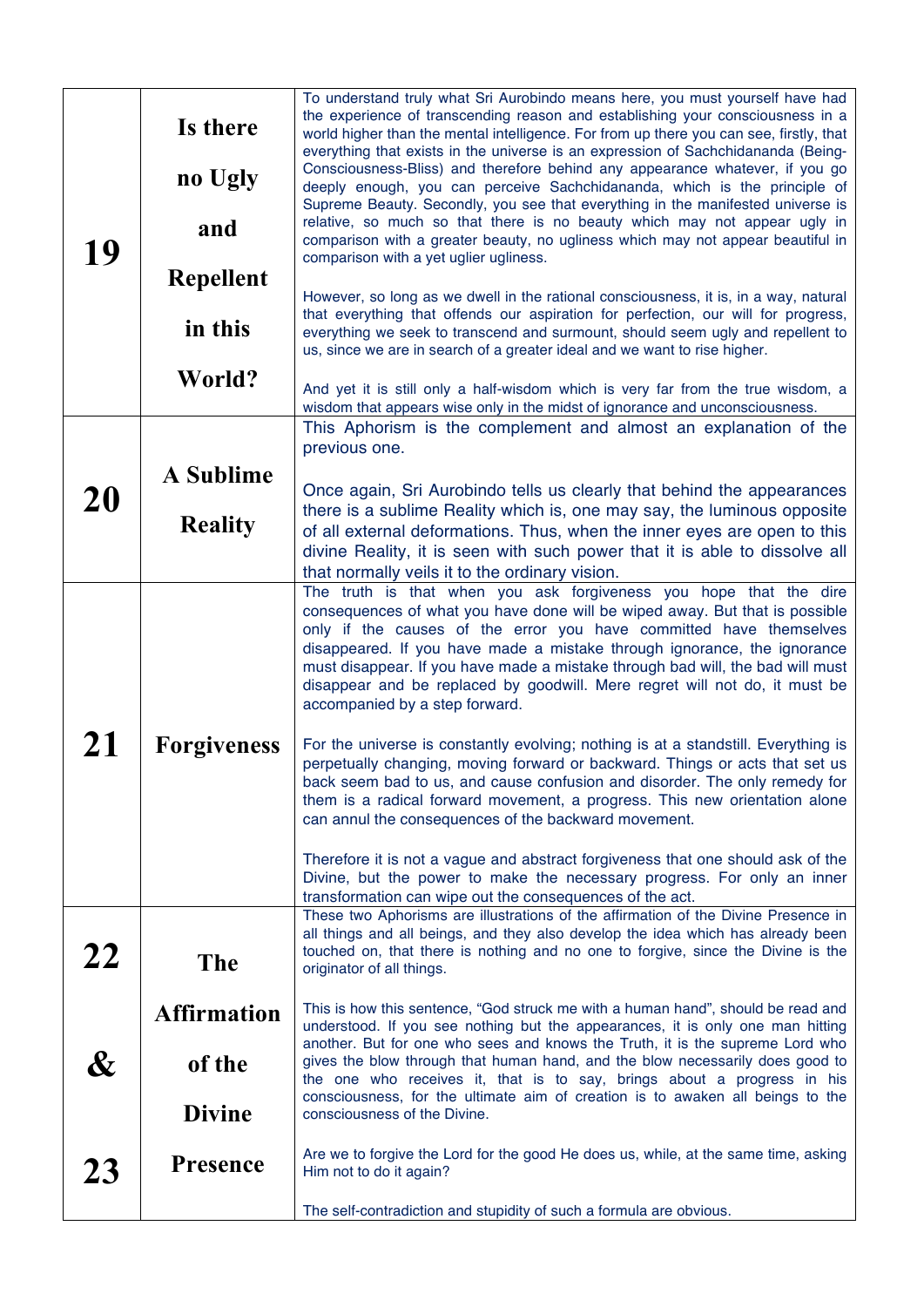|           |                          | If you act in order to obtain a result and if the result obtained is not the one you<br>expected, you call this a misfortune. As a general rule, any event that is<br>unexpected or feared is considered by ordinary minds to be a misfortune.                                                                                                                                                                                                                                                                                |
|-----------|--------------------------|-------------------------------------------------------------------------------------------------------------------------------------------------------------------------------------------------------------------------------------------------------------------------------------------------------------------------------------------------------------------------------------------------------------------------------------------------------------------------------------------------------------------------------|
| 24        | <b>Misfortune</b>        | Sri Aurobindo describes the state of one who is sunk in ignorance and desire and<br>who judges everything from the point of view of his narrow and limited ego as that<br>of eternal fool. To be able to understand and feel things correctly one must have a<br>universal vision and be conscious of the Divine Presence and Will in all things and<br>in all circumstances. Then we know that whatever happens to us is always for our<br>good, if we take the point of view of the spirit in the unfolding of time.        |
|           |                          | It is the supreme wisdom, the wisdom of the Supreme. By this wisdom the<br>present, the past and the future are all seen equally. It knows the causes of all<br>effects and the effects of all causes. The sum total of all circumstances,<br>perceived simultaneously in their entirety, is seen by it as Nature's sublime<br>effort to express the Divine progressively, her ascending march towards divine                                                                                                                 |
| 25        | <b>Supreme</b><br>Wisdom | perfection. That is "the good that is coming", everything tends towards that; and<br>that is why the true wisdom approves.                                                                                                                                                                                                                                                                                                                                                                                                    |
|           |                          | For it is only our short-sightedness, our too limited perception and our<br>misguided sensations that, for us, change into suffering what is a possibility<br>and an opportunity for progress. And this is proved by the fact that as soon as<br>we understand and collaborate, suffering disappears.                                                                                                                                                                                                                         |
|           |                          | Sir Philip Sidney was a statesman and a poet, but in spite of his success in life, he<br>retained his humble nature. Seeing a criminal being taken to the gallows, he is<br>supposed to have said the famous words which Sri Aurobindo quotes in his                                                                                                                                                                                                                                                                          |
|           | Sir                      | Aphorism and which could be paraphrased like this, "That could have happened to<br>me too, but for the Grace of God." Sri Aurobindo remarks that had Sir Philip Sidney<br>been wiser he would have said, "That could have happened to me too, by the                                                                                                                                                                                                                                                                          |
| 26        | <b>Philip</b>            | Grace of God." For the divine Grace is everywhere, always, behind everything and<br>every event, whatever our reaction to that thing or event may be, whether it<br>appears good or bad, catastrophic or beneficial.                                                                                                                                                                                                                                                                                                          |
|           | Sidney                   | And if Sir Philip had been a Yogi, he would have had the experience of human unity<br>and he would have felt concretely that it was himself or a part of himself which was<br>being led to the gallows and he would have known at the same time that everything<br>that happens by the Grace of the Lord.                                                                                                                                                                                                                     |
|           |                          | Krishna is the immanent Divine, the Divine Presence in everyone and in all things.<br>He is also, sovereignly, the aspect of Delight and Love of the Supreme; he is the<br>smiling tenderness and the playful gaiety; he is at once the player, the play and all<br>his playmates. And as both the game and its results are wholly known, conceived,<br>willed, organised and played consciously in their entirety, there can be room for<br>nothing but the delight of the play. Thus to see Krishna means to find the inner |
|           | God                      | Godhead, to play with Krishna means to be identified with the inner Godhead and<br>to share in his consciousness. When you achieve this state, you enter immediately<br>into the bliss of the divine play; and the more complete the identification, the more                                                                                                                                                                                                                                                                 |
|           | is a                     | perfect the state.                                                                                                                                                                                                                                                                                                                                                                                                                                                                                                            |
| <b>27</b> | Great                    | But if some corner of the consciousness keeps the ordinary perception, the<br>ordinary understanding, the ordinary sensation, then you see the suffering of<br>others, you find the play that causes so much suffering very cruel and you conclude                                                                                                                                                                                                                                                                            |
|           | and                      | that the God who takes pleasure in such a play must be a terrible Torturer; but on<br>the other hand, when you have had the experience of identification with the Divine,<br>you cannot forget the immense, the wonderful love which he puts into his play, and                                                                                                                                                                                                                                                               |
|           | Cruel                    | you understand that it is the limitation of our vision that makes us judge in this way,<br>and that far from being a voluntary Torturer, he is the great beneficent love that                                                                                                                                                                                                                                                                                                                                                 |
|           | <b>Torturer</b>          | guides the world and men, by the quickest routes, in their progressive march<br>towards perfection, a perfection which, moreover, is always relative and is always<br>being surpassed.                                                                                                                                                                                                                                                                                                                                        |
|           |                          | But a day will come when this apparent suffering will no longer be required to<br>stimulate the advance and when progress can be made more and more in harmony<br>and delight.                                                                                                                                                                                                                                                                                                                                                |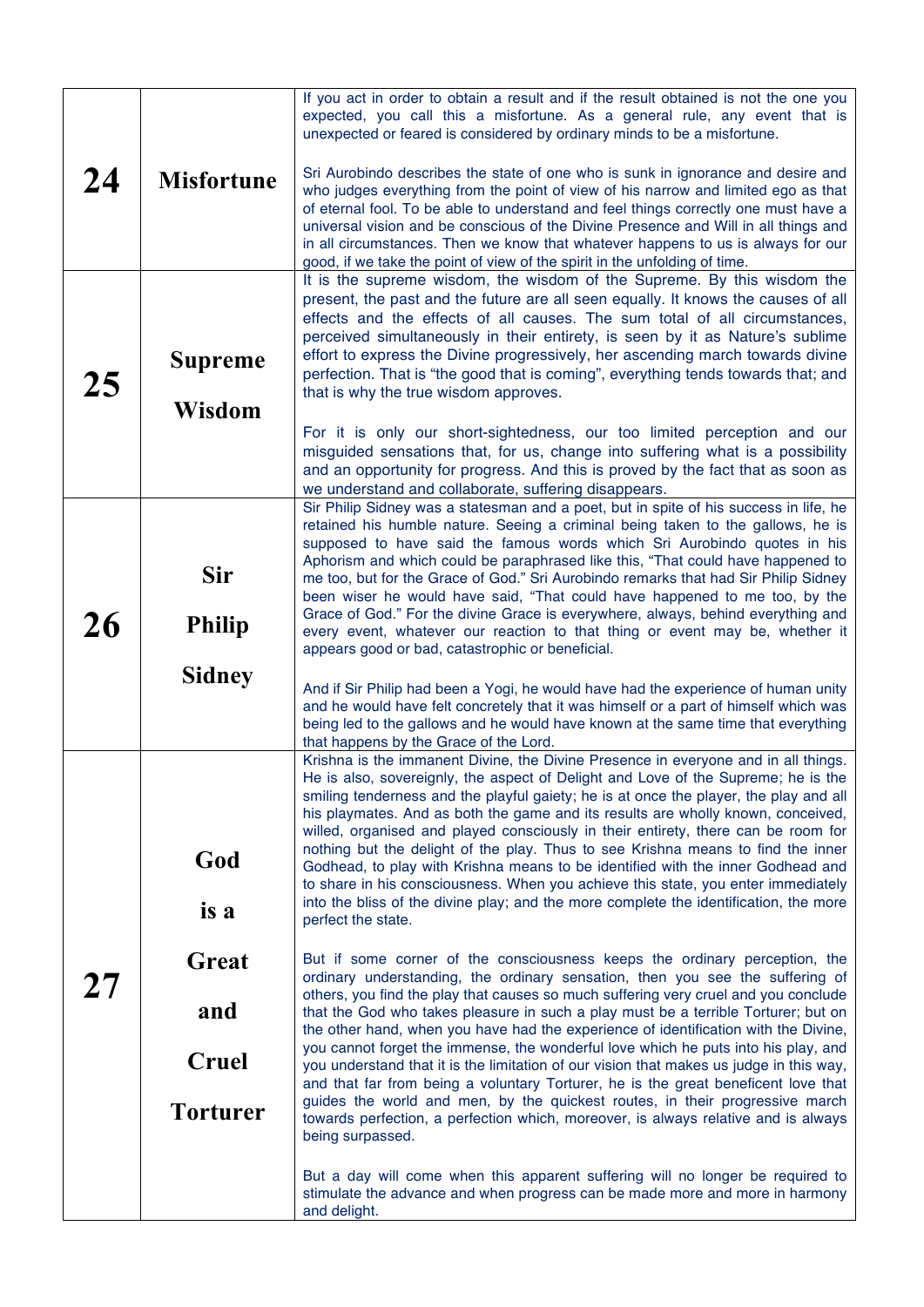| 28 | War                                                 | Everything that happens on earth necessarily leads to its progress. Thus<br>wars are schools of courage, endurance, fearlessness; they may serve to<br>destroy a past which refuses to disappear although its time is over, and<br>they make room for new things. Wars can, like Kurukshetra, 1 be a way to<br>rid the earth of a domineering or destructive race so that justice and right<br>may reign. They can, through the presence of danger, shake the apathy of<br>a too tamasic consciousness and awaken dormant energies. Finally they<br>can, by contrast, and because of the horrors that accompany and follow<br>them, drive men to seek an effective way to make such a barbarous and<br>violent form of transformation unnecessary.<br>For everything that is unnecessary to the evolution of the earth<br>automatically ceases to exist.<br>All will depend on the receptivity of nations. If they open widely and quickly<br>to the influence of the new forces and if they change rapidly enough in their<br>conceptions and actions, war may be avoided. But it is always threatening<br>and always in abeyance; every error, every darkening of the consciousness<br>increases this threat.                                                                                                                                                                                                                                                                                                                |
|----|-----------------------------------------------------|--------------------------------------------------------------------------------------------------------------------------------------------------------------------------------------------------------------------------------------------------------------------------------------------------------------------------------------------------------------------------------------------------------------------------------------------------------------------------------------------------------------------------------------------------------------------------------------------------------------------------------------------------------------------------------------------------------------------------------------------------------------------------------------------------------------------------------------------------------------------------------------------------------------------------------------------------------------------------------------------------------------------------------------------------------------------------------------------------------------------------------------------------------------------------------------------------------------------------------------------------------------------------------------------------------------------------------------------------------------------------------------------------------------------------------------------------------------------------------------------------------------------------------|
| 29 | God's Will                                          | Personal will is one of Nature's means of action and indispensable for her<br>working. So personal will is in a way part of God's will.<br>Will, as it is usually conceived, is the elaboration of a thought, to which is<br>added a force, a power of fulfilment accompanied by an impulse to carry it<br>out. That is the description of human will. Divine will is quite another thing.<br>It is a vision united with a power of realisation. Divine will is omniscient and<br>omnipotent, it is irresistible and immediate in its execution.<br>Human will is uncertain, often wavering, always in conflict with opposing<br>wills. It is effective only when for some reason or other it is in accord with<br>the will of Nature-itself a transcription of the divine will-or with the divine<br>will itself, as a result of Grace or Yoga.<br>So one can say that personal will is one of the means that God uses to<br>bring us back to Him.                                                                                                                                                                                                                                                                                                                                                                                                                                                                                                                                                                            |
| 30 | <b>The</b><br><b>Purity</b><br>of a<br><b>Child</b> | For the purity of which Sri Aurobindo speaks here is the purity of instinct, that<br>obeys Nature's impulses spontaneously, never calculating, never questioning,<br>never asking whether it is good or bad, whether what one does is right or<br>wrong, whether it is a virtue or a sin, whether the outcome will be favourable or<br>unfavourable. All these notions come into play when the mental ego makes its<br>appearance and begins to take a dominant position in the consciousness and<br>to veil the spontaneity of the soul.<br>In modern "civilised" life, parents and teachers, by their practical and rational<br>"good advice", lose no time in covering up this spontaneity which they call<br>unconsciousness, and substituting for it a very small, very narrow, limited<br>mental ego, withdrawn into itself, crammed with notions of misbehaviour and<br>sin and punishment or of personal interest, calculation and profit; all of which<br>has the inevitable result of increasing vital desires through repression, fear or<br>self-justification.<br>And yet for the sake of completeness it should be added that because man is a<br>mental being, he must necessarily in the course of his evolution leave behind<br>this unconscious and spontaneous purity, which is very similar to the purity of<br>the animal, and after passing through an unavoidable period of mental<br>perversion and impurity, rise beyond the mind into the higher and luminous<br>purity of the divine consciousness. |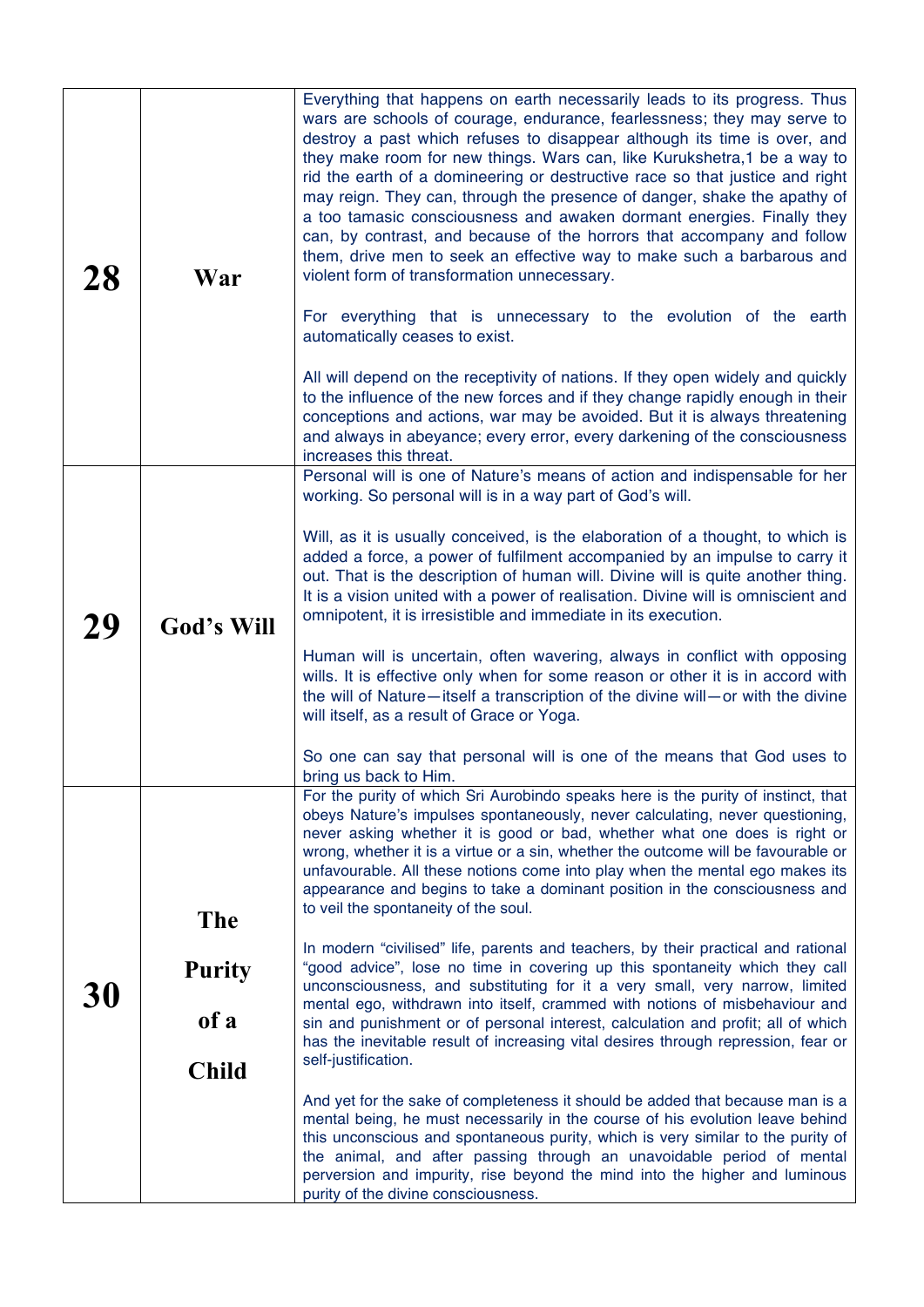| 31 | <b>Despair</b>                               | Despair is never a necessity for progress, it is always a sign of weakness and<br>tamas; it often indicates the presence of an adverse force, that is to say, a force<br>that is purposely acting against sadhana.                                                                                                                                                                                                                                                                                                                                                                                                                                                     |
|----|----------------------------------------------|------------------------------------------------------------------------------------------------------------------------------------------------------------------------------------------------------------------------------------------------------------------------------------------------------------------------------------------------------------------------------------------------------------------------------------------------------------------------------------------------------------------------------------------------------------------------------------------------------------------------------------------------------------------------|
|    |                                              | So, in all circumstances of life you must always be very careful to guard against<br>despair. Besides, this habit of being sombre, morose, of despairing, does not truly<br>depend on events, but on a lack of faith in the nature. One who has faith, even if<br>only in himself, can face all difficulties, all circumstances, even the most adverse,<br>without discouragement or despair. He fights like a man to the end. Natures that<br>lack faith also lack endurance and courage.                                                                                                                                                                             |
|    |                                              | Sri Aurobindo tells us that for human beings the degree of success in physical life<br>depends on the degree of harmony between the individual and universal physical<br>Nature. Some people have a will which is spontaneously in tune with the will of<br>Nature, and they succeed in everything they undertake; others, on the contrary,<br>have a will which is more or less totally out of tune with the will of cosmic Nature<br>and they fail in everything they do or try to do.                                                                                                                                                                               |
|    | Hide &                                       | In the game of hide and seek, one person hides and the other seeks. So God hides<br>from the atheist who says, "God? I do not see him, I do not know where he is;<br>therefore he does not exist." But the atheist does not know that God is also in him;<br>and therefore it is God who is denying his own existence. Isn't that a game? And                                                                                                                                                                                                                                                                                                                          |
| 32 | Seek -                                       | yet a day will come when he will be brought face to face with himself and will be<br>obliged to recognise that he exists.                                                                                                                                                                                                                                                                                                                                                                                                                                                                                                                                              |
|    | Atheist &                                    | The believer thinks himself very superior to the atheist, but all that he has been<br>able to seize of God is His shadow and he clings to this shadow imagining that it is                                                                                                                                                                                                                                                                                                                                                                                                                                                                                             |
|    | <b>Theist</b>                                | God himself. For if he truly knew God, he would know that God is all things and in<br>everything; then he would cease to think himself superior to anybody.                                                                                                                                                                                                                                                                                                                                                                                                                                                                                                            |
|    | <b>Strike</b>                                | All who aspire for the divine perfection know that the blows which the Lord deals us<br>in His infinite love and grace are the surest and quickest way to make us progress.<br>And the harder the blows the more they feel the greatness of the divine Love.                                                                                                                                                                                                                                                                                                                                                                                                           |
| 33 | is                                           | Ordinary men, on the contrary, always ask God to give them an easy, pleasant and<br>successful life. In every personal satisfaction they see a sign of divine mercy; but if<br>on the contrary they meet with unhappiness and misfortune in life, they complain<br>and say to God, "You do not love me."                                                                                                                                                                                                                                                                                                                                                               |
|    | <b>Thy Love</b>                              | In opposition to this crude and ignorant attitude, Sri Aurobindo says to the divine<br>Beloved, "Strike, strike hard, let me feel the intensity of Thy love for me."                                                                                                                                                                                                                                                                                                                                                                                                                                                                                                   |
| 34 |                                              | Obviously, far from being a misfortune, it is a blessing. And this is precisely what<br>Sri Aurobindo means.                                                                                                                                                                                                                                                                                                                                                                                                                                                                                                                                                           |
|    | <b>Misfortune</b><br>is a<br><b>Blessing</b> | When things happen which are not what we expect, what we hope for, what we<br>want, which are contrary to our desires, in our ignorance we call them misfortunes<br>and lament. But if we were to become a little wiser and observe the deeper<br>consequences of these very same events, we would find that they are leading us<br>rapidly towards the Divine, the Beloved; whereas easy and pleasant circumstances<br>encourage us to dally on the path, to stop along the way to pluck the flowers of<br>pleasure which present themselves to us and which we are too weak or not sincere<br>enough to reject resolutely, so that our march forward is not delayed. |
|    |                                              | One must already be very strong, very far along the way, to be able to face<br>success and the little enjoyments it brings without giving way. Those who can do<br>this, those who are strong, do not run after success; they do not seek it, and accept<br>it with indifference. For they know and appreciate the value of the lashes given by<br>unhappiness and misfortune.                                                                                                                                                                                                                                                                                         |
|    |                                              | But ultimately the true attitude, the sign and proof that we are near the goal, is a<br>perfect equality which enables us to accept success and failure, fortune and<br>misfortune, happiness and sorrow with the same tranquil joy; for all these things<br>become marvellous gifts that the Lord in his infinite solicitude showers upon us.                                                                                                                                                                                                                                                                                                                         |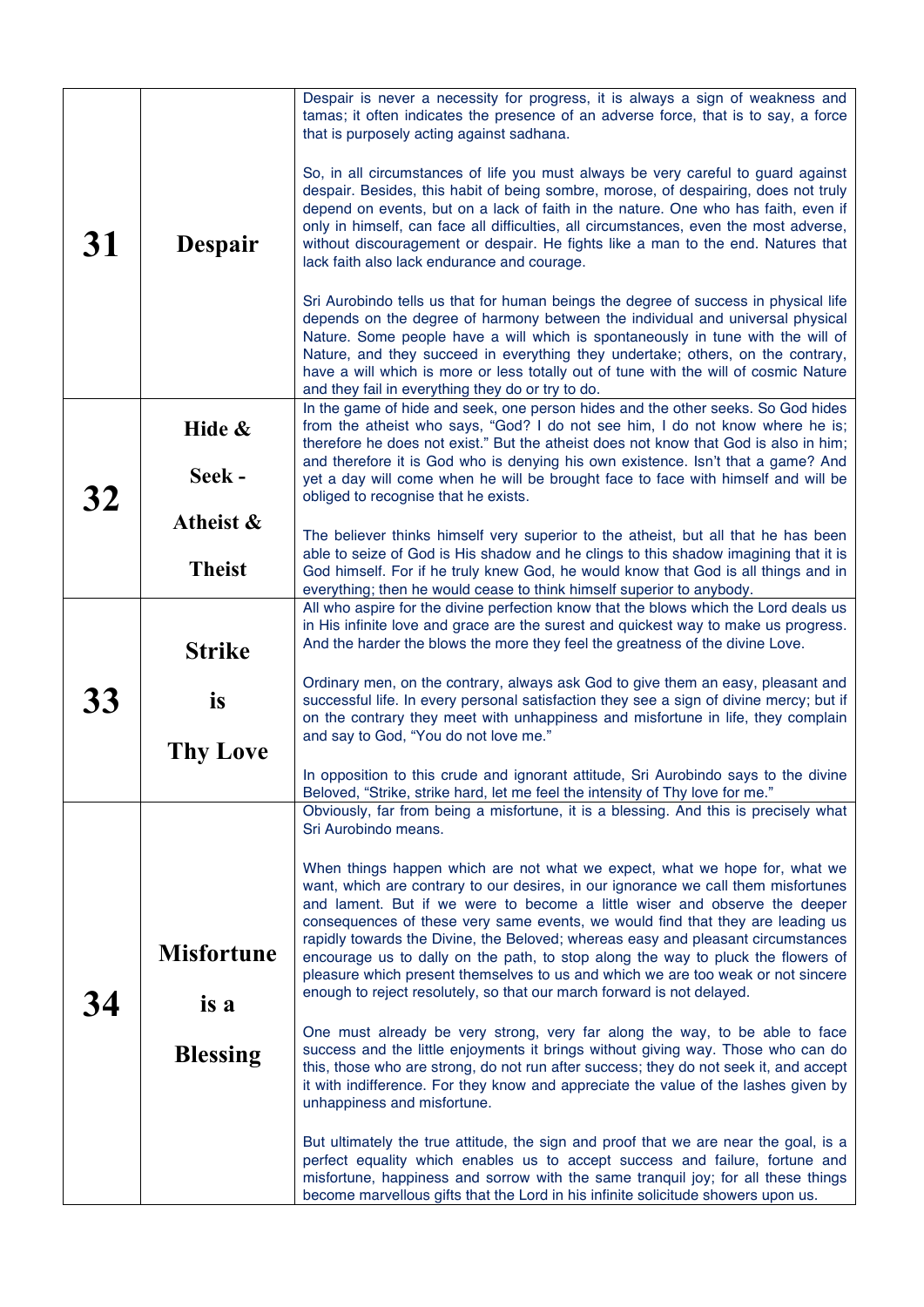| 35<br>$\boldsymbol{\mathcal{X}}$ | In Love<br>with<br><b>Grief</b> | When Christ came upon earth, he brought a message of brotherhood, love<br>and peace. But he had to die in pain, on the cross, so that his message<br>might be heard. For men cherish suffering and hatred and want their God<br>to suffer with them. They wanted this when Christ came and, in spite of his<br>teaching and sacrifice, they still want it; and they are so attached to their<br>pain that, symbolically, Christ is still bound to his cross, suffering<br>perpetually for the salvation of men.<br>As for Krishna, he came upon earth to bring freedom and delight. He came |
|----------------------------------|---------------------------------|---------------------------------------------------------------------------------------------------------------------------------------------------------------------------------------------------------------------------------------------------------------------------------------------------------------------------------------------------------------------------------------------------------------------------------------------------------------------------------------------------------------------------------------------------------------------------------------------|
| 36                               | and<br><b>Sins</b>              | to announce to men, enslaved to Nature, to their passions and errors, that<br>if they took refuge in the Supreme Lord they would be free from all bondage<br>and sin. But men are very attached to their vices and virtues (for without<br>vice there would be no virtue); they are in love with their sins and cannot<br>tolerate anyone being free and above all error.                                                                                                                                                                                                                   |
|                                  |                                 | That is why Krishna, although immortal, is not present at Brindavan in a<br>body at this moment.                                                                                                                                                                                                                                                                                                                                                                                                                                                                                            |
|                                  |                                 | The whole earth and everything it contains is a kind of concentration, a<br>condensation of something which exists in other worlds invisible to the material<br>eye. Each thing manifested here has its principle, idea or essence somewhere<br>in the subtler regions. This is an indispensable condition for the manifestation.<br>And the importance of the manifestation will always depend on the origin of the<br>thing manifested.                                                                                                                                                   |
|                                  | Is                              | In the world of the gods there is an ideal and harmonious Brindavan of which<br>the earthly Brindavan is but a deformation and a caricature.                                                                                                                                                                                                                                                                                                                                                                                                                                                |
| 37                               | Krishna                         | Those who are developed inwardly, either in their senses or in their minds,<br>perceive these realities which are invisible (to the ordinary man) and receive<br>their inspiration from them.                                                                                                                                                                                                                                                                                                                                                                                               |
|                                  | a Myth?                         | So the writer or writers of the Bhagavat were certainly in contact with a whole<br>inner world that is well and truly real and existent, where they saw and<br>experienced everything they have described or revealed.                                                                                                                                                                                                                                                                                                                                                                      |
|                                  |                                 | Whether Krishna existed or not in a human form, living on earth, is only of very<br>secondary importance (except perhaps from an exclusively historical point of<br>view), for Krishna is a real, living and active being; and his influence has been<br>one of the great factors in the progress and transformation of the earth.                                                                                                                                                                                                                                                          |
|                                  |                                 | In the Essays on the Gita Sri Aurobindo mentions the names of three Avatars,<br>and Christ is one of them. An Avatar is an emanation of the Supreme Lord who<br>assumes a human body on earth. I heard Sri Aurobindo himself say that Christ<br>was an emanation of the Lord's aspect of love.                                                                                                                                                                                                                                                                                              |
|                                  | <b>The</b>                      | The death of Caesar marked a decisive change in the history of Rome and the<br>countries dependent on her. It was therefore an important event in the history<br>of Europe.                                                                                                                                                                                                                                                                                                                                                                                                                 |
| 38                               | <b>Emanation</b>                | But the death of Christ was the starting-point of a new stage in the evolution of<br>human civilisation. This is why Sri Aurobindo tells us that the death of Christ                                                                                                                                                                                                                                                                                                                                                                                                                        |
|                                  | "Christ"                        | was of greater historical significance, that is to say, it has had greater historical<br>consequences than the death of Caesar. The story of Christ, as it has been<br>told, is the concrete and dramatic enactment of the divine sacrifice: the<br>Supreme Lord, who is All-Light, All-Knowledge, All-Power, All-Beauty, All-Love,<br>All-Bliss, accepting to assume human ignorance and suffering in matter, in<br>order to help men to emerge from the falsehood in which they live and because<br>of which they die.                                                                    |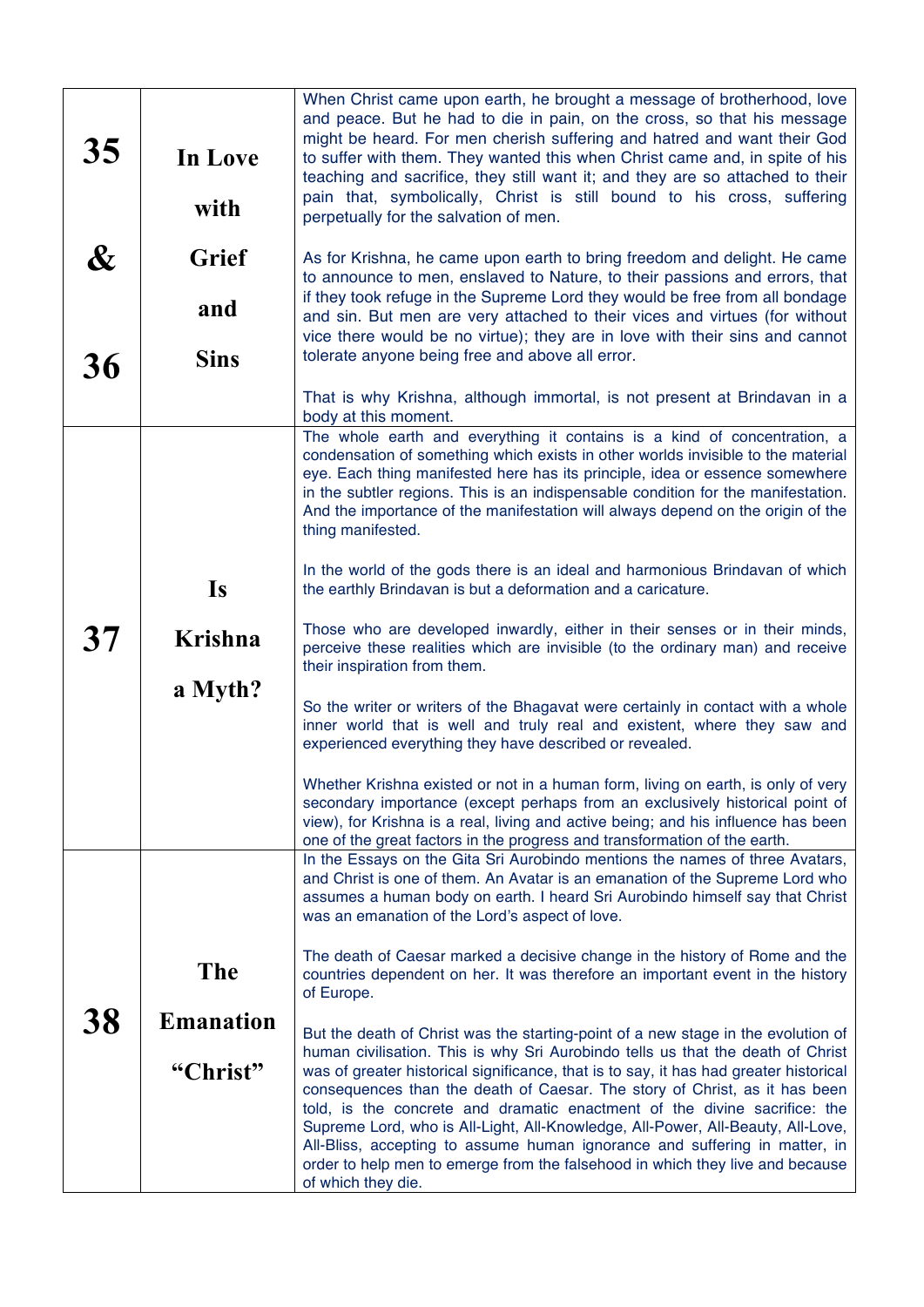|           |                    | Sri Aurobindo, who had made a thorough study of history, knew how uncertain                                                                                                                                                                         |
|-----------|--------------------|-----------------------------------------------------------------------------------------------------------------------------------------------------------------------------------------------------------------------------------------------------|
|           |                    | are the data which have been used to write it. Most often the accuracy of the<br>documents is doubtful, and the information they supply is poor, incomplete,<br>trivial and frequently distorted. As a whole, the official version of human history |
|           |                    | is nothing but a long, almost unbroken record of violent aggressions: wars,<br>revolutions, murders or colonisations. True, some of these aggressions and                                                                                           |
|           |                    | massacres have been adorned with flattering terms and epithets; they have                                                                                                                                                                           |
|           | <b>About</b>       | been called religious wars, holy wars, civilising campaigns; but they<br>nonetheless remain acts of greed or vengeance.                                                                                                                             |
| <b>39</b> | <b>Human</b>       | Rarely in history do we find the description of a cultural, artistic or philosophical<br>outflowering.                                                                                                                                              |
|           | <b>History</b>     | That is why, as Sri Aurobindo says, all this makes a rather dismal picture                                                                                                                                                                          |
|           |                    | without any deep significance. On the other hand, in the legendary accounts of<br>things which may never have existed on earth, of events which have not been                                                                                       |
|           |                    | declared authentic by "official" knowledge, of wonderful individuals whose<br>existence is doubted by the scholars in their dried-up wisdom, we find the                                                                                            |
|           |                    | crystallisation of all the hopes and aspirations of man, his love of the<br>marvellous, the heroic and the sublime, the description of everything he would                                                                                          |
|           |                    | like to be and strives to become.<br>(1) In ancient times, as in our own day, each religion had its own particular kind                                                                                                                             |
|           |                    | of meditation and worship. And yet everywhere, always, meditation is a special                                                                                                                                                                      |
|           |                    | mode of mental activity and concentration, only the details of the practice vary.<br>Worship is a series of ceremonies and rites that are scrupulously and exactly                                                                                  |
|           | Four               | performed in honour of a deity.                                                                                                                                                                                                                     |
|           | Great              | Here Sri Aurobindo refers to the worship and meditation of ancient India, in<br>Vedic and Vedantic times.                                                                                                                                           |
| 40        |                    |                                                                                                                                                                                                                                                     |
|           | <b>Events</b>      | (2) The colloquy at Kurukshetra is the Bhagavad Gita.                                                                                                                                                                                               |
|           | in                 | Sri Aurobindo considers the message of the Gita to be the basis of the great                                                                                                                                                                        |
|           |                    | spiritual movement which has led and will lead humanity more and more to its<br>liberation, that is to say, to its escape from falsehood and ignorance, towards                                                                                     |
|           | History            | the truth.                                                                                                                                                                                                                                          |
|           |                    | From the time of its first appearance, the Gita has had an immense spiritual<br>action; but with the new interpretation that Sri Aurobindo has given to it, its<br>influence has increased considerably and has become decisive.                    |
|           |                    | The Gospels were the starting-point of the Christian religion. To say what they                                                                                                                                                                     |
|           |                    | have brought to the world it would be necessary to give a historical and<br>psychological account of the development of the life of Christianity and the                                                                                            |
|           | <b>The Gospels</b> | action of the Christian religion upon earth. That would take a long time and be<br>somewhat out of place here.                                                                                                                                      |
| 41        |                    | I can only say that the writers of the Gospels have tried to reproduce exactly                                                                                                                                                                      |
|           | of Forgery         | what Christ taught and that they have in a certain measure succeeded in<br>transmitting his message. It is a message of peace, brotherhood and love.                                                                                                |
|           |                    |                                                                                                                                                                                                                                                     |
|           |                    | But it is better to keep silent about what men have done with this message.<br>Heaven and Hell are at once real and unreal. They both exist and do not exist.                                                                                       |
|           | <b>Heaven</b>      | Human thought is creative; it gives more or less lasting forms to mental, vital                                                                                                                                                                     |
| 42        | and                | and even subtle physical substance. These forms are appearances rather than<br>realities; but for those whose thoughts they are, and still more for those who                                                                                       |
|           | <b>Hell</b>        | believe in them, they have a concrete enough existence to give them an<br>illusion of reality. Thus, for the believers of religions which assert the existence                                                                                      |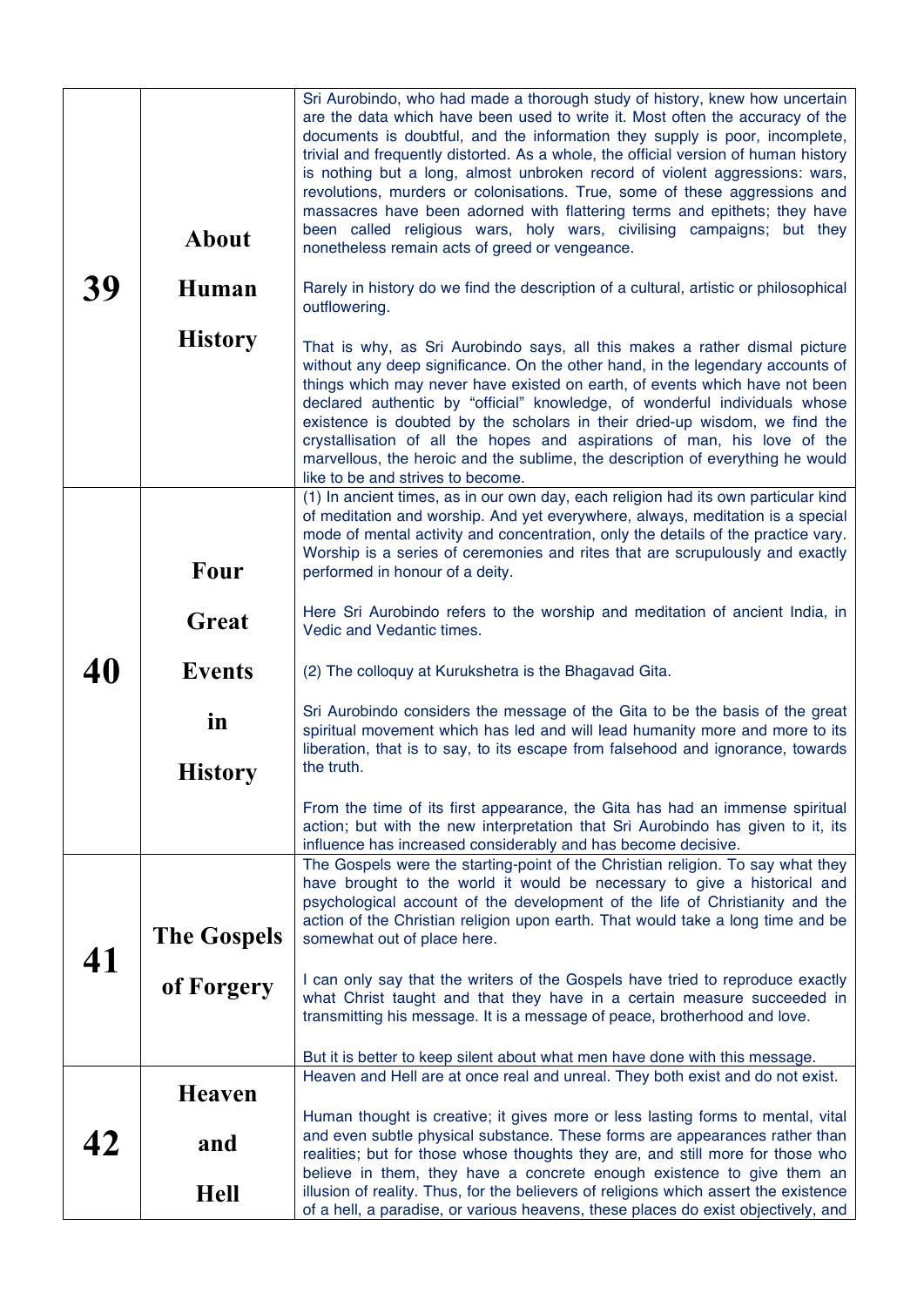|    |                   | when they die they can go there for a longer or shorter period. But still these<br>things are only impermanent mental formations; they carry no eternal truth in<br>themselves.                                                                                                                                                                                                                                                                                                                                                                                                                                          |
|----|-------------------|--------------------------------------------------------------------------------------------------------------------------------------------------------------------------------------------------------------------------------------------------------------------------------------------------------------------------------------------------------------------------------------------------------------------------------------------------------------------------------------------------------------------------------------------------------------------------------------------------------------------------|
|    |                   | I have seen the heavens and hells where some people have gone after death,<br>and it is very difficult to make them understand that there is no truth in them.<br>Once it took me more than a year to convince someone that his so-called hell<br>was not hell and to get him out of it.                                                                                                                                                                                                                                                                                                                                 |
|    |                   | The hell which Sri Aurobindo speaks of here is more a state of consciousness<br>than a place, it is a psychological condition that one creates for oneself.                                                                                                                                                                                                                                                                                                                                                                                                                                                              |
|    |                   | Just as you can carry within you a heaven of blissful communion with the<br>Divine, you can, if you do not take care to master the asuric1 tendencies in<br>your nature, also carry in your consciousness a hell of misery and desolation.                                                                                                                                                                                                                                                                                                                                                                               |
|    |                   | There are moments in life when everything around you, people and<br>circumstances, is so obscure, so adverse, so ugly that all hope of a higher<br>realisation seems to vanish. The world seems irremediably doomed to a night<br>of cruel hatred, unconscious and obstinate ignorance and intractable bad will.<br>Then one may say with Sri Aurobindo, "God has assigned to me a place in<br>hell"; and, with him too, in all circumstances, however terrible they may seem,<br>one should dwell in the peaceful joy of total surrender to the Divine and say to<br>the Lord in all sincerity, "Let Thy will be done." |
|    |                   | God knows perfectly well what He wants for us. He wants to bring us all<br>back to Him in a perfect union. The goal is one, the same for all; but the<br>means, the methods and the procedures for reaching it are innumerable.                                                                                                                                                                                                                                                                                                                                                                                          |
|    | <b>The Will</b>   | There are just as many as there are beings on earth; and each one of<br>these means is an exact expression of the will of the Supreme Lord, who,<br>in his integral vision and perfect wisdom, does what is needful for each<br>person.                                                                                                                                                                                                                                                                                                                                                                                  |
|    | of the            |                                                                                                                                                                                                                                                                                                                                                                                                                                                                                                                                                                                                                          |
| 43 |                   | So if someone needs a contradiction, an inner opposition to intensify his                                                                                                                                                                                                                                                                                                                                                                                                                                                                                                                                                |
|    | Supreme           | aspiration and effort, the Lord, in His infinite Grace, even while drawing this<br>being upward and giving him the power to rise, will at the same time hold                                                                                                                                                                                                                                                                                                                                                                                                                                                             |
|    | Lord              | him down to create in him the resistance needed to intensify his aspiration<br>and effort.                                                                                                                                                                                                                                                                                                                                                                                                                                                                                                                               |
|    |                   | And if, like Sri Aurobindo, you can see that both movements have the same<br>divine origin, then, instead of lamenting and being alarmed, you rejoice and<br>keep a firm and luminous faith.                                                                                                                                                                                                                                                                                                                                                                                                                             |
|    |                   | The absolute, infinite, eternal Truth is unthinkable for the mind, which can                                                                                                                                                                                                                                                                                                                                                                                                                                                                                                                                             |
|    |                   | conceive only what is spatial, temporal, fragmentary and limited.                                                                                                                                                                                                                                                                                                                                                                                                                                                                                                                                                        |
|    | <b>The</b>        | Thus, on the mental plane the absolute Truth is divided into innumerable                                                                                                                                                                                                                                                                                                                                                                                                                                                                                                                                                 |
|    |                   | fragmentary and contradictory truths which, in their entirety, strive to                                                                                                                                                                                                                                                                                                                                                                                                                                                                                                                                                 |
|    | <b>Falsehoods</b> | reproduce, insofar as possible, the original Truth.                                                                                                                                                                                                                                                                                                                                                                                                                                                                                                                                                                      |
|    |                   | If one element of this totality is taken separately and affirmed as the only                                                                                                                                                                                                                                                                                                                                                                                                                                                                                                                                             |
| 44 | of                | true one, however central or comprehensive it may be, it necessarily                                                                                                                                                                                                                                                                                                                                                                                                                                                                                                                                                     |
|    |                   | becomes a falsehood, since it denies all the rest of the Total Truth.                                                                                                                                                                                                                                                                                                                                                                                                                                                                                                                                                    |
|    | Indisputable      | This is precisely how indisputable dogmas are created and this is why they                                                                                                                                                                                                                                                                                                                                                                                                                                                                                                                                               |
|    |                   | are the most dangerous kind of falsehood-because each one asserts that                                                                                                                                                                                                                                                                                                                                                                                                                                                                                                                                                   |
|    | <b>Dogmas</b>     | it is the sole truth to the exclusion of all other truths which, in their                                                                                                                                                                                                                                                                                                                                                                                                                                                                                                                                                |
|    |                   | innumerable and complementary totality, express progressively, in the<br>becoming, the infinite, eternal, absolute Truth.                                                                                                                                                                                                                                                                                                                                                                                                                                                                                                |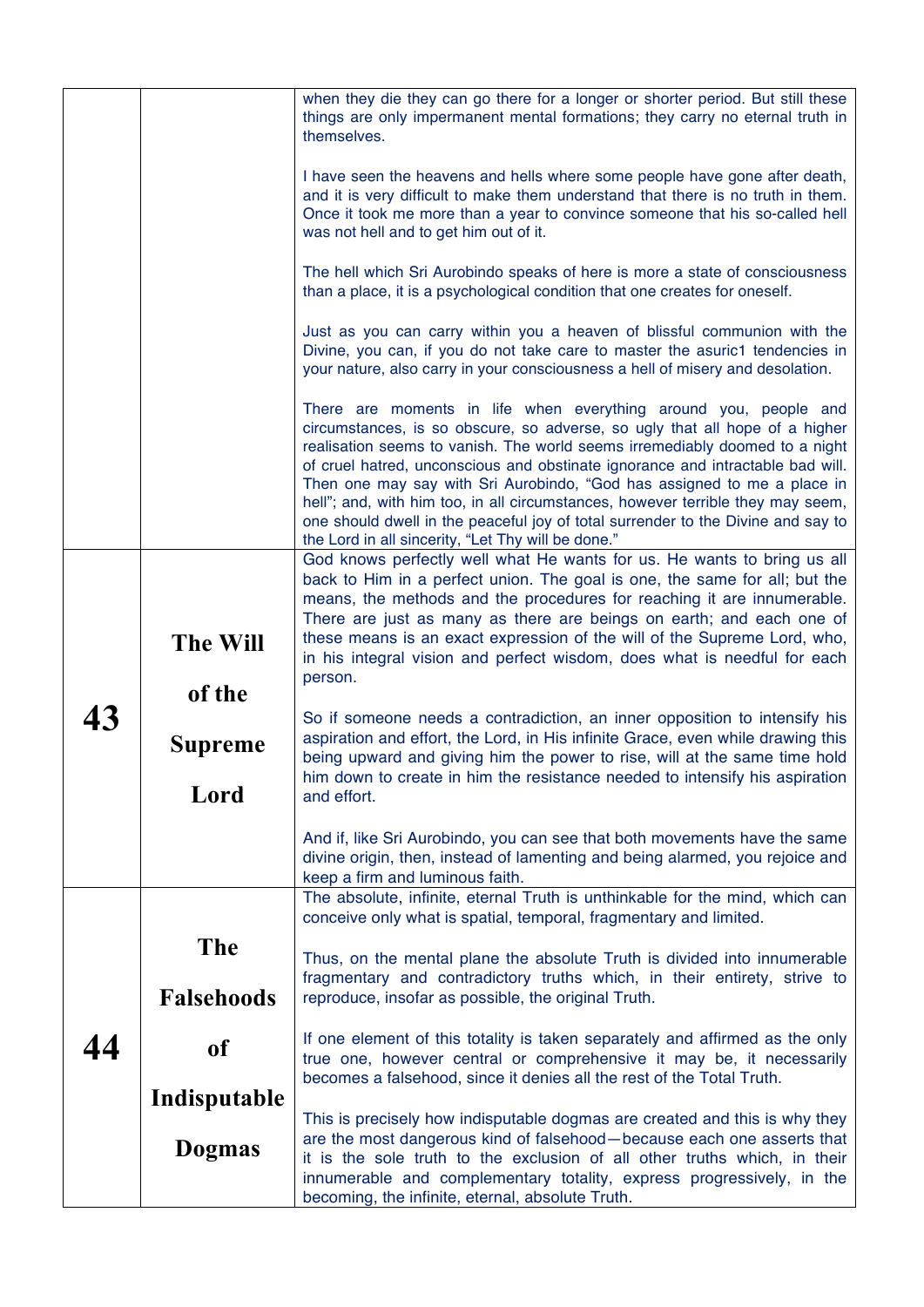| 45 | <b>The</b><br>Worst<br>Enemy<br><sub>of</sub><br><b>Truth</b> | The best answer I can give to your question is this quotation from The<br>Synthesis of Yoga: "The characteristic power of the reason in its fullness is a<br>logical movement assuring itself first of all available materials and data by<br>observation and arrangement, then acting upon them for a resultant knowledge<br>gained, assured and enlarged by a first use of the reflective powers, and lastly<br>assuring itself of the correctness of its results by a more careful and formal<br>action, more vigilant, deliberate, severely logical which tests, rejects or<br>confirms them according to certain secure standards and processes developed<br>by reflection and experience. The first business of the logical reason is<br>therefore a right, careful and complete observation of its available material and<br>data."1<br>But in this Aphorism Sri Aurobindo does not speak of reason. He speaks of<br>logic, which is the partner and instrument of reason.<br>Logic is the art of correctly deducing one idea from another and inferring from a<br>fact all its consequences. But logic does not itself possess the capacity to<br>discern the truth. So your logic may be indisputable, but if your starting-point is<br>wrong, your conclusions will also be wrong, in spite of the correctness of your<br>logic, or rather, because of it. The same holds true for self-righteousness,<br>which is a feeling of virtuous superiority. Your virtue makes you disdainful of<br>others, and this pride—which fills you with disdain for those who, according to<br>you, are less virtuous than you are-makes your virtue completely worthless. |
|----|---------------------------------------------------------------|-----------------------------------------------------------------------------------------------------------------------------------------------------------------------------------------------------------------------------------------------------------------------------------------------------------------------------------------------------------------------------------------------------------------------------------------------------------------------------------------------------------------------------------------------------------------------------------------------------------------------------------------------------------------------------------------------------------------------------------------------------------------------------------------------------------------------------------------------------------------------------------------------------------------------------------------------------------------------------------------------------------------------------------------------------------------------------------------------------------------------------------------------------------------------------------------------------------------------------------------------------------------------------------------------------------------------------------------------------------------------------------------------------------------------------------------------------------------------------------------------------------------------------------------------------------------------------------------------------------------------------------------------------------------------|
|    |                                                               | That is why Sri Aurobindo tells us in his Aphorism that logic is the worst enemy<br>of Truth, just as the feeling of virtuous superiority is the worst enemy of virtue.                                                                                                                                                                                                                                                                                                                                                                                                                                                                                                                                                                                                                                                                                                                                                                                                                                                                                                                                                                                                                                                                                                                                                                                                                                                                                                                                                                                                                                                                                               |
| 46 | Real<br>Imprisonment                                          | Sri Aurobindo is referring here to his experience in Alipore jail.<br>But what is interesting in this Aphorism is the contrast he points out between<br>the material prison where only his body was confined, while his spirit,<br>unfettered by social conventions and prejudice, free from all preconceived<br>ideas and all doctrinaire limitations, had a direct and conscious contact with the<br>Divine and a first revelation of the integral Yoga; and, on the other hand, the<br>mental prison of narrow rules which excludes life and within which people often<br>confine themselves when they renounce ordinary existence in order to devote<br>themselves to a spiritual life based on traditional dogmatic ideas.                                                                                                                                                                                                                                                                                                                                                                                                                                                                                                                                                                                                                                                                                                                                                                                                                                                                                                                                       |
|    |                                                               | So Sri Aurobindo is here, as always, the champion of the real freedom beyond<br>all rules and limitations, the total freedom of perfect union with the supreme<br>and eternal Truth.                                                                                                                                                                                                                                                                                                                                                                                                                                                                                                                                                                                                                                                                                                                                                                                                                                                                                                                                                                                                                                                                                                                                                                                                                                                                                                                                                                                                                                                                                  |
| 47 | Wearisome                                                     | It is possible when your pleasure no longer depends on what you do or what<br>happens to you, when your pleasure is the spontaneous outward expression of<br>the unchanging joy which you carry within yourself with the Divine Presence.<br>Then it is a constant state of consciousness in all activities and in all<br>circumstances. And, as of all wearisome things one of the most wearisome is a<br>wearisome book, Sri Aurobindo gives us this example as an irrefutable proof of<br>the conquest and transformation of the mind.                                                                                                                                                                                                                                                                                                                                                                                                                                                                                                                                                                                                                                                                                                                                                                                                                                                                                                                                                                                                                                                                                                                             |
| 48 | <b>The</b><br><b>Beauty</b><br>0f                             | It is always the same realisation presented from different angles, expressed<br>through various experiences: the realisation that everything is a manifestation<br>of the Supreme, the Eternal, the Infinite, immutable in his total perfection and in<br>his absolute reality. That is why, by conquering our mind and its ignorant and<br>false perceptions we can, through all things, enter into contact with this<br>Supreme Truth which is also the Supreme Beauty and the Supreme Love,<br>beyond all our mental and vital notions of beauty and ugliness, the good and<br>the bad.                                                                                                                                                                                                                                                                                                                                                                                                                                                                                                                                                                                                                                                                                                                                                                                                                                                                                                                                                                                                                                                                            |
|    | <b>Hideous</b>                                                | Even when we say "Supreme Truth, Supreme Beauty, Supreme Love", we<br>should give to these words a meaning other than the one which is attributed to<br>them by our intellect. It is to emphasise this fact that Sri Aurobindo writes,<br>paradoxically, "the beauty of the hideous".                                                                                                                                                                                                                                                                                                                                                                                                                                                                                                                                                                                                                                                                                                                                                                                                                                                                                                                                                                                                                                                                                                                                                                                                                                                                                                                                                                                 |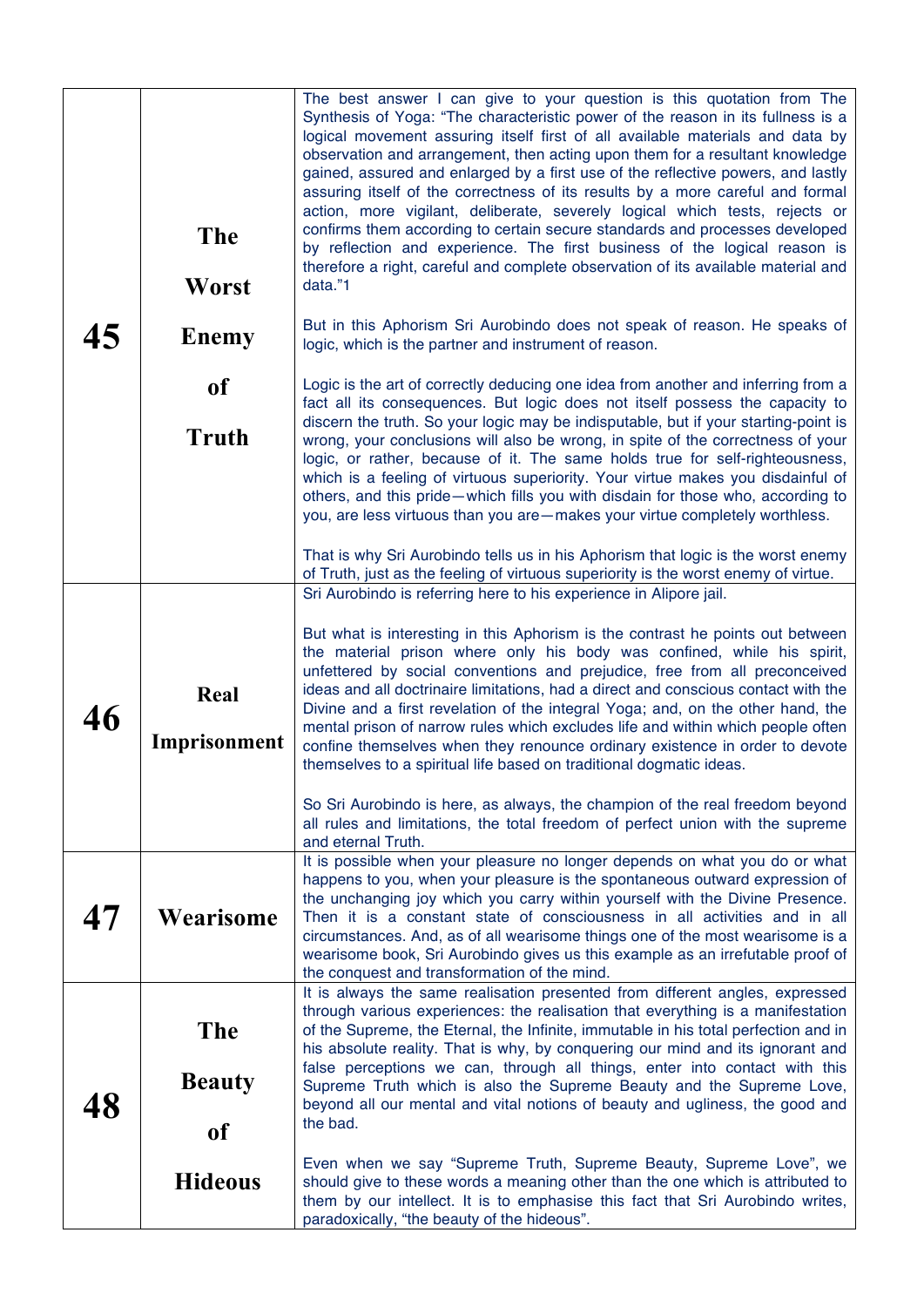|    |                 | To begin with, there is a way that might be called negative, the way provided<br>by Buddhism and kindred religions: not to see. First of all, to be in such a state<br>of purity and beauty that you do not perceive ugliness and evil-it is like<br>something that does not touch you because it does not exist in you.                                                                                                                                                                                                                                                                                                                                                                                                                                                                                                                                                                                                                                                                                                                                                                                                                                                                                                                                                                                                                                                                                                                                                                    |
|----|-----------------|---------------------------------------------------------------------------------------------------------------------------------------------------------------------------------------------------------------------------------------------------------------------------------------------------------------------------------------------------------------------------------------------------------------------------------------------------------------------------------------------------------------------------------------------------------------------------------------------------------------------------------------------------------------------------------------------------------------------------------------------------------------------------------------------------------------------------------------------------------------------------------------------------------------------------------------------------------------------------------------------------------------------------------------------------------------------------------------------------------------------------------------------------------------------------------------------------------------------------------------------------------------------------------------------------------------------------------------------------------------------------------------------------------------------------------------------------------------------------------------------|
|    |                 | That is the perfection of the negative method. It is quite elementary: never to<br>notice evil, never to speak of the evil in others, not to perpetuate these<br>vibrations by observation, by criticism, by insistence on what is bad.                                                                                                                                                                                                                                                                                                                                                                                                                                                                                                                                                                                                                                                                                                                                                                                                                                                                                                                                                                                                                                                                                                                                                                                                                                                     |
|    |                 | That is what the Buddha taught: each time you speak of an evil, you help to<br>spread it.                                                                                                                                                                                                                                                                                                                                                                                                                                                                                                                                                                                                                                                                                                                                                                                                                                                                                                                                                                                                                                                                                                                                                                                                                                                                                                                                                                                                   |
|    | <b>How</b>      | Yet it should be a very general rule. But people who criticise have an answer<br>for that; they say, "If you do not see the evil, you will never be able to cure it. If<br>you leave someone in his ugliness, he will never get out of it." This is not true,<br>but that is how they justify their behaviour. So in this Aphorism Sri Aurobindo<br>forestalls these objections: it is not because of ignorance or unconsciousness<br>or indifference that you do not see the evil-you are quite capable of seeing it,<br>even of feeling it, but you refuse to help to spread it by giving it the force of<br>your attention and the support of your consciousness. And for that you must<br>yourself be above this perception and feeling; you must be able to see the evil<br>or the ugliness without suffering from it, without being shocked or disturbed by<br>it. You see it from a height where these things do not exist, but you have the<br>conscious perception of it, you are not affected by it, you are free. This is the<br>first step.                                                                                                                                                                                                                                                                                                                                                                                                                                     |
|    | t <sub>0</sub>  |                                                                                                                                                                                                                                                                                                                                                                                                                                                                                                                                                                                                                                                                                                                                                                                                                                                                                                                                                                                                                                                                                                                                                                                                                                                                                                                                                                                                                                                                                             |
|    |                 | The second step is to be positively conscious of the supreme Good and<br>supreme Beauty behind all things, which sustains all things and enables them                                                                                                                                                                                                                                                                                                                                                                                                                                                                                                                                                                                                                                                                                                                                                                                                                                                                                                                                                                                                                                                                                                                                                                                                                                                                                                                                       |
|    | Cure            | to exist. When you see Him, you are able to perceive Him behind this mask                                                                                                                                                                                                                                                                                                                                                                                                                                                                                                                                                                                                                                                                                                                                                                                                                                                                                                                                                                                                                                                                                                                                                                                                                                                                                                                                                                                                                   |
| 49 |                 | and this distortion; even this ugliness, this wickedness, this evil is a disguise of<br>Something which is essentially beautiful or good, luminous, pure.                                                                                                                                                                                                                                                                                                                                                                                                                                                                                                                                                                                                                                                                                                                                                                                                                                                                                                                                                                                                                                                                                                                                                                                                                                                                                                                                   |
|    | <b>Ugliness</b> |                                                                                                                                                                                                                                                                                                                                                                                                                                                                                                                                                                                                                                                                                                                                                                                                                                                                                                                                                                                                                                                                                                                                                                                                                                                                                                                                                                                                                                                                                             |
|    |                 | Then comes the true collaboration, for when you have this vision, this<br>perception, when you live in this consciousness, it also gives you the power to                                                                                                                                                                                                                                                                                                                                                                                                                                                                                                                                                                                                                                                                                                                                                                                                                                                                                                                                                                                                                                                                                                                                                                                                                                                                                                                                   |
|    | and             | draw That down into the manifestation, to the earth, and to bring It into contact                                                                                                                                                                                                                                                                                                                                                                                                                                                                                                                                                                                                                                                                                                                                                                                                                                                                                                                                                                                                                                                                                                                                                                                                                                                                                                                                                                                                           |
|    | Evil?           | with what now distorts and disguises, so that little by little this distortion and<br>this disguise are transformed by the influence of the Truth that is behind.                                                                                                                                                                                                                                                                                                                                                                                                                                                                                                                                                                                                                                                                                                                                                                                                                                                                                                                                                                                                                                                                                                                                                                                                                                                                                                                           |
|    |                 |                                                                                                                                                                                                                                                                                                                                                                                                                                                                                                                                                                                                                                                                                                                                                                                                                                                                                                                                                                                                                                                                                                                                                                                                                                                                                                                                                                                                                                                                                             |
|    |                 | If you rise high enough, you find yourself at the heart of all things. And what is<br>manifest in this heart can manifest in all things. That is the great secret, the<br>secret of the divine incarnation in an individual form, because in the normal<br>course of things what manifests at the centre is realised in the external form<br>only with the awakening and the response of the will in the individual form.<br>Whereas if the central Will is represented constantly and permanently in an<br>individual being, this individual being can serve as an intermediary between<br>this Will and all beings, and will for them. Everything this individual being<br>perceives and offers in his consciousness to the supreme Will is answered as if<br>it came from each individual being. And if for any reason the individual<br>elements have a more or less conscious and voluntary relation with that<br>representative being, their relation increases the efficacy, the effectiveness of<br>the representative individual; and thus the supreme Action can act in Matter in<br>a much more concrete and permanent manner. That is the reason for these<br>descents of consciousness-which we may describe as "polarised", for they<br>always come to earth with a definite purpose and for a special realisation, with<br>a mission-a mission which is decided upon, determined before the<br>incarnation. These are the great stages of the supreme incarnations on earth. |
|    |                 | And when the day comes for the manifestation of supreme love, for the<br>crystallised, concentrated descent of supreme love, that will truly be the hour of<br>transformation. For nothing will be able to resist That.                                                                                                                                                                                                                                                                                                                                                                                                                                                                                                                                                                                                                                                                                                                                                                                                                                                                                                                                                                                                                                                                                                                                                                                                                                                                     |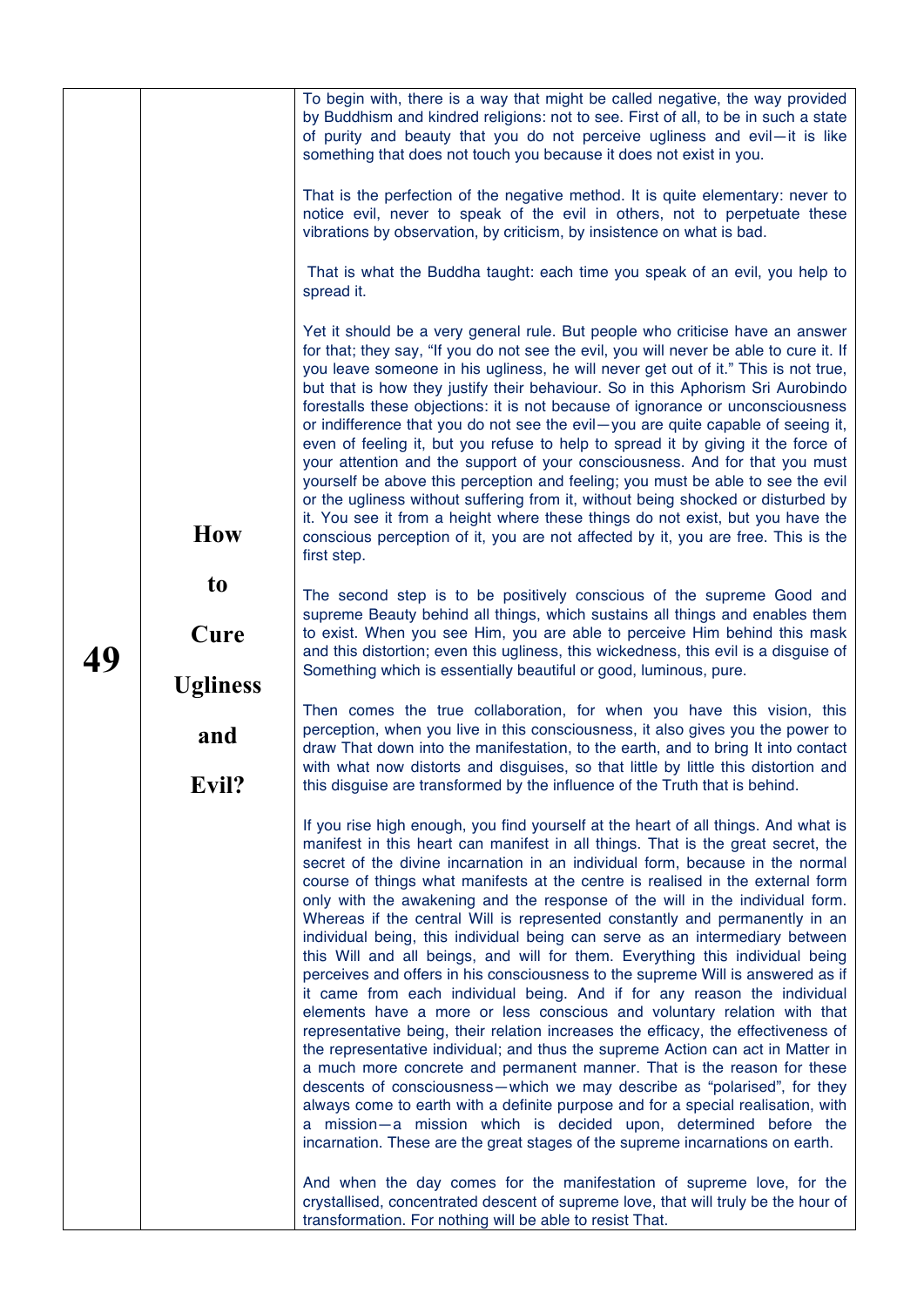| 50 | Don't<br><b>Hate</b><br>the<br><b>Sinner</b> | There is not a single sin that is not our sin You have this experience when<br>for some reason or other-depending on the case-you come into contact with<br>the universal state of consciousness-not in its limitless essence, but on any<br>level of Matter. There is an atomic consciousness; there is a purely material<br>consciousness; and there is, even more, a general psychological<br>consciousness. When by going within, by a kind of withdrawal from the ego,<br>you come into contact with this zone of consciousness, let us say, a terrestrial<br>or collective human psychological zone-there is a difference, "collective<br>human" is restrictive, whereas "terrestrial" includes many animal movements,<br>even plant movements; but as in the present case the moral notion of guilt, sin,<br>evil belongs exclusively to the human consciousness, we will say simply the<br>collective human psychological consciousness-when you come into contact<br>with that through this identification, naturally you feel or see or know that you<br>are capable of any human movement anywhere. It is to some extent a truth-<br>consciousness-this egoistic sense of what belongs and does not belong to<br>you, of what you can do and cannot do, disappears at that time; you become<br>aware that the fundamental structure of the human consciousness is such that<br>any human being is capable of doing anything at all. And since you are in a<br>truth-consciousness, at the same time you have the feeling that judgments or<br>aversions, or rejection, are absurd. Everything is potentially there. And if<br>certain currents of force—which you usually cannot trace; you see them come<br>and go, but as a rule their origin and direction are unknown-if any one of<br>these currents enters into you, it can make you do anything.<br>It is probable—it is even certain—that until you are yourself completely<br>transformed, these movements of disgust and revolt are needed so that you<br>can do in yourself what has to be done to shut the door. For after all, the<br>problem is not to allow them to manifest themselves.<br>Basically, disgust, revolt, anger, all these movements of violence are<br>necessarily movements of ignorance and limitation, with all the weakness that<br>limitation represents. Revolt is a weakness-it is the feeling of an impotent will.<br>You will - or you think you will - you feel, you see that things are not as they<br>should be and you revolt against whatever does not agree with what you see.<br>But if you were all-powerful, if your will and your vision were all-powerful, there<br>would be no occasion for you to revolt, you would always see that all things are<br>as they should be. If we go to the highest level and unite with the<br>consciousness of the supreme Will, we see, at every second, at every moment<br>of the universe, that all is exactly as it should be, exactly as the Supreme wills<br>it. That is omnipotence. And all movements of violence become not only<br>unnecessary but utterly ridiculous. |
|----|----------------------------------------------|--------------------------------------------------------------------------------------------------------------------------------------------------------------------------------------------------------------------------------------------------------------------------------------------------------------------------------------------------------------------------------------------------------------------------------------------------------------------------------------------------------------------------------------------------------------------------------------------------------------------------------------------------------------------------------------------------------------------------------------------------------------------------------------------------------------------------------------------------------------------------------------------------------------------------------------------------------------------------------------------------------------------------------------------------------------------------------------------------------------------------------------------------------------------------------------------------------------------------------------------------------------------------------------------------------------------------------------------------------------------------------------------------------------------------------------------------------------------------------------------------------------------------------------------------------------------------------------------------------------------------------------------------------------------------------------------------------------------------------------------------------------------------------------------------------------------------------------------------------------------------------------------------------------------------------------------------------------------------------------------------------------------------------------------------------------------------------------------------------------------------------------------------------------------------------------------------------------------------------------------------------------------------------------------------------------------------------------------------------------------------------------------------------------------------------------------------------------------------------------------------------------------------------------------------------------------------------------------------------------------------------------------------------------------------------------------------------------------------------------------------------------------------------------------------------------------------------------------------------------------------------------------------------------------------------------------------------------------------------------------------------------------------------------------------------------------------------------------------------------------------------|
| 51 | <b>Righteous</b><br>Wrath                    | But actually there are two ways of deceiving oneself, which are very different. For<br>example, you may very well be shocked by certain things, not for personal reasons,<br>but precisely in your goodwill and eagerness to serve the Divine, when you see<br>people behaving badly, being selfish, unfaithful and treacherous. There is a stage<br>where you have overcome these things and no longer allow them to manifest in<br>yourself, but to the extent that you are linked to the ordinary consciousness, the<br>ordinary point of view, the ordinary life, the ordinary way of thinking, they are still<br>possible, they exist latently because they are the reverse of the qualities that you<br>are striving to attain. And this opposition still exists—until you rise above it and no<br>longer have either the quality or the defect. So long as you have the virtue, its<br>opposite is always latent in you; it is only when you are above both the virtue and<br>the defect that it disappears.<br>So this kind of indignation that you feel comes from the fact that you are not<br>altogether above it; you are at the stage where you thoroughly disapprove and<br>could not do it yourself. Up to that point there is nothing to say, unless you give a<br>violent outer expression to your indignation. If anger intervenes, it is because there<br>is a complete contradiction between the feeling you want to have and how you<br>react to others. Because anger is a deformation of the vital power, an obscure and<br>wholly unregenerated vital, a vital that is still subject to all the ordinary actions and                                                                                                                                                                                                                                                                                                                                                                                                                                                                                                                                                                                                                                                                                                                                                                                                                                                                                                                                                                                                                                                                                                                                                                                                                                                                                                                                                                                                                                                                                   |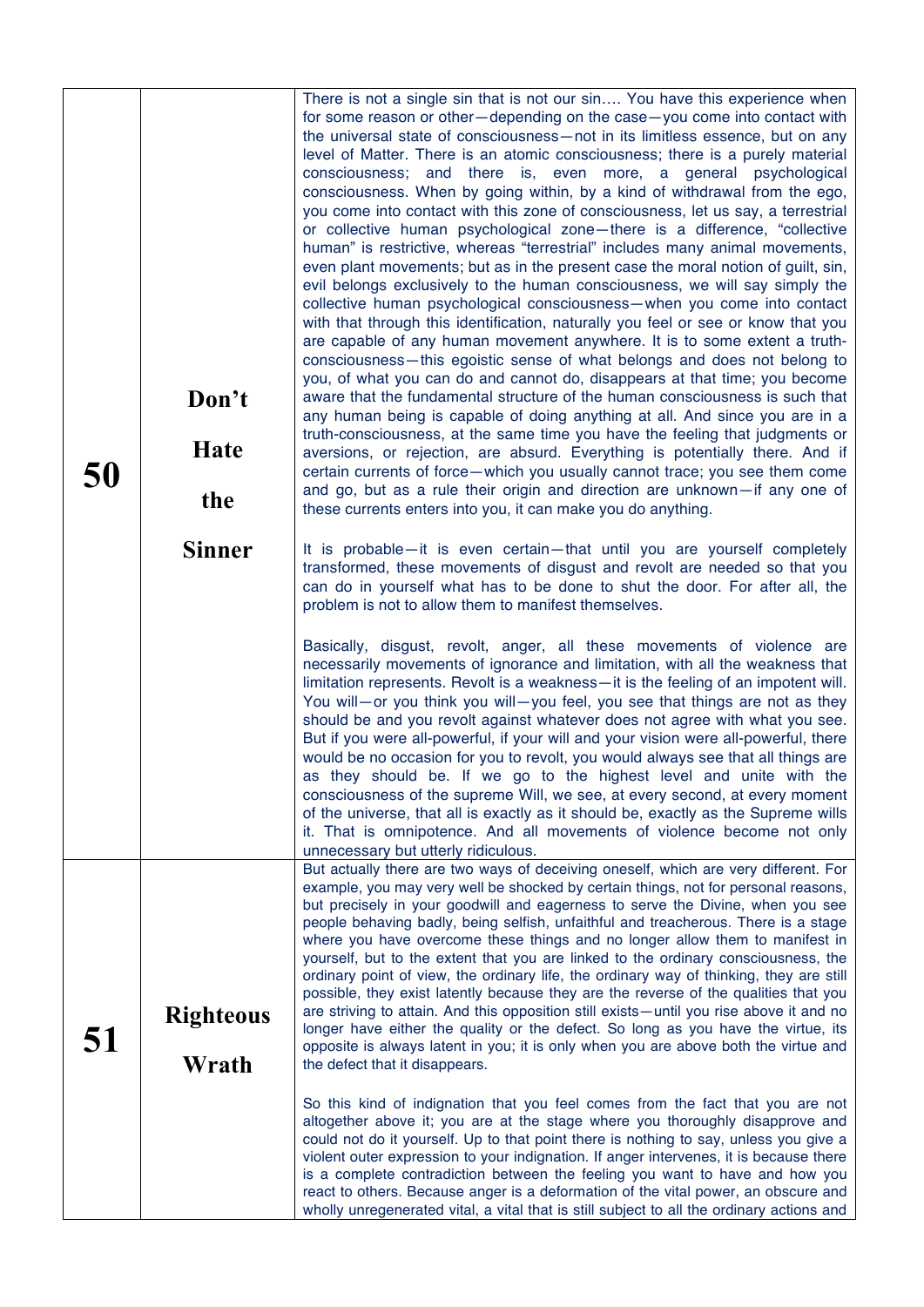|               |                    | reactions. When this vital power is used by an ignorant and egoistic individual will<br>and this will meets with opposition from other individual wills around it, this power,<br>under the pressure of opposition, changes into anger and tries to obtain by violence<br>what cannot be achieved solely by the pressure of the force itself.                                                                                                                                                                                                                                                                                                                                                                                                                                                                                       |
|---------------|--------------------|-------------------------------------------------------------------------------------------------------------------------------------------------------------------------------------------------------------------------------------------------------------------------------------------------------------------------------------------------------------------------------------------------------------------------------------------------------------------------------------------------------------------------------------------------------------------------------------------------------------------------------------------------------------------------------------------------------------------------------------------------------------------------------------------------------------------------------------|
|               |                    | Besides, anger, like every other kind of violence, is always a sign of weakness,<br>impotence and incapacity.                                                                                                                                                                                                                                                                                                                                                                                                                                                                                                                                                                                                                                                                                                                       |
|               |                    | And here self-deception comes solely from the approval given to it or the flattering<br>epithet attached to it-because anger can only be something blind, ignorant and<br>asuric, that is to say, contrary to the light.                                                                                                                                                                                                                                                                                                                                                                                                                                                                                                                                                                                                            |
|               |                    | But this is still the best case.                                                                                                                                                                                                                                                                                                                                                                                                                                                                                                                                                                                                                                                                                                                                                                                                    |
|               |                    | There is another one. There are people who without knowing it—or because they<br>want to ignore it—always follow their personal interest, their preferences, their<br>attachments, their conceptions; people who are not wholly consecrated to the<br>Divine and who make use of moral and yogic ideas to conceal their personal<br>impulses. But these people are deceiving themselves doubly; not only do they<br>deceive themselves in their external activities, in their relation with others, but they<br>also deceive themselves in their own personal movement; instead of serving the<br>Divine, they serve their own egoism. And this happens constantly, constantly! They<br>serve their own personality, their own egoism, while pretending to serve God. Then<br>it is no longer even self-deception, it is hypocrisy. |
|               |                    | This mental habit of always endowing everything with a very favourable<br>appearance, of giving a favourable explanation to all movements-sometimes it is<br>rather subtle, but sometimes it is so crude that nobody is deceived except oneself.<br>It is a habit of excusing oneself, the habit of giving a favourable mental excuse, a<br>favourable mental explanation to everything one does, to everything one says, to<br>everything one feels. For example, those who have no self-control and slap<br>someone's face in great indignation would call that an almost divine wrath! It is<br>amazing, amazing-this power of self-deception, the mind's skill in finding an<br>admirable justification for any ignorance, any stupidity whatsoever.                                                                            |
|               | <b>How to love</b> | Here Sri Aurobindo does not use the word philanthropy, for, as it is usually<br>understood, philanthropy is a social and conventional attitude, a kind of<br>magnified egoism which is not love but a condescending pity which assumes a<br>patronising air.                                                                                                                                                                                                                                                                                                                                                                                                                                                                                                                                                                        |
|               | God and            |                                                                                                                                                                                                                                                                                                                                                                                                                                                                                                                                                                                                                                                                                                                                                                                                                                     |
| 52            | <b>Not</b>         | In this Aphorism Sri Aurobindo refers to those who follow the ascetic path in<br>solitary search of a solitary God, by trying to cut themselves off completely<br>from the world and men.                                                                                                                                                                                                                                                                                                                                                                                                                                                                                                                                                                                                                                           |
|               | Humanity?          | But for Sri Aurobindo men form part of the Divine; and if you truly love the<br>Divine, how can you not love men, since they are an aspect of Himself?<br>The immortalising nectar is the supreme Truth, the supreme Knowledge, the                                                                                                                                                                                                                                                                                                                                                                                                                                                                                                                                                                                                 |
|               |                    | Union with the Supreme which gives the consciousness of immortality.                                                                                                                                                                                                                                                                                                                                                                                                                                                                                                                                                                                                                                                                                                                                                                |
|               | <b>The</b>         | Each religious sect has its own way of approaching the Divine and this is why                                                                                                                                                                                                                                                                                                                                                                                                                                                                                                                                                                                                                                                                                                                                                       |
| <b>53</b>     | Quarrels           | Sri Aurobindo compares them to different pots. But he says: No matter which<br>path you follow, the goal alone is important, and the goal is the same whatever<br>the path you follow. The nectar is the same in whichever pot it is contained.                                                                                                                                                                                                                                                                                                                                                                                                                                                                                                                                                                                     |
| $\mathbf{\&}$ | of                 | Some say that the flavour of the pot, the path you follow changes the taste of                                                                                                                                                                                                                                                                                                                                                                                                                                                                                                                                                                                                                                                                                                                                                      |
|               |                    | the nectar, that is to say, affects your union with the Divine. Sri Aurobindo<br>answers: The approach may be different, each one chooses the one he prefers                                                                                                                                                                                                                                                                                                                                                                                                                                                                                                                                                                                                                                                                        |
| 54            | <b>Religious</b>   | or which most suits his taste, but the nectar itself, the union with the Divine,<br>always keeps its power of immortality.                                                                                                                                                                                                                                                                                                                                                                                                                                                                                                                                                                                                                                                                                                          |
|               | <b>Sects</b>       |                                                                                                                                                                                                                                                                                                                                                                                                                                                                                                                                                                                                                                                                                                                                                                                                                                     |
|               |                    | Now when we say that by union with the Divine we gain the consciousness of<br>immortality, it means that the consciousness in us unites with what is immortal                                                                                                                                                                                                                                                                                                                                                                                                                                                                                                                                                                                                                                                                       |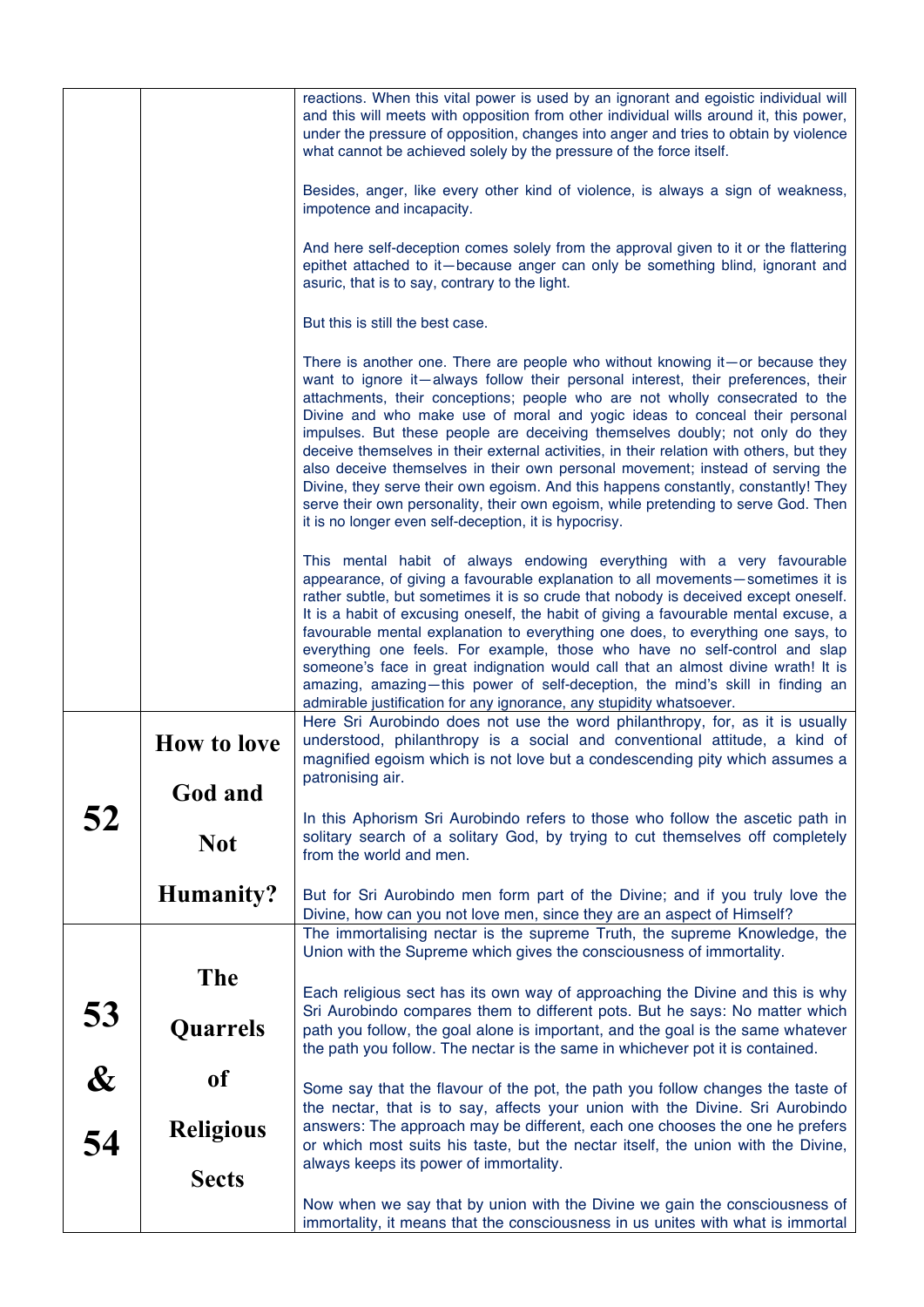|    |                | and therefore feels itself to be immortal. We become conscious of the domains<br>where immortality exists. But this does not imply that our physical substance is<br>transformed and becomes immortal. For that quite another procedure has to be<br>followed. You must not only first obtain this consciousness, but bring it down<br>into the material world and let it work not only on the transformation of the<br>physical consciousness, but also on the transformation of the physical<br>substance, which is quite a considerable task.                                           |
|----|----------------|--------------------------------------------------------------------------------------------------------------------------------------------------------------------------------------------------------------------------------------------------------------------------------------------------------------------------------------------------------------------------------------------------------------------------------------------------------------------------------------------------------------------------------------------------------------------------------------------|
|    |                | Finally, you must not confuse personal realisation with the realisation of<br>humanity as a whole. When we have found the nectar we are above all<br>religious sects; they no longer have any meaning or use for us. But in a general<br>way, for men in general, these things continue to have their value and<br>usefulness as a path, until they achieve realisation.                                                                                                                                                                                                                   |
|    | Union          | It is good and necessary to possess all the divine qualities that these gods<br>represent and symbolise; that is why Sri Aurobindo invokes them and asks<br>them to take possession of his nature. But for one who wants union with the<br>Supreme, for one who aspires for the supreme                                                                                                                                                                                                                                                                                                    |
| 55 | with           | Realisation, this cannot be sufficient. This is why at the end he calls upon Kali<br>to give him the power to go beyond them all.                                                                                                                                                                                                                                                                                                                                                                                                                                                          |
|    | Kali           | For Kali is the most powerful aspect of the universal Mother and her power is<br>greater than that of all the gods in her creation. To unite with her means<br>therefore to become more vast, more complete, more powerful than all the<br>gods together and that is why Sri Aurobindo places union with her above and<br>beyond all the others.                                                                                                                                                                                                                                           |
|    |                | In general, those who like to discuss things are those who need the stimulant<br>of contradiction to clarify their ideas.                                                                                                                                                                                                                                                                                                                                                                                                                                                                  |
|    | Don't          | But if you can "attend" a discussion as an impartial spectator—even while you<br>are taking part in it and while the other person is talking with you-you can<br>always benefit from this opportunity to consider a question or a problem from<br>several points of view; and by attempting to reconcile opposite views, you can<br>widen your ideas and rise to a more comprehensive synthesis.                                                                                                                                                                                           |
|    | try to         | A debate is never anything but a conflict of opinions; and opinions are nothing<br>but very fragmentary aspects of the truth. Even if you were able to put together                                                                                                                                                                                                                                                                                                                                                                                                                        |
| 56 | prevail        | and synthesise all opinions on a given subject, you still would not achieve<br>anything but a very imperfect expression of the truth.                                                                                                                                                                                                                                                                                                                                                                                                                                                      |
|    | in a<br>debate | If you prevail in a debate, it means that your opinion has prevailed over the<br>opinion of another, not necessarily because yours was truer than his, but<br>because you were better at wielding the arguments or because you were a<br>more stubborn debater. And you come out of the discussion convinced that you<br>are right in what you assert; and so you lose a chance to see a view of the<br>question other than your own and to add an aspect of the truth to the one or the<br>ones you already possess. You remain imprisoned in your own thought and<br>refuse to widen it. |
|    | <b>The</b>     | We tend to call "natural" any spontaneous manifestation which is not the result<br>of a choice or a preconceived decision, that is to say, without the intrusion of                                                                                                                                                                                                                                                                                                                                                                                                                        |
| 57 | <b>Nature</b>  | any mental activity. This is why when a man has a vital spontaneity which is<br>very little mentalised, he seems more "natural" in his simplicity. But this<br>naturalness is very much like that of the animal and is at the very bottom of the                                                                                                                                                                                                                                                                                                                                           |
|    | <b>of</b>      | human evolutionary scale. He will only regain this spontaneity free from mental<br>intrusion when he attains to the supramental stage, that is to say, when he<br>transcends mind and emerges into the higher Truth.                                                                                                                                                                                                                                                                                                                                                                       |
|    | <b>Mind</b>    | Until then all his behaviour is, naturally, natural! But with the mind evolution has<br>become, one cannot say twisted, but distorted, because by its very nature the<br>mind was open to perversion and almost from the beginning it became                                                                                                                                                                                                                                                                                                                                               |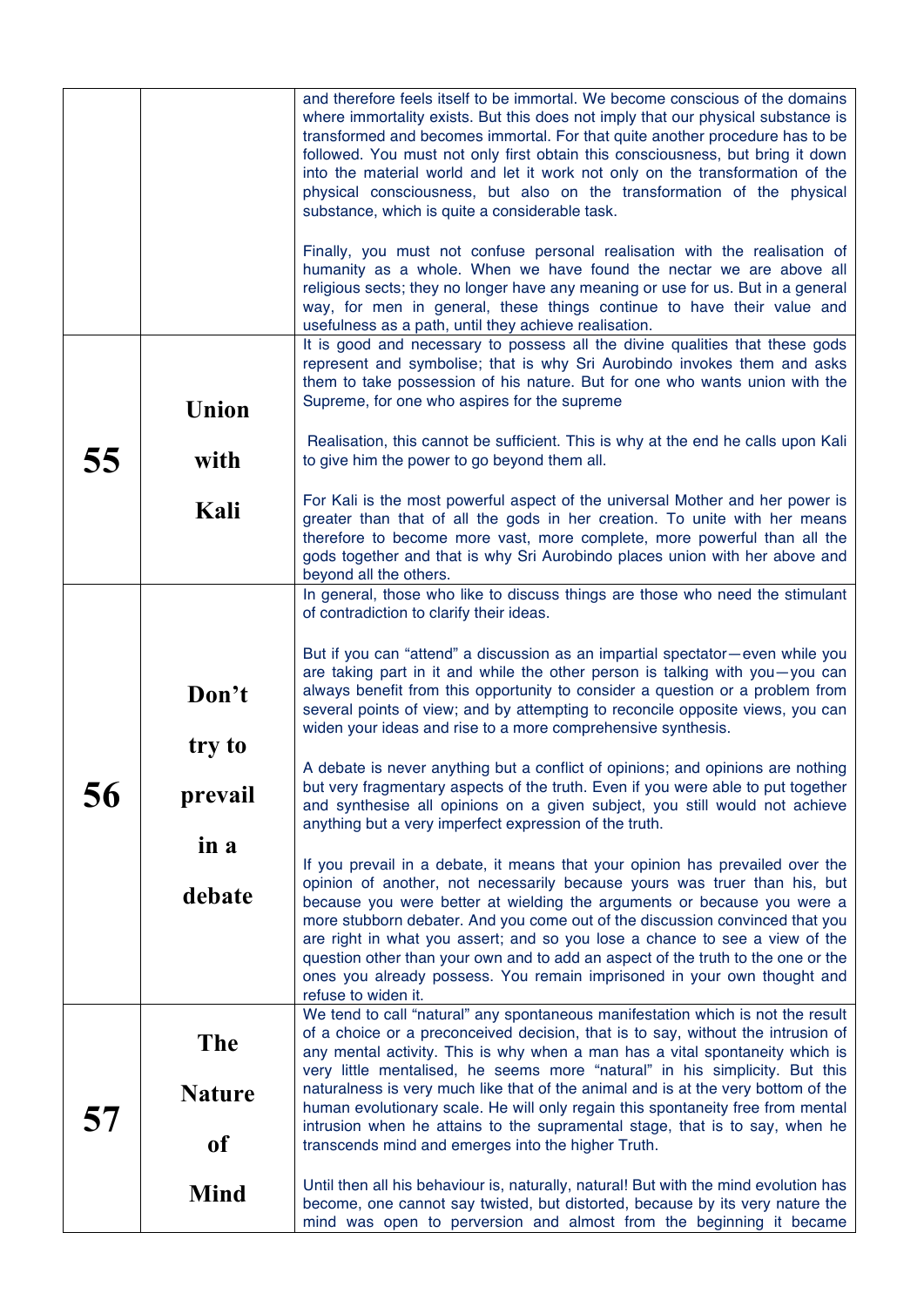|    |                     | perverted, or, to be more precise, it was perverted by the Asuric forces. And<br>this state of perversion gives us the impression that it is unnatural.                                                                                                                                                                                                                                                                                                                                                                                                                                                                                                                                                                                                                                                                                                                                                                                                                                                                                                                                                                                                                                                                                                                 |
|----|---------------------|-------------------------------------------------------------------------------------------------------------------------------------------------------------------------------------------------------------------------------------------------------------------------------------------------------------------------------------------------------------------------------------------------------------------------------------------------------------------------------------------------------------------------------------------------------------------------------------------------------------------------------------------------------------------------------------------------------------------------------------------------------------------------------------------------------------------------------------------------------------------------------------------------------------------------------------------------------------------------------------------------------------------------------------------------------------------------------------------------------------------------------------------------------------------------------------------------------------------------------------------------------------------------|
|    |                     | With the mind individualisation began and a very acute feeling of separation,<br>and also a kind of impression, more or less precise, of freedom of choice-all<br>that, all these psychological states are the natural consequences of mental life<br>and they open the door to everything we see now, from aberrations to the most<br>rigorous principles. Mind has the impression that it can choose between one<br>thing and another, but this impression is the distortion of a true principle which<br>would be completely realisable only when the soul or psychic being appears in<br>the consciousness and if the soul were to take up the governance of the being.<br>Then man's life would truly become the manifestation of the supreme Will<br>expressing itself individually, consciously. But in the normal human state this is<br>something extremely exceptional which to the ordinary human consciousness<br>does not seem at all natural-it seems almost supernatural!                                                                                                                                                                                                                                                                                |
|    |                     | Man questions himself because the mental instrument is intended to see all<br>possibilities. And the immediate consequence of this is the concept of good<br>and evil, or of what is right and what is wrong, and all the miseries that follow<br>from that. One cannot say that it is a bad thing; it is an intermediate—stage not<br>a very pleasant one, but still one which was certainly inevitable for the<br>complete development of the mind.                                                                                                                                                                                                                                                                                                                                                                                                                                                                                                                                                                                                                                                                                                                                                                                                                   |
|    |                     | According to what I remember, there was certainly a moment in earth's history<br>when there existed a kind of earthly paradise, in the sense that it was a perfectly<br>harmonious and natural life; that is to say, the manifestation of the mind was in<br>accord, was still in complete accord with the ascending march of Nature and totally<br>harmonious, without perversion or distortion. This was the first stage of mind's<br>manifestation in material forms.                                                                                                                                                                                                                                                                                                                                                                                                                                                                                                                                                                                                                                                                                                                                                                                                |
|    | The<br><b>Early</b> | I have a memory of a life in which the body was perfectly adapted to its natural<br>environment and the climate adapted to the needs of the body, the body to the<br>needs of the climate. Life was wholly spontaneous and natural, just as a more<br>luminous and more conscious animal life would be; but there were none of the<br>complications and distortions that the mind brought in later in the course of its<br>development. I have the memory of that life-I had it, I relived it when I became<br>conscious of the life of the earth as a whole. But I cannot say how long it lasted nor<br>what area it covered. I do not know. I can only remember the condition, the state,<br>what material Nature was like, what the human form and the human consciousness<br>were like at that time and this kind of harmony with all the other elements on                                                                                                                                                                                                                                                                                                                                                                                                         |
| 58 | <b>Paradise</b>     | earth-harmony with animal life, and such a great harmony with plant life. There<br>was a kind of spontaneous knowledge of how to use the things of Nature, of the<br>properties of plants, of fruits and everything vegetable Nature could provide. No<br>aggressiveness, no fear, no contradictions nor frictions and no perversions at all-<br>the mind was pure, simple, luminous, uncomplicated.                                                                                                                                                                                                                                                                                                                                                                                                                                                                                                                                                                                                                                                                                                                                                                                                                                                                    |
|    | on<br>Earth         | I have a memory of a life in which the body was perfectly adapted to its natural<br>environment and the climate adapted to the needs of the body, the body to the<br>needs of the climate. Life was wholly spontaneous and natural, just as a more<br>luminous and more conscious animal life would be; but there were none of the<br>complications and distortions that the mind brought in later in the course of its<br>development. I have the memory of that life-I had it, I relived it when I became<br>conscious of the life of the earth as a whole. But I cannot say how long it lasted nor<br>what area it covered. I do not know. I can only remember the condition, the state,<br>what material Nature was like, what the human form and the human consciousness<br>were like at that time and this kind of harmony with all the other elements on<br>earth-harmony with animal life, and such a great harmony with plant life. There<br>was a kind of spontaneous knowledge of how to use the things of Nature, of the<br>properties of plants, of fruits and everything vegetable Nature could provide. No<br>aggressiveness, no fear, no contradictions nor frictions and no perversions at all-<br>the mind was pure, simple, luminous, uncomplicated. |
|    |                     | And the symbol of the tree of knowledge represents the kind of knowledge which is                                                                                                                                                                                                                                                                                                                                                                                                                                                                                                                                                                                                                                                                                                                                                                                                                                                                                                                                                                                                                                                                                                                                                                                       |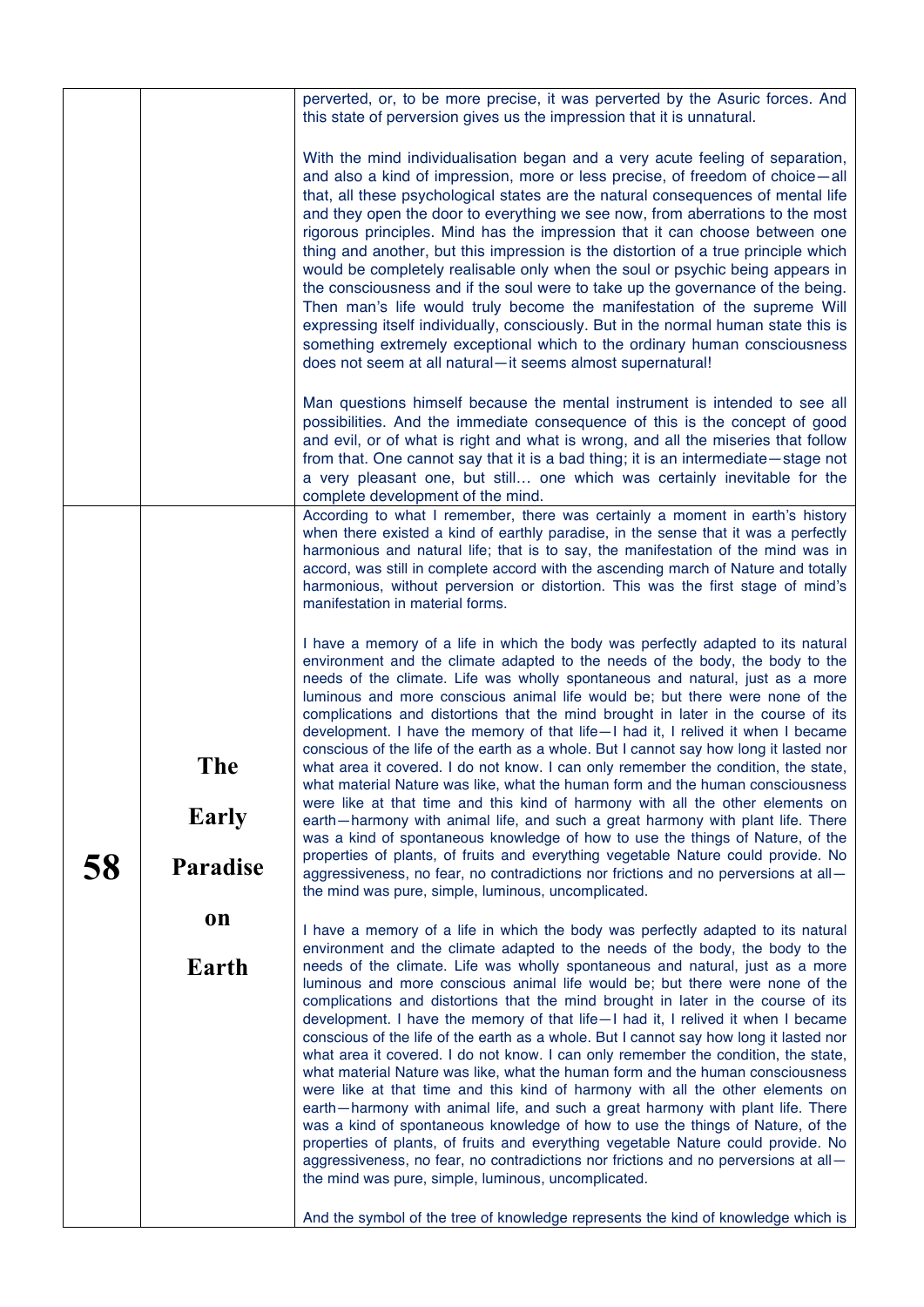no longer divine, the material knowledge that comes from the sense of division and which started spoiling everything. How long did this period last? Because in my memory too it was like an almost immortal life, and it seems that it was an accident of evolution that made it necessary for forms to disintegrate… for progress. So I cannot say how long it lasted. And where? According to certain impressions—but they are only impressions—it would seem that it was in the vicinity of… I do not know exactly whether it was on this side of Ceylon and India or on the other (Mother points to the Indian Ocean, first to the west of Ceylon and India and then to the east, between Ceylon and Java), but it was certainly a place which no longer exists, which has probably been swallowed up by the sea. I have a very clear vision of this place and a very clear awareness of this life and its forms, but I cannot give any material details. To tell the truth, when I relived these moments I was not curious about details. One is in a different state of mind and one has no curiosity about these material details; everything changes into psychological factors. And it was… it was something so simple, so luminous, so harmonious, beyond all our preoccupations—precisely beyond all these preoccupations with time and place. It was a spontaneous, extremely beautiful life, and so close to Nature, like a natural flowering of the animal life. And there were no oppositions, no contradictions, or anything like that—everything happened in the best way possible.

For some time, by night or by day, in a certain state of trance I went back to a life that I had lived and had the full consciousness that it was the outflowering of the human form on earth—the first human forms capable of embodying the divine Being. It was that. It was the first time I could manifest in an earthly form, in a particular form, in an individual form—not a "general" life but an individual form that is to say, the first time that the Being above and the being below were joined by the mentalization of this material substance. I lived this several times, but always in similar surroundings and with a very similar feeling of such joyful simplicity, without complexity, without problems, without all these questions; there was nothing, absolutely nothing of the kind! It was an outflowering of the joy of living, simply that, in universal love and harmony—flowers, minerals, animals: all were in harmony.

We can say that it was "inevitable" because it happened; but if we go outside the creation, we can conceive—or we could have conceived—of a creation in which this disorder would not have happened. Sri Aurobindo also said practically the same thing, that it was a kind of "accident", if you like, but an "accident" which has given the manifestation a much greater and much more complete perfection than if it had never occurred. But this still belongs to the real of speculation and these speculations are useless, to say the least. In any case, the experience, the feeling is this: a… (Mother indicates an abrupt fall) oh! all of a sudden.

The occultist I spoke of used to say that the true interpretation of the Bible story about Paradise and the serpent is that man wanted to rise from a state of animal divinity—like the animals—to a state of conscious divinity through the development of the mind—and that is what the symbol means when it is said that they ate of the fruit of the tree of knowledge. And the serpent—he always used to say that it was iridescent, that is to say, it was all the colours of the rainbow—it was not at all the spirit of

Evil, it was the evolutionary force, the force, the power of evolution, and of course it was the power of evolution that had made them taste of the fruit of knowledge.

And so, according to him, Jehovah was the chief of the Asuras, the supreme Asura, the egoistic god who wanted to dominate everything and have everything under his control. And once he had taken the position of supreme lord in relation to earthly realisation, of course he was not pleased that man should make this mental progress, for it would bring him a knowledge that enabled him not to obey any longer! This made him furious! For it would enable man to become a god by the evolutionary power of consciousness. And that is why they were driven out of Paradise.

And Sri Aurobindo fully agreed. He said the same thing. It is the evolutionary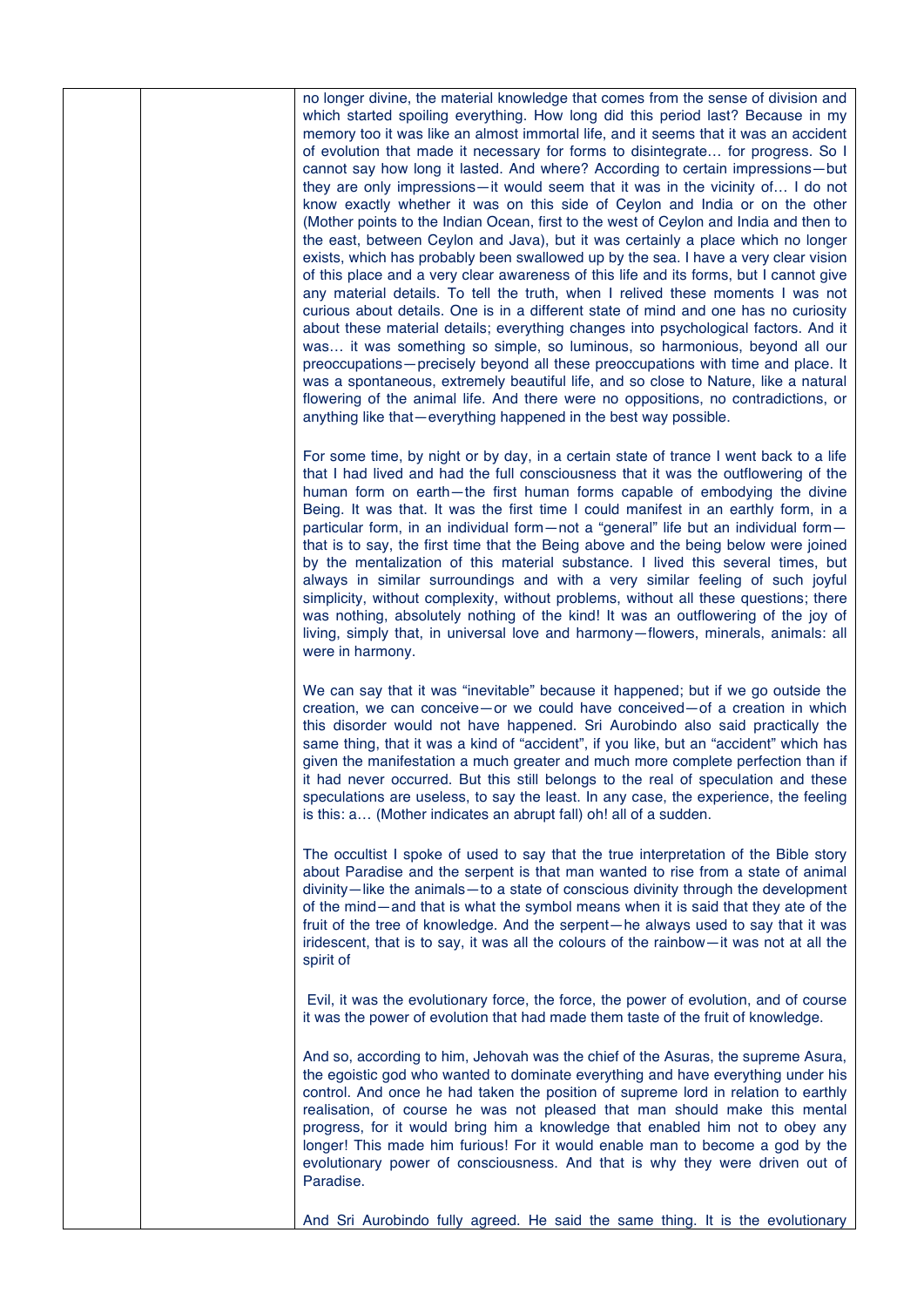|    |                   | power-the power of the mind-that led man towards knowledge, a separative<br>knowledge. And it is a fact that man became conscious of himself with the sense of<br>good and evil. But, of course, that spoiled everything and he could not stay there.<br>He was driven out by his own consciousness. He could no longer stay there.                                                                                                                                                                                                                                                                                                      |
|----|-------------------|------------------------------------------------------------------------------------------------------------------------------------------------------------------------------------------------------------------------------------------------------------------------------------------------------------------------------------------------------------------------------------------------------------------------------------------------------------------------------------------------------------------------------------------------------------------------------------------------------------------------------------------|
|    |                   | According to me, all these old Scriptures and these old traditions have different<br>levels of meaning (Mother makes a gesture to show the different levels); and<br>according to the period, the people, the needs, one symbol or another has been<br>selected and used. But there comes a time-when you transcend all these things<br>and see them from what Sri Aurobindo calls "the other hemisphere"—when you<br>become aware that these are merely ways of speaking to establish a contact-a<br>kind of bridge or link between the lower way of seeing and the higher way of<br>knowing.                                           |
|    |                   | Really, they have spoilt the earth, they have spoilt it—they have spoilt the<br>atmosphere, they have spoilt everything! And now, for the atmosphere to come<br>back to what it should be-oh! we have a long way to go, and above all<br>psychologically. But even the very structure of matter (Mother feels the air around<br>her), with their bombs and experiments, oh, they have made a mess of it all!<br>They have really made a mess of matter.                                                                                                                                                                                  |
|    |                   | Probably-no, not probably-is quite certain that it was necessary to knead it, to<br>churn it, to prepare it so that it can receive this, the new thing which is not yet<br>manifested.                                                                                                                                                                                                                                                                                                                                                                                                                                                   |
|    |                   | It was very simple, very harmonious, very luminous, but not complex enough. And<br>this complexity has spoilt everything, but it will bring a realisation that is infinitely<br>more conscious—infinitely. And so when the earth again becomes so harmonious,<br>simple, luminous, pure-simple, pure, purely divine-and with this complexity, then<br>we shall be able to do something.                                                                                                                                                                                                                                                  |
|    |                   | As the Mother was leaving she noticed a brilliant crimson Canna flower. There<br>were so many flowers just like this in the landscape of the earthly paradise, red, so<br>beautiful.                                                                                                                                                                                                                                                                                                                                                                                                                                                     |
|    |                   | Religion always tends to make God in the image of man, a magnified and aggrandised<br>image, but in the end it is always a god with human qualities. This is what makes it<br>possible for people to treat him as they would treat a human enemy. In some countries,<br>when their god does not do what they want, they take him and throw him into the river!                                                                                                                                                                                                                                                                           |
|    | <b>Religion's</b> | Whatever the image—what we disdainfully call an idol—whatever the external form of<br>the deity, even if to our physical eye it appears ugly or commonplace or horrible, a<br>caricature, there is always within it the presence of the thing it represents. And there is<br>always someone, a priest or an initiate, or a sadhu, a sannyasin, who has the power<br>and who draws—this is usually the work of the priests—who draws the force, the<br>presence within. And it is real: it is quite true that the force, the presence is there; and it<br>is that, not the form of wood or stone or metal, which people worship—it is the |
|    | Image             | presence.                                                                                                                                                                                                                                                                                                                                                                                                                                                                                                                                                                                                                                |
| 59 | <sub>of</sub>     | But people in Europe do not have this inner sense, not at all. For them everything is like<br>a surface—not even that, just a thin outer film with nothing behind—so they cannot feel<br>it. And yet it is a fact that the presence is there; it is an absolutely real fact, I guarantee<br>it.                                                                                                                                                                                                                                                                                                                                          |
|    | God               | I repeat that when we speak of Sri Aurobindo there can be no question of a teaching nor<br>even of a revelation, but of an action from the Supreme; no religion can be founded on<br>that.                                                                                                                                                                                                                                                                                                                                                                                                                                               |
|    |                   | But men are so foolish that they can change anything into a religion, so great is their<br>need of a fixed framework for their narrow thought and limited action. They do not feel<br>secure unless they can assert this is true and that is not; but such an assertion<br>becomes impossible for anyone who has read and understood what Sri Aurobindo has<br>written. Religion and Yoga do not belong to the same plane of being and spiritual life<br>can exist in all its purity only when it is free from all mental dogma.                                                                                                         |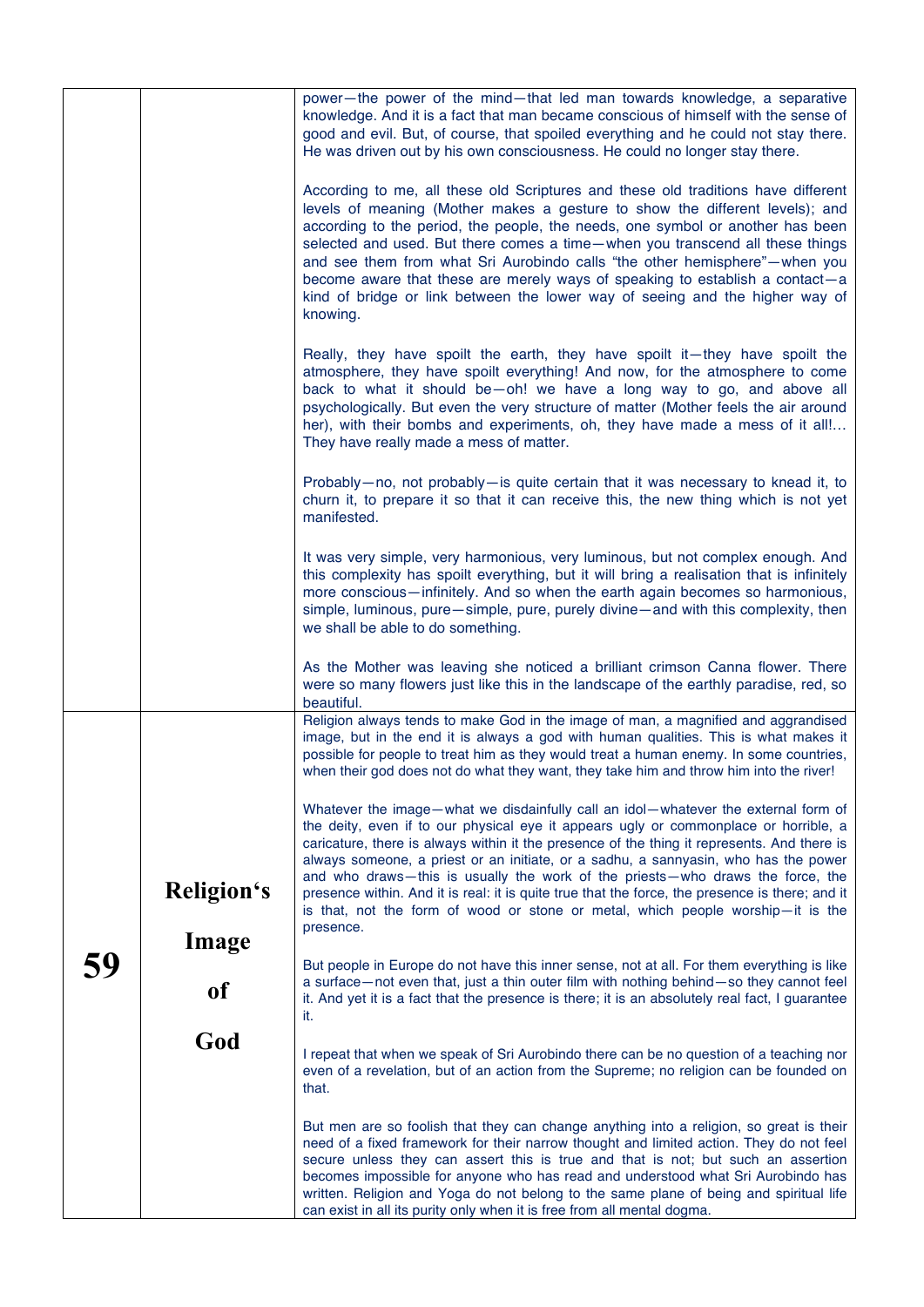| 60                     | <b>There</b><br>is no<br><b>Mortality</b>             | It all depends on the degree of the individual's development in his different<br>parts and on how well these parts are organised around the psychic centre.<br>The more organised the being, the more consciously lasting it becomes.<br>We can say in a general way that each person brings into his present life<br>the consequences of his previous lives, without, however, preserving the<br>memory of these lives. Apart from a few very rare exceptions, only when<br>you are united with your psychic being and become fully conscious of it do<br>you obtain, at the same time, the memory of past lives, which the psychic<br>preserves in its consciousness.<br>Otherwise, even in those who are most sensitive, these memories are<br>fragmentary, uncertain and intermittent. Most often they are hardly<br>recognisable and seem to be nothing more than indefinable impressions.<br>And yet a person who knows how to see through appearances will be able<br>to perceive a kind of similarity in the sequence of events in his life.                                                                                                                                                                                                                                                                                                                                                                                                                                                                                                                                                                                                                                                                                                                                                                                                                                                                                                                                                                                                                                                                                            |
|------------------------|-------------------------------------------------------|-------------------------------------------------------------------------------------------------------------------------------------------------------------------------------------------------------------------------------------------------------------------------------------------------------------------------------------------------------------------------------------------------------------------------------------------------------------------------------------------------------------------------------------------------------------------------------------------------------------------------------------------------------------------------------------------------------------------------------------------------------------------------------------------------------------------------------------------------------------------------------------------------------------------------------------------------------------------------------------------------------------------------------------------------------------------------------------------------------------------------------------------------------------------------------------------------------------------------------------------------------------------------------------------------------------------------------------------------------------------------------------------------------------------------------------------------------------------------------------------------------------------------------------------------------------------------------------------------------------------------------------------------------------------------------------------------------------------------------------------------------------------------------------------------------------------------------------------------------------------------------------------------------------------------------------------------------------------------------------------------------------------------------------------------------------------------------------------------------------------------------------------------|
| 61<br>$\boldsymbol{?}$ | Infinite                                              | The only way is to come out of the consciousness of the finite.<br>It is in the hope of achieving this that all yogic disciplines have been developed<br>and undertaken from time immemorial until now. Much has been written on the<br>subject, but little has been done. Only a very small number of individuals have<br>so far succeeded in escaping from the finite to plunge into the Infinite.<br>And yet, as Sri Aurobindo has written, the Infinite alone exists; only the<br>falsehood of our superficial perception makes us believe in the existence of the<br>finite.                                                                                                                                                                                                                                                                                                                                                                                                                                                                                                                                                                                                                                                                                                                                                                                                                                                                                                                                                                                                                                                                                                                                                                                                                                                                                                                                                                                                                                                                                                                                                               |
| 62                     | <b>Distorted</b><br><b>Mask</b><br>of<br><b>Truth</b> | It is the very definition of folly that Sri Aurobindo gives here. A mask is<br>something that conceals, that makes invisible what it covers. And if the<br>mask is distorted, it not only renders invisible what it conceals but also<br>totally changes its nature. So, according to this definition, folly is something<br>that veils and distorts beyond all recognition the Truth which is at the origin<br>of all things.<br>It is like people who ask whether certain elements will disappear from the<br>universe. What could "the destruction of a universe" mean? If we come out<br>of our folly, what can we call "destruction"? Only the form, the appearance<br>is destroyed—and indeed, all appearances are destroyed, one after<br>another. It is also said-it is written everywhere, so many things are said-<br>that the adverse forces will either be converted, that is to say, they will<br>become conscious of the Divinity within them and become divine, or they<br>will be destroyed. But what does "destroyed" mean? Their form? Their form<br>of consciousness can be dissolved, but that "something" which makes<br>them exist, which makes all things exist-how could that be destroyed?<br>The universe is an objectivation, an objective self-discovery of That which<br>is from all eternity. So? How can the All cease to be? The infinite and<br>eternal All, that is to say, That which has no limits of any kind—what can go<br>outside That? There is no place to go! Go where? There is nothing but<br>That.<br>We are told that there is a state of consciousness, when we rise above,<br>when we are able to go beyond both the aspect of Nothingness or Nirvana<br>and the aspect of Existence-there is the Nirvana aspect and the Existence<br>aspect, the two simultaneous and complementary aspects of the<br>Supreme-where all things exist eternally and simultaneously; so one can<br>conceive-God knows! This may well be another stupidity-one can<br>conceive of a certain number of things passing into Non-Being, and that to<br>our consciousness would be a disappearance or a destruction. |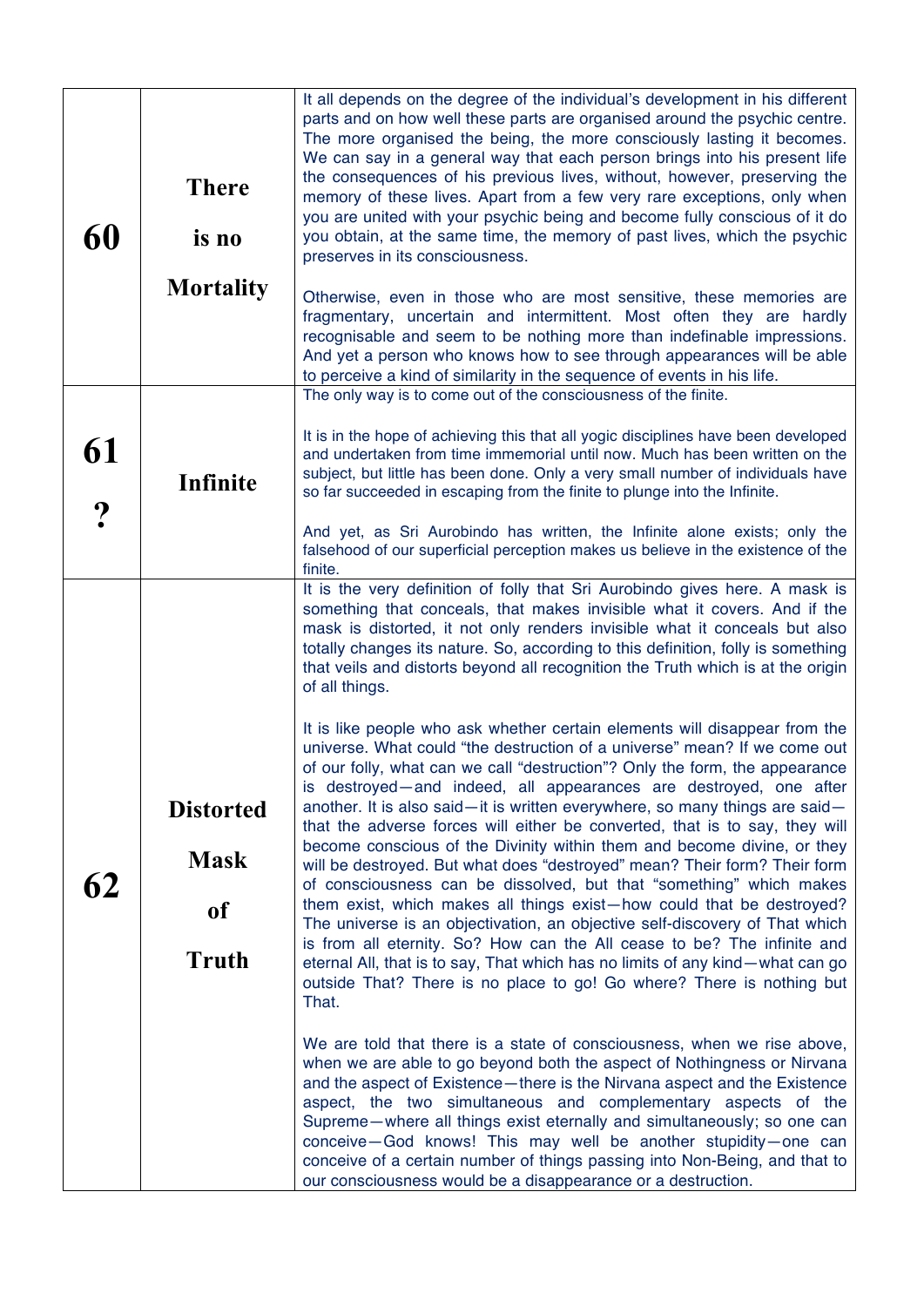|    |                           | Sri Aurobindo does not say that God has any need of weakness. He says that<br>in any particular whole, for the perfection of the play of forces, a moment of<br>weakness may be just as necessary as a display of strength. And he adds,<br>somewhat ironically, that since God is almighty force, He can at the same time<br>afford to be weak, if necessary.<br>This is to widen the outlook of certain moralists who attribute definite qualities<br>to God and will not permit Him to be otherwise.<br>Strength as we see it and weakness as we see it are both an equally distorted<br>expression of the Divine Truth which is secretly present behind all physical<br>manifestations.                                                                                                                         |
|----|---------------------------|---------------------------------------------------------------------------------------------------------------------------------------------------------------------------------------------------------------------------------------------------------------------------------------------------------------------------------------------------------------------------------------------------------------------------------------------------------------------------------------------------------------------------------------------------------------------------------------------------------------------------------------------------------------------------------------------------------------------------------------------------------------------------------------------------------------------|
| 63 | God's<br><b>Weakness</b>  | People are so deeply imbued with the Christian idea of "God the Creator"—the<br>creation on one side and God on the other. When you think about it you reject<br>it, but it has penetrated into the sensations and feelings; so, spontaneously,<br>instinctively, almost subconsciously, you attribute to God everything you<br>consider to be best and most beautiful and, above all, everything you want to<br>attain, to realise. Naturally, each one changes the content of his God according<br>to his own consciousness, but it is always what he considers to be best. And<br>that is also why instinctively and spontaneously, subconsciously, you are<br>shocked by the idea that God can be things that you do not like, that you do not<br>approve of or do not think best.                              |
| 65 | is his<br><b>Strength</b> | But it is Him. There is nothing but Him. This is what we should repeat to<br>ourselves from morning to evening and from evening to morning, because we<br>forget it at each moment.                                                                                                                                                                                                                                                                                                                                                                                                                                                                                                                                                                                                                                 |
|    |                           | But perfection is only one special way of approaching the Divine; it is one side,<br>and in the same way there are innumerable sides, angles or aspects,<br>innumerable ways of approaching the Divine, for example: will, truth, purity,<br>perfection, unity, immortality, eternity, infinity, silence, peace, existence,<br>consciousness, etc. The number of approaches is almost unlimited. With each<br>one you approach or draw near or enter into contact with the Divine through<br>one aspect and if you really do it, you find that the difference is merely in the<br>most external form, but the contact is identical. It is as if you were turning<br>around a centre, a globe, and seeing it from many different angles as in a<br>kaleidoscope; but once the contact is made, it is the same thing. |
|    |                           | It is like the word "purity"; one could hold forth interminably on the difference<br>between divine purity and what people call purity. The divine purity, at the<br>lowest, allows no influence other than the divine influence—at the lowest. But<br>that is already very much distorted; the divine purity means that there is only<br>the Divine, nothing else-it is perfectly pure, there is only the Divine, there is<br>nothing other than Him.                                                                                                                                                                                                                                                                                                                                                              |
|    | <b>Sin</b>                | Cruelty was one of the things that was most repugnant to Sri Aurobindo, but he<br>always said that it was the distortion of an intensity, one could almost say the<br>distortion of an intensity of love, something which is not satisfied with a middle<br>course, which wants extremes-and that is justifiable.                                                                                                                                                                                                                                                                                                                                                                                                                                                                                                   |
| 66 | is<br>out                 | I had always known that cruelty, like sadism, is a need for violent, extremely<br>strong sensation, to penetrate a thick layer of tamas that feels nothing-tamas<br>needs something extreme in order to be able to feel. The explanation may lie in<br>this direction.                                                                                                                                                                                                                                                                                                                                                                                                                                                                                                                                              |
|    | <b>of</b>                 | Certain things, like cruelty, could be called "sin", but I can only see this                                                                                                                                                                                                                                                                                                                                                                                                                                                                                                                                                                                                                                                                                                                                        |
|    | <b>Place</b>              | explanation, that it is a distortion of the taste or need for an extremely strong<br>sensation. I have observed in cruel people that they feel Ananda at that<br>moment; they find an intense joy in it. So that is its justification, only it is in such                                                                                                                                                                                                                                                                                                                                                                                                                                                                                                                                                           |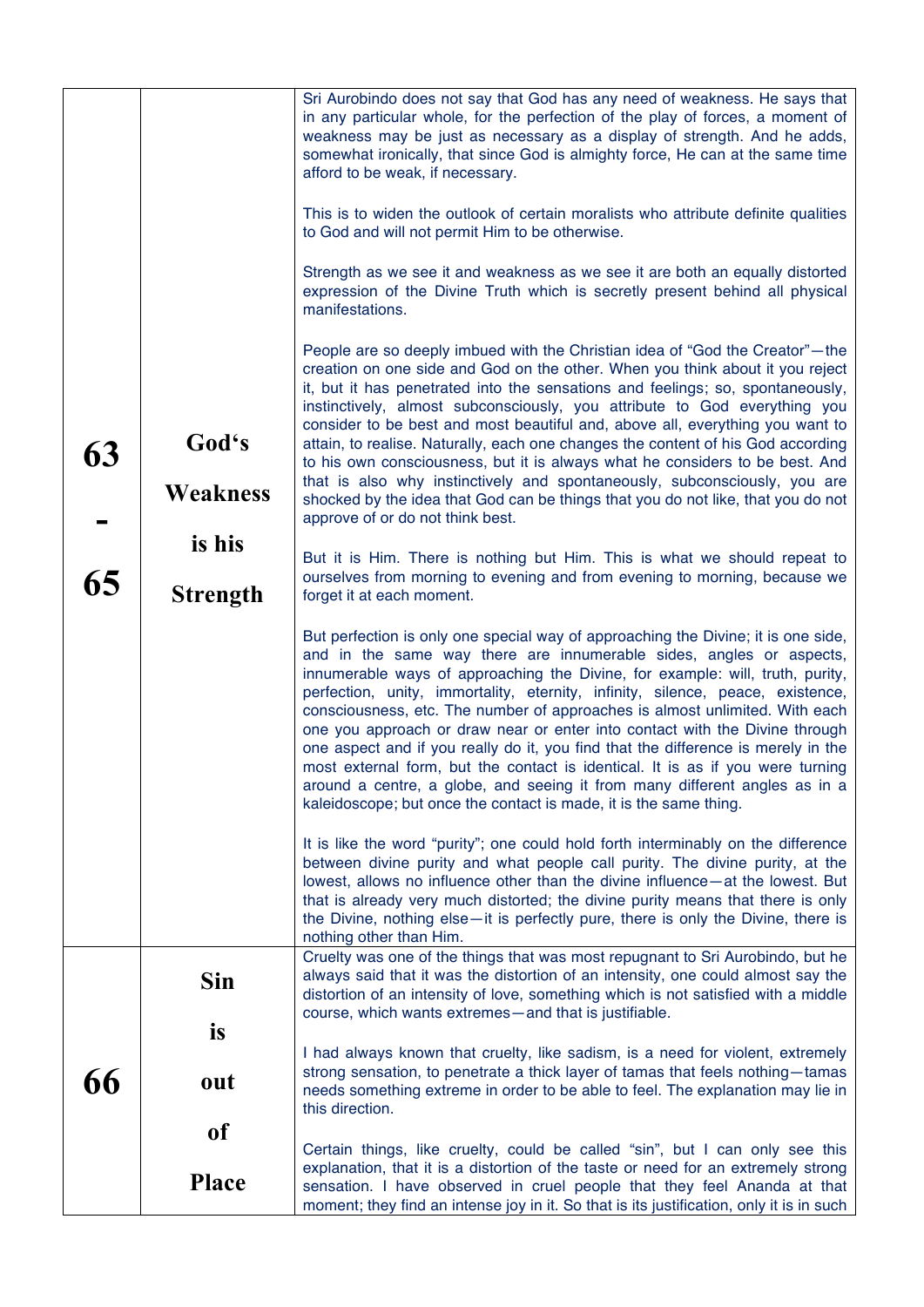|                   |                           | a state of distortion that it is repugnant.                                                                                                                                                                                                                                                                                                                                                                                                                                                                                                                                                                                                                                                                                                                                                                                                                                                                                                                                                                                                                                                                                             |
|-------------------|---------------------------|-----------------------------------------------------------------------------------------------------------------------------------------------------------------------------------------------------------------------------------------------------------------------------------------------------------------------------------------------------------------------------------------------------------------------------------------------------------------------------------------------------------------------------------------------------------------------------------------------------------------------------------------------------------------------------------------------------------------------------------------------------------------------------------------------------------------------------------------------------------------------------------------------------------------------------------------------------------------------------------------------------------------------------------------------------------------------------------------------------------------------------------------|
|                   |                           | One thing must necessarily cease, and that is the distortion, that is to say, the<br>veil of falsehood upon Truth, because that is what is responsible for everything<br>we see here. If this is removed, things will be completely different, completely.<br>They will be what we feel them to be when we come out of this consciousness.<br>When one comes out of this consciousness and enters into the Truth-<br>consciousness; the difference is such that one wonders how there can be<br>anything like suffering and misery and death and all that. There is a kind of<br>astonishment in the sense that one does not understand how it can happen-<br>when one has really tipped over to the other side. But this experience is usually<br>associated with the experience of the unreality of the world as we know it,<br>whereas Sri Aurobindo says that this perception of the unreality of the world is<br>not necessary to live in the supramental consciousness-it is only the unreality<br>of Falsehood, not the unreality of the world. That is to say, the world has a<br>reality of its own, independent of Falsehood. |
|                   |                           | I suppose that is the first effect of the Supermind—the first effect in the<br>individual, because it will begin with the individual.                                                                                                                                                                                                                                                                                                                                                                                                                                                                                                                                                                                                                                                                                                                                                                                                                                                                                                                                                                                                   |
| 67                | There is no<br>Sin in Man | When egoism will no longer be necessary to make man a conscious<br>individuality.                                                                                                                                                                                                                                                                                                                                                                                                                                                                                                                                                                                                                                                                                                                                                                                                                                                                                                                                                                                                                                                       |
|                   |                           | The experience of the boat took place in the subtle physical. And the people<br>who had dark patches and who had to be taken back were always the ones<br>who lacked the suppleness needed for these two movements, but especially<br>the movement of widening, more than the movement of progression to follow<br>the Becoming; this seemed to be a preoccupation later, for those who had<br>landed, after the landing. But the preparation on the boat was for this capacity<br>for widening.                                                                                                                                                                                                                                                                                                                                                                                                                                                                                                                                                                                                                                        |
|                   | <b>Sin</b>                | There was also something else which I did not mention when I described my<br>experience: the boat had no machines. Everything, everything was set in<br>motion by the will $-$ individuals and things $-$ even people's dress was a result<br>of their will. And this gave a great suppleness to all these things and to the                                                                                                                                                                                                                                                                                                                                                                                                                                                                                                                                                                                                                                                                                                                                                                                                            |
|                   | and                       | forms of individuals; because one was conscious of this will, which is not a<br>mental will but a will of the Self, or a spiritual will, one might say, a will of the                                                                                                                                                                                                                                                                                                                                                                                                                                                                                                                                                                                                                                                                                                                                                                                                                                                                                                                                                                   |
| 68                | <b>Virtue</b>             | soul, if one gives that meaning to the word soul. But this is something which<br>can be experienced here when one acts with an absolute spontaneity, that is to<br>say, when an action, such as speech or movement, is not determined by the<br>$mind - 1$ am not speaking of thought and intellect $-$ not even by the mind                                                                                                                                                                                                                                                                                                                                                                                                                                                                                                                                                                                                                                                                                                                                                                                                            |
| $\boldsymbol{\&}$ | are a                     | which usually makes us act. Usually, when we do something, we perceive<br>within us the will to do this thing $-$ when we are conscious and observe                                                                                                                                                                                                                                                                                                                                                                                                                                                                                                                                                                                                                                                                                                                                                                                                                                                                                                                                                                                     |
| 69                | game                      | ourselves doing it, we can see that; there is always $-$ it may be very fleeting $-$<br>the will to do it. It is the intervention of the mind, the habitual intervention, the<br>order in which things happen. Whereas the supramental action is decided by                                                                                                                                                                                                                                                                                                                                                                                                                                                                                                                                                                                                                                                                                                                                                                                                                                                                             |
|                   | 0f                        | overleaping the mind. It is not necessary to pass through the mind, it is direct.<br>Something enters into direct contact with the vital centres and makes them act<br>without passing through the thought, but with full consciousness. The                                                                                                                                                                                                                                                                                                                                                                                                                                                                                                                                                                                                                                                                                                                                                                                                                                                                                            |
|                   | <b>Resistance</b>         | consciousness does not work in the usual order, it goes directly from the centre<br>of spiritual will to Matter.                                                                                                                                                                                                                                                                                                                                                                                                                                                                                                                                                                                                                                                                                                                                                                                                                                                                                                                                                                                                                        |
|                   |                           | As long as one can keep this absolute immobility of the mind, the inspiration is<br>absolutely pure, it comes pure. If one can catch it and keep it while speaking,<br>what comes through is also unmixed, it remains pure.                                                                                                                                                                                                                                                                                                                                                                                                                                                                                                                                                                                                                                                                                                                                                                                                                                                                                                             |
|                   |                           | It is an extremely delicate working, probably because it is unfamiliar $-$ the<br>least movement, the smallest mental vibration disturbs everything. But as long<br>as it lasts it is perfectly pure. And that must be the constant state of a                                                                                                                                                                                                                                                                                                                                                                                                                                                                                                                                                                                                                                                                                                                                                                                                                                                                                          |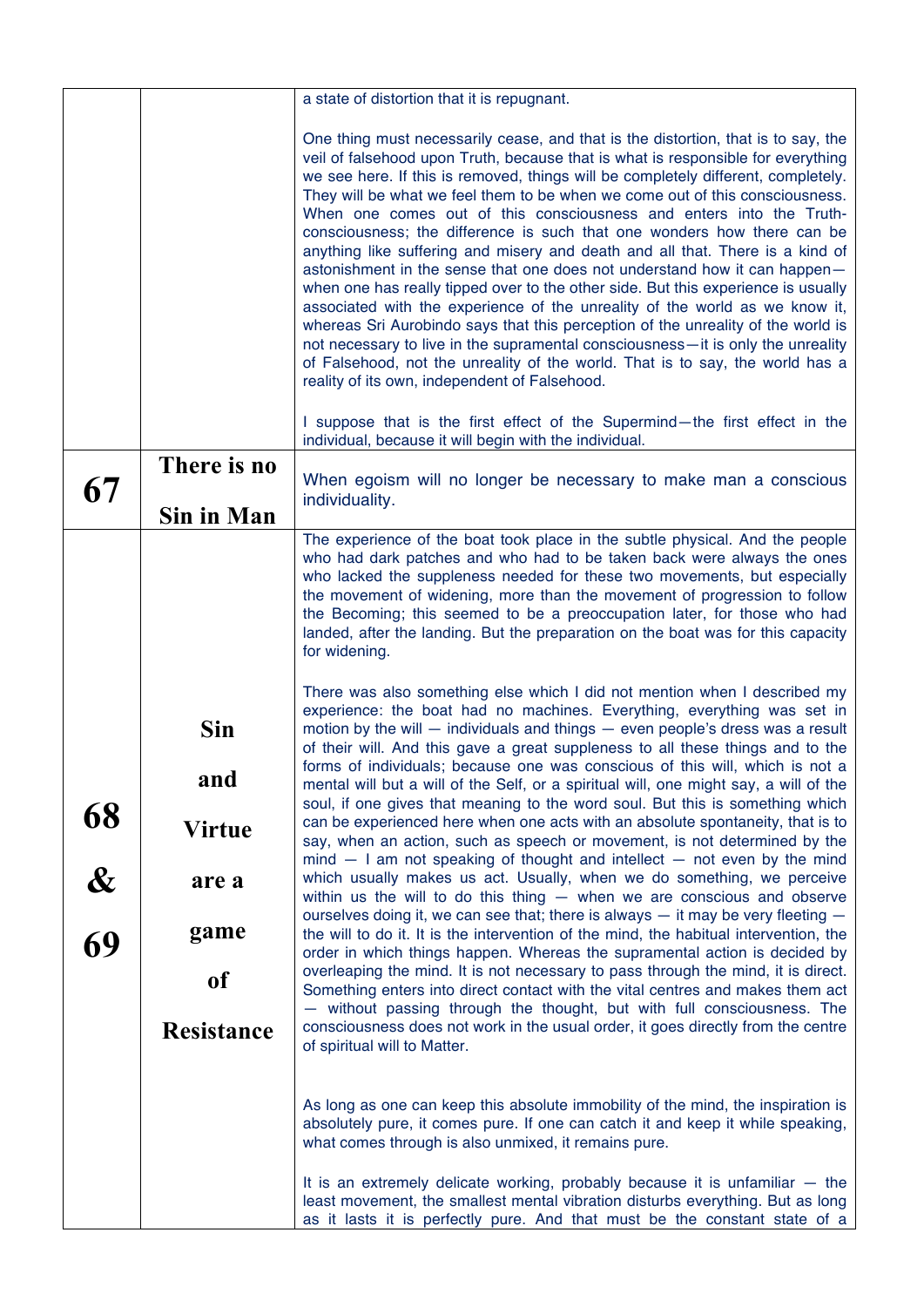|    |                 | supramentalized life. The mentalised spiritual will should no longer intervene;<br>because one may very well have a spiritual will, one can live constantly<br>expressing the spiritual will $-$ that is what happens to all those who feel that<br>they are guided by the Divine within $-$ but that comes through a mental<br>transcription. And so long as it is like that, it is not the supramental life. The<br>supramental life no longer passes through the mind. The mind is an immobile<br>zone of transmission. The slightest twitch is enough to disturb it.<br>From the point of view of thought it is elementary, very easy. And even from                                                                                                                                                                                                                                                                                                                                                                                                                                                                                                                                    |
|----|-----------------|---------------------------------------------------------------------------------------------------------------------------------------------------------------------------------------------------------------------------------------------------------------------------------------------------------------------------------------------------------------------------------------------------------------------------------------------------------------------------------------------------------------------------------------------------------------------------------------------------------------------------------------------------------------------------------------------------------------------------------------------------------------------------------------------------------------------------------------------------------------------------------------------------------------------------------------------------------------------------------------------------------------------------------------------------------------------------------------------------------------------------------------------------------------------------------------------|
|    |                 | the point of view of feelings, it is not difficult; for the heart, that is, the emotional<br>being, to widen itself to the dimension of the Supreme is relatively easy. But<br>the body! It is very difficult, very difficult without the body losing $-$ how to put<br>it? - its centre of coagulation; without it dissolving into the surrounding mass.<br>And even then, if one were in the midst of Nature with mountains, forests and<br>rivers, and great natural beauty, plenty of space, it would be rather pleasant!<br>But one cannot take a single step materially, out of one's body, without coming<br>across things that are painful. It occasionally happens that one comes in<br>contact with a substance that is pleasing, harmonious, warm, that vibrates with<br>a higher light. But this is rare. Yes, flowers, sometimes flowers - sometimes,<br>not always. But this material world, oh! You get knocked everywhere -<br>scratched, scratched, scraped, knocked by all kinds of things that won't unfold.<br>Oh, how difficult it is! How little human life has blossomed! It is shrivelled up,<br>hardened, without light, without warmth $-$ to say nothing of joy. |
|    |                 | But sometimes, when one sees flowing water or a ray of sunlight in the trees –<br>oh, everything sings, the cells sing, they are happy.                                                                                                                                                                                                                                                                                                                                                                                                                                                                                                                                                                                                                                                                                                                                                                                                                                                                                                                                                                                                                                                     |
|    |                 | The idea is that first of all some beings must reach a certain realisation here in<br>the physical world that would give them the power to materialise a supramental<br>being.                                                                                                                                                                                                                                                                                                                                                                                                                                                                                                                                                                                                                                                                                                                                                                                                                                                                                                                                                                                                              |
|    |                 | I told you that once I endowed a vital being with a body, but I would never have<br>been able to it would have been impossible to make this body material:<br>something is missing, something is missing. Even if it could be made visible, it<br>probably could not be made permanent—at the very first opportunity it would<br>dematerialise. It is this permanence that we cannot obtain.                                                                                                                                                                                                                                                                                                                                                                                                                                                                                                                                                                                                                                                                                                                                                                                                |
|    |                 | I had discussed this with Sri Aurobindo - "discussed" is a manner of speaking<br>- we had talked about it and he saw it the same way as I did, that is, there is a<br>power we do not have, the power to fix the form here on earth. Even for those<br>who have the capacity to materialise things, they do not remain, they cannot<br>remain, they do not have the quality of physical things.                                                                                                                                                                                                                                                                                                                                                                                                                                                                                                                                                                                                                                                                                                                                                                                             |
|    |                 | So the continuity of creation could not be assured without something which<br>possessed that quality.                                                                                                                                                                                                                                                                                                                                                                                                                                                                                                                                                                                                                                                                                                                                                                                                                                                                                                                                                                                                                                                                                       |
|    | <b>Examine</b>  | Do not try to appear virtuous. See how much you are united, one with<br>everything that is anti-divine. Take your share of the burden, accept yourselves<br>to be impure and false and in that way you will be able to take up the Shadow                                                                                                                                                                                                                                                                                                                                                                                                                                                                                                                                                                                                                                                                                                                                                                                                                                                                                                                                                   |
| 70 | Yourself        | and offer it. And in so far as you are capable of taking it and offering it, then<br>things will change.                                                                                                                                                                                                                                                                                                                                                                                                                                                                                                                                                                                                                                                                                                                                                                                                                                                                                                                                                                                                                                                                                    |
|    | <b>Pitiless</b> | Do not try to be among the pure. Accept to be with those who are in darkness<br>and give it all with total love.                                                                                                                                                                                                                                                                                                                                                                                                                                                                                                                                                                                                                                                                                                                                                                                                                                                                                                                                                                                                                                                                            |
|    | <b>The</b>      | Stop being an archer!                                                                                                                                                                                                                                                                                                                                                                                                                                                                                                                                                                                                                                                                                                                                                                                                                                                                                                                                                                                                                                                                                                                                                                       |
| 71 | Whole           | It is a fine image. This is good for people who are in a state where they imagine<br>they have discovered the Truth.                                                                                                                                                                                                                                                                                                                                                                                                                                                                                                                                                                                                                                                                                                                                                                                                                                                                                                                                                                                                                                                                        |
|    | <b>Target</b>   | It is a good thing to say to those who think they have found the Truth because they                                                                                                                                                                                                                                                                                                                                                                                                                                                                                                                                                                                                                                                                                                                                                                                                                                                                                                                                                                                                                                                                                                         |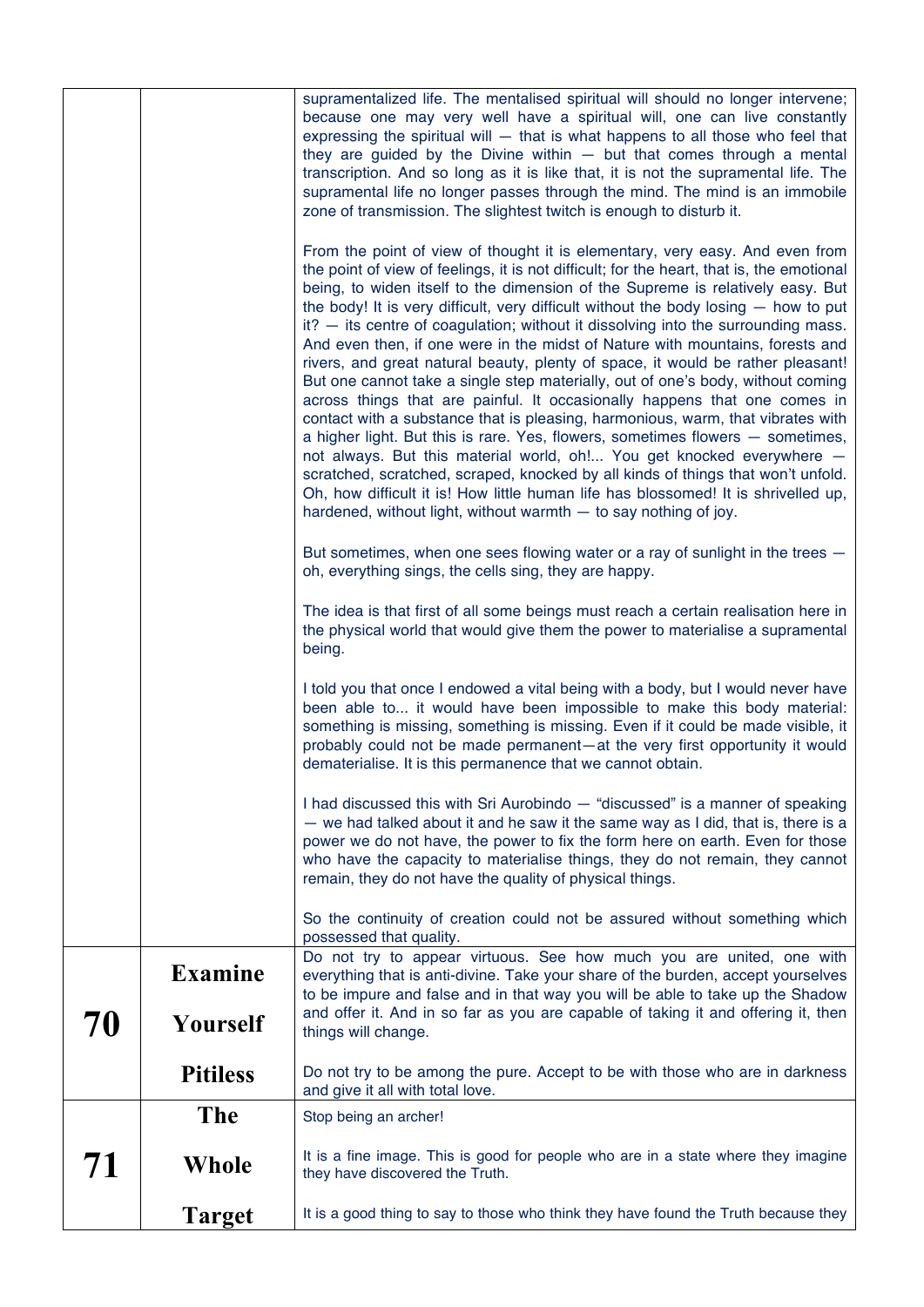|    |                           | have touched one point.                                                                                                                                                                                                                                                                                                                                                                                                                                                                                                                                                                                                                                                                                                                                                                                                                                                                                                                                                                                                                                                                                                                                                                 |
|----|---------------------------|-----------------------------------------------------------------------------------------------------------------------------------------------------------------------------------------------------------------------------------------------------------------------------------------------------------------------------------------------------------------------------------------------------------------------------------------------------------------------------------------------------------------------------------------------------------------------------------------------------------------------------------------------------------------------------------------------------------------------------------------------------------------------------------------------------------------------------------------------------------------------------------------------------------------------------------------------------------------------------------------------------------------------------------------------------------------------------------------------------------------------------------------------------------------------------------------|
|    |                           | It is all right down here, on this plane, as long as one is the archer and hits only one<br>point. But above it is not true-quite the contrary! All intelligence below is like that;<br>it sees all kinds of things, and as it sees all kinds of things, it cannot choose in<br>order to act. But in order to see the whole target, to see the Truth in its entirety, you<br>must cross over to the other side. And when you cross over to the other side, you<br>do not see a sum of multiple truths nor a countless number of truths added one to<br>another, which you see one after another so that you cannot grasp the whole all at<br>once. When you rise above, it is the whole that you see first; the whole presents<br>itself all at once, in its entirety, in its wholeness, without division. And then you no<br>longer have to make a choice, you have a vision: this is what has to be done. It is<br>not a choice between this and that, or this or that, because it is no longer like that.<br>You no longer see things successively, one after another; you have the<br>simultaneous vision of a whole that exists as a unity. Then the choice is simply a<br>vision. |
|    |                           | But as long as you are in the state of the archer, you cannot see the whole-you<br>cannot see the whole successively, you cannot see the whole by adding one truth<br>to another. That is precisely the incapacity of the mind. The mind cannot do it. It will<br>always see successively, it will always see a sum of things and it is not that-<br>something will escape, the very meaning of the truth will elude it.                                                                                                                                                                                                                                                                                                                                                                                                                                                                                                                                                                                                                                                                                                                                                                |
|    |                           | It is only when one has a global, simultaneous perception of the whole in its<br>oneness that one can possess the truth in its entirety.                                                                                                                                                                                                                                                                                                                                                                                                                                                                                                                                                                                                                                                                                                                                                                                                                                                                                                                                                                                                                                                |
|    |                           | And then action is no longer a choice subject to error, rectification and discussion,<br>but the clear vision of what is to be done-which is infallible.                                                                                                                                                                                                                                                                                                                                                                                                                                                                                                                                                                                                                                                                                                                                                                                                                                                                                                                                                                                                                                |
|    |                           | There are all kinds of premonitory dreams. There are premonitory dreams that are<br>fulfilled immediately, that is to say, you dream in the night what will happen on the<br>next day, and there are premonitory dreams that are fulfilled over varying lengths of<br>time. And according to their position in time, these dreams are seen on various<br>planes.                                                                                                                                                                                                                                                                                                                                                                                                                                                                                                                                                                                                                                                                                                                                                                                                                        |
|    | <b>The</b><br><b>Sign</b> | The higher we rise towards absolute certainty, the greater the distance is, because<br>these visions belong to a region which is very close to the Origin and the length of<br>time between the revelation of what is going to be and its realisation may be very<br>great. But the revelation is certain, because it is very close to the Origin. There is a<br>place—when one is identified with the Supreme—where one knows everything<br>absolutely, in the past, the present, the future and everywhere. But usually people<br>who go there forget what they have seen when they return. An extremely strict<br>discipline is needed to remember. And that is the only place where one cannot<br>make a mistake.                                                                                                                                                                                                                                                                                                                                                                                                                                                                   |
|    |                           |                                                                                                                                                                                                                                                                                                                                                                                                                                                                                                                                                                                                                                                                                                                                                                                                                                                                                                                                                                                                                                                                                                                                                                                         |
| 72 | <sub>of</sub>             | But the links of the chain of communication are not always all there and one very<br>rarely remembers.                                                                                                                                                                                                                                                                                                                                                                                                                                                                                                                                                                                                                                                                                                                                                                                                                                                                                                                                                                                                                                                                                  |
|    | Dawning                   | To come back to what I was saying, according to the plane on which one has seen,<br>one can more or less judge the time that the vision will take to be fulfilled. And the                                                                                                                                                                                                                                                                                                                                                                                                                                                                                                                                                                                                                                                                                                                                                                                                                                                                                                                                                                                                              |
|    | Knowledge                 | immediate things are already realised, they already exist in the subtle physical and<br>they can be seen there—they simply are, they exist there. They are only the<br>reflection—not even a transcription—the reflection or projection of the image in the<br>material world which will appear on the next day or in a few hours. There you see<br>the exact thing in all its details, because it already exists; so everything depends on<br>the accuracy of the vision and the power of vision. If you have a power of vision<br>that is objective and sincere, you see the thing accurately; if you add your own<br>feelings and impressions to it, it is coloured by them. So accuracy in the subtle<br>physical depends exclusively on the instrument, that is to say, on the one who<br>sees.                                                                                                                                                                                                                                                                                                                                                                                    |
|    |                           | But as soon as you enter a more subtle region, such as the vital—and even more                                                                                                                                                                                                                                                                                                                                                                                                                                                                                                                                                                                                                                                                                                                                                                                                                                                                                                                                                                                                                                                                                                          |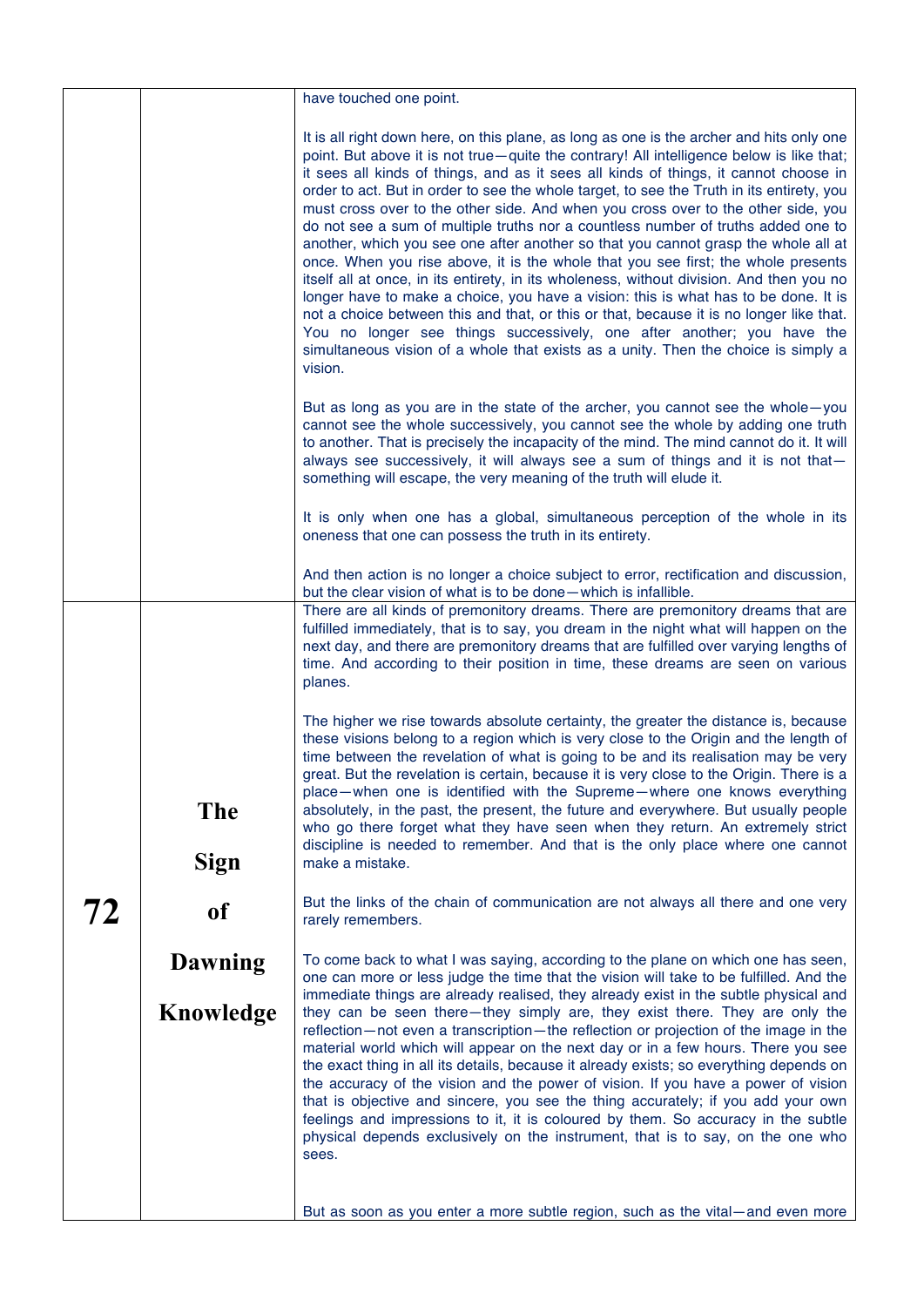so in the mental, but already in the vital there is a small margin of possibility—then there you can see roughly what is going to happen, but in detail it may be like this or like that; there are wills and influences that may possibly intervene and create a difference.

Thus when you know someone well and you often see him physically, if you see him in the subtle physical, already there are things which become more marked, more visible, more outstanding, which you had not seen physically, because in the greyness of the material world they had merged with many other things on the same plane. There are characteristics or expressions of character which become outstanding enough to be quite visible, although they had not been physically apparent. When you look at a person physically, there is the complexion, the features, the expression; at the same moment, if you see this face in the subtle physical, you suddenly notice that one part of the face is one colour, another part another colour; that in the eyes there is an expression and a kind of light which were not at all visible; and that the whole has quite a different appearance and, above all, gives a very different feeling, which to our physical eyes would seem rather extravagant, but which to the subtle vision is very expressive and revealing of the character, or even of the influences acting on this person. What I say here is the record of an experience that I had again a few days ago.

In fact, an important factor for those who predict or see, is their absolute sincerity. Unfortunately, because of people's curiosity, their insistence, the pressure they apply—which very few can resist—what happens, when there is something they do not see exactly and precisely, is that there is an almost involuntary faculty of inner imagination, which adds the little missing element. This is what causes the flaws in their predictions. Very few have the courage to say, "Oh no, I do not know about that, it eludes me." They do not even have the courage to say it to themselves. And then, just a touch of imagination, acting almost subconsciously, and they fill in the vision, the information—anything can happen. Very few people can resist that. I have known many, many clairvoyants, I have known many people who had a marvellous gift; very few of them would stop when they come to the end of their knowledge. Or else they would add some little detail. This is what always gives these faculties a rather doubtful quality. One must truly be a saint—a great saint, a great sage—and completely free, not at all influenced by other people. Naturally, I am not speaking of those who seek

fame, because there they fall into the crudest traps; but even goodwill, the wish to make people happy, to please them, to help them, is enough to create a distortion.

The protection may come from many different sources. Very often it was someone who informed me: a little entity, or some kind of being; sometimes it was the aura that protected me. And it was for all kinds of things. That is to say, life was seldom limited to the physical body—this is convenient, this is good. It is necessary, it increases your capacities. This is what the person who taught me occultism told me straightaway: "You are depriving yourself of senses which are most useful even for the most ordinary life." And this is true, quite true. We can know infinitely more things than we usually do, simply by using our own senses. And not only from the mental point of view, but also from the vital and even the physical point of view.

But for more subtle things, the method is to make for yourself an exact image of what you want, to come into contact with the corresponding vibration, and then to concentrate and do exercises—such as to practise seeing through an object or hearing through a sound,1 or seeing at a distance. For example, once, for a long time, for several months, I was confined to bed and I found it rather boring—I wanted to see. I was in a room and at one end there was another little room and at the end of the little room there was a kind of bridge; in the middle of the garden the bridge became a staircase leading down into a very big and very beautiful studio, standing in the middle of the garden. I wanted to go and see what was happening in the studio, for I was feeling bored in my room. So I would remain very quiet, close my eyes and send out my consciousness, little by little, little by little, little by little. And day after day—I chose a fixed time and did the exercise regularly. At first you make use of your imagination and then it becomes a fact. After some time I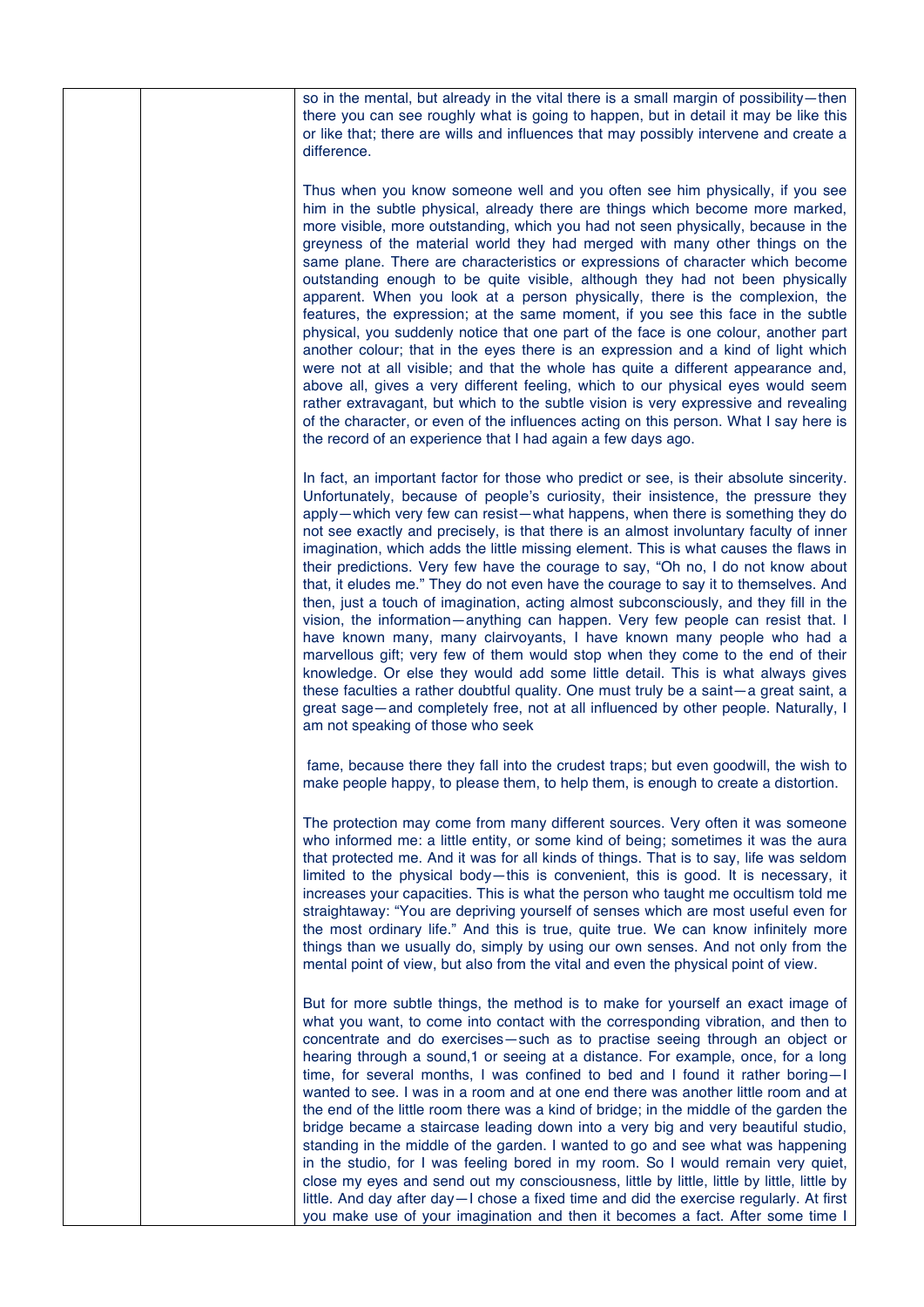|                               |                                                            | really had the physical sensation that my vision was moving; I followed it and then I<br>could see things downstairs which I knew nothing about. I would check afterwards.<br>In the evening I would ask, "Was this like that? And was that like this?"<br>But for each one of these things you must practise for months with patience, with a<br>kind of obstinacy. You take the senses one by one, hearing, sight, and you can<br>even arrive at subtle realities of taste, smell and touch.<br>From the mental point of view it is easier, for there you are accustomed to<br>concentration. When you want to think and find a solution, instead of following the<br>deductions of thought, you stop everything and try to concentrate and concentrate,<br>intensify the point of the problem. You stop everything and wait until, by the<br>intensity of the concentration, you obtain an answer. This also requires some time.<br>But if you used to be a good student, you must be quite used to doing that and it is<br>not very difficult.                                                                                                                                                                                                                                                                                                                                                                                                                                                   |
|-------------------------------|------------------------------------------------------------|------------------------------------------------------------------------------------------------------------------------------------------------------------------------------------------------------------------------------------------------------------------------------------------------------------------------------------------------------------------------------------------------------------------------------------------------------------------------------------------------------------------------------------------------------------------------------------------------------------------------------------------------------------------------------------------------------------------------------------------------------------------------------------------------------------------------------------------------------------------------------------------------------------------------------------------------------------------------------------------------------------------------------------------------------------------------------------------------------------------------------------------------------------------------------------------------------------------------------------------------------------------------------------------------------------------------------------------------------------------------------------------------------------------------------------------------------------------------------------------------------|
|                               | When                                                       |                                                                                                                                                                                                                                                                                                                                                                                                                                                                                                                                                                                                                                                                                                                                                                                                                                                                                                                                                                                                                                                                                                                                                                                                                                                                                                                                                                                                                                                                                                      |
| 73                            | Wisdom                                                     | There is no such thing as knowledge; there are only apercus of the<br>Infinite Deity.                                                                                                                                                                                                                                                                                                                                                                                                                                                                                                                                                                                                                                                                                                                                                                                                                                                                                                                                                                                                                                                                                                                                                                                                                                                                                                                                                                                                                |
|                               | comes                                                      |                                                                                                                                                                                                                                                                                                                                                                                                                                                                                                                                                                                                                                                                                                                                                                                                                                                                                                                                                                                                                                                                                                                                                                                                                                                                                                                                                                                                                                                                                                      |
| 74<br>$\boldsymbol{\&}$<br>75 | <b>Practical</b><br><b>Knowledge</b><br>is<br><b>Never</b> | I do not think that a single individual on the earth as it is now, a single<br>individual, however great, however eternal his consciousness and origin, can<br>on his own change and realise-change the world, change the creation as it is<br>and realise this higher Truth which will be a new world, a world more true, if not<br>absolutely true. It would seem that a certain number of individuals—until now it<br>seems to have been more in time, as a succession, but it could also be in<br>space, a collectivity—are indispensable so that this Truth can become concrete<br>and realise itself.<br>That is to say, however great, however conscious, however powerful he may<br>be, one Avatar cannot by himself realise the supramental life on earth. It is<br>either a group in time, extending over a period of time, or a group spread out in<br>space-perhaps both-that are indispensable for this Realisation. I am<br>convinced of it.<br>The individual can give the impulsion, indicate the path, walk on the path<br>himself-that is to say, show the path by realising it himself-but he cannot<br>fulfil. The fulfilment obeys certain group laws which are the expression of some<br>aspect of Eternity and Infinity-naturally, it is all the same Being! They are not<br>different individuals or different personalities, it is all the same Being. And it is<br>all the same Being expressing Himself in a way which for us becomes a body,<br>a group, a collectivity. |
|                               | <b>Complete</b>                                            | Through yoga, I had achieved a kind of relationship with the material world,<br>based on the notion of the fourth dimension—inner dimensions, which become<br>innumerable in yoga-and the use of this attitude and this state of<br>consciousness. I studied the relationship between the material world and the<br>spiritual world with a sense of the inner dimensions, and by perfecting the<br>consciousness of these inner dimensions-that was my experience until the<br>latest one.<br>Naturally, for a long time, there has no longer been any question of three<br>dimensions-this belongs absolutely to the world of illusion and falsehood. But<br>now the whole use of the sense of the fourth dimension with all that it entails<br>seems superficial to me! This is so strong that I have lost it. The other one, the<br>three-dimensional world is absolutely unreal; and this one seems to be-how<br>to put it? - conventional. As if it were a conventional interpretation that allows                                                                                                                                                                                                                                                                                                                                                                                                                                                                                              |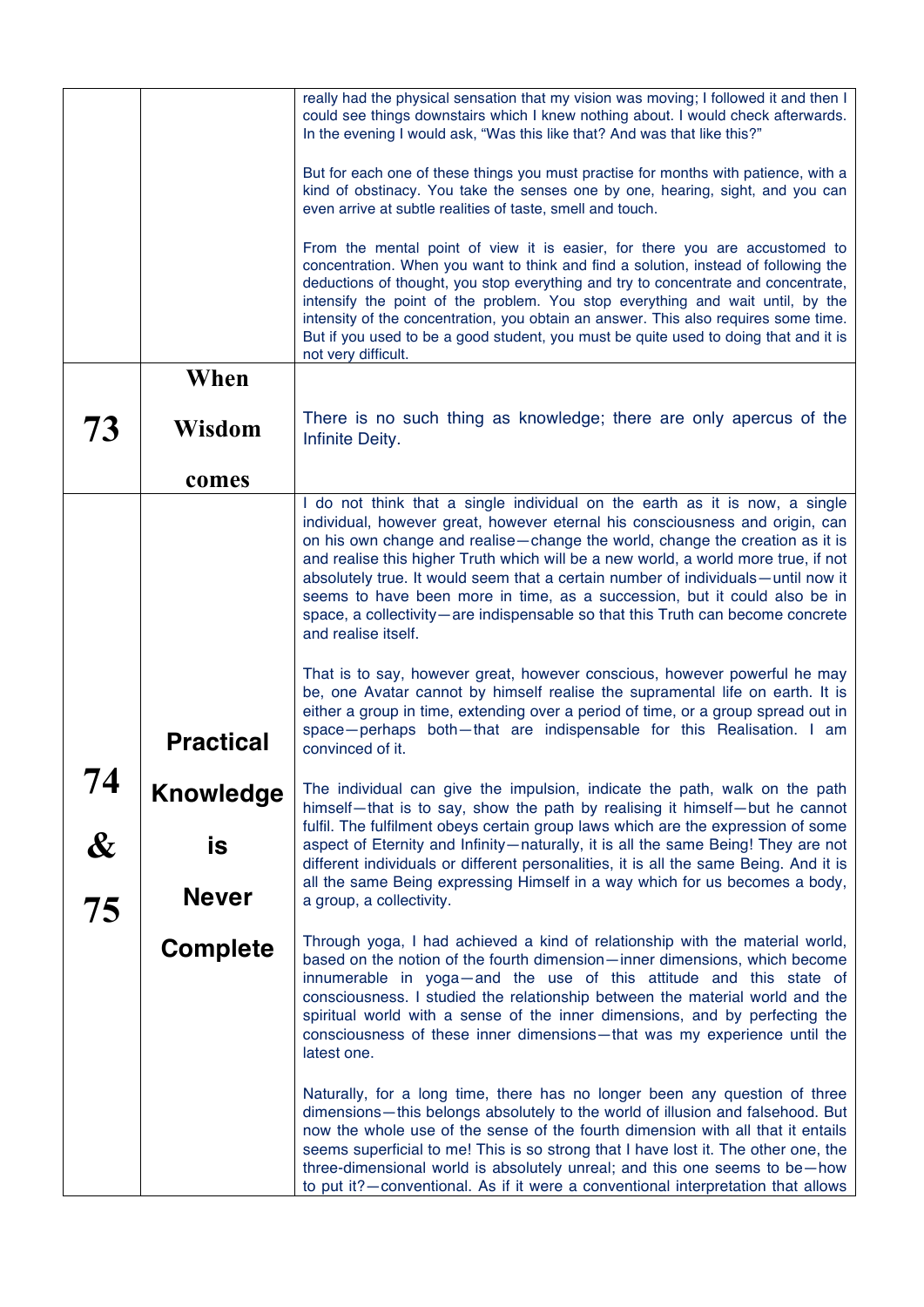|                     |                   | you to make a certain kind of approach.                                                                                                                                                                                                                                                                                                                                                                                                                                                                                                                                                                                                                                                                                              |
|---------------------|-------------------|--------------------------------------------------------------------------------------------------------------------------------------------------------------------------------------------------------------------------------------------------------------------------------------------------------------------------------------------------------------------------------------------------------------------------------------------------------------------------------------------------------------------------------------------------------------------------------------------------------------------------------------------------------------------------------------------------------------------------------------|
|                     |                   | This approach, which was very convenient, very helpful to me, which I used in<br>my yoga, which gave me a hold on Matter, appeared to me as a method, a<br>means, a process, but it is not that.                                                                                                                                                                                                                                                                                                                                                                                                                                                                                                                                     |
|                     |                   | Of course, only the power can be destroyed, because one cannot destroy the<br>earth.                                                                                                                                                                                                                                                                                                                                                                                                                                                                                                                                                                                                                                                 |
|                     | <b>A Child</b>    | Yes, the earth cannot be destroyed, but a civilisation can be destroyed. Yes.                                                                                                                                                                                                                                                                                                                                                                                                                                                                                                                                                                                                                                                        |
|                     | <b>Shall</b>      | He says: Europe will be destroyed. Yes but which child?                                                                                                                                                                                                                                                                                                                                                                                                                                                                                                                                                                                                                                                                              |
| 76                  | <b>Destroy</b>    | I have the impression that it came as something absolutely true, an absolutely<br>true prediction-but I don't know.                                                                                                                                                                                                                                                                                                                                                                                                                                                                                                                                                                                                                  |
|                     |                   | You had said that it would be better to leave it out.                                                                                                                                                                                                                                                                                                                                                                                                                                                                                                                                                                                                                                                                                |
|                     | <b>Europe</b>     | But now, on the contrary, I feel that it must be said.                                                                                                                                                                                                                                                                                                                                                                                                                                                                                                                                                                                                                                                                               |
|                     |                   | But I do not think that the time has come yet, I mean "come" for the realisation;<br>the time has come to say it, but not for the realisation.                                                                                                                                                                                                                                                                                                                                                                                                                                                                                                                                                                                       |
|                     |                   | Sri Aurobindo is speaking here of knowledge by inspiration or revelation, when<br>something suddenly descends and illumines the understanding. You suddenly<br>have the impression that you know something for the first time, because it<br>comes directly from the domain of Light, of true Knowledge, and it comes with<br>all its innate power of truth-it illumines you. And when you have just received<br>it, it seems indeed that nothing can resist that Light. And if you take care to<br>allow it to act within you, it accomplishes all the transformation it can achieve in<br>its own domain.                                                                                                                          |
| 77                  | Knowledge         | This is an experience one may often have. When it comes, for some time—not<br>very long-everything seems to organise itself quite naturally around that Light.<br>And then, little by little, it mingles with the rest; the intellectual knowledge<br>remains-it is formulated in one way or another-it remains, but it is just as if it<br>were empty. It no longer has that driving power which transforms all the<br>movements of the being into the image of this Light. That is what Sri Aurobindo<br>means: the world moves quickly, the Lord is always moving onward and all this<br>is the trail He leaves behind Him, but it no longer has the same immediate and<br>almighty power as when He projected it into the world. |
| $\mathbf{\&}$<br>78 | by<br>Inspiration | It feels like a rain of truth falling; everyone who can catch even a drop of it<br>receives a revelation. But unless they themselves are moving forward at a<br>fantastic speed, the Lord with His rain of truth is already very far ahead and<br>they must run very fast to catch up with it! This is what he means.                                                                                                                                                                                                                                                                                                                                                                                                                |
|                     |                   | But haven't you ever had the feeling of a dazzling light in your head? And then<br>it is translated by, "Oh, but of course!" Sometimes it is something you knew<br>intellectually, but it was dull, lifeless, and it suddenly comes like a tremendous<br>power that arranges everything within the consciousness around that Light. It<br>does not last very long. Sometimes it lasts only a few hours, sometimes a few<br>days, but never more than that, unless you are very slow in your movement.<br>And in the meanwhile the source of the truth is moving, moving, moving                                                                                                                                                      |
|                     |                   | This kind of revelation can only occur in a silent mind—at least in a mind that is<br>at rest, completely quiet and still, otherwise they do not come. Or if they come,<br>you do not notice them, because of all the noise you are making. And of<br>course, they help this quiet, this silence, this receptivity to become better and<br>better established. This feeling of something so still—but not closed, still but<br>open, still but receptive-is something which becomes established through                                                                                                                                                                                                                              |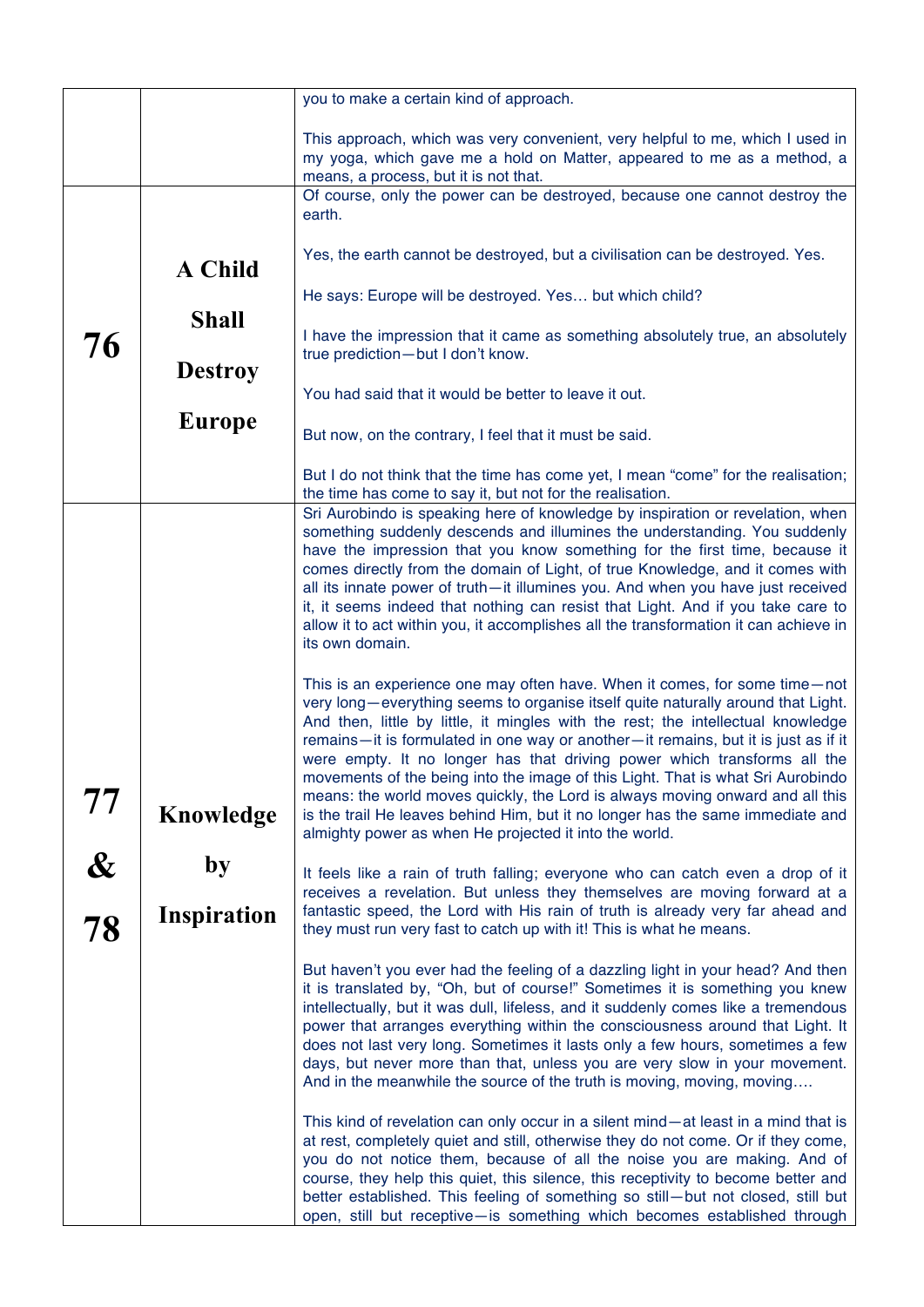|         |                             | repeated experiences. There is a great difference between a silence that is<br>dead, dull, unresponsive and the receptive silence of a quietened mind. That<br>makes a great difference. But that is the result of these experiences. All the<br>progress we make always results, quite naturally, from truths coming from<br>above.                                                                                                                                                                                                                  |
|---------|-----------------------------|-------------------------------------------------------------------------------------------------------------------------------------------------------------------------------------------------------------------------------------------------------------------------------------------------------------------------------------------------------------------------------------------------------------------------------------------------------------------------------------------------------------------------------------------------------|
|         |                             | They have an effect, all these things have an effect on the functioning of the<br>body-the functioning of the organs, of the brain, of the nerves, etc. That will<br>surely happen before—long before—there is any effect on the external form.                                                                                                                                                                                                                                                                                                       |
|         |                             | But this rather unaesthetic business of transforming the organs—they don't<br>give it much thought! And yet that will certainly be the first thing to happen, long<br>before the transformation of the appearance.                                                                                                                                                                                                                                                                                                                                    |
|         |                             | Because if you think it over, you will understand quite easily. If it were only a<br>matter of stopping one thing and starting something else, it could be done quite<br>rapidly. But to keep a body alive, so that it goes on functioning, and at the<br>same time to bring in a new functioning, sufficient for it to stay alive, and a<br>transformation-that makes a kind of combination which is very difficult to<br>realise. I am very much aware of this, very much so the immense amount of<br>time required to do this without catastrophe. |
|         |                             | Especially when we come to the heart: the heart replaced by the centre of<br>power, a tremendous dynamic power! (Mother laughs.) Precisely when are we<br>going to cut off the circulation and release the Force?                                                                                                                                                                                                                                                                                                                                     |
|         |                             | In ordinary life, you think things over and then you do them-it is just the<br>opposite! In this life, first you must do the thing and then, afterwards, you<br>understand, long afterwards. First you must do it—without thinking. If you think,<br>you do nothing worthwhile; that is, you fall back into the old way.                                                                                                                                                                                                                              |
|         |                             | Yes, he means that what is true at one time is no longer true at another. And<br>this is why "Error is justified of her children."                                                                                                                                                                                                                                                                                                                                                                                                                    |
|         |                             | Another way of saying the same thing. That is to say, what we call Error was<br>Truth at a certain time.                                                                                                                                                                                                                                                                                                                                                                                                                                              |
|         |                             | The impression is this: all our judgments are momentary. They are one<br>moment, it is like this; the next moment, it is no longer like this. And for us they<br>are errors, because we see things one after another. But to the Divine they<br>cannot appear like this, because everything is within Him.                                                                                                                                                                                                                                            |
| 79<br>& | <b>Justification</b><br>for | It is, and at the same time there is its opposite. So, for us, it cannot be yes and<br>no at the same time. But for the Lord it is all the time yes and no at the same<br>time.                                                                                                                                                                                                                                                                                                                                                                       |
|         | <b>Errors</b>               | Only you must be able to leave the concept of space and time behind in order<br>to understand.                                                                                                                                                                                                                                                                                                                                                                                                                                                        |
| 80      |                             | He has taken the stand of the spectator and He looks at Himself. And so in<br>order to look at Himself, He must accept the concept of time and space,<br>otherwise He cannot! And immediately the whole comedy begins. But it is a<br>comedy, nothing more.                                                                                                                                                                                                                                                                                           |
|         |                             | But we take it seriously, because we are puppets! But as soon as we stop<br>being puppets, we can see quite clearly that it is a comedy.                                                                                                                                                                                                                                                                                                                                                                                                              |
|         |                             | If you identify yourself with the animals you see quite clearly that they do not<br>take it tragically at all-except the ones which have come into contact with<br>man; but then it is not their natural state, it is a transitional state. They become                                                                                                                                                                                                                                                                                               |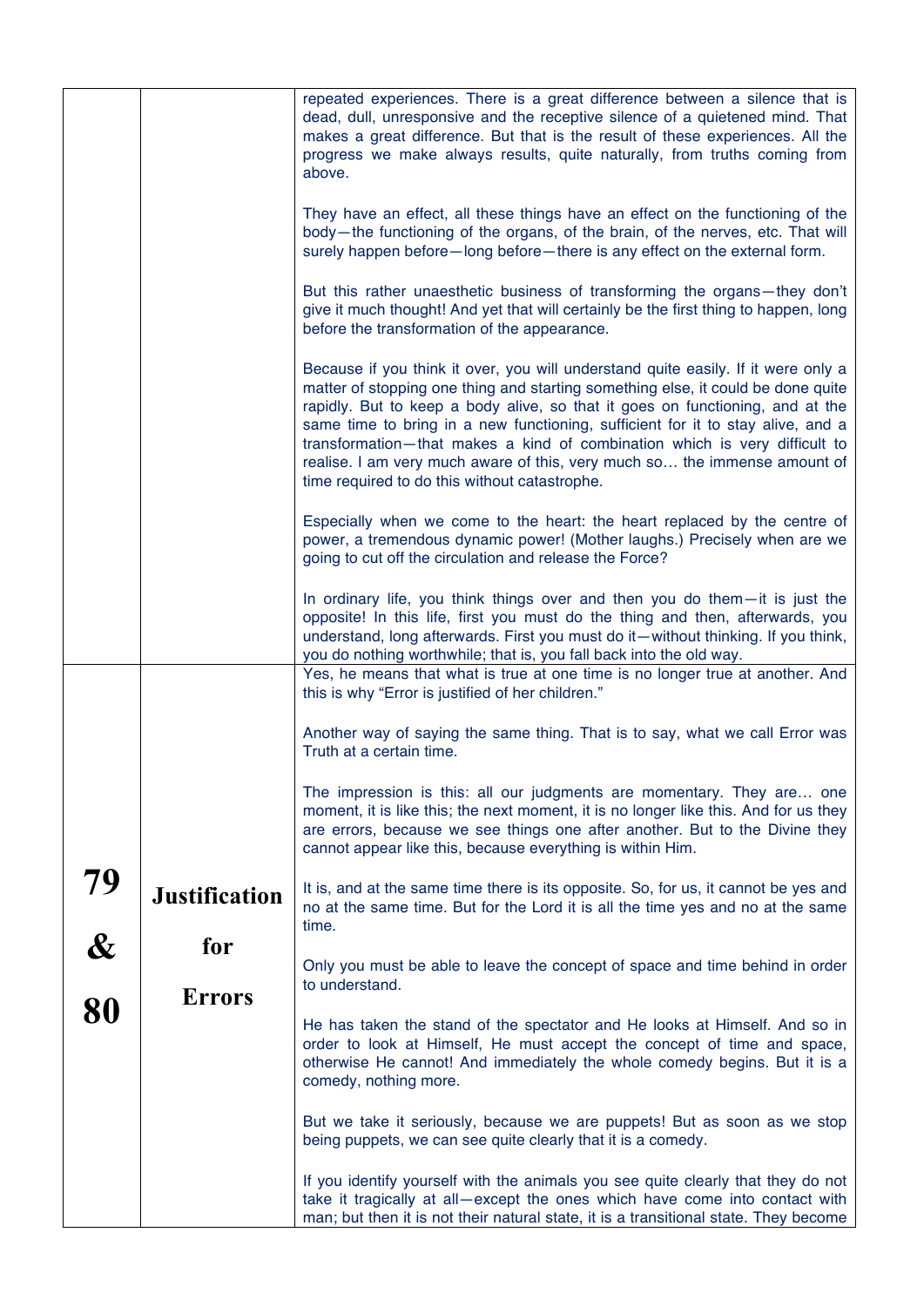|    |               | transitional beings between animal and man And the first things they<br>naturally learn from man are his defects-they are always the easiest things to<br>learn! And so they make themselves unhappy-for nothing.                                                                                                                                                                                                                                                                             |
|----|---------------|-----------------------------------------------------------------------------------------------------------------------------------------------------------------------------------------------------------------------------------------------------------------------------------------------------------------------------------------------------------------------------------------------------------------------------------------------------------------------------------------------|
|    |               | We are all acting a play, but we do not know what the play is, nor where it is<br>going, nor where it comes from, nor what it is as a whole; we barely know-<br>imperfectly-what we are supposed to do from moment to moment. Our<br>knowledge is imperfect. And so we worry! But when one knows everything, one<br>can no longer worry, one smiles—He must be having great fun, but we And<br>yet we are given the full power to amuse ourselves like Him.                                   |
|    |               | Perhaps this is the story of the earthly paradise In paradise they had a<br>spontaneous knowledge, that is to say, they lived, they had the same<br>consciousness as the animals, just enough to be able to enjoy life a little, like<br>that, to have the joy of living. But they started wanting to know why, how,<br>where they were going, what they should do, etc., and then all the worries<br>began-they got tired of being quietly happy.                                            |
|    |               | I think that Sri Aurobindo meant that error is an illusion like all the rest—that<br>there is no error, that all possibilities are there, that they are often—and<br>necessarily-contradictory if they are all there. They appear contradictory. But<br>one only has to look at oneself and say, "What do I call error?" If you look it in<br>the face you see immediately that it is a stupidity—there is no error, it slips<br>through your fingers.                                        |
|    |               | There can be no doubt that if you sincerely want to get out of it, it is not so<br>difficult after all: you have nothing to do, you only have to allow the Lord to do<br>everything. And He does everything. He does everything. It is so wonderful, so<br>wonderful!                                                                                                                                                                                                                         |
|    |               | Or else you don't have faith, you believe that the Lord will not be able to do it<br>and that you must do it yourself, because He does not know! (Mother laughs.)<br>This, this kind of stupidity is very common. "How can He see things? We live in<br>a world of Falsehood, how can He see Falsehood and see" But He sees the<br>thing as it is! Exactly!                                                                                                                                   |
|    |               | I am not speaking of people of no intelligence, I am speaking of people who are<br>intelligent and who try-there is a kind of conviction, like that, somewhere,<br>even in people who know that we live in a world of Ignorance and Falsehood<br>and that there is a Lord who is All-Truth. They say, "Precisely because He is<br>All-Truth, He does not understand. (Mother laughs.) He does not understand<br>our falsehood, I must deal with it myself." That is very strong, very common. |
|    |               | And how often, how often the impression there is no form—there is a form<br>and there is no form, it cannot be put into words. And the impression of a look<br>and there are no eyes—there are no eyes, but there is a look—a look and a<br>smile, and there is no mouth, there is no face! And yet there is a smile, there is<br>a look and (Mother laughs) one cannot help saying, "Yes, O Lord, I am stupid!"<br>But He laughs, one laughs, one is happy.                                  |
|    |               | One cannot! It cannot be explained. It cannot be put into words. One cannot<br>say anything. Whatever one says is nothing, nothing.                                                                                                                                                                                                                                                                                                                                                           |
| 81 | <b>How to</b> | Virtue claims to seek perfection, but perfection is a totality. So the two<br>movements contradict each other. A virtue that eliminates, reduces, fixes<br>limits, and a perfection that accepts everything, rejects nothing but puts<br>each thing in its place, obviously cannot agree.                                                                                                                                                                                                     |
|    | Laugh         | Taking life seriously generally consists of two movements: the first one is to<br>give importance to things that probably have none, and the second is to                                                                                                                                                                                                                                                                                                                                     |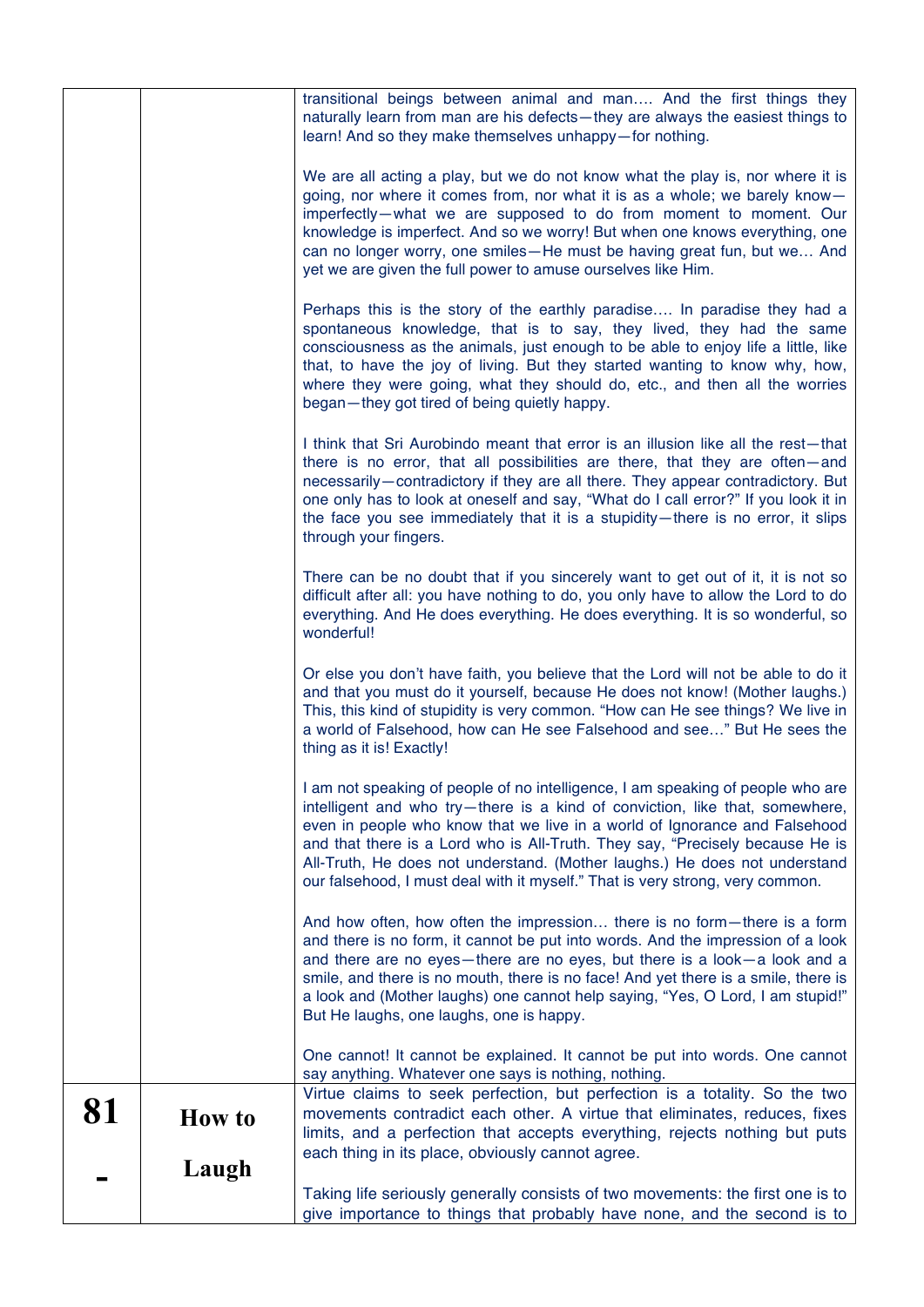| 83 | with the<br>Lord | want life to be reduced to a certain number of qualities that are considered<br>pure and worthy of existence. In some people-for example, those Sri<br>Aurobindo speaks about here, the "polite" or the puritans-this virtue<br>becomes dry, arid, grey, aggressive and it finds fault everywhere, in<br>everything that is joyful and free and happy.                                                                                                                                                                                                                                                                                                                                                                                                                                                                                                                                                                                                                                                                                                                                                                                         |
|----|------------------|------------------------------------------------------------------------------------------------------------------------------------------------------------------------------------------------------------------------------------------------------------------------------------------------------------------------------------------------------------------------------------------------------------------------------------------------------------------------------------------------------------------------------------------------------------------------------------------------------------------------------------------------------------------------------------------------------------------------------------------------------------------------------------------------------------------------------------------------------------------------------------------------------------------------------------------------------------------------------------------------------------------------------------------------------------------------------------------------------------------------------------------------|
|    |                  | This delight, this wonderful laughter that dissolves every shadow, every<br>pain, every suffering! You only have to go deep enough within yourself to<br>find the inner Sun, to let yourself be flooded by it; and then there is nothing<br>but a cascade of harmonious, luminous, sunlit laughter, which leaves no<br>room for any shadow or pain.                                                                                                                                                                                                                                                                                                                                                                                                                                                                                                                                                                                                                                                                                                                                                                                            |
|    |                  | In fact, even the greatest difficulties, even the greatest sorrows, even the<br>greatest physical pain-if you can look at them from that standpoint, from<br>there, you see the unreality of the difficulty, the unreality of the sorrow, the<br>unreality of the pain-and there is nothing but a joyful and luminous<br>vibration.                                                                                                                                                                                                                                                                                                                                                                                                                                                                                                                                                                                                                                                                                                                                                                                                            |
|    |                  | In fact, this is the most powerful way of dissolving difficulties, overcoming<br>sorrows and removing pain. The first two are relatively easy-I say<br>relatively-the last one is more difficult because we are in the habit of<br>considering the body and its feelings to be extremely concrete, positive; but<br>it is the same thing, it is simply because we have not learnt, we are not in<br>the habit of regarding our body as something fluid, plastic, uncertain,<br>malleable. We have not learnt to bring into it this luminous laughter that<br>dissolves all darkness, all difficulty, all discord, all disharmony, everything<br>that jars, that weeps and wails.                                                                                                                                                                                                                                                                                                                                                                                                                                                               |
|    |                  | As soon as the atmosphere becomes grave you can be sure that<br>something is wrong, that there is a troubling influence, an old habit trying to<br>reassert itself, which should not be accepted. All this regret, all this<br>remorse, the feeling of being unworthy, of being at fault-and then one step<br>further and you have the sense of sin. Oh! To me it all seems to belong to<br>another age, an age of darkness.                                                                                                                                                                                                                                                                                                                                                                                                                                                                                                                                                                                                                                                                                                                   |
|    |                  | But everything that persists, that tries to cling and endure, all these<br>prohibitions and this habit of cutting life in two-into small things and big<br>things, the sacred and the profane "What!" say the people who profess<br>to follow a spiritual life, "how can you make such little things, such<br>insignificant things the object of spiritual experience?" And yet this is an<br>experience that becomes more and more concrete and real, even<br>materially; it's not that there are "some things" where the Lord is and "some<br>things" where He is not. The Lord is always there. He takes nothing<br>seriously, everything amuses Him and He plays with you, if you know how<br>to play. You do not know how to play, people do not know how to play. But<br>how well He knows how to play! How well He plays! With everything, with<br>the smallest things: you have some things to put on the table? Don't feel<br>that you have to think and arrange, no, let's play: let's put this one here and<br>that one there, and this one like that. And then another time it's different<br>again What a good game and such fun! |
| 84 | About            | But the number of miracles that Sri Aurobindo performed in the mind is<br>incalculable; but naturally you could only see it if you had a very straight, very<br>sincere, very pure vision-a few people did see it. But he refused-this I<br>know-he refused to perform any vital or material miracles, because of this                                                                                                                                                                                                                                                                                                                                                                                                                                                                                                                                                                                                                                                                                                                                                                                                                         |
|    | <b>Miracles</b>  | mixture.<br>My experience is that in the present state of the world, a direct miracle,<br>material or vital, must necessarily take into account a great many elements of                                                                                                                                                                                                                                                                                                                                                                                                                                                                                                                                                                                                                                                                                                                                                                                                                                                                                                                                                                       |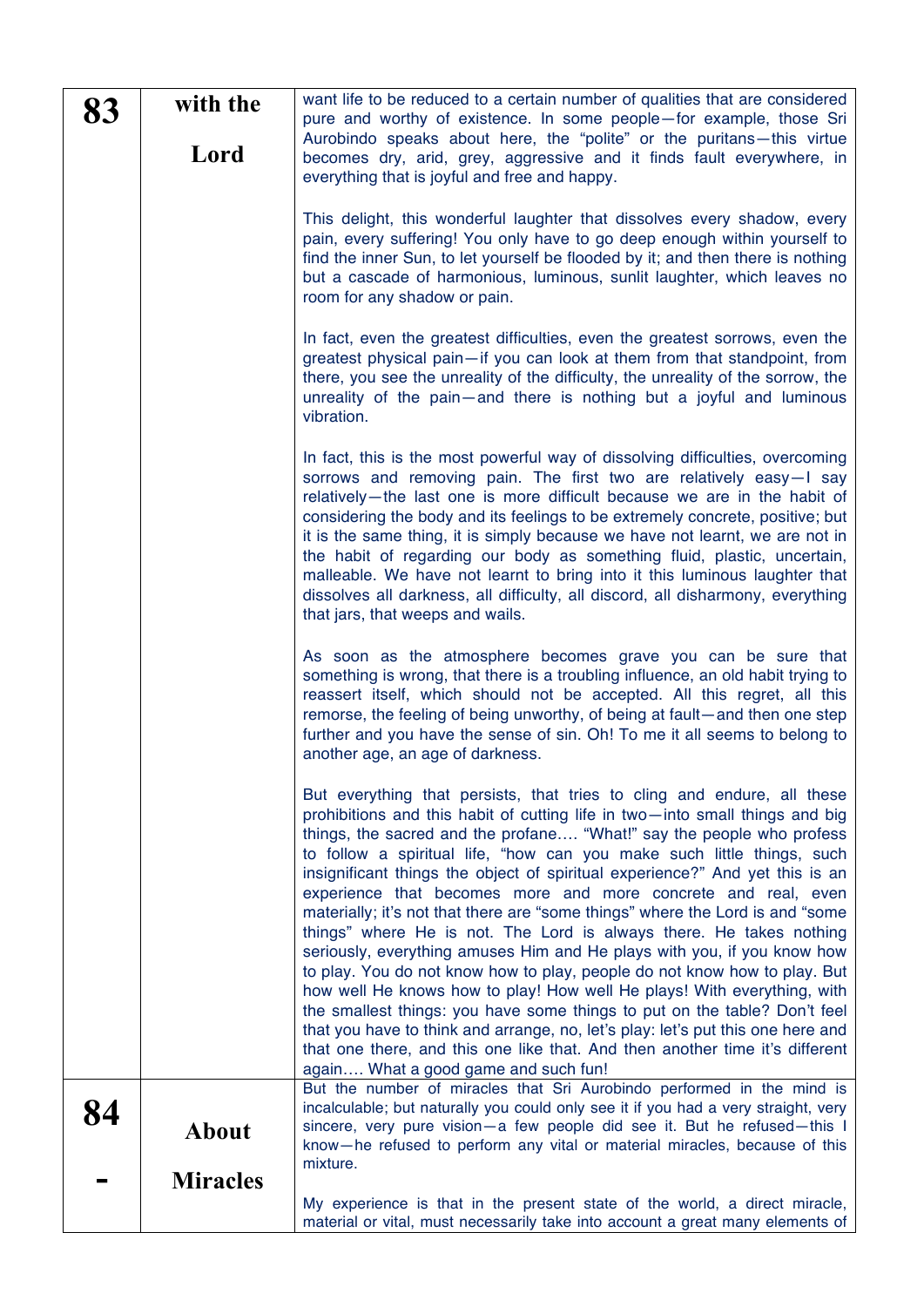| 87 | falsehood that are unacceptable-they are necessarily miracles of falsehood.<br>And they are unacceptable. I have seen what people call miracles; I saw many<br>of them at one period, but this gave a right of existence to many things which to<br>me are not acceptable.                                                                                                                                                                                                                                                                                                                                                                                                                                                                                                                                        |
|----|-------------------------------------------------------------------------------------------------------------------------------------------------------------------------------------------------------------------------------------------------------------------------------------------------------------------------------------------------------------------------------------------------------------------------------------------------------------------------------------------------------------------------------------------------------------------------------------------------------------------------------------------------------------------------------------------------------------------------------------------------------------------------------------------------------------------|
|    | What men call "miracles" nowadays are almost always performed by vital<br>beings or by men who are in contact with vital beings, and this is a mixture-it<br>accepts the reality of certain things, the truth of certain things that are not true.<br>And this is the basis on which it works. So that is unacceptable.                                                                                                                                                                                                                                                                                                                                                                                                                                                                                           |
|    | He himself used to say that when he was in possession of the supramental<br>power, when he could use it at will and focus it on a specific point with a<br>definite purpose, it was irrevocable, inevitable: the effect was absolute. That<br>can be called a miracle.                                                                                                                                                                                                                                                                                                                                                                                                                                                                                                                                            |
|    | For example, take someone who was sick or in pain; when Sri Aurobindo was<br>in possession of this supramental power-there was a time when he said that it<br>was completely under his control, that is, he could do what he wanted with it,<br>he could apply it where he liked—then he would apply this Will, for example, to<br>some disorder, either physical or vital or, of course, mental—he would apply<br>this force of greater harmony, of greater order, this supramental force, and<br>focus it there, and it would act immediately. And it was an order: it created an<br>order, a harmony greater than the natural harmony. That is, if it was a case of<br>healing, for example, the healing would be more perfect and more complete<br>than any obtained by ordinary physical and mental methods. |
|    | There were a great many of them. But people are so blind, so embedded in<br>their ordinary consciousness that they always give "explanations", they can<br>always give an explanation. Only those who have faith and aspiration and<br>something very pure in themselves, that is, who truly want to know, they were<br>able to perceive it.                                                                                                                                                                                                                                                                                                                                                                                                                                                                      |
|    | You give the name of miracle only to things which cannot be clearly explained<br>or for which you have no mental explanation. From this point of view you can<br>say that countless things that happen are miracles, because you cannot<br>explain the how or the why of them.                                                                                                                                                                                                                                                                                                                                                                                                                                                                                                                                    |
|    | If you look at it this way, for a universe a miracle would be the sudden intrusion<br>of something from another universe. And for the earth, this reduces the<br>problem to something very understandable - a miracle is the sudden intrusion<br>of something which did not belong to the earth: it produces a radical and<br>immediate change by introducing a principle which did not belong to this<br>physical world of earth. But there again, it is said that at the very centre of each<br>element everything exists in principle; so even that miracle is not possible.                                                                                                                                                                                                                                   |
|    | One could say that the sense of miracle belongs only to a finite world, a finite<br>consciousness, a finite conception. It is the sudden entry-the intrusion, the<br>intervention, the penetration-without preparation, of something which did not<br>exist in this physical world. So obviously, any manifestation of a will or a<br>consciousness which belongs to a domain that is more infinite and more<br>eternal than earth, is necessarily a miracle on earth. But if you leave the finite<br>world, the understanding of the finite world, miracles do not exist. The Lord can<br>play at miracles if it so amuses Him, but there are no miracles-He plays every<br>possible game.                                                                                                                       |
|    | You can begin to understand Him only when you feel in this way, that He plays<br>every possible game, and "possible" does not mean possible according to the<br>human conception, but possible according to His own conception!                                                                                                                                                                                                                                                                                                                                                                                                                                                                                                                                                                                   |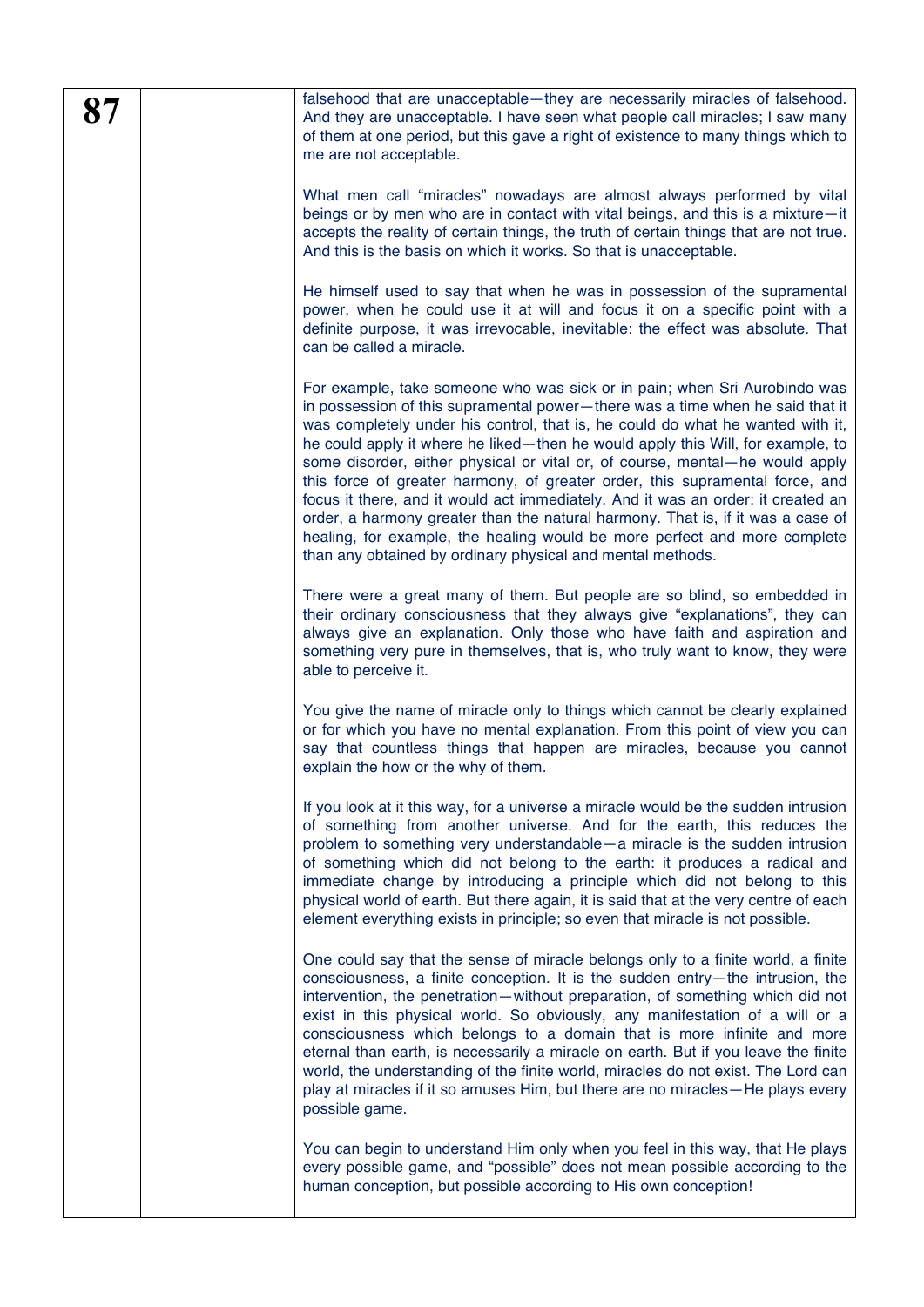|    |                   | And there, there is no room for miracles - except that it looks like a miracle.                                                                                                                                                                                                                                                                                                                                                                                                                                                                                                                                                                          |
|----|-------------------|----------------------------------------------------------------------------------------------------------------------------------------------------------------------------------------------------------------------------------------------------------------------------------------------------------------------------------------------------------------------------------------------------------------------------------------------------------------------------------------------------------------------------------------------------------------------------------------------------------------------------------------------------------|
|    |                   | If, instead of a slow evolution, something belonging to the supramental world<br>appeared suddenly, man, the mental being, could call that a miracle, because it<br>would be the intervention of something which he does not consciously carry<br>within himself and which intervenes in his conscious life. And in fact, if you<br>consider this taste for miracles, which is very strong-much stronger in<br>children and in hearts that have remained childlike than in highly mentalised<br>individuals-it is a faith in the realisation of the aspiration for the marvellous, of<br>something higher than anything one can expect from normal life. |
|    |                   | The most splendid, most marvellous, most powerful, most expressive, most<br>total things we can imagine are nothing compared to what they can be; and at<br>the same time our meticulous exactitude in the tiniest detail is never exact<br>enough. And both must go together. When one knows this (downward gesture)<br>and when one knows that (upward gesture), one is able to put the two together.                                                                                                                                                                                                                                                  |
|    |                   | And this is the best possible use of the need for miracles. The need for<br>miracles is a gesture of ignorance: "Oh, I would like things to be like this!" It is a<br>gesture of ignorance and impotence. And those who say, "You live in a<br>miracle", know only the lower end-and even then they know it only<br>imperfectly-and they have no contact with anything else.                                                                                                                                                                                                                                                                             |
|    |                   | This need for miracles must be changed into a conscious aspiration for<br>something-which is already there, which exists-which will be manifested by<br>the help of all these aspirations; all these aspirations are necessary or, if one<br>looks at it in a truer way, they are an accompaniment—an agreeable<br>accompaniment-in the eternal unfolding.                                                                                                                                                                                                                                                                                               |
|    |                   | Of course, people with a very strict logic tell you, "Why pray? Why aspire? Why<br>ask? The Lord does what He wants and He will do what He wants." It is quite<br>obvious, there is no need to say it, but this impulse: "O Lord, manifest!" gives a<br>more intense vibration to His manifestation.                                                                                                                                                                                                                                                                                                                                                     |
|    |                   | Otherwise, He would never have made the world as it is. There is a special<br>power, a special delight, a special vibration in the intensity of the world's<br>aspiration to become once more what it is. And that is why-partly,<br>fragmentarily-there is an evolution.                                                                                                                                                                                                                                                                                                                                                                                |
|    |                   | An eternally perfect universe, eternally manifesting the eternal perfection,<br>would lack the joy of progress.                                                                                                                                                                                                                                                                                                                                                                                                                                                                                                                                          |
|    | Opposition        | It is the same idea, that is, opposition and contraries are a stimulus to<br>progress. Because to say that without cruelty Love would be tepid The                                                                                                                                                                                                                                                                                                                                                                                                                                                                                                       |
|    | and               | principle of Love as it exists beyond the Manifested and the Non-Manifested<br>has nothing to do with either tepidness or cruelty. Only, Sri Aurobindo's idea<br>would seem to be that opposites are the quickest and most effective means of                                                                                                                                                                                                                                                                                                                                                                                                            |
| 88 | <b>Contraries</b> | shaping Matter so that it can intensify its manifestation.                                                                                                                                                                                                                                                                                                                                                                                                                                                                                                                                                                                               |
|    | are               | As an experience, this is absolutely certain, in the sense that, first of all, when<br>one comes into contact with eternal Love, the supreme Love, one immediately<br>has—how to put it?—a perception, a sensation—it is not an understanding, it is<br>something very concrete: even the most illumined material consciousness,                                                                                                                                                                                                                                                                                                                         |
| 92 | a Stimulus        | however much it has been moulded and prepared, is incapable of manifesting<br>That. The first thing one feels is this kind of incapacity. Then comes an<br>experience: something which manifests a form of-one cannot call it exactly                                                                                                                                                                                                                                                                                                                                                                                                                    |
|    | t <sub>o</sub>    | cruelty, because it is not "cruelty" as we know it—but within the totality of<br>circumstances, a vibration appears and, with a certain intensity, refuses love                                                                                                                                                                                                                                                                                                                                                                                                                                                                                          |
|    | <b>Progress</b>   | as it is manifested here. It is precisely this: something in the material world<br>which refuses the manifestation of love as it exists at present. I am not                                                                                                                                                                                                                                                                                                                                                                                                                                                                                             |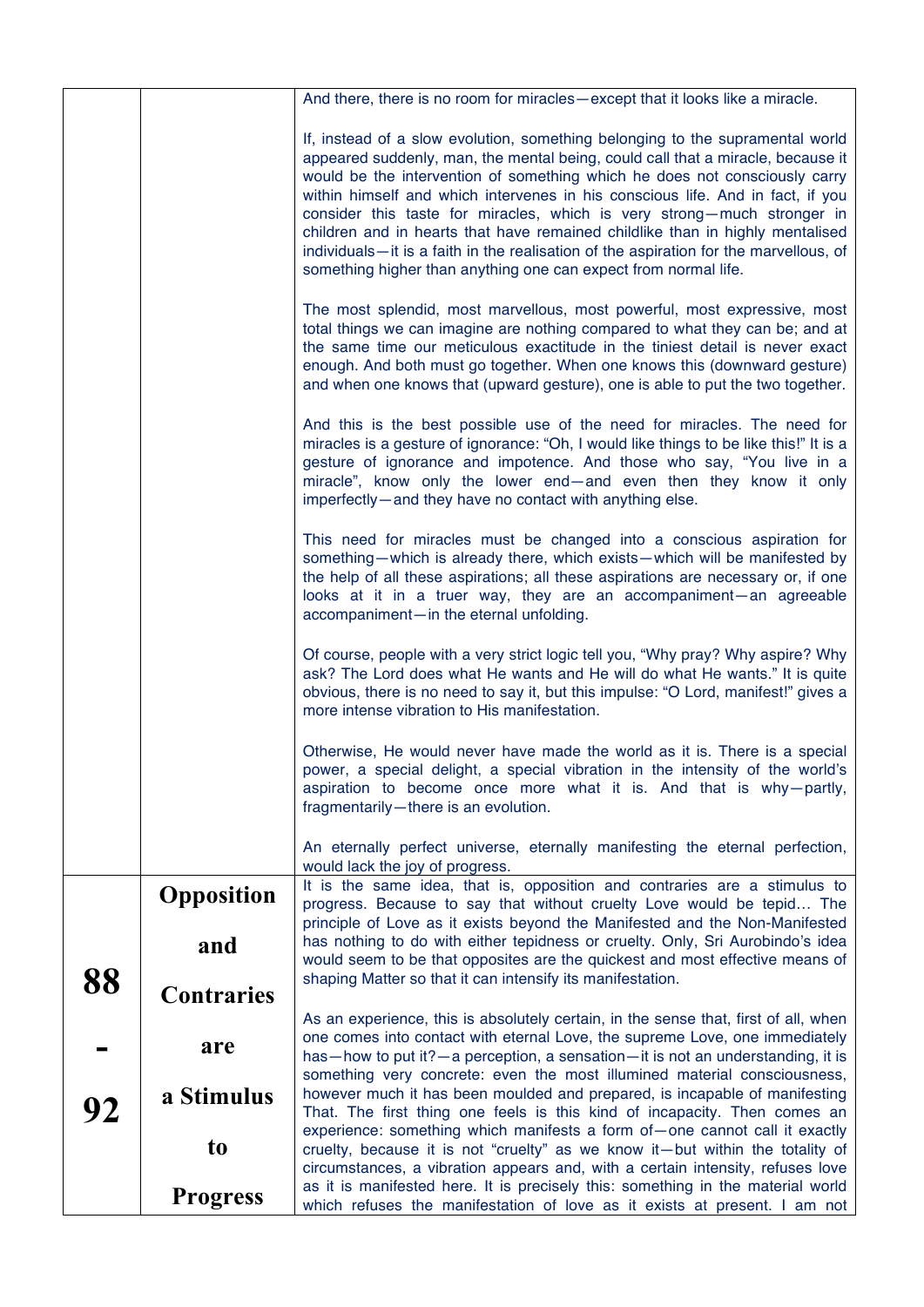| speaking of the ordinary world, I am speaking of the present consciousness at<br>its highest. It is an experience, I am speaking of something that has happened.<br>So the part of the consciousness which has been struck by this opposition<br>makes a direct appeal to the origin of Love, with an intensity which it would not<br>have without the experience of this refusal. Limits are broken and a flood pours<br>down which could not have manifested before; and something is expressed<br>which was not expressed before.                                                                                                                                                                                                                                                                                                                                                                                                                                                                                                                                                                                                                                                              |
|---------------------------------------------------------------------------------------------------------------------------------------------------------------------------------------------------------------------------------------------------------------------------------------------------------------------------------------------------------------------------------------------------------------------------------------------------------------------------------------------------------------------------------------------------------------------------------------------------------------------------------------------------------------------------------------------------------------------------------------------------------------------------------------------------------------------------------------------------------------------------------------------------------------------------------------------------------------------------------------------------------------------------------------------------------------------------------------------------------------------------------------------------------------------------------------------------|
| When one sees this, there is obviously a similar experience from the point of<br>view of what we call life and death. It is this kind of constant "brooding" or<br>presence of Death and the possibility of death, as it is said in Savitri: we have a<br>constant companion throughout the journey from cradle to grave; we are<br>constantly accompanied by this threat or presence of Death. Well, along with<br>this, in the cells, there is a call for a Power of Eternity, with an intensity which<br>would not be there except for this constant threat. Then one understands, one<br>begins to feel quite concretely that all these things are only ways of intensifying<br>the manifestation, of making it progress, of making it more perfect. And if the<br>means are crude, it is because the manifestation itself is very crude. And as it<br>becomes more perfect and fit to manifest that which is eternally progressive,<br>the very crude means will give way to subtler ones and the world will progress<br>without any need for such brutal oppositions. This is simply because the world<br>is still in its infancy and human consciousness is still entirely in its infancy. |
| It follows that when the earth no longer needs to die in order to progress, there<br>will be no more death. When the earth no longer needs to suffer in order to<br>progress, there will be no more suffering. And when the earth no longer needs<br>to hate in order to love, there will be no more hatred.                                                                                                                                                                                                                                                                                                                                                                                                                                                                                                                                                                                                                                                                                                                                                                                                                                                                                      |
| There is a certain aspect of creation—which may be a very modern one—it is<br>the need to escape from disorder and confusion, from disharmony and<br>confusion: a confusion, a disorder which takes every possible form, which<br>becomes struggle, useless effort, wastage. It depends on the domain you are<br>in, but in the material world, in action, it means useless complications, waste of<br>energy and material, waste of time, incomprehension, misunderstanding,<br>confusion, disorder. This is what used to be called crookedness in the Vedas-<br>I do not know the equivalent of this word, it is something twisted, which instead<br>of going straight to the mark makes sharp, unnecessary zigzags. This is one of<br>the things that is most opposed to the harmony of a purely divine action which<br>has a simplicity that seems childlike. Direct-direct, instead of making<br>absurd and completely useless circumvolutions. Well, it is obviously the same<br>thing: disorder is a way of stimulating the need for the pure divine simplicity.                                                                                                                           |
| And so that the being-this kind of individual agglomerate-can be<br>transformed, it needs precisely to become more simple, simple, simple. All<br>these complications of Nature, which they are now beginning to understand<br>and study, which are so intricate for the slightest thing-the smallest of our<br>functions is the result of a system so complicated that it is almost unthinkable;<br>certainly it would be impossible for human thought to plan and put together all<br>these things—now science is discovering them, and one can see very clearly<br>that if the functioning is to be divine, that is, if it is to escape this disorder and<br>confusion, it must be simplified, simplified, simplified.                                                                                                                                                                                                                                                                                                                                                                                                                                                                         |
| And we come back to the same thing. From this excess of complication arises<br>the possibility of a simplicity which would not be empty but full-a full simplicity,<br>a simplicity that contains everything; whereas without these complications,<br>simplicity is empty.                                                                                                                                                                                                                                                                                                                                                                                                                                                                                                                                                                                                                                                                                                                                                                                                                                                                                                                        |
| Now they are making discoveries like that. In anatomy, for example, they are<br>discovering surgical treatments which are unbelievably complicated! It is like<br>their classification of the elements of Matter-what frightful complexity! And all                                                                                                                                                                                                                                                                                                                                                                                                                                                                                                                                                                                                                                                                                                                                                                                                                                                                                                                                               |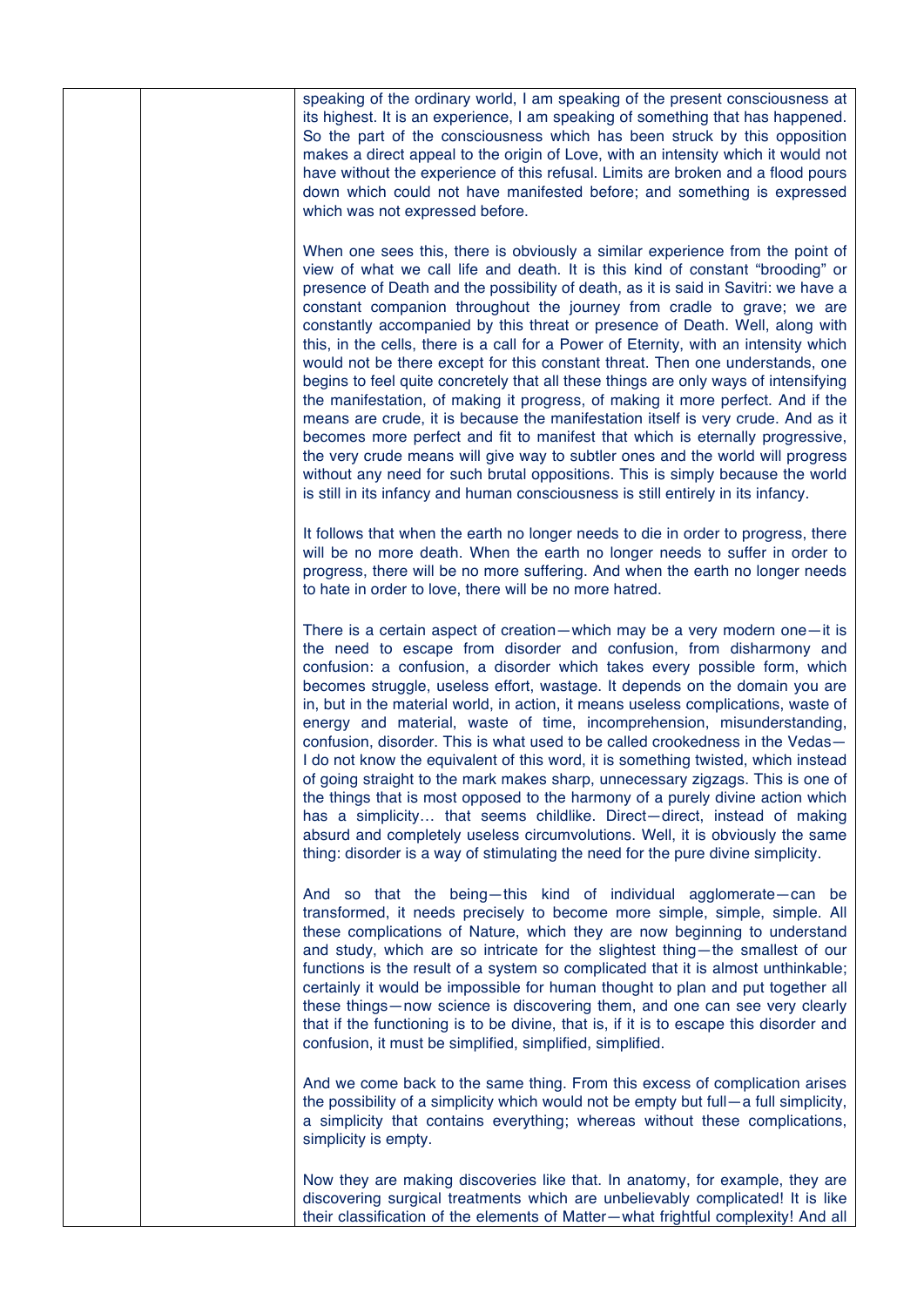|    |                                         | this is for the purpose of in an effort to express Unity, the one Simplicity-the<br>divine state.                                                                                                                                                                                                                                                                                                                                                                                                                                                                                                                                                                                                                                                                                                                                                                                                                                                                                  |
|----|-----------------------------------------|------------------------------------------------------------------------------------------------------------------------------------------------------------------------------------------------------------------------------------------------------------------------------------------------------------------------------------------------------------------------------------------------------------------------------------------------------------------------------------------------------------------------------------------------------------------------------------------------------------------------------------------------------------------------------------------------------------------------------------------------------------------------------------------------------------------------------------------------------------------------------------------------------------------------------------------------------------------------------------|
|    |                                         | We must hurry up and do what is needed to put an end to it, that is all; it is the<br>only practical thing.                                                                                                                                                                                                                                                                                                                                                                                                                                                                                                                                                                                                                                                                                                                                                                                                                                                                        |
|    |                                         | For the body it is very interesting. But it is a mountain, a mountain of<br>experiences that seem very small, but because of their multiplicity, they have<br>their place.                                                                                                                                                                                                                                                                                                                                                                                                                                                                                                                                                                                                                                                                                                                                                                                                         |
|    |                                         | As far as moral things are concerned, this is absolutely obvious, it is<br>indisputable-all moral suffering moulds your character and leads you<br>straight to ecstasy, when you know how to take it. But when it comes to the<br>body                                                                                                                                                                                                                                                                                                                                                                                                                                                                                                                                                                                                                                                                                                                                             |
| 93 | Pain<br>is the                          | It is true that doctors have said that if one can teach the body to bear pain,<br>it becomes more and more resilient and less easily disrupted—this is a<br>concrete result. In the case of people who know how to avoid getting<br>completely upset as soon as they have a pain somewhere, who are able to<br>bear it quietly, to keep their balance, it seems that the body's capacity to<br>bear the disorder without going to pieces increases. This is a great<br>achievement. I have asked myself this question from the purely practical,<br>external standpoint and it seems to be like this. Inwardly, I have been told<br>this many times-told and shown by small experiences-that the body can<br>bear much more than we think, if no fear or anxiety is added to the pain. If<br>we eliminate the mental factor, the body, left to itself, has neither fear nor<br>apprehension nor anxiety about what is going to happen-no anguish-<br>and it can bear a great deal. |
|    | <b>Touch</b><br>of our<br><b>Mother</b> | The second step is when the body has decided to bear it—you see, it takes<br>the decision to bear it: immediately, the acuteness, what is acute in the<br>pain disappears. I am speaking absolutely materially. And if you are calm-<br>here, another factor comes in, the need for inner calm-if you have the inner<br>calm, then the pain changes into an almost pleasant sensation-not "pleasant"<br>in the ordinary sense, but an almost comfortable feeling comes. Again, I am<br>speaking purely physically, materially.                                                                                                                                                                                                                                                                                                                                                                                                                                                     |
|    |                                         | And the last stage, when the cells have faith in the divine Presence and in<br>the sovereign divine Will, when they have this trust that all is for the good,<br>then ecstasy comes—the cells open, like this, become luminous and<br>ecstatic.                                                                                                                                                                                                                                                                                                                                                                                                                                                                                                                                                                                                                                                                                                                                    |
|    |                                         | The last one is probably not within everyone's reach, but the first three are<br>quite evident-I know it is like that. The only thing that used to worry me was<br>that it was not a purely psychological experience and that there was some<br>wear in the body by the fact of enduring suffering. But I have asked doctors<br>and I was told that if the body is taught to bear pain when it is very young, its<br>capacity to endure increases so much that it can really resist disease; that is,<br>the disease does not follow its normal course, it is arrested. That is precious.                                                                                                                                                                                                                                                                                                                                                                                          |
| 94 | Renunciation                            | I have rarely had this experience of renunciation—for there to be renunciation, one<br>must be attached to things, and there was always this thirst, this need to go further,<br>to go higher, to feel better, to do better, to have something better. And rather than<br>having a feeling of renunciation one has the feeling that it is a good riddance-you<br>get rid of something cumbersome that weighs you down and hinders your advance.<br>That is what I was saying the other day: we are still everything we no longer want<br>to be and He is everything we want to become—what we call "we" in our egoistic<br>stupidity is precisely what we do not want to be any more, and we would be so<br>happy to throw all that off, to get rid of all that, so as to be able to be what we want<br>to be.                                                                                                                                                                     |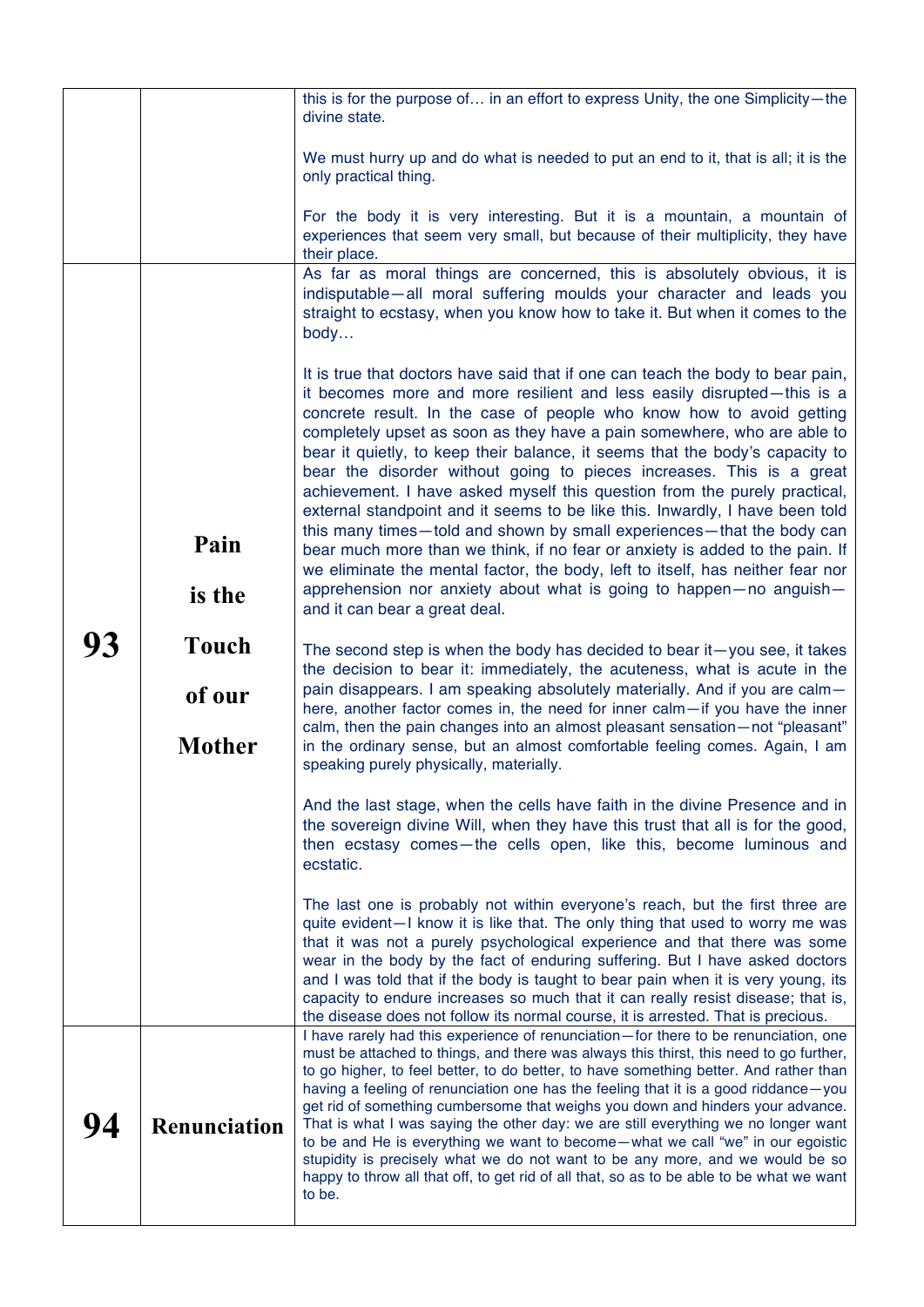The only process that I have known, and which has been repeated several times during my life, is the renunciation of an error: something you believe to be true—which probably was true for a time—on which you base part of your action, but which in fact was only an opinion. You thought that it was a true evaluation with all its logical consequences, and your action—part of your action—was based on that, and it all followed automatically; and suddenly, an experience, a circumstance or an intuition, warns you that your evaluation is not as true as it looked. Then there is a whole period of observation, of study or sometimes it comes like a revelation, a massive demonstration—and not only the idea or the false knowledge, but all its consequences must be changed—perhaps a whole way of acting on some point. And at that moment there is a kind of sensation, something akin to the sensation of renunciation, which means that you must break up a whole set of things which had been built—sometimes it can be quite extensive, sometimes it is something very small, but the experience is the same: it is the movement of a force, a power that dissolves, and there is resistance from everything which has to be dissolved, from all the past habits; and it is this movement of dissolution, with its corresponding resistance, which is probably expressed in the ordinary human consciousness as a feeling of renunciation.

This idea of renunciation can only arise in a self-centred consciousness. Naturally, people—the ones I call altogether primitive—are attached to things: when they have something, they do not want to let it go! It seems so childish to me!… When they have to part with something, it hurts! Because they identify themselves with the things they have. But this is childishness. The true process behind all this is the amount of resistance in things that were formed on a certain basis of knowledge—which was a knowledge at a particular time and which is no longer so at another—a partial knowledge, not fleeting but impermanent. There is a whole set of things built upon this knowledge and they resist the force that says: "No! it is not true, (laughing) your basis is no longer true, let's take it away!" And then, oh! it hurts—this is what people experience as renunciation.

I have come to this conclusion: in principle, it is the consciousness and the union with the Divine that bring rapture—this is the principle—therefore, the consciousness and the union with the Divine, whether in the world as it is or in the construction of a future world, must be the same—in principle. That is what I repeat to myself all the time: "How is it that you do not have this rapture?"

And I must say that this rapturous state of consciousness would be dangerous in the present condition of the world. Because it produces reactions that are almost absolute—I see that this state of rapture has a formidable power. But I insist on the word formidable, in the sense that it is intolerant or intolerable intolerable rather—to everything that is unlike it. It is the same thing or almost—not quite the same, but almost—as the supreme divine Love; the vibration of this ecstasy or rapture is a small beginning of the vibration of divine Love, and that is absolutely—yes, there is no other word for it—intolerant, in the sense that it will not permit the presence of anything that is contrary to it.

So it would have frightful consequences for the ordinary consciousness. I see it clearly, because sometimes this Power comes—this Power comes and one has the impression that everything is going to explode. For it can tolerate nothing but union, it can tolerate nothing but the response that accepts, that receives and accepts. And it is not an arbitrary will, it is by the very fact of its existence which is All-Power, "All-Power" not in the sense in which we understand it, but really All-Power. That is to say that it exists entirely, totally, exclusively. It contains everything, but anything that is contrary to its vibration is compelled to change, since nothing can disappear. So this immediate, almost brutal, absolute change, in the world as it is, is a catastrophe.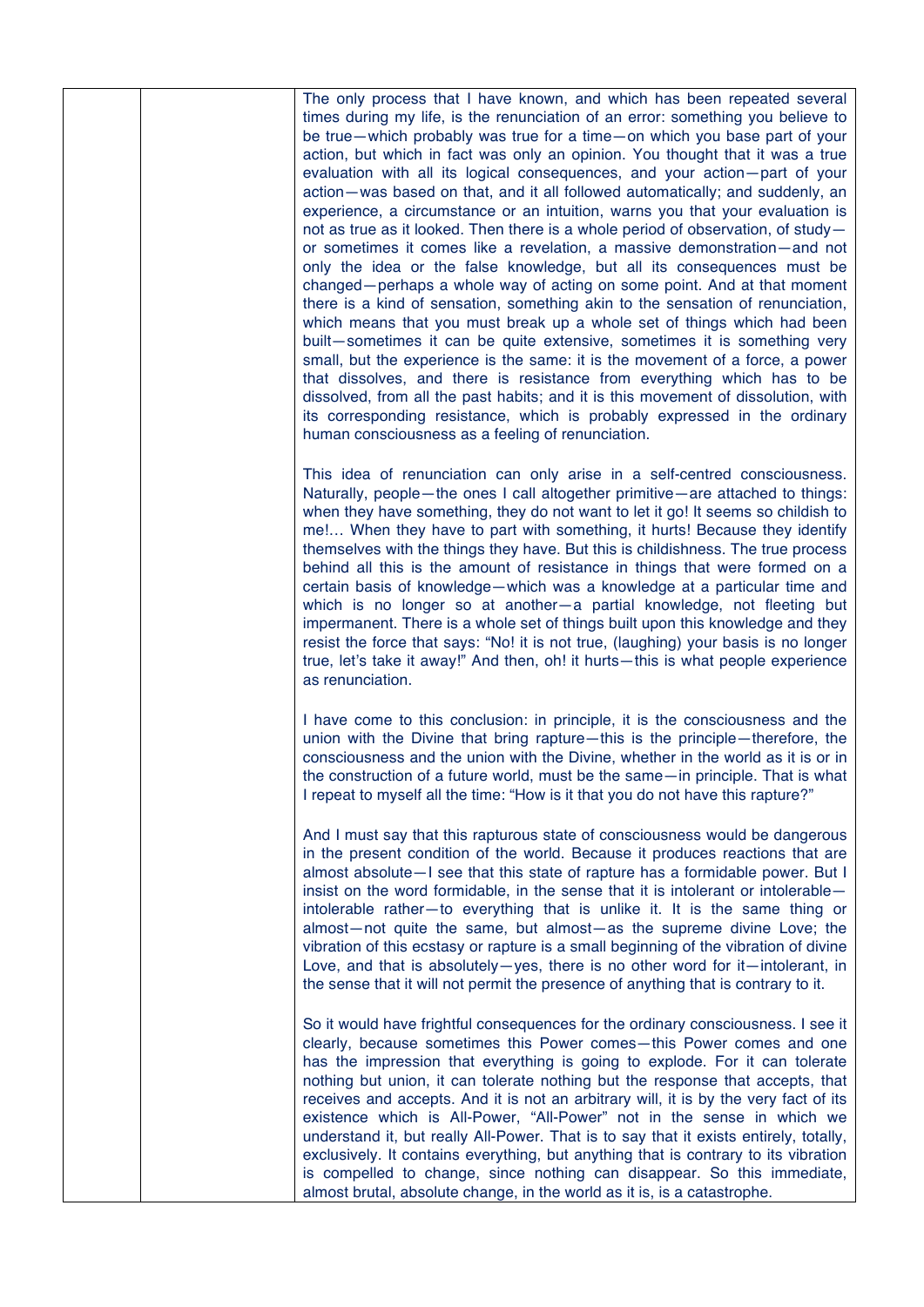| 95 |                                                                         | It is impossible to satisfy desire perfectly-it is something impossible. And also<br>to renounce desire. You renounce one desire and you have another. Therefore<br>both are relatively impossible; what is possible is to enter into a state where<br>there is no desire.<br>One might even say—for the mind is quiet, it keeps quiet—through the body;<br>and the perception of the moment when this expression of the divine Will is<br>clouded-distorted-by the introduction of desire, the special vibration of<br>desire, which has a quality all its own and which has many apparent causes: it<br>is not only the thirst for something, the need for something, or the attachment<br>to something; the same vibration can be set in motion, for example, by the fact<br>that the will which is expressed seems to be, or at least is mistaken for, the<br>expression of the supreme Will; but there has been a confusion between the<br>immediate action which was obviously the expression of the supreme Will and<br>the result which should have followed-it is a mistake we very often make. We<br>are in the habit of thinking that when we want something it should come to us,<br>because the vision is too shortsighted-too shortsighted and too limited;<br>instead of having an overall vision which would show us that this particular<br>vibration was necessary to set off a certain number of other vibrations and that<br>it is the totality of all that which will have an effect, which is not the immediate<br>effect of the vibration emitted. I do not know if this is clear, but it is a constant<br>experience. |
|----|-------------------------------------------------------------------------|-----------------------------------------------------------------------------------------------------------------------------------------------------------------------------------------------------------------------------------------------------------------------------------------------------------------------------------------------------------------------------------------------------------------------------------------------------------------------------------------------------------------------------------------------------------------------------------------------------------------------------------------------------------------------------------------------------------------------------------------------------------------------------------------------------------------------------------------------------------------------------------------------------------------------------------------------------------------------------------------------------------------------------------------------------------------------------------------------------------------------------------------------------------------------------------------------------------------------------------------------------------------------------------------------------------------------------------------------------------------------------------------------------------------------------------------------------------------------------------------------------------------------------------------------------------------------------------------------------------------------------------------------|
|    | <b>The</b><br>Perfect<br>Renunciation<br><sub>of</sub><br><b>Desire</b> | So if we do not take care to preserve an overall vision, a certain vibration may<br>occur, for example a vibration of impatience or of dissatisfaction, together with<br>the impression that the vibration from the Lord is not understood and not<br>received. Well, this little added vibration of impatience or, in fact, of not<br>understanding what is happening, this impression of a lack of receptivity or<br>response, is of the same quality as desire-it cannot be called a desire, but it is<br>the same kind of vibration—this is what comes to complicate things. If we have<br>the complete, exact vision, we know that "Give me this" will produce something<br>other than the immediate result and that this other thing will bring in something<br>else which is exactly what should be. I do not know if I am making myself clear,<br>it is rather complicated! But this gave me the key to the difference in quality<br>between the vibration of Will and the vibration of desire, and at the same time<br>the possibility of eliminating this vibration of desire by a wider and more total<br>vision—wider, more total and far-seeing, that is to say, the vision of a greater<br>whole.                                                                                                                                                                                                                                                                                                                                                                                                                               |
|    |                                                                         | I insist on this point, because this eliminates all moral factors. It eliminates this<br>pejorative notion of desire. More and more, the vision is eliminating all notions<br>of good and bad, right and wrong, inferior and superior, and all that. There is<br>only what might almost be called a difference of vibratory quality-"quality" still<br>gives the idea of superiority and inferiority; it is not quality, it is not intensity. I<br>do not know the scientific term they use to distinguish one vibration from<br>another, but that's what it is.                                                                                                                                                                                                                                                                                                                                                                                                                                                                                                                                                                                                                                                                                                                                                                                                                                                                                                                                                                                                                                                                              |
|    |                                                                         | And so what is noteworthy is that the vibration, what one might call the quality<br>of the vibration that comes from the Lord, is constructive-it builds and it is<br>peaceful and luminous; while the other vibration of desire, or any similar<br>vibration, complicates, destroys, confuses and twists things-confuses and<br>distorts them, twists them. And this takes away the light; it produces a<br>greyness, which can be intensified by violent movements into very dark<br>shadows. But even when there is no passion, when passion does not<br>intervene, it is like that. The physical reality has become nothing but a field of<br>vibrations that mingle and unfortunately also clash and conflict with one<br>another; and the clash, the conflict is a climax of this kind of turmoil and<br>disorder and confusion created by certain vibrations which are in fact vibrations<br>of ignorance—because we do not know. They are vibrations of ignorance and<br>they are too small, too narrow, too limited-too short. The problem is no longer                                                                                                                                                                                                                                                                                                                                                                                                                                                                                                                                                                              |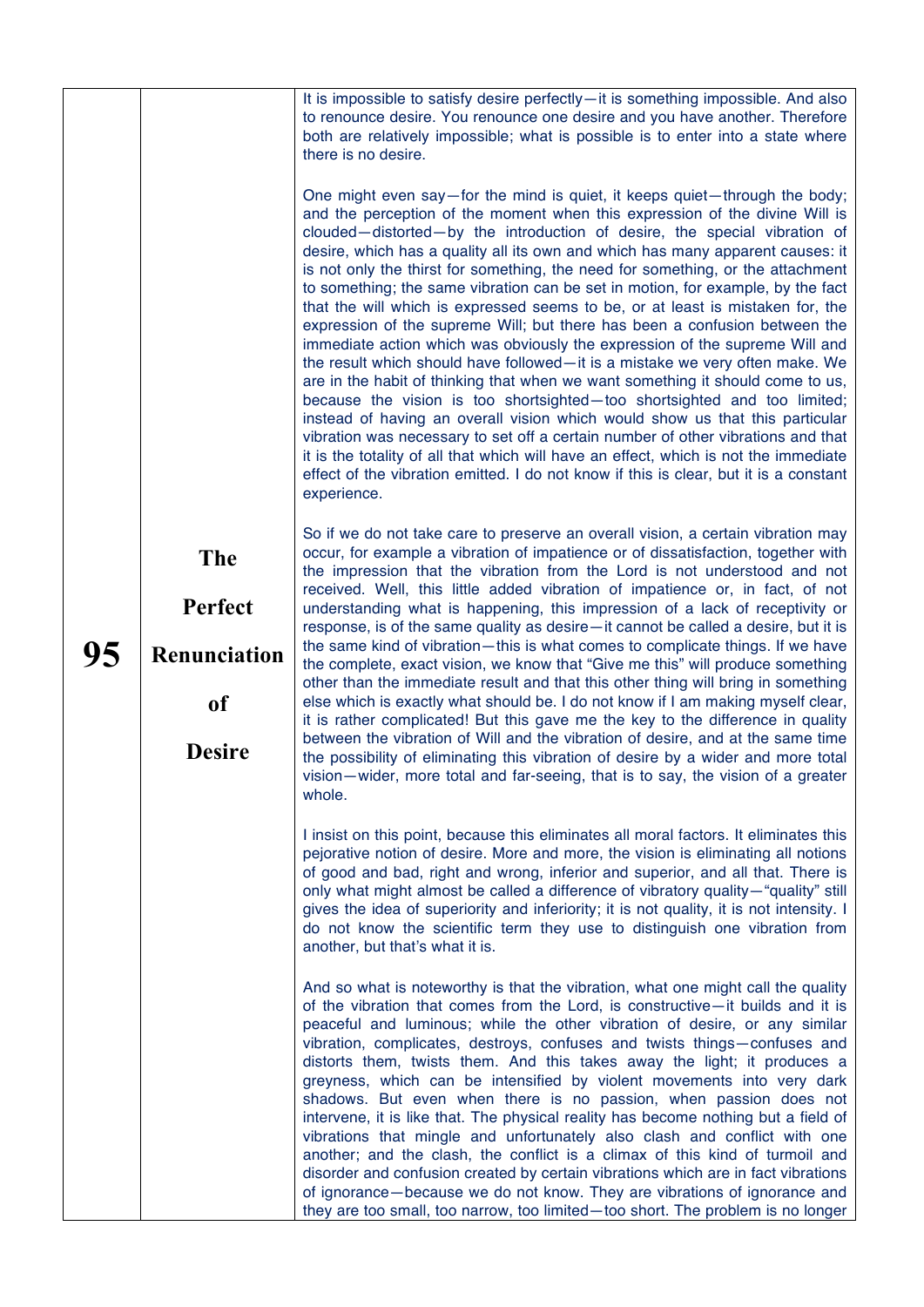|  | perceived from a psychological point of view at all; there are only vibrations.                                                                                                                                                                                                                                                                                                                                                                                                                                                                                                                                                                                                                                                                                                                                                                                                                                                                                                                                                                                                                                                                                                                                                                                                                                                                                                                                                                                                                                                                                                                                                                                                                                                                                                                                                                                                                                                                                                                                                                                                                                                                                                                                                                                                                                                                                                                                                                                                                                                                                                                                                                                                                                                                                                                                                                                                                                                                                                                                                                                                                                                                                                                                                                                                   |
|--|-----------------------------------------------------------------------------------------------------------------------------------------------------------------------------------------------------------------------------------------------------------------------------------------------------------------------------------------------------------------------------------------------------------------------------------------------------------------------------------------------------------------------------------------------------------------------------------------------------------------------------------------------------------------------------------------------------------------------------------------------------------------------------------------------------------------------------------------------------------------------------------------------------------------------------------------------------------------------------------------------------------------------------------------------------------------------------------------------------------------------------------------------------------------------------------------------------------------------------------------------------------------------------------------------------------------------------------------------------------------------------------------------------------------------------------------------------------------------------------------------------------------------------------------------------------------------------------------------------------------------------------------------------------------------------------------------------------------------------------------------------------------------------------------------------------------------------------------------------------------------------------------------------------------------------------------------------------------------------------------------------------------------------------------------------------------------------------------------------------------------------------------------------------------------------------------------------------------------------------------------------------------------------------------------------------------------------------------------------------------------------------------------------------------------------------------------------------------------------------------------------------------------------------------------------------------------------------------------------------------------------------------------------------------------------------------------------------------------------------------------------------------------------------------------------------------------------------------------------------------------------------------------------------------------------------------------------------------------------------------------------------------------------------------------------------------------------------------------------------------------------------------------------------------------------------------------------------------------------------------------------------------------------------|
|  | If we consider it from the psychological point of view on the mental plane, it<br>is very easy; on the vital plane it is not very difficult; on the physical plane it is a<br>little heavier, for it takes the form of "needs"; but here too there has been a field<br>of experience these last few days: the study of medical and scientific<br>conceptions of the structure of the body, its needs, what is good or bad for it;<br>and that, reduced to its essence, comes down to the same question of<br>vibrations. It was rather interesting: there was an appearance-for all things as<br>they are seen by the ordinary consciousness are pure appearances—there<br>was an appearance of food-poisoning and it became the object of a special<br>study in order to find out whether there was anything absolute in it or whether<br>the poisoning was relative, that is, based on ignorance and a bad reaction, and<br>on the absence of the true vibration. The conclusion was that it is a question of<br>proportion between the amount, the sum of vibrations that belong to the Lord,<br>and the vibrations that still belong to obscurity; and, depending on the<br>proportion, it takes the form of something concrete and real or of something<br>that can be eliminated, that is, which does not resist the influence of the<br>vibration of Truth. And it was very interesting, for as soon as the consciousness<br>was informed of the cause of the disturbance in the functioning of the body-<br>the consciousness saw where it came from, what it was-immediately, the<br>observation began with the idea, "Let us see what is happening." First, put the<br>body in a state of perfect rest with the certitude—which is always there—that<br>nothing happens except by the will of the Lord, that the result is also the will of<br>the Lord, and that therefore one should be completely quiet; so the body is<br>completely quiet, untroubled, it is not restless, not vibrating, nothing-<br>completely quiet. And then, to what extent are the effects inevitable? As a<br>certain amount of matter containing an element unfavourable to the elements<br>of the body and to the life of the body has been absorbed, what is the<br>proportion of favourable and unfavourable elements, or of favourable and<br>unfavourable vibrations? Then I saw very clearly that the proportion varies<br>according to the number of body cells under the direct influence, which<br>respond only to the supreme vibration, and the others which still belong to the<br>ordinary way of vibrating. It was very clear, because one could see all the<br>possibilities, from the ordinary mass which is completely upset by this intrusion<br>and in which one has to fight with all the ordinary methods to get rid of the<br>undesirable element, to the total response of the cells to the supreme Force,<br>which means that the intrusion can have no effect. But this is still the dream of<br>tomorrow-we are on the way. And the proportion has become quite<br>favourable-I cannot say all-powerful, far from it-quite favourable, which<br>means that the consequences of the disturbance did not last very long and the<br>damage was, so to say, minimal. |
|  | One can see it in everything. For example, take an external field of action, with<br>the external world, external things-of course, to say that it is "external" is<br>simply to put oneself in a false position-but, for example, from the higher<br>consciousness, the Truth-consciousness, you tell someone, "Go", - I giving one<br>example among millions-"Go and see this person and tell him this in order to<br>obtain that." If this person is receptive, immobile within and surrendered, then<br>he goes, he sees the person and tells him and the thing is done—without any<br>complication whatever, like that. If this person has an active mental<br>consciousness, if he does not have total faith, if he has all the mixture of<br>everything brought in by ego and ignorance, he sees difficulties, he sees<br>problems to be solved, he sees all the complications-and of course, all this<br>happens. And so according to the proportion—everything is always a question<br>of proportion-according to the proportion, it creates complications, it takes<br>time, the thing is delayed or even worse, it is distorted, it does not happen<br>exactly as it should, it is changed, diminished, distorted or in the end it is not                                                                                                                                                                                                                                                                                                                                                                                                                                                                                                                                                                                                                                                                                                                                                                                                                                                                                                                                                                                                                                                                                                                                                                                                                                                                                                                                                                                                                                                                                                                                                                                                                                                                                                                                                                                                                                                                                                                                                                                                                              |

done at all—there are many, many degrees, but all that belongs to the domain of complications—mental complications—and desire. Whereas the other way is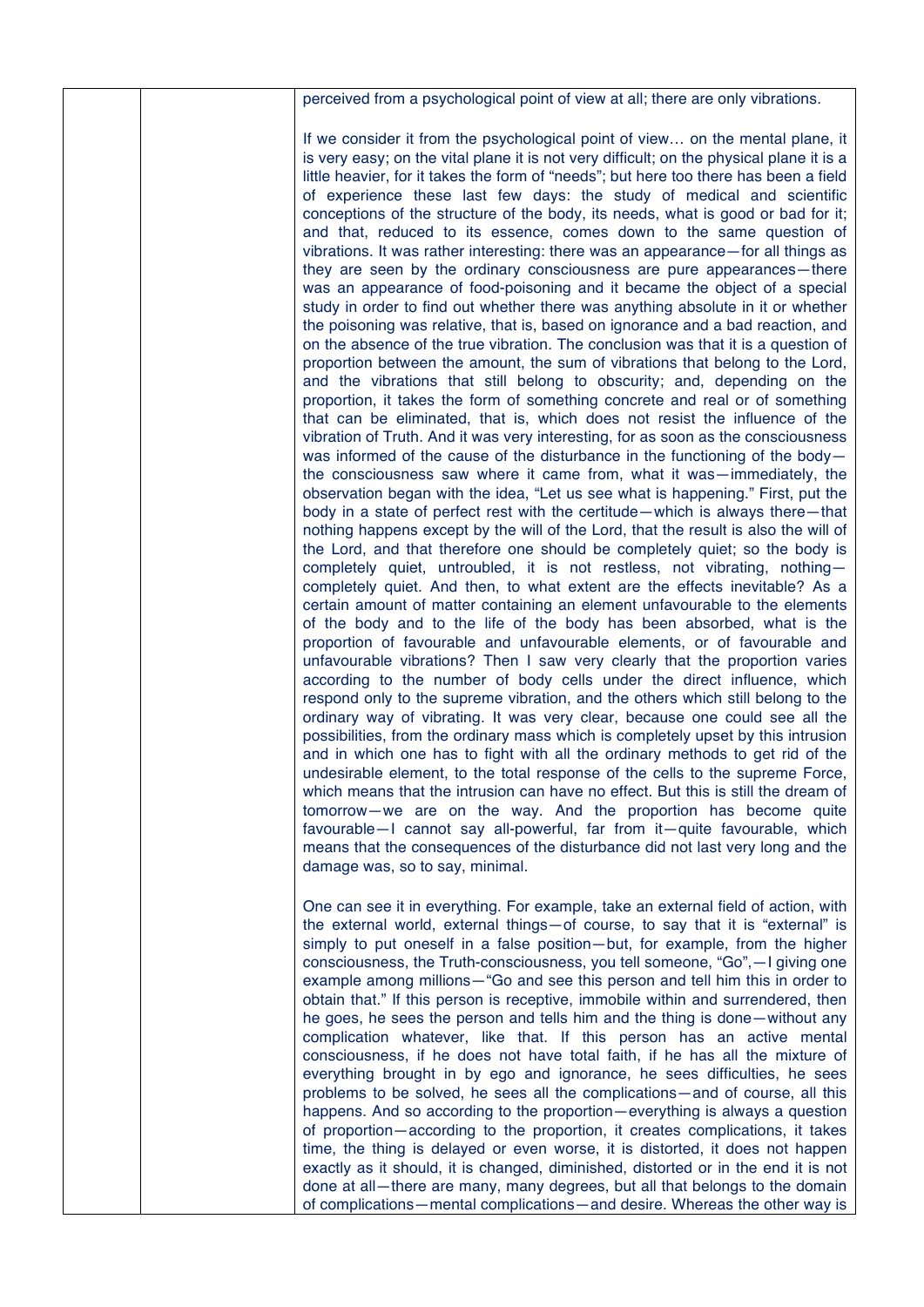|    |                   | immediate. There are countless examples of these cases-of all cases-and<br>also of the "immediate case". Then people tell you: "Oh, you have performed a<br>miracle!" - no miracle has been performed: that is how it should always be. It is<br>because the intermediary did not add himself to the action.                                                                                                                                                                                                                                                                                                                                                                                                                                                                                                                                                                                                                                                                                                                                                                                                                                                                                                                                                                                                                                                                                                                                                                                                                                                                                                                                                                                                                                                                                                                                                                                                                                                                                                                                                                                                                                                                                     |
|----|-------------------|--------------------------------------------------------------------------------------------------------------------------------------------------------------------------------------------------------------------------------------------------------------------------------------------------------------------------------------------------------------------------------------------------------------------------------------------------------------------------------------------------------------------------------------------------------------------------------------------------------------------------------------------------------------------------------------------------------------------------------------------------------------------------------------------------------------------------------------------------------------------------------------------------------------------------------------------------------------------------------------------------------------------------------------------------------------------------------------------------------------------------------------------------------------------------------------------------------------------------------------------------------------------------------------------------------------------------------------------------------------------------------------------------------------------------------------------------------------------------------------------------------------------------------------------------------------------------------------------------------------------------------------------------------------------------------------------------------------------------------------------------------------------------------------------------------------------------------------------------------------------------------------------------------------------------------------------------------------------------------------------------------------------------------------------------------------------------------------------------------------------------------------------------------------------------------------------------|
|    |                   | So this ranges from the smallest thing to an action on the terrestrial scale.<br>There are examples, in terrestrial action, of things that have been done in this<br>way-if there is a good intermediary. Nobody understood how it was done, why<br>it was done-like that, very, very simply, everything turned out well. And in<br>other cases, to get a visa or a permit one has to move mountains. So, from the<br>smallest thing, the smallest physical indisposition to a worldwide action, it is all<br>the same principle, everything comes to the same principle.                                                                                                                                                                                                                                                                                                                                                                                                                                                                                                                                                                                                                                                                                                                                                                                                                                                                                                                                                                                                                                                                                                                                                                                                                                                                                                                                                                                                                                                                                                                                                                                                                        |
|    | Importance        |                                                                                                                                                                                                                                                                                                                                                                                                                                                                                                                                                                                                                                                                                                                                                                                                                                                                                                                                                                                                                                                                                                                                                                                                                                                                                                                                                                                                                                                                                                                                                                                                                                                                                                                                                                                                                                                                                                                                                                                                                                                                                                                                                                                                  |
| 96 | <b>of</b>         | That is to say, it should be explained to children that the statement,<br>whatever it may be, the Scriptures, whatever they may be, are always a<br>diminution of the experience, they are always less than the experience.                                                                                                                                                                                                                                                                                                                                                                                                                                                                                                                                                                                                                                                                                                                                                                                                                                                                                                                                                                                                                                                                                                                                                                                                                                                                                                                                                                                                                                                                                                                                                                                                                                                                                                                                                                                                                                                                                                                                                                      |
|    | <b>Experience</b> |                                                                                                                                                                                                                                                                                                                                                                                                                                                                                                                                                                                                                                                                                                                                                                                                                                                                                                                                                                                                                                                                                                                                                                                                                                                                                                                                                                                                                                                                                                                                                                                                                                                                                                                                                                                                                                                                                                                                                                                                                                                                                                                                                                                                  |
|    | <b>The</b>        | One can only smile and say, "Never doubt your experience, for your                                                                                                                                                                                                                                                                                                                                                                                                                                                                                                                                                                                                                                                                                                                                                                                                                                                                                                                                                                                                                                                                                                                                                                                                                                                                                                                                                                                                                                                                                                                                                                                                                                                                                                                                                                                                                                                                                                                                                                                                                                                                                                                               |
| 97 | <b>Experience</b> | experience is the truth of your being, but do not imagine that it is a<br>universal truth; and never on the basis of this truth deny the truth of<br>others, because for each one, his experience is the truth of his being.<br>And a total truth would only be the totality of all these individual truths                                                                                                                                                                                                                                                                                                                                                                                                                                                                                                                                                                                                                                                                                                                                                                                                                                                                                                                                                                                                                                                                                                                                                                                                                                                                                                                                                                                                                                                                                                                                                                                                                                                                                                                                                                                                                                                                                      |
|    | of Others         | plus the experience of the Lord Himself!"                                                                                                                                                                                                                                                                                                                                                                                                                                                                                                                                                                                                                                                                                                                                                                                                                                                                                                                                                                                                                                                                                                                                                                                                                                                                                                                                                                                                                                                                                                                                                                                                                                                                                                                                                                                                                                                                                                                                                                                                                                                                                                                                                        |
| 98 | <b>Revelation</b> | I assume that this is an answer to the Biblical belief in the "Commandments of<br>God" received by Moses, supposedly uttered by the Lord Himself and heard by<br>Moses-it is an indirect way of saying (Mother laughs) that this is not possible.<br>"Our supreme authority" "because the soul saw it"—but it can only be a<br>supreme authority for the soul that saw it, not for every soul. For the soul that<br>had this experience and saw, it is the supreme authority, but not for the others.<br>This was one of the things which used to make me think when I was a small<br>child: these ten "Commandments", which are besides extraordinarily<br>commonplace. Love thy father and thy mother Do not kill It is revoltingly<br>commonplace. And Moses went up Mount Sinai to hear that!<br>More and more my experience is that revelation-it does come-revelation<br>may be universally applicable, but it is always personal in form, always<br>personal.<br>It is as if one had an angle of vision of the Truth. It is necessarily, necessarily<br>an angle, from the very moment it is put into words.<br>You have a wordless, thoughtless experience of a kind of vibration which gives<br>you a feeling of absolute truth and then, if you remain very still, without seeking<br>to know anything, after some time it is as if the vibration were passing through<br>a filter and it is translated as a kind of idea. Then this idea-it is still rather<br>hazy, that is, very general-if you continue to keep very still, attentive and<br>silent, this idea passes through another filter, and then a kind of condensation<br>occurs, like drops, and it turns into words.<br>You must have a kind of very austere sincerity. You are seized with<br>enthusiasm, because the experience brings an extraordinary power: the Power<br>is there-it is there, before the words, and it diminishes with the words-but the<br>Power is there and with this Power you feel very universal, you have the<br>feeling: "It is a universal revelation"-yes, it is a universal revelation, but when<br>you put it into words, it is no longer universal; then it is relevant only for minds |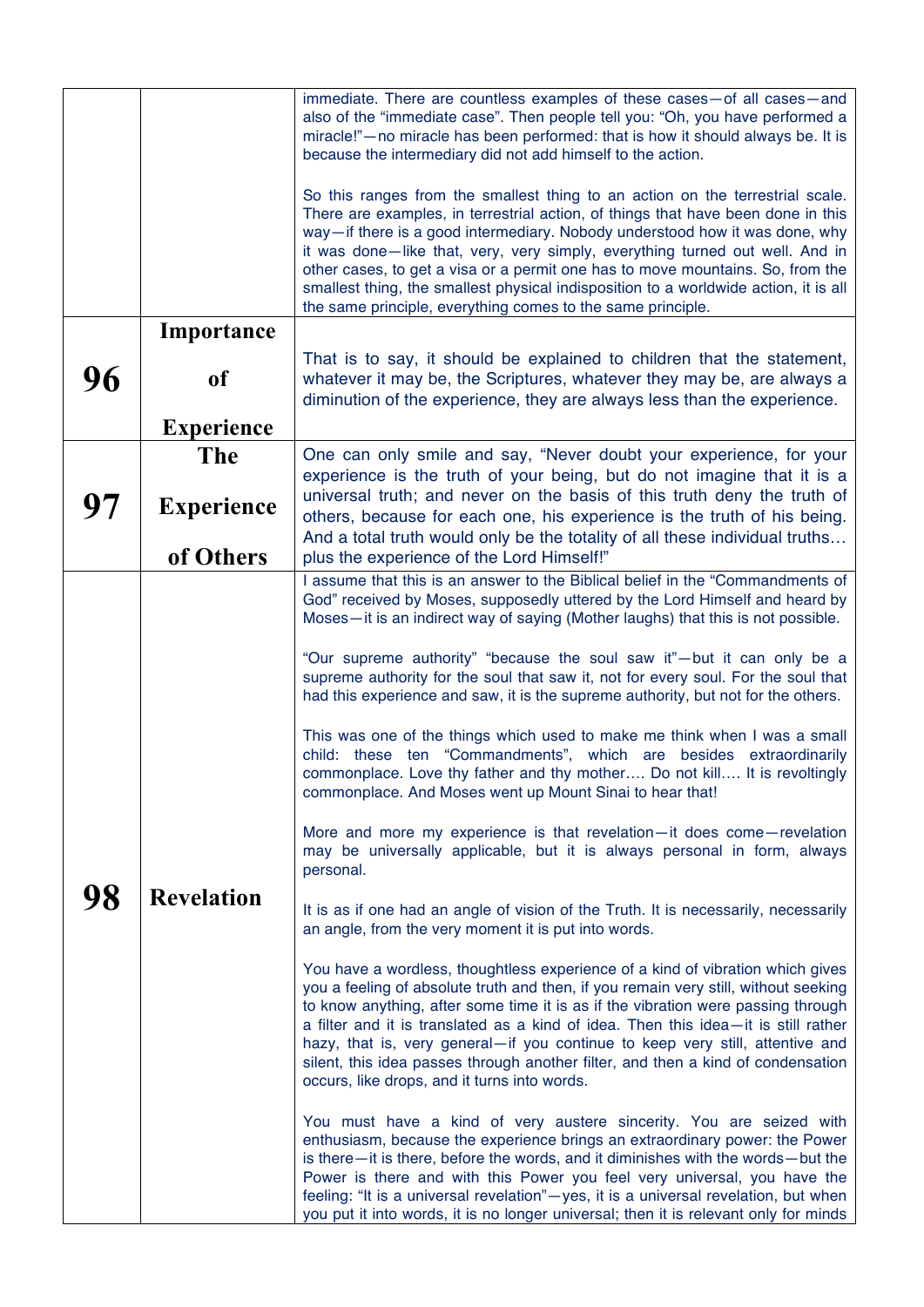|                                 |                                       | that are built to understand this way of speaking. The Force is behind, but you<br>have to go beyond the words.                                                                                                                                                                                                                                                                                                                                                                                                                                                                                                                                                                                                                                                                                                                                                                                                                                                                                                                                                                                                                                                                                                                                                                                                                                                                                                                                                                                                                                                                                                                                                                                                                                                                                                                                                                                                                                                                                                                                                                                                                                                                                                                                                                                                                                                                                                                                                                                                                                                                                                                                   |
|---------------------------------|---------------------------------------|---------------------------------------------------------------------------------------------------------------------------------------------------------------------------------------------------------------------------------------------------------------------------------------------------------------------------------------------------------------------------------------------------------------------------------------------------------------------------------------------------------------------------------------------------------------------------------------------------------------------------------------------------------------------------------------------------------------------------------------------------------------------------------------------------------------------------------------------------------------------------------------------------------------------------------------------------------------------------------------------------------------------------------------------------------------------------------------------------------------------------------------------------------------------------------------------------------------------------------------------------------------------------------------------------------------------------------------------------------------------------------------------------------------------------------------------------------------------------------------------------------------------------------------------------------------------------------------------------------------------------------------------------------------------------------------------------------------------------------------------------------------------------------------------------------------------------------------------------------------------------------------------------------------------------------------------------------------------------------------------------------------------------------------------------------------------------------------------------------------------------------------------------------------------------------------------------------------------------------------------------------------------------------------------------------------------------------------------------------------------------------------------------------------------------------------------------------------------------------------------------------------------------------------------------------------------------------------------------------------------------------------------------|
|                                 |                                       | You must be very steady, very quiet, very critical—especially very quiet, silent,<br>silent, silent, without trying to seize hold of the experience-"Oh! What is it,<br>what is it?"-that spoils everything. But watch-watch very closely. In the<br>words there is something left, something that remains of the original vibration-<br>so little! But there is something, something that makes you smile, that is<br>pleasant, like a sparkling wine, and here (Mother indicates a word or a passage<br>in an imaginary note), here it is dull. Then you look with your knowledge of the<br>language, or with your sense of word-rhythm: "Look, there's a pebble." You<br>must remove the pebble; and then you wait and suddenly it comes, plop! it falls<br>into place: the right word. If you are patient, after a day or two, it becomes<br>absolutely accurate.                                                                                                                                                                                                                                                                                                                                                                                                                                                                                                                                                                                                                                                                                                                                                                                                                                                                                                                                                                                                                                                                                                                                                                                                                                                                                                                                                                                                                                                                                                                                                                                                                                                                                                                                                                             |
| 99                              | The<br>Interpretation<br>of Scripture | I am not quite sure that this is not ironical To people who say "The<br>Scripture is infallible", he answers: "Yes, yes, of course the Scriptures<br>are infallible, but beware of your own understanding!"                                                                                                                                                                                                                                                                                                                                                                                                                                                                                                                                                                                                                                                                                                                                                                                                                                                                                                                                                                                                                                                                                                                                                                                                                                                                                                                                                                                                                                                                                                                                                                                                                                                                                                                                                                                                                                                                                                                                                                                                                                                                                                                                                                                                                                                                                                                                                                                                                                       |
| 100                             | <b>Religious</b><br><b>Thoughts</b>   | No Comment                                                                                                                                                                                                                                                                                                                                                                                                                                                                                                                                                                                                                                                                                                                                                                                                                                                                                                                                                                                                                                                                                                                                                                                                                                                                                                                                                                                                                                                                                                                                                                                                                                                                                                                                                                                                                                                                                                                                                                                                                                                                                                                                                                                                                                                                                                                                                                                                                                                                                                                                                                                                                                        |
| 101<br>$\boldsymbol{\&}$<br>102 | Our<br><b>Perception</b>              | This is precisely what one cannot say! When you have the vision and the<br>consciousness of the Order of Truth, of what is direct, the direct expression of<br>the Truth, you immediately have an impression of something inexpressible,<br>because all words belong to the other domain; all images, all comparisons, all<br>expressions belong to the other domain.<br>Yes, everything-the whole world is different! Everything is different. And the<br>experience has convinced me of one thing, which I still feel continually, that<br>both states-of Truth and Falsehood-are simultaneous, concomitant, and that<br>only yes, what he calls a "change of consciousness", that is to say that one<br>is either in this consciousness or in that consciousness, but one does not move<br>for all that.<br>Yesterday again, the experience was absolutely concrete and powerful, that<br>there is no need to move oneself or to move anything whatever for this Truth-<br>Consciousness to replace the consciousness of deformation or distortion. That<br>is to say, the capacity to live and be this true—essential and true—vibration<br>seems to have the power to substitute this vibration for the vibration of<br>falsehood and distortion, to such an extent that for example, the natural<br>result of distortion or of the vibration of distortion, should be an accident or a<br>catastrophe; but if, inside these vibrations, there is a consciousness which has<br>the power to become conscious of the vibration of Truth and therefore to<br>manifest the vibration of Truth, it can - and must - annul the other, which would<br>be translated in the external phenomenon by an intervention that would avert<br>the catastrophe.<br>It is a growing impression that the True is the only way to change the world,<br>that all the other processes of slow transformation are always at a tangent-<br>tone draws nearer and nearer but one never arrives—and that the last step<br>must be this: the substitution of the true vibration.<br>You are told-Sri Aurobindo has just said it himself-that for the<br>consciousness of the Lord there is no past, no time, no movement, nothing-<br>everything is. To translate this, we say "from all eternity", which is nonsense,<br>but anyway, everything is. So everything is (Mother folds her arms), and that is<br>all there is to it, there is nothing to be done. This conception, or rather this way<br>of speaking-for it is only a way of speaking-cancels all sense of progress, it<br>cancels evolution, it cancels You are told that it is part of the determinism |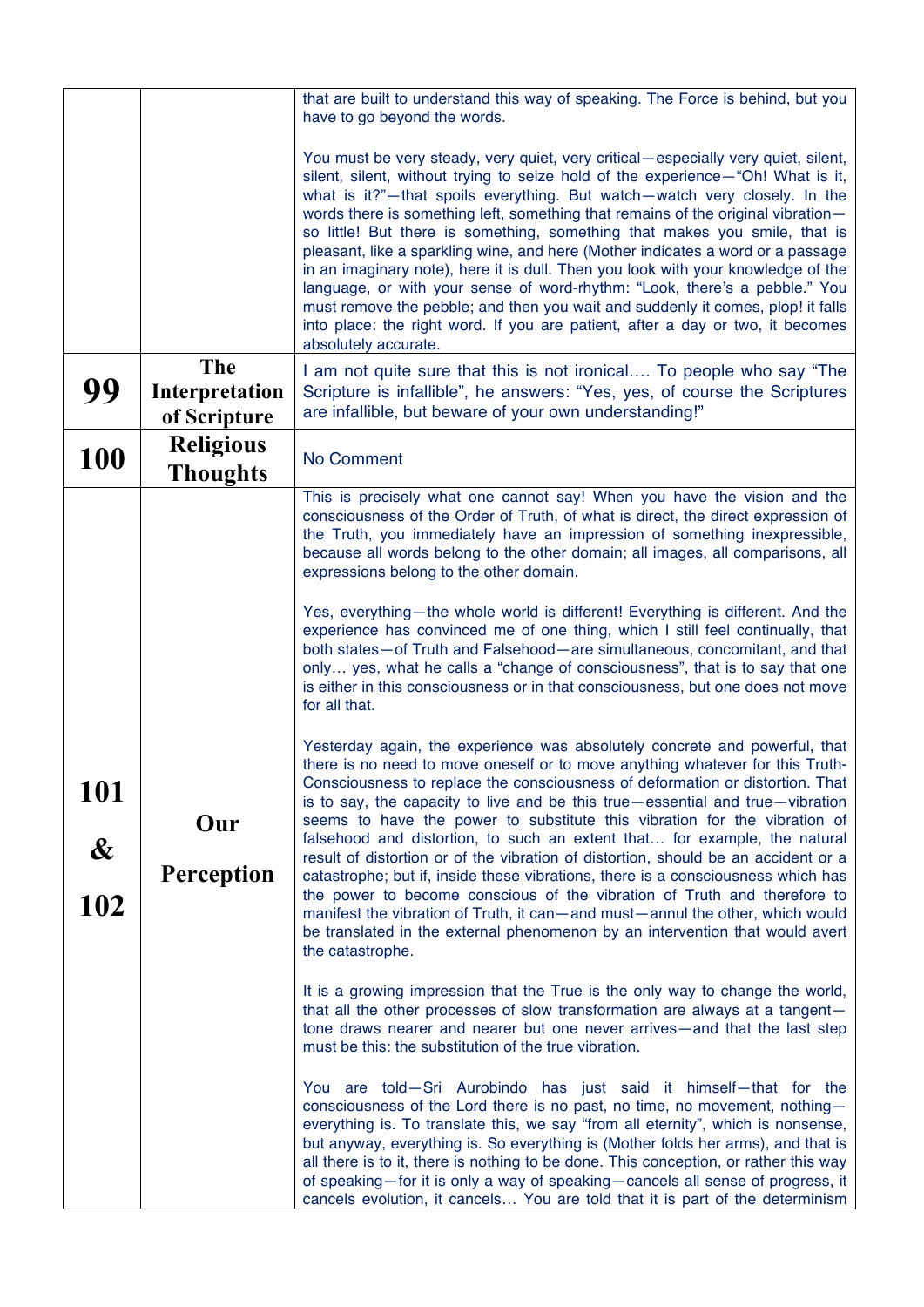|  | that you should strive for progress-yes, all that is empty talk.                                                                                                                                                                                                                                                                                                                                                                                                                                                                                                                                                                                                                                                                                                                                                                                                                                                                                                                                                                                               |
|--|----------------------------------------------------------------------------------------------------------------------------------------------------------------------------------------------------------------------------------------------------------------------------------------------------------------------------------------------------------------------------------------------------------------------------------------------------------------------------------------------------------------------------------------------------------------------------------------------------------------------------------------------------------------------------------------------------------------------------------------------------------------------------------------------------------------------------------------------------------------------------------------------------------------------------------------------------------------------------------------------------------------------------------------------------------------|
|  | And note that this way of speaking is only a minute of experience, it is not the<br>whole experience. There is a moment when one feels like that, but it is not<br>total, it is partial. It is only one way of feeling, it is not everything. There is<br>something much deeper and much more inexpressible than that in the eternal<br>consciousness—much more. This is only the first bewilderment one feels when<br>one leaves the ordinary consciousness, but that is not everything. It is not<br>everything. When the memory of this Aphorism came back to me recently, I<br>had the impression that it was merely a little glimpse one suddenly has, and a<br>feeling of opposition between the two states, but that is not everything, it is not<br>everything. There is something else.                                                                                                                                                                                                                                                               |
|  | And this is what cannot be said. It cannot be said because it is inexpressible,<br>inexpressible.                                                                                                                                                                                                                                                                                                                                                                                                                                                                                                                                                                                                                                                                                                                                                                                                                                                                                                                                                              |
|  | This amounts to a feeling that everything which in our ordinary consciousness<br>becomes false, untrue, distorted, crooked, is all essentially true for the Truth-<br>Consciousness. But true in what way? That is precisely something which<br>cannot be put into words, because words belong to Falsehood.                                                                                                                                                                                                                                                                                                                                                                                                                                                                                                                                                                                                                                                                                                                                                   |
|  | Yes, perhaps this is what Sri Aurobindo calls the sense of multiplicity in unity, it<br>may correspond a little; just as one feels the inner multiplicity of one's being,<br>something like that I no longer have the feeling of a separate self, not at all,<br>not at all, even in the body, but that does not prevent me from having a certain<br>sense of objective relation-yes, look-this is the same thing as his "relation of<br>consciousness" between earth and sun, which changes (Mother laughs). It is<br>true that this is perhaps the best way of saying it! It is a relation of<br>consciousness. It is not at all a relation of self and "others"-not at all, that is<br>completely cancelled-but it might be like a relation of consciousness between<br>the different parts of one's being. And obviously, that gives objectivity to the<br>different parts.                                                                                                                                                                                |
|  | Nevertheless there is an All-Consciousness that knows all things from all<br>eternity-all this in words that are absolutely inadequate. But nevertheless,<br>when you look at the process, it was this intervention which was able to<br>forestall the accident: the substitution of a false consciousness by a true one<br>arrested the process of the false consciousness.                                                                                                                                                                                                                                                                                                                                                                                                                                                                                                                                                                                                                                                                                   |
|  | It seems to me that this happens quite often—much more often than one might<br>think. For example, each time an illness is cured, each time an accident is<br>avoided, each time a catastrophe, even a terrestrial catastrophe, is averted, in<br>all these things, it is always an intervention of the vibration of harmony in the<br>vibration of disorder that causes the disorder to cease.                                                                                                                                                                                                                                                                                                                                                                                                                                                                                                                                                                                                                                                                |
|  | It is something I have felt very, very clearly and which one cannot feel so long<br>as the physical ego is there, because the physical ego has the sense of its own<br>importance and that disappears entirely with the physical ego. And when it<br>disappears one has the precise perception that the intervention or the<br>manifestation of the true vibration does not depend on egos or individualities-<br>human or national individualities or even those of Nature: animals, plants, etc.<br>It depends on a certain play of the cells and Matter in which some<br>agglomerates are particularly favourable to the transformation-not<br>"transformation", but substitution, to be precise: the substitution of the vibration<br>of Truth for the vibration of Falsehood. And this phenomenon can be quite<br>independent of any groupings or individualities-it may be one piece here, one<br>piece there, one thing here, one thing there-and it always corresponds to a<br>certain quality of vibration that brings about an expansion-a receptive |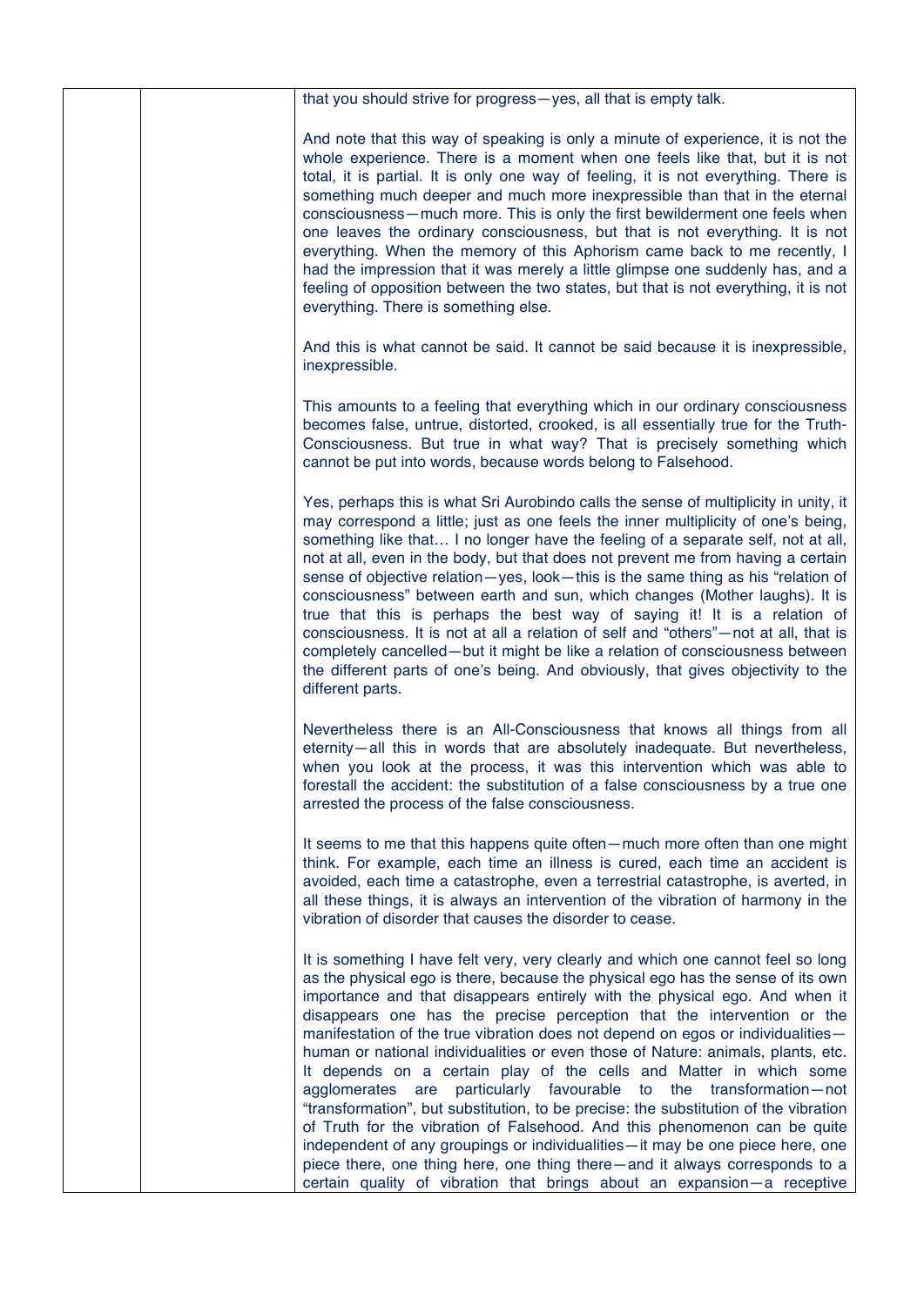|            |                   | expansion. Then the phenomenon can take place.                                                                                                                                                                                                                                                                                                                                                                                                                                                                                                                                                                                                                                                                                                                                                                                                                                                                                                                                                                       |
|------------|-------------------|----------------------------------------------------------------------------------------------------------------------------------------------------------------------------------------------------------------------------------------------------------------------------------------------------------------------------------------------------------------------------------------------------------------------------------------------------------------------------------------------------------------------------------------------------------------------------------------------------------------------------------------------------------------------------------------------------------------------------------------------------------------------------------------------------------------------------------------------------------------------------------------------------------------------------------------------------------------------------------------------------------------------|
|            |                   | And this vibration-which I feel and see-gives an impression of fire. This is<br>what the Vedic Rishis must have translated as the "Flame"-in the human<br>consciousness, in man, in Matter they always spoke of a Flame. It is in fact a<br>vibration which has the intensity of a higher fire.                                                                                                                                                                                                                                                                                                                                                                                                                                                                                                                                                                                                                                                                                                                      |
|            |                   | Several times, when the work was very concentrated or condensed, the body<br>even felt that it was the equivalent of a fever.                                                                                                                                                                                                                                                                                                                                                                                                                                                                                                                                                                                                                                                                                                                                                                                                                                                                                        |
|            |                   | Two or three nights ago, something like that happened; there was this descent<br>of Force, a descent of this Truth-Power with a special intensity Well, that is<br>what is happening—happening everywhere, all the time. So, if it happens in an<br>agglomerate that is large enough, it appears to be a miracle-but it is the<br>miracle of the whole earth.                                                                                                                                                                                                                                                                                                                                                                                                                                                                                                                                                                                                                                                        |
|            |                   | One must hold firm, because it has consequences, it brings a sensation of<br>Power, and very few people can feel it, experience it, without their balance<br>being more or less disturbed, because they do not have a sufficient basis of<br>peace, of vast and very, very quiet peace. Many times I have said: There is<br>only one answer, one single answer: one must be quiet, quiet, and even more<br>quiet, more and more quiet, and not trying to find a solution with the head,<br>because it cannot. One must only be quiet-quiet, quiet, immovably quiet.<br>Calm and peace, calm and peace-that is the only answer.                                                                                                                                                                                                                                                                                                                                                                                       |
|            |                   | To be free from all attachment does not mean running away from all occasion<br>for attachment. All these people who assert their asceticism, not only run away<br>but warn others not to try!                                                                                                                                                                                                                                                                                                                                                                                                                                                                                                                                                                                                                                                                                                                                                                                                                        |
|            |                   | This seems so obvious to me. When you need to run away from a thing in<br>order not to experience it, it means that you are not above it, you are still on the<br>same level.                                                                                                                                                                                                                                                                                                                                                                                                                                                                                                                                                                                                                                                                                                                                                                                                                                        |
|            |                   | Anything that suppresses, diminishes or lessens cannot bring freedom.<br>Freedom has to be experienced in the whole of life and in all sensations.                                                                                                                                                                                                                                                                                                                                                                                                                                                                                                                                                                                                                                                                                                                                                                                                                                                                   |
| 103<br>107 | <b>Sannyasins</b> | As a matter of fact I have made a whole series of studies on the subject, on the<br>purely physical plane In order to be above all possible error, we tend to<br>eliminate any occasion for error. For example, if you do not want to say any<br>useless words, you stop speaking; people who take a vow of silence imagine<br>that this is control of speech-it is not true! It is only eliminating the occasion<br>for speech and therefore for saying useless things. It is the same thing with<br>food: eating only what is necessary. In the transitional state we have reached,<br>we no longer want to lead this entirely animal life based on material exchange<br>and food; but it would be foolish to believe that we have reached a state where<br>the body can subsist entirely without food—nevertheless there is already a<br>great difference, since they are trying to find the essential nutrients in things in<br>order to lessen the volume. But the natural tendency is to fast-it is a mistake! |
|            |                   | For fear of being mistaken in our actions, we stop doing anything at all; for fear<br>of being mistaken in our speech, we stop speaking; for fear of eating for the<br>pleasure of eating, we do not eat at all-this is not freedom, it is simply<br>reducing the manifestation to a minimum; and the natural conclusion is<br>Nirvana. But if the Lord wanted only Nirvana, nothing but Nirvana would exist!<br>It is obvious that He conceives of the co-existence of all opposites, and that for<br>Him this must be the beginning of a totality. So obviously, if one feels meant for<br>that, one can choose only one of His manifestations, that is to say, the absence<br>of manifestation. But it is still a limitation. And this is not the only way to find<br>Him, far from it!                                                                                                                                                                                                                           |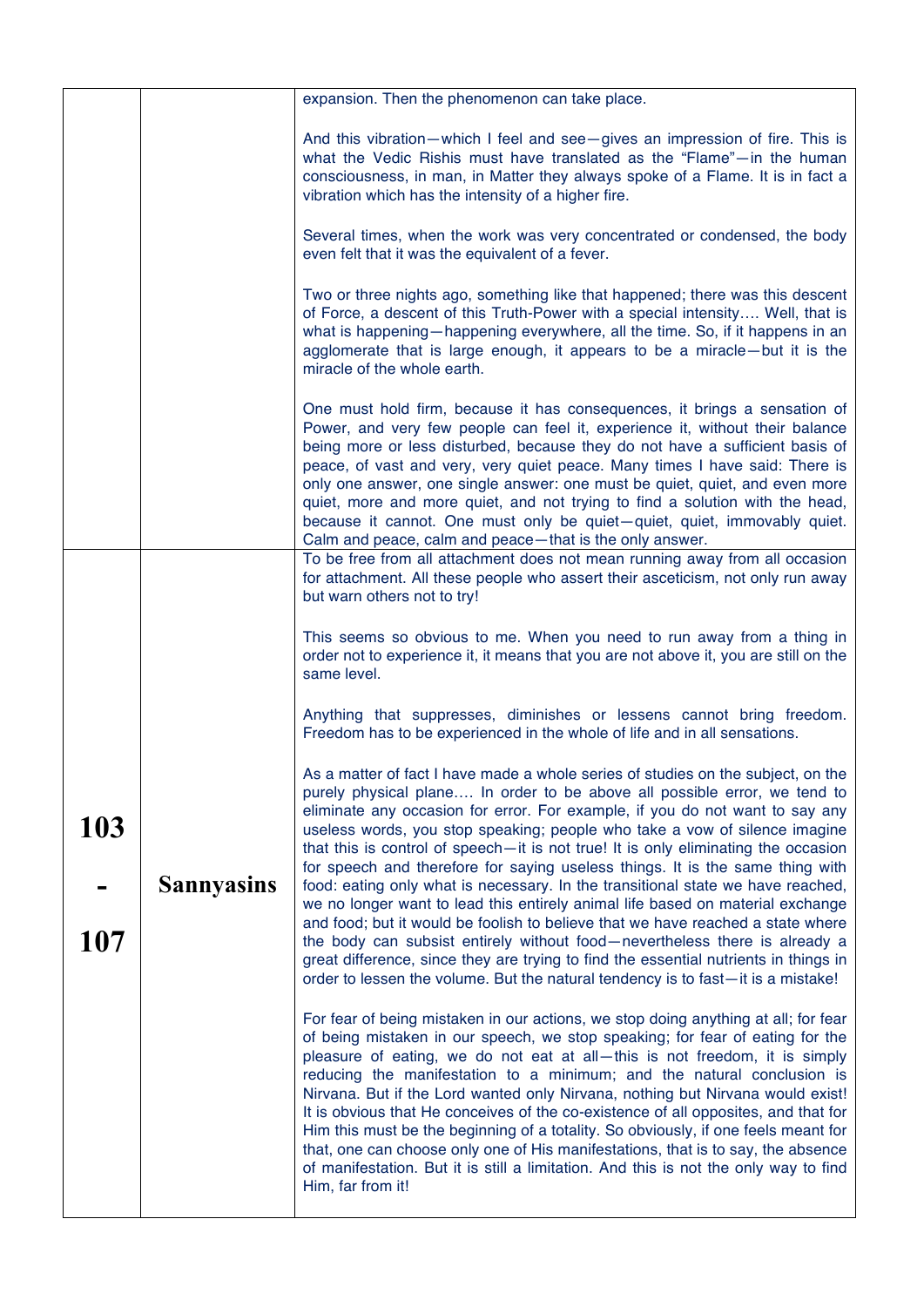|  | It is a very common tendency which probably originates from an ancient<br>suggestion or perhaps from some lack, some incapacity-reduce, reduce,<br>reduce one's needs, reduce one's activities, reduce one's words, reduce one's<br>food, reduce one's active life-and all that becomes so narrow. In one's<br>aspiration not to make any more mistakes, one eliminates any occasion for<br>making them. It is not a cure.                                                                                                                                     |
|--|----------------------------------------------------------------------------------------------------------------------------------------------------------------------------------------------------------------------------------------------------------------------------------------------------------------------------------------------------------------------------------------------------------------------------------------------------------------------------------------------------------------------------------------------------------------|
|  | But the other way is much, much more difficult.                                                                                                                                                                                                                                                                                                                                                                                                                                                                                                                |
|  | No, the solution is to act only under the divine impulsion, to speak only under<br>the divine impulsion, to eat only under the divine impulsion. That is the difficult<br>thing, because naturally, you immediately confuse the divine impulsion with<br>your personal impulses.                                                                                                                                                                                                                                                                               |
|  | It is a restriction, a constriction, whereas the True Thing is an opening, a<br>widening, an identification with the whole.                                                                                                                                                                                                                                                                                                                                                                                                                                    |
|  | When you reduce, reduce, reduce yourself, you do not have any feeling of<br>losing yourself, it takes away your fear of losing yourself-you become<br>something solid and compact. But if you choose the method of widening-the<br>greatest possible widening-you must not be afraid of losing yourself.                                                                                                                                                                                                                                                       |
|  | It is much more difficult.                                                                                                                                                                                                                                                                                                                                                                                                                                                                                                                                     |
|  | My child, that is why the Ashram was created! That was the idea. Because, in<br>France, I was always asking myself: How can one find the time to find oneself?<br>How can one even find the time to understand how to become free? So then I<br>thought: a place where material needs will be sufficiently provided for, so that if<br>one truly wants to become free, one can do so. And the Ashram was founded<br>on this idea, not on any other-a place where people would have enough to<br>live on so as to have time to think of the True Thing.         |
|  | Indeed, the first movement is this: "Oh! To find the place where one can<br>concentrate, find oneself, truly live without being preoccupied with material<br>things." That is the first aspiration. It was even on this basis, at any rate in the<br>beginning, that disciples were chosen but it does not last! Things become easy<br>and so one lets oneself go. There are no moral restraints and so one acts<br>foolishly.                                                                                                                                 |
|  | But one cannot even say that there was a mistake in the selection-one would<br>be tempted to believe it, but it is not true; because the selection was made<br>according to a very precise and clear inner indication It is probably the<br>difficulty of keeping the inner attitude unmixed. This is exactly what Sri<br>Aurobindo wanted, what he was trying for. He said: "If I could find one hundred<br>people, that would be enough." But it did not stay one hundred for long, and I<br>must say that even when it was a hundred, it was already mixed. |
|  | Many came, attracted by the True Thing, but one lets oneself go. That is, it is<br>impossible to hold firm in one's true position.                                                                                                                                                                                                                                                                                                                                                                                                                             |
|  | That is what Sri Aurobindo said: For love to be true, hatred was necessary; true<br>love could be born only under the pressure of hatred.5 That's it. Well, one must<br>accept things as they are and try to go further. That is all.                                                                                                                                                                                                                                                                                                                          |
|  | That is probably why there are so many difficulties-difficulties accumulate<br>here: difficulties of character, health and circumstances. It is because the<br>consciousness awakens under the stress of difficulties. If everything is easy<br>and peaceful, one falls asleep.                                                                                                                                                                                                                                                                                |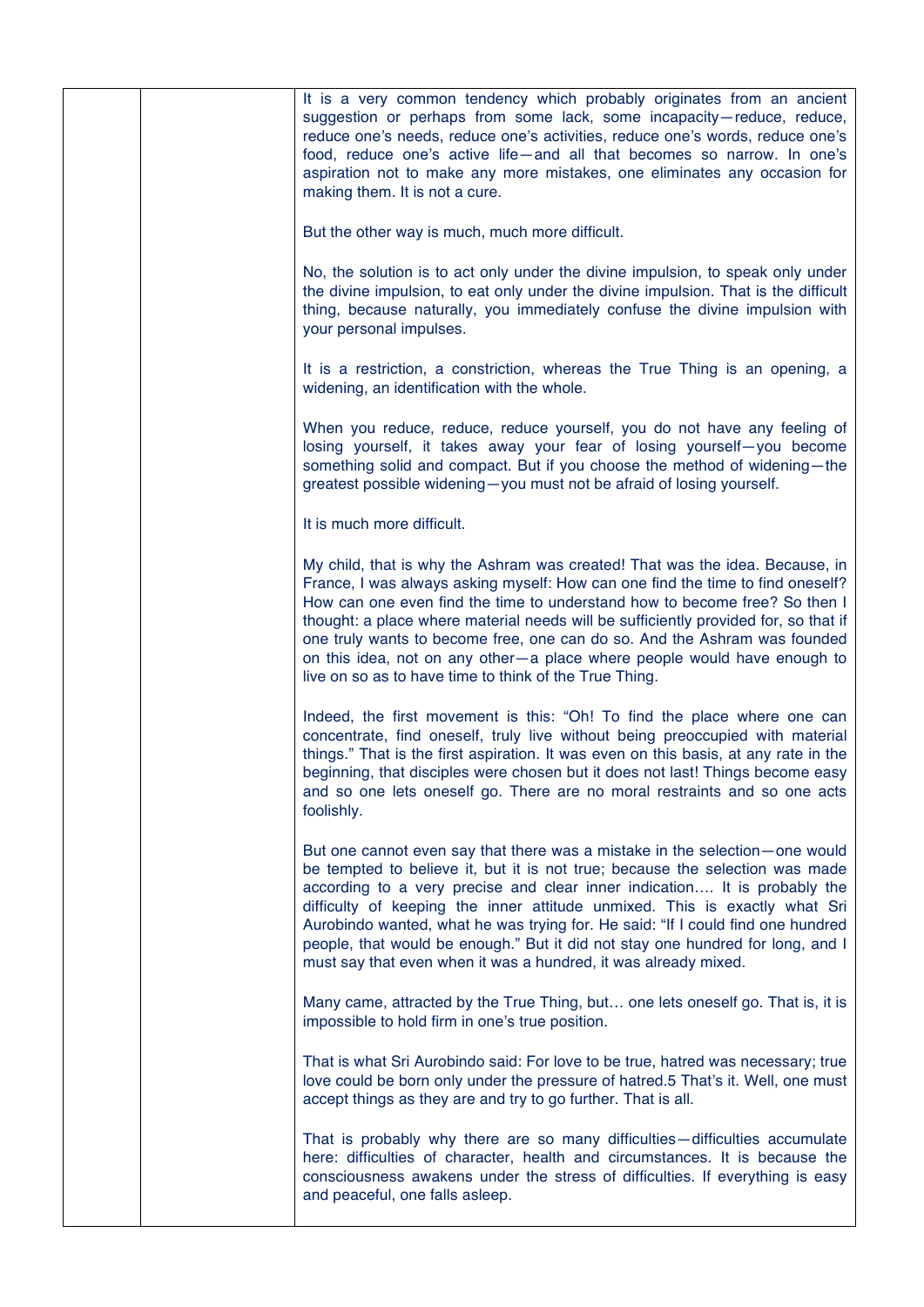|            |               | That is also how Sri Aurobindo explained the necessity of war. In peacetime,<br>one becomes slack.                                                                                                                                                                                                                                                                                                                                                                                                                                                                                                 |
|------------|---------------|----------------------------------------------------------------------------------------------------------------------------------------------------------------------------------------------------------------------------------------------------------------------------------------------------------------------------------------------------------------------------------------------------------------------------------------------------------------------------------------------------------------------------------------------------------------------------------------------------|
|            |               | I have to say this: when this Power of pure Love - which is so wonderful, which<br>is beyond all expression-as soon as it begins to manifest abundantly, freely, it<br>is as if quantities of things crumbled down immediately—they cannot stand.<br>They cannot stand, they are dissolved. Then then everything stops. And this<br>stopping, which one might think is a disgrace, is just the opposite! It is an<br>infinite Grace.                                                                                                                                                               |
|            |               | Sri Aurobindo also has written this: Aspire intensely, but without impatience<br>The difference between intensity and impatience is very subtle-it is all a<br>difference in vibration. It is subtle, but it makes all the difference.                                                                                                                                                                                                                                                                                                                                                             |
|            |               | Intensely, but without impatience. That's it. One must be in that state.                                                                                                                                                                                                                                                                                                                                                                                                                                                                                                                           |
|            |               | And for a very long time, a very long time, one must be satisfied with inner<br>results, that is, results in one's personal and individual reactions, one's inner<br>contact with the rest of the world-one must not expect or be premature in<br>wanting things to materialise. Because our hastiness usually delays things.                                                                                                                                                                                                                                                                      |
|            |               | We-I mean men-live harassed lives. It is a kind of half-awareness of the<br>shortness of their lives; they do not think of it, but they feel it half-consciously.<br>And so they are always wanting - quick, quick, quick - to rush from one thing to<br>another, to do one thing quickly and move on to the next one, instead of letting<br>each thing live in its own eternity. They are always wanting: forward, forward,<br>forward And the work is spoilt.                                                                                                                                    |
|            |               | All those who have tried to be wise have always said it—the Chinese preached<br>it, the Indians preached it-to live in the awareness of Eternity. In Europe also<br>they said that one should contemplate the sky and the stars and identify<br>oneself with their infinitude-all things that widen you and give you peace.                                                                                                                                                                                                                                                                        |
|            |               | In reality, the moral of all these Aphorisms is that it is much more important to<br>be than to seem to be—one must live and not pretend to live—and that it is<br>much more important to realise something entirely, sincerely, perfectly than to<br>let others know that you are realising it!                                                                                                                                                                                                                                                                                                   |
|            |               | That was the wisdom of the Buddha who spoke of "the Middle Way": neither<br>too much of this nor too much of that, neither falling into this nor falling into<br>that - a little of everything and a balanced way but pure. Purity and sincerity<br>are the same thing.                                                                                                                                                                                                                                                                                                                            |
|            | <b>Narada</b> | Narada was a demi-god, he belonged to the overmind world and he was able to<br>materialise himself, but these beings have no psychic. The gods do not have within<br>them the divine spark, which is the core of the psychic, because only on earth-1<br>am not even speaking of the material universe-only on earth did this descent of<br>divine Love take place, which was the origin of the divine Presence in the core of<br>Matter. And naturally, since they have no psychic being, they do not know the<br>psychic being. Some of these beings have even wanted to take a physical body so |
|            |               | as to have the experience of the psychic being-but not many of them.                                                                                                                                                                                                                                                                                                                                                                                                                                                                                                                               |
| <b>108</b> | can't see     | As a rule, they did it only partially, through an "emanation", not a total descent. For<br>example, Vivekananda is said to have been an incarnation-a Vibhūti-of Shiva;                                                                                                                                                                                                                                                                                                                                                                                                                            |
|            | the Soul      | but Shiva himself has clearly expressed his will to come down on earth only with<br>the supramental world. When the earth is ready for the supramental life, he will<br>come. And almost all these beings will manifest—they are waiting for that moment,<br>they do not want any of the present struggle and the obscurity.                                                                                                                                                                                                                                                                       |
|            |               | Certainly Narada was one of those who came here In fact, it was for fun! He<br>liked to play with circumstances. But he had no knowledge of the psychic being and                                                                                                                                                                                                                                                                                                                                                                                                                                  |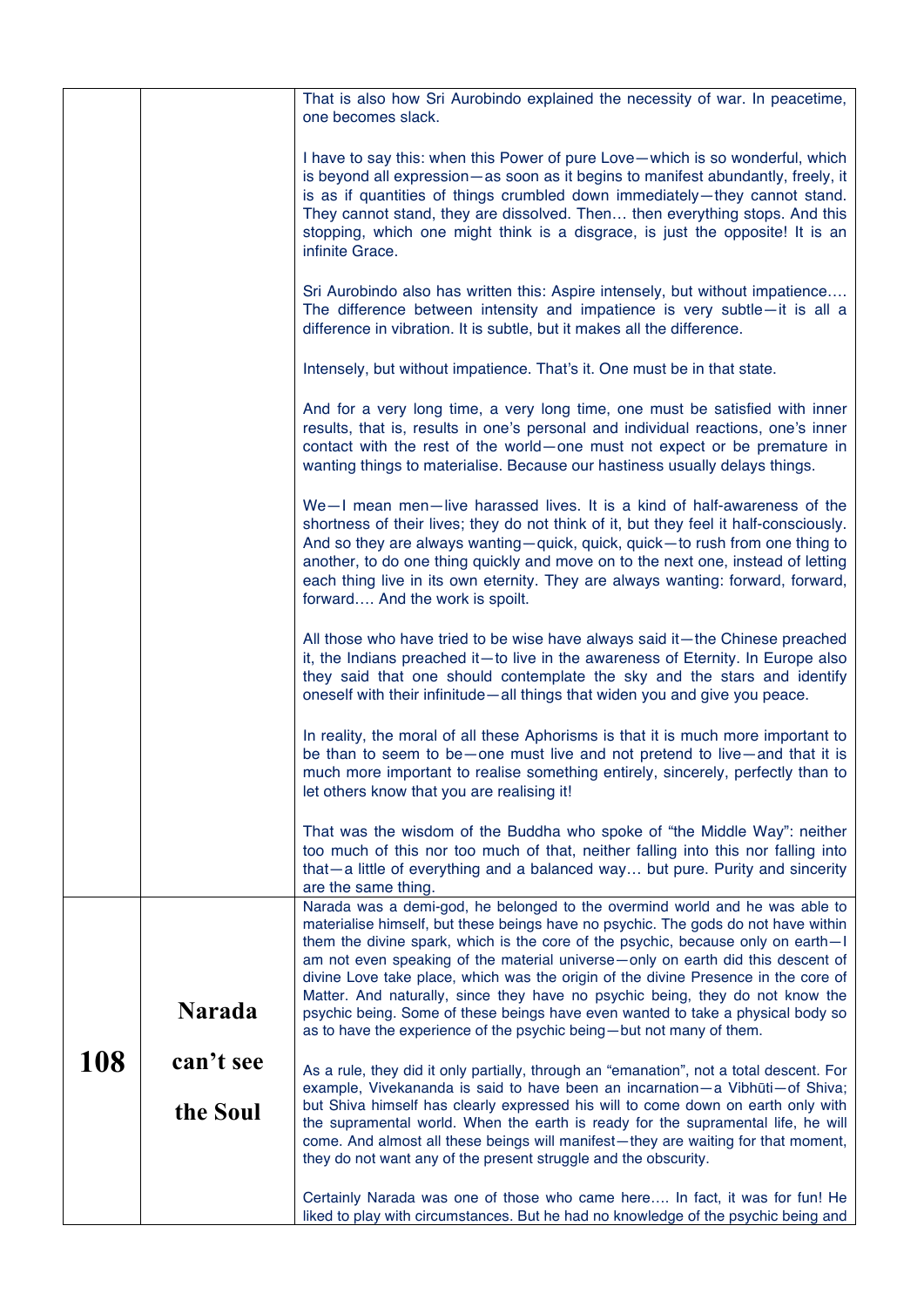|            |                 | that must have prevented him from recognising the psychic being where it existed.                                                                                                                                                                                                                                                                                                                                            |
|------------|-----------------|------------------------------------------------------------------------------------------------------------------------------------------------------------------------------------------------------------------------------------------------------------------------------------------------------------------------------------------------------------------------------------------------------------------------------|
|            |                 | But all these things cannot be explained; they are personal ideas and experiences;<br>this knowledge is not objective enough to be taught. One can say nothing about a<br>phenomenon which depends on one's personal experience and which has a value<br>only for the person who has the experience.                                                                                                                         |
|            |                 | What Sri Aurobindo said is based on the traditional learning of India and he spoke<br>of what agreed with his own experience.                                                                                                                                                                                                                                                                                                |
|            |                 | So to see the soul, one must know one's own soul?                                                                                                                                                                                                                                                                                                                                                                            |
|            |                 | Yes, to be in relation with the soul, that is, the psychic being, one must have a<br>psychic being oneself, and only men-men who belong to the evolution, who are<br>sons of the terrestrial creation-possess a psychic being.                                                                                                                                                                                               |
|            |                 | None of these gods has a psychic being. It is only by coming down and uniting with<br>the psychic being of a man that they can have one, but they have none<br>themselves.                                                                                                                                                                                                                                                   |
|            | If              | Sri Aurobindo is the Lord, but only a part of the Lord, not the Lord in His totality,<br>because the Lord is all—all that is manifested and all that is not manifested.<br>Then I added: There is nothing that is not the Lord, nothing—there is nothing<br>that is not the Lord, but few indeed are those who are conscious of the Lord.<br>And it is this unconsciousness of the creation which constitutes its Falsehood. |
|            | Man             | All at once it was so obvious: "There it is! There it is!" How did Falsehood<br>come? But that's it, it is the unconsciousness of the creation that constitutes<br>the Falsehood of the creation. And as soon as the creation once more<br>becomes conscious of being the Lord, Falsehood will cease.                                                                                                                        |
|            | gets in         |                                                                                                                                                                                                                                                                                                                                                                                                                              |
| 109        | Contact         | And it's that, isn't it? Everything is difficult, laborious, hard, painful because<br>everything is done outside the consciousness of the Lord. But when He takes<br>possession of His domain once more - or rather when we allow Him to take<br>possession of His domain once more—and when things are done in His                                                                                                          |
|            | with            | consciousness, with His consciousness, everything will become not only easy,<br>but wonderful, glorious-and in an inexpressible delight.                                                                                                                                                                                                                                                                                     |
|            | God             | It came like something self-evident. We say, "What is it? What do we call<br>Falsehood? Why is the creation false?" It is not an illusion in the sense of not<br>existing: it really exists, but it is not conscious of what it is! Not only<br>unconscious of its origin, but unconscious of its essence, of its truth-it is not<br>conscious of its truth. And that is why it lives in Falsehood.                          |
|            | <b>Smile</b>    | This is the continuation of what we were saying before about those who want<br>to "see". Ramakrishna is supposed to have said to Vivekananda, "You can see<br>the Lord just as you see me and hear His voice just as you hear mine." Some                                                                                                                                                                                    |
|            | at the          | people understood this as an announcement that the Lord was on earth in flesh<br>and blood. I said (laughing): "No, it is not that! What he meant is that if you<br>enter the true consciousness, you can hear Him-I say, hear much more<br>clearly than you hear physically and see much more clearly than you see                                                                                                          |
| <b>110</b> | <b>Wonders</b>  | physically."-"Oh! But"-Immediately they open their eyes wide, it becomes<br>something unreal!                                                                                                                                                                                                                                                                                                                                |
|            | of              | The "wonders" are all right, that is their business. But it is their overweening<br>self-assurance that makes me smile. They imagine that they know. They                                                                                                                                                                                                                                                                    |
|            | <b>Physical</b> | imagine that they have the key, that is what makes one smile. They imagine<br>that with everything they have learnt they are the masters of Nature-that is<br>childishness. Something will always escape them so long as they are not in                                                                                                                                                                                     |
|            | <b>Science</b>  | touch with the creative Force and the creative Will.                                                                                                                                                                                                                                                                                                                                                                         |
|            |                 | It is an experiment you can easily make. A scientist can explain all visible                                                                                                                                                                                                                                                                                                                                                 |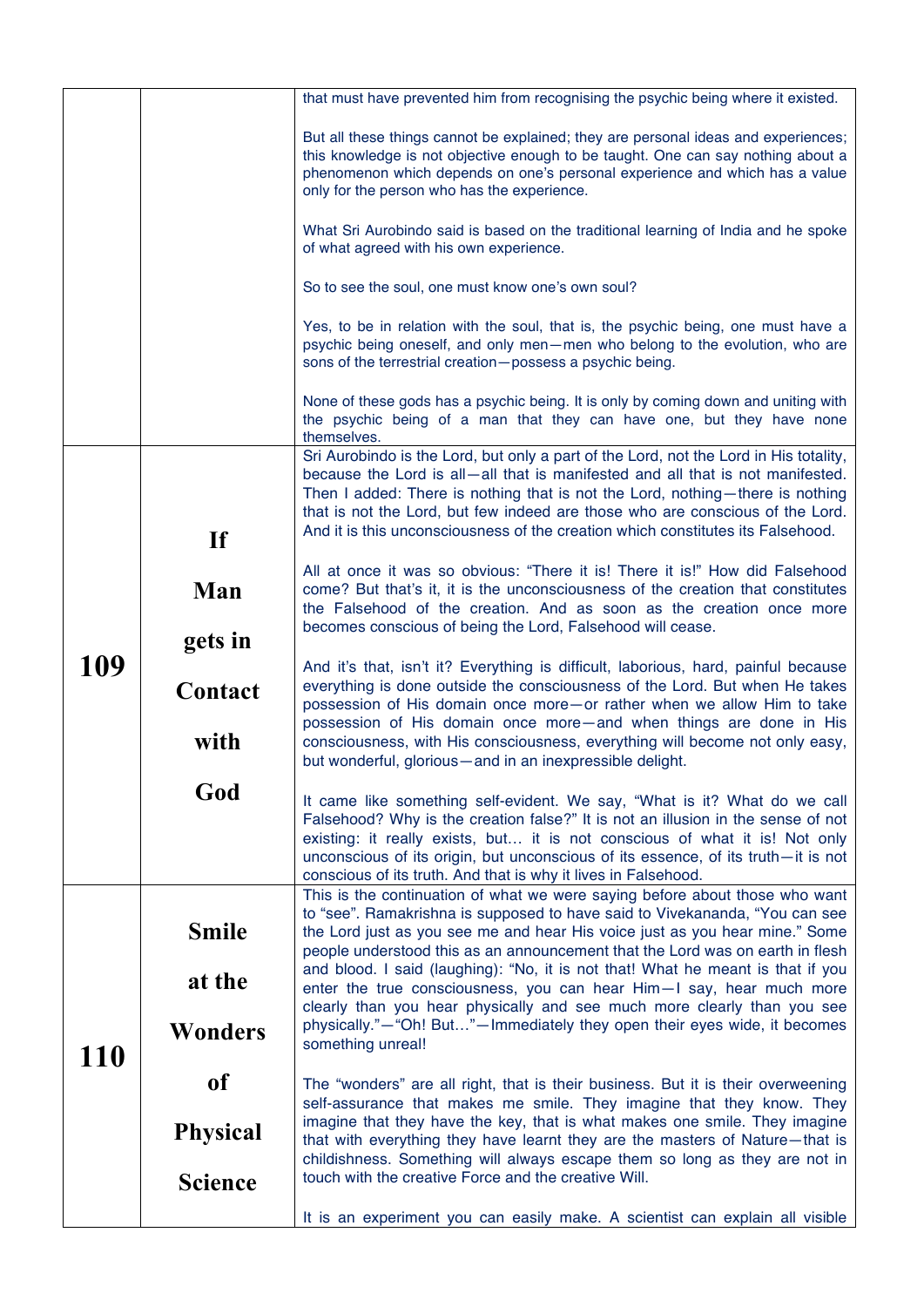| phenomena, he can even use physical forces and make them do what he<br>wants—and they have achieved staggering results from the material point of<br>view-but if you just ask them this question, this simple question, "What is<br>death?"-in fact they know nothing about it. They can describe the<br>phenomenon as it happens materially, but if they are sincere, they are obliged<br>to say that it explains nothing.                                                                                                                                                                                                                                       |
|-------------------------------------------------------------------------------------------------------------------------------------------------------------------------------------------------------------------------------------------------------------------------------------------------------------------------------------------------------------------------------------------------------------------------------------------------------------------------------------------------------------------------------------------------------------------------------------------------------------------------------------------------------------------|
| There always comes a time when it no longer explains anything. Because to<br>know to know is to have power.                                                                                                                                                                                                                                                                                                                                                                                                                                                                                                                                                       |
| Ultimately, what is most accessible to materialistic thought, to scientific<br>thought, is the fact that they cannot foresee. They can foresee many things, but<br>the unfolding of terrestrial events is beyond their prevision. I think that this is<br>the only thing they can admit-there is a problematical element, a field of<br>unpredictability which eludes all their calculations.                                                                                                                                                                                                                                                                     |
| What Sri Aurobindo means, I think, is that when one is in communion with the<br>soul and has the knowledge of the soul, that knowledge is so much more<br>wonderful than material knowledge that there is almost a smile of disdain. I do<br>not think he means that the knowledge of the soul teaches you things about<br>material life that one cannot learn through science.                                                                                                                                                                                                                                                                                   |
| I think he meant that the world of the soul and the inner realities are so much<br>more wonderful than physical realities, that all physical wonders make you<br>smile-it is more like that.                                                                                                                                                                                                                                                                                                                                                                                                                                                                      |
| I mean that this inner knowledge does not have the power to convince them.<br>So that when in connection with any particular event I see: "Oh, but it is quite,<br>quite obvious-for me-I have seen the Force of the Lord at work here, I have<br>seen such and such a thing happen and of course that is what is going to<br>occur"-for me, it is quite obvious, but I do not say what I know, because it<br>does not correspond to anything in their experience; to them it would sound like<br>rambling or pretension. That is to say, when you do not have the experience<br>yourself, another person's experience is not convincing, it cannot convince you. |
| Even if some kind of miracle were to happen in front of them, they would have<br>a material explanation for it; for them it would not be a miracle in the sense of<br>an intervention of a force or power other than the material forces and powers.<br>They would have their material explanation. For them it would not be<br>convincing.                                                                                                                                                                                                                                                                                                                       |
| You can only understand if you yourself have touched this domain in your<br>experience. That is exactly what I mean. The transformation can take place up<br>to a certain point without one even being aware of it.                                                                                                                                                                                                                                                                                                                                                                                                                                               |
| They say that there is a great difference: when man came, the animal had no<br>way of perceiving it. Well, I say it is exactly the same thing: in spite of<br>everything man has realised, man has no way of perceiving it-certain things<br>may occur and he will only know about it much later, when "something" within<br>him has developed enough for him to perceive it.                                                                                                                                                                                                                                                                                     |
| And precisely because they have acquired the capacity to explain, they explain<br>external phenomena to themselves in such a way that they remain in their<br>denial of the reality of inner phenomena—they say that these are, as it were,<br>extensions of what they have studied.                                                                                                                                                                                                                                                                                                                                                                              |
| Only, because of his very constitution, because there hardly exists a human<br>being who hasn't at least a reflection, or a shadow, or a beginning of a relation<br>with his subtle being, his inner being, his soul-because of that there is always                                                                                                                                                                                                                                                                                                                                                                                                              |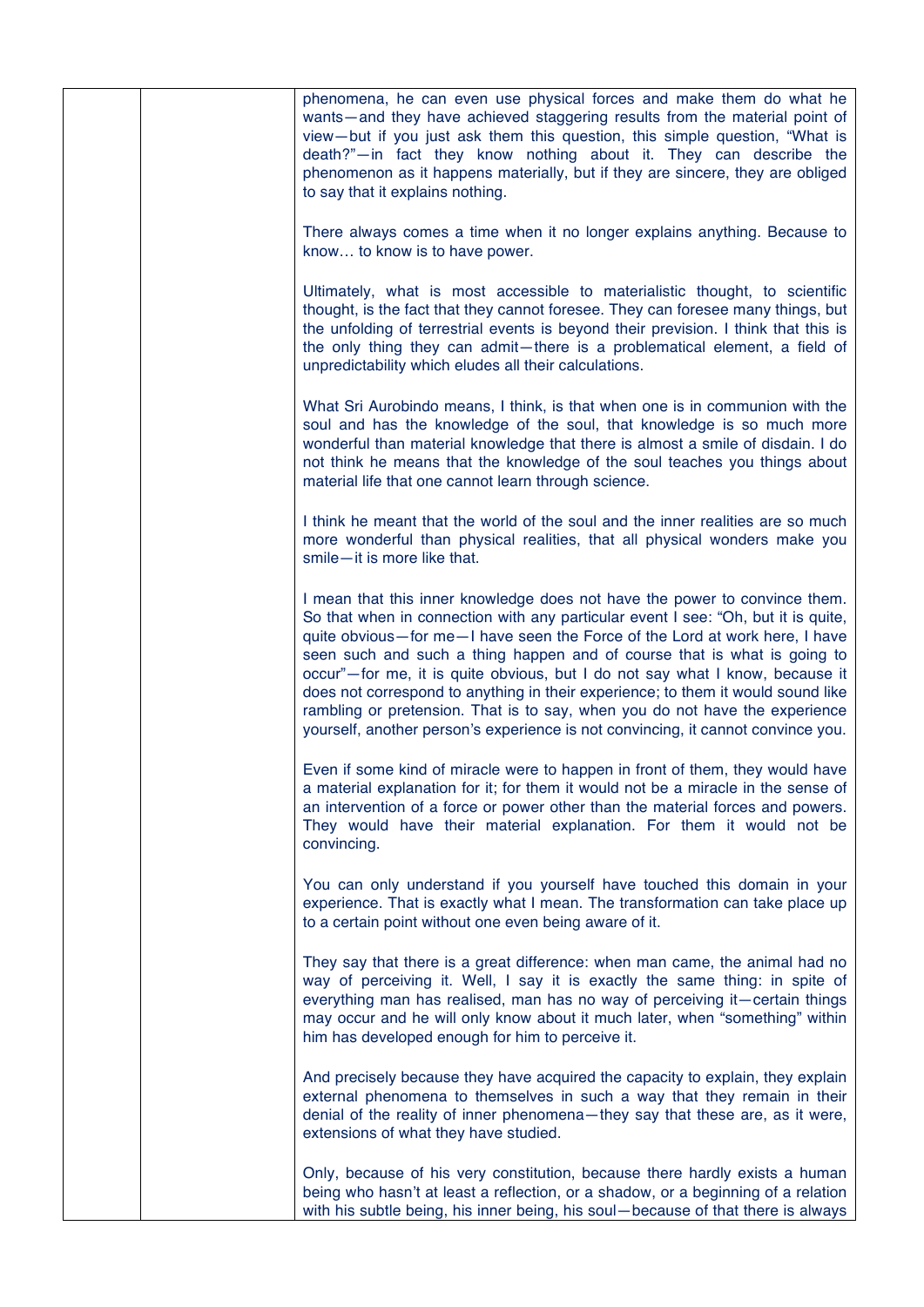|                          |                              | a flaw in their denial. But they consider that to be a weakness-it is their only<br>strength.                                                                                                                                                                                                                                                                                                                                                                                                                                                                                                                                                                                                                                                                                                                                                                                                                                                                               |
|--------------------------|------------------------------|-----------------------------------------------------------------------------------------------------------------------------------------------------------------------------------------------------------------------------------------------------------------------------------------------------------------------------------------------------------------------------------------------------------------------------------------------------------------------------------------------------------------------------------------------------------------------------------------------------------------------------------------------------------------------------------------------------------------------------------------------------------------------------------------------------------------------------------------------------------------------------------------------------------------------------------------------------------------------------|
|                          |                              | In reality, one cannot lead to the other-except by an act of grace; if inwardly,<br>there is an absolute sincerity which enables the scientist to see, to sense, to<br>perceive the point at which it eludes him, then that can lead him to the other<br>state of consciousness, but not by his own procedures. Something must<br>abdicate and accept the new methods, the new perceptions, the new vibration,<br>the new state of soul. So, it is an individual matter. It is not a question of class<br>or category-the question is whether the scientist is ready to be something<br>else.                                                                                                                                                                                                                                                                                                                                                                               |
|                          |                              | This has been the whole object of my work recently: how to touch this refusal<br>to know? It has been there for a long time. It is the continuation of what Sri<br>Aurobindo said in one of his letters: he says that India has done much more for<br>spiritual life with her methods than Europe has done with all her doubts and<br>questionings. That's exactly it. It is a kind of refusal—the refusal to accept a<br>particular method of knowledge which is not the purely material one, and the<br>denial of experience, of the reality of experience. How can one convince them<br>of that? And then, there is the method of Kali which is to give a sound<br>thrashing. But according to me that means a lot of damage without much<br>result.                                                                                                                                                                                                                     |
|                          |                              | It seems that the only method which can overcome all resistances is the<br>method of Love. But then the adverse forces have perverted love in such a way<br>that many very sincere people, sincere seekers, have steeled themselves, so<br>to say, against this method, because of its distortion. That is the difficulty. That<br>is why it is taking time. However                                                                                                                                                                                                                                                                                                                                                                                                                                                                                                                                                                                                        |
|                          |                              | When the disciple asked Mother whether this "something" was in fact the<br>supramental force, she answered: "I would rather not give it a name, because<br>people will make a dogma out of it. That is what happened when what is called<br>'the first supramental manifestation' occurred in 1956. I tried my best to prevent<br>it from being made into a dogma. But if I say, 'On such a date, such a thing<br>happened', it will be written in big letters and if anyone says anything else he<br>will be told, 'You are a heretic.' So I do not want that. But it is indisputable that<br>the atmosphere has changed, there is something new in the atmosphere-we<br>can call it the 'descent of the supramental truth', because for us these words<br>have a meaning, but I do not want to make a declaration out of it, because I do<br>not want that to be the classical or 'true' way of describing the event. That is<br>why I leave my phrase vague, purposely." |
|                          |                              | It is an experience I had here, long ago: the difference between wanting to<br>spread and make use of what one has learnt, immediately, and the contact with<br>higher knowledge, where one remains as quiet as one can so that it can have a<br>transforming effect. I have had the living experience of this-half a day of living<br>experience - but now that seems old to me, old, far behind.                                                                                                                                                                                                                                                                                                                                                                                                                                                                                                                                                                          |
| 111<br>$\boldsymbol{\&}$ | <b>The</b><br><b>Silence</b> | This is what people used to seek in the past when they wanted to escape from<br>life. They would go into a trance, they would leave their body quite still and they<br>would go within and they were perfectly happy. And with the Sannyasis who<br>had themselves buried alive it was like that. They said, "Now, I have finished                                                                                                                                                                                                                                                                                                                                                                                                                                                                                                                                                                                                                                          |
| 112                      | <b>of</b><br>Wisdom          | my work"—their language was very impressive—"I have finished, I am entering<br>into Samadhi" and they had themselves buried alive. They went into a room or<br>something, and then it was closed and that was the end of it. And that is what<br>happened: they went into a trance, and after some time, naturally, their body<br>was dissolved and they were in peace.                                                                                                                                                                                                                                                                                                                                                                                                                                                                                                                                                                                                     |
|                          |                              | No, because it is not manifested, it is outside the manifestation. But Sri<br>Aurobindo wants us to bring it down here. That is the difficulty. And one must<br>accept infirmity and even the appearance of imbecility, everything, and not one                                                                                                                                                                                                                                                                                                                                                                                                                                                                                                                                                                                                                                                                                                                             |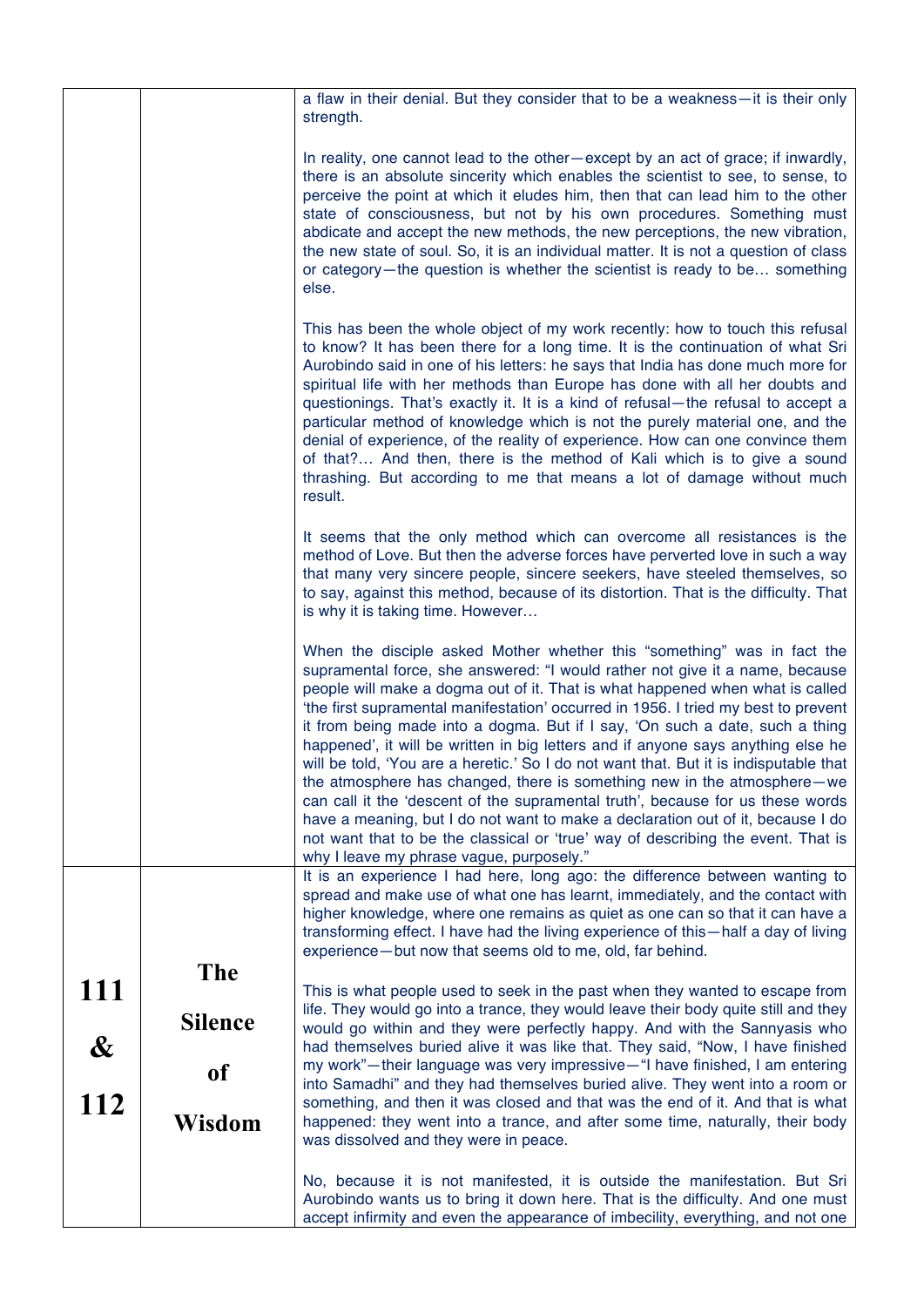|                                 |                               | out of fifty million has the courage for that.                                                                                                                                                                                                                                                                                                                                                                                                                                                                                                                                                                                                                                                                                                                                                                                     |
|---------------------------------|-------------------------------|------------------------------------------------------------------------------------------------------------------------------------------------------------------------------------------------------------------------------------------------------------------------------------------------------------------------------------------------------------------------------------------------------------------------------------------------------------------------------------------------------------------------------------------------------------------------------------------------------------------------------------------------------------------------------------------------------------------------------------------------------------------------------------------------------------------------------------|
|                                 |                               | There are millions of ways of fleeing. There is only one way to remain: it is truly<br>to have courage and endurance, to accept every appearance of infirmity,<br>helplessness, incomprehension, even an apparent denial of the Truth. But if<br>one does not accept that, it will never change. Those who want to remain<br>great, luminous, strong, powerful and so on and so forth, well, let them stay up<br>there, they cannot do anything for the earth.                                                                                                                                                                                                                                                                                                                                                                     |
|                                 |                               | And this incomprehension is a very small thing - a very small thing because<br>the consciousness is such that it is not affected in the least-but it is a total<br>and all-embracing incomprehension! That is to say, one is insulted and held in<br>contempt and all that, just because of what one is doing; for, according to<br>them-all the "great minds" of the earth-one has forsaken one's divinity. They<br>do not put it like that, they say: "What? You claim to have a divine<br>consciousness, and then" And one meets it in everybody, in all<br>circumstances. From time to time, someone, for a moment, has a flash, but it is<br>quite exceptional, whereas, "Well then, show your power"-this is everywhere.                                                                                                     |
|                                 |                               | That's it: "Show your power, change the world. And to begin with, do what I<br>want. I mean, the first and most important thing is to do what I want-show<br>your power!" That is what they say constantly.                                                                                                                                                                                                                                                                                                                                                                                                                                                                                                                                                                                                                        |
|                                 |                               | This corresponds to a kind of vibration-the vibration received from people who<br>hate. It is a vibration that is fundamentally the same, so to say, as the vibration<br>of love. In its very depths there is the same sensation. Although on the surface<br>it is the opposite, it is supported by the same vibration. And one could say that<br>one is the slave of what one hates just as much as of what one loves, perhaps<br>even more so. It is something that grips you, that haunts you, and which you<br>cherish; a sensation you cherish, for underneath its violence there is a warmth<br>of attraction which is just as great as the warmth you feel for what you love.<br>And it seems that this distortion in the appearance only exists in the activity of<br>the manifestation, that is, entirely on the surface. |
|                                 |                               | One is obsessed by what one hates even more than by what one loves. And<br>the obsession comes from this inner vibration.                                                                                                                                                                                                                                                                                                                                                                                                                                                                                                                                                                                                                                                                                                          |
| 113<br>$\boldsymbol{\&}$<br>114 | Hatred,<br><b>Selfishness</b> | All these "feelings"—what to call them?—have a mode of vibration, with<br>something very essential at the core, and covering layers, as it were. And the<br>most central vibration is the same, and as it expands to express itself, it<br>becomes distorted. With love, it is quite obvious; it becomes, outwardly, in the<br>vast majority of cases, something whose nature is quite different from the inner<br>vibration, because it is something that withdraws into itself, shrivels up and                                                                                                                                                                                                                                                                                                                                  |
|                                 | and<br><b>Meanness</b>        | wants to draw things towards itself in an egoistic movement of possession. You<br>want to be loved. You say, "I love that person," but at the same time there is<br>what you want; the feeling is lived as, "I want to be loved." And so this<br>distortion is almost as great as the distortion of hatred which consists in<br>wanting to destroy what you love in order not to be bound by it. Because you<br>cannot obtain what you want from the object of your love, you want to destroy it<br>in order to become free; in the other case, you shrivel up almost in an inner<br>rage, because you cannot obtain, you cannot absorb what you love. And truly<br>speaking (laughing), from the standpoint of the deeper truth, there is not much<br>difference!                                                                 |
|                                 |                               | It is only when the central vibration remains pure and expresses itself in its<br>initial purity, which is an unfolding—what to call it? it is something that<br>radiates, a vibration that spreads out in splendour; and it is a blossoming, yes,<br>a radiant blossoming-then it remains true. And materially, this is translated as<br>self-giving, self-forgetfulness, generosity of soul. And that is the only true<br>movement. But what is usually called "love" is as far removed from the central<br>vibration of true Love as hatred; only, one withdraws, shrivels up and hardens,                                                                                                                                                                                                                                      |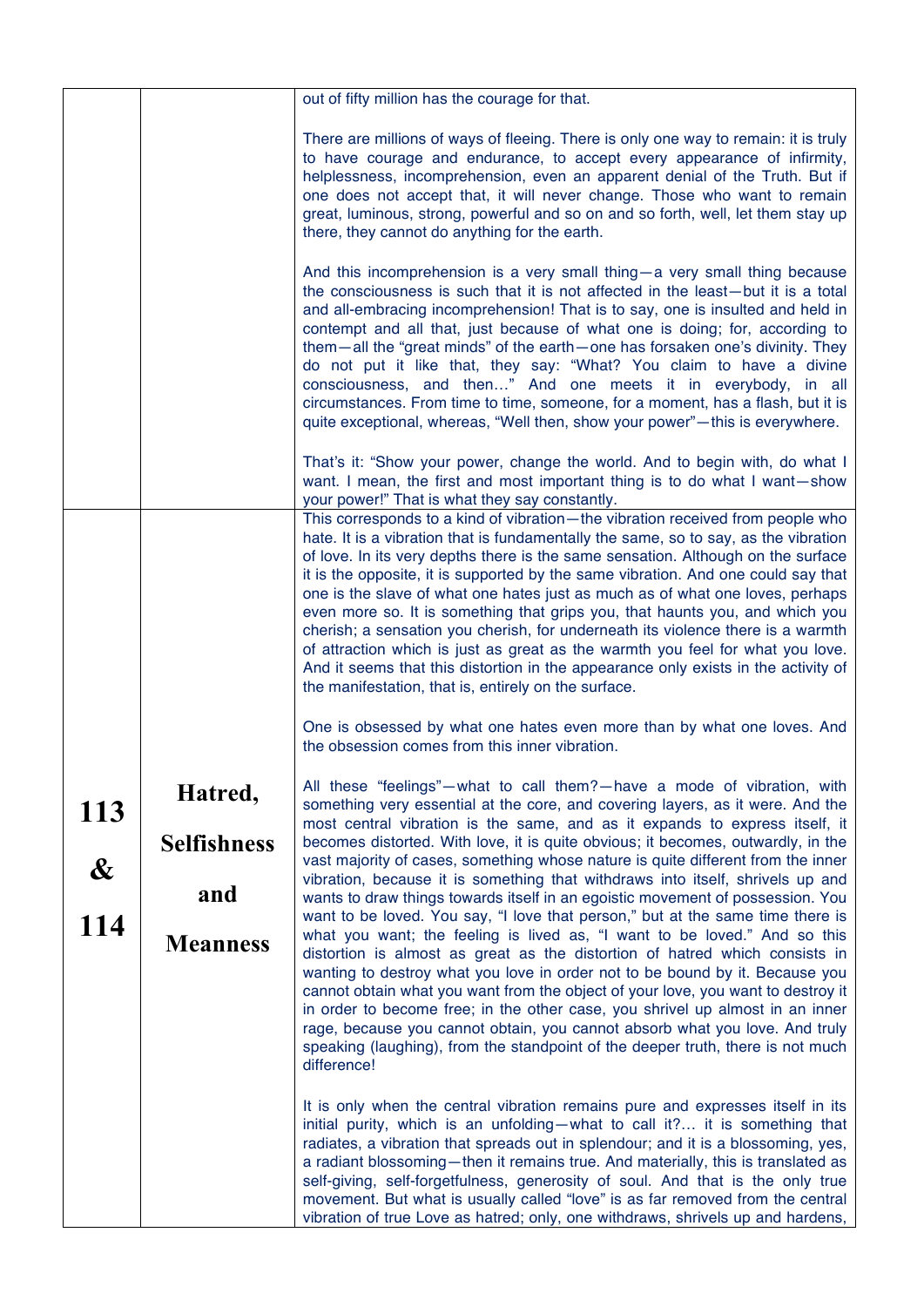|                                 |                                     | and the other strikes. This is what makes all the difference.                                                                                                                                                                                                                                                                                                                                                                                                                                                                                                                                                                                                                                                                                                                                                                                                                                                                     |
|---------------------------------|-------------------------------------|-----------------------------------------------------------------------------------------------------------------------------------------------------------------------------------------------------------------------------------------------------------------------------------------------------------------------------------------------------------------------------------------------------------------------------------------------------------------------------------------------------------------------------------------------------------------------------------------------------------------------------------------------------------------------------------------------------------------------------------------------------------------------------------------------------------------------------------------------------------------------------------------------------------------------------------|
|                                 |                                     | In fact I have had to study this a great deal recently. I have had the opportunity<br>to see these vibrations. The external results may be deplorable, from the<br>practical point of view they may be dreadful; that is to say, this kind of vibration<br>encourages the urge to harm, to destroy; but from the standpoint of the deeper<br>truth, this distortion is not much greater than the other, it is only of a more<br>aggressive nature-and even then                                                                                                                                                                                                                                                                                                                                                                                                                                                                   |
|                                 |                                     | If one pursues this experience further and deeper, if one concentrates on this<br>vibration, one realises that it is the initial vibration of creation, the vibration<br>which has been altered, distorted in all that exists. And then there is a kind of<br>all-embracing warmth-one cannot call it exactly a "sweetness", but it is a kind<br>of strong sweetness—an all-embracing warmth in which there is as much smile<br>as sadness-much more smile than sadness                                                                                                                                                                                                                                                                                                                                                                                                                                                           |
|                                 |                                     | This does not justify the distortion, but it is above all a reaction to the choice<br>that the human mentality-especially the human morality-has made between<br>one kind of distortion and another. There is a whole series of distortions that<br>have been labelled "bad" and there is a whole series of distortions towards<br>which people are full of indulgence, almost compliments. And yet from the<br>essential point of view these distortions are not much better than the others-it<br>is a matter of choice.                                                                                                                                                                                                                                                                                                                                                                                                        |
|                                 |                                     | In fact, one should first perceive the central vibration and then appreciate its<br>unique and wonderful quality so much that one would automatically and<br>spontaneously avoid all distortions, whatever they may be, the virtuous as well<br>as the vicious.                                                                                                                                                                                                                                                                                                                                                                                                                                                                                                                                                                                                                                                                   |
|                                 |                                     | We always come back to the same thing, there is only one solution: to attain<br>the truth of things and cling to it—this essential truth, the truth of essential<br>Love-and cling to it.                                                                                                                                                                                                                                                                                                                                                                                                                                                                                                                                                                                                                                                                                                                                         |
|                                 |                                     | In fact, it is the same thing for worlds as for individuals, for universes as for<br>worlds. Only the duration is different-an individual is small, a world is a little<br>bigger, and a universe is a little bigger still! But what has a beginning has an<br>end.                                                                                                                                                                                                                                                                                                                                                                                                                                                                                                                                                                                                                                                               |
| 115<br>$\boldsymbol{\&}$<br>116 | There is<br><b>No End</b><br>and No | We have to use words but the Thing escapes. What we know as "the eternal<br>Principle", "the Supreme", "God", has neither beginning nor end-we are<br>obliged to say "it is", but it is not like that, because it is beyond Non-<br>Manifestation and Manifestation; it is something which we are unable to<br>understand and perceive in the Manifestation-and that is what has neither<br>beginning nor end. But constantly and eternally, That is manifested in<br>something that begins and ends. Only there are two ways of "ending", one<br>which appears to be a destruction, an annihilation, and another which is a<br>transformation; and it would seem that as the Manifestation becomes more<br>perfect, the necessity of destruction diminishes until a time comes when it will<br>disappear and be replaced by a process of progressive transformation. But this<br>is a very human and external way of putting it. |
|                                 | <b>Beginning</b>                    | I am fully aware of the inadequacy of words, but through the words you must<br>catch hold of the Thing The difficulty for human thought and still more for<br>expression, is that words always carry a sense of beginning.                                                                                                                                                                                                                                                                                                                                                                                                                                                                                                                                                                                                                                                                                                        |
|                                 |                                     | I have had a perception of this manifestation—a "pulsating" manifestation, one<br>might say, which expands and contracts, expands and contracts And there<br>comes a time when there is such an expansion, such a fluidity, plasticity,<br>capacity for change that there is no longer any need for it to be reabsorbed so<br>that it can take a new form; and there will be a progressive transformation. I                                                                                                                                                                                                                                                                                                                                                                                                                                                                                                                      |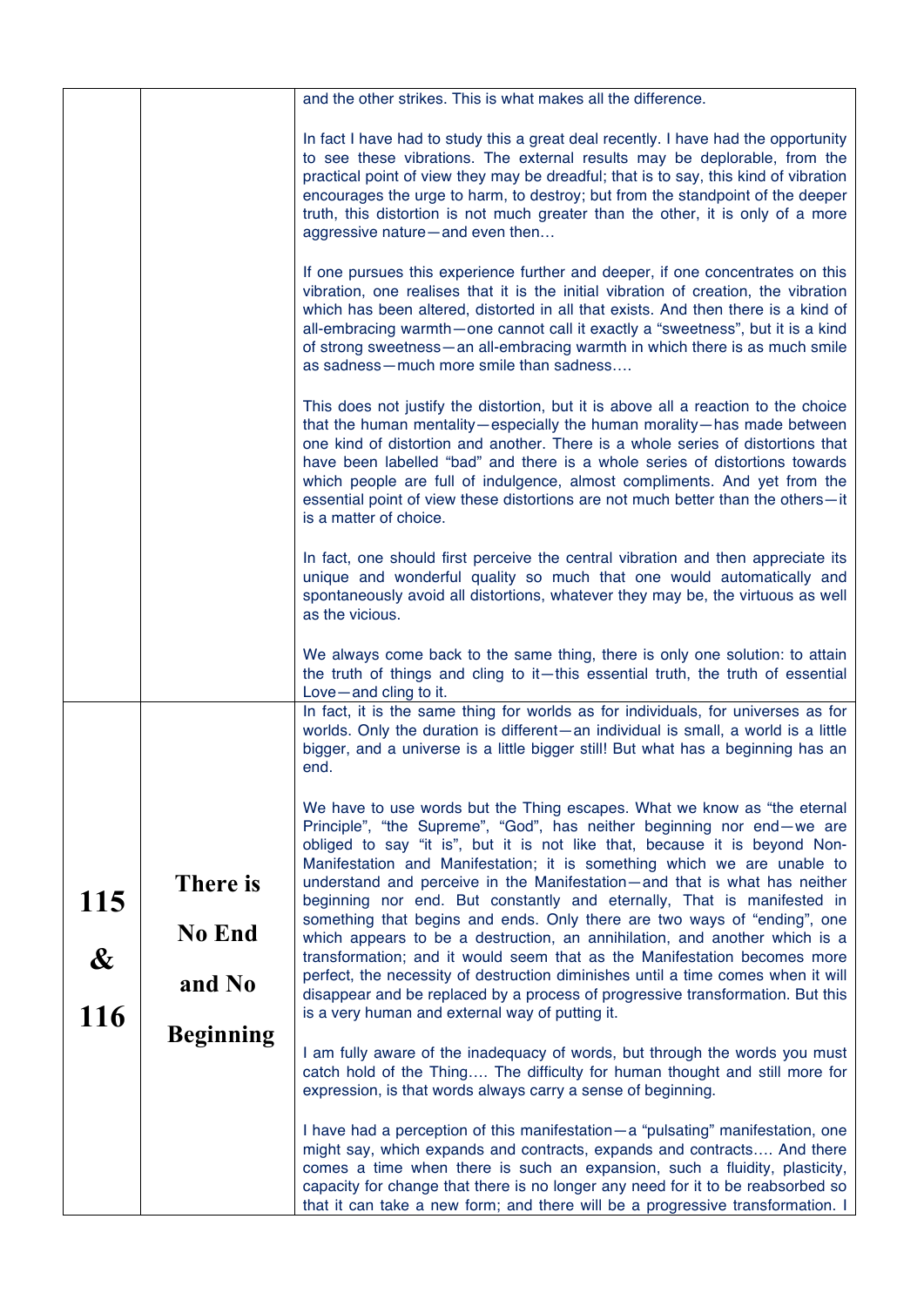| used to know an occultist who said that this is the seventh universal creation,<br>that there have already been six pralayas and that this is the seventh creation,<br>but that this one will be able to transform itself without being reabsorbed-<br>which obviously has no importance whatsoever, for when one has the eternal<br>consciousness it does not matter whether it is like this or like that. Only in the<br>limited human consciousness is there this kind of ambition or need for<br>something that has no end, because, within, there is what might be called the<br>"memory of eternity" and this memory of eternity aspires for the manifestation<br>to share in this eternity. But if this sense of eternity is active and present, we do<br>not grieve; we do not grieve when we throw away a spoiled garment-we may<br>be attached to it, but even so we do not grieve! It is the same thing: if a<br>universe disappears, it means that it has fully fulfilled its function, it has come<br>to the end of its possibilities and must be replaced by another one.                                                            |
|----------------------------------------------------------------------------------------------------------------------------------------------------------------------------------------------------------------------------------------------------------------------------------------------------------------------------------------------------------------------------------------------------------------------------------------------------------------------------------------------------------------------------------------------------------------------------------------------------------------------------------------------------------------------------------------------------------------------------------------------------------------------------------------------------------------------------------------------------------------------------------------------------------------------------------------------------------------------------------------------------------------------------------------------------------------------------------------------------------------------------------------------------|
| I have followed the whole curve. When you are very small in consciousness<br>and development, you feel a great need that the earth should not disappear,<br>that it should continue perpetually—it can go on transforming itself, but it<br>should always be the earth that goes on. A little later, when you are a little<br>more mature, you give it much less importance. And when you are in constant<br>communion with the sense of eternity, it becomes merely a question of choice;<br>it is no longer a need, because it is something that does not affect the active<br>consciousness. A few days ago-I do not remember when, but very recently-I<br>lived this Consciousness for a whole morning and I saw, in the curve of the<br>being's development, that this kind of need, which seems to be deep-seated,<br>for the life of the earth to be prolonged-for the life of the earth to be prolonged<br>indefinitely-this need is objectified, so to say, it is no longer so deep-seated; it<br>is like looking at a performance and judging whether it should be like this or like<br>that. It was an interesting change of viewpoint. |
| With the curve also came an adage, "What has a beginning must have an<br>end"-this seems to be one of those human mental constructions that are not<br>necessarily true. But subjectively, what is interesting is that the problem<br>gradually becomes less acute as one views it from higher up, or from a more<br>central point, to be more exact.                                                                                                                                                                                                                                                                                                                                                                                                                                                                                                                                                                                                                                                                                                                                                                                              |
| It seems that it is the same not "principle", because it is not a principle-the<br>same law for the individual as for worlds and universes.                                                                                                                                                                                                                                                                                                                                                                                                                                                                                                                                                                                                                                                                                                                                                                                                                                                                                                                                                                                                        |
| One could say that only limits make differences—differences in time,<br>differences in space, differences in size, differences in power. It is only the<br>limits. And as soon as the consciousness goes outside its limits at any point in<br>the manifestation, whatever the dimension of this manifestation-yes, the<br>dimension of this manifestation has absolutely no importance—at any point in<br>the manifestation, if one goes outside the limits, it is the Consciousness.                                                                                                                                                                                                                                                                                                                                                                                                                                                                                                                                                                                                                                                             |
| And what is strange, what is strange, is that outwardly one goes on living<br>automatically according to certain ways of life, which no longer even have the<br>virtue of seeming necessary to you, which no longer even have the force of<br>habit, and which are accepted and lived almost automatically, with a sense-a<br>kind of feeling or sensation, but it is neither feeling nor sensation, it is a kind of<br>very subtle perception-that Something, so immense that it is undefinable,<br>wants it. I say "wants" it or I say "chooses" it, but it is "wills" it; it is a Will that<br>does not function like the human will, but which wills it—which wills it or sees it<br>or decides it. And in each thing there is this luminous, golden, imperative<br>vibration which is necessarily all-powerful. And it provides as a background<br>the perfect well-being of certitude, which, a little lower down in the<br>consciousness, expresses itself by a smile of benevolent amusement.                                                                                                                                              |
| This is another experience of these last few days. It came to me with an<br>absolute certitude-although it is very difficult to express-that this so-called                                                                                                                                                                                                                                                                                                                                                                                                                                                                                                                                                                                                                                                                                                                                                                                                                                                                                                                                                                                        |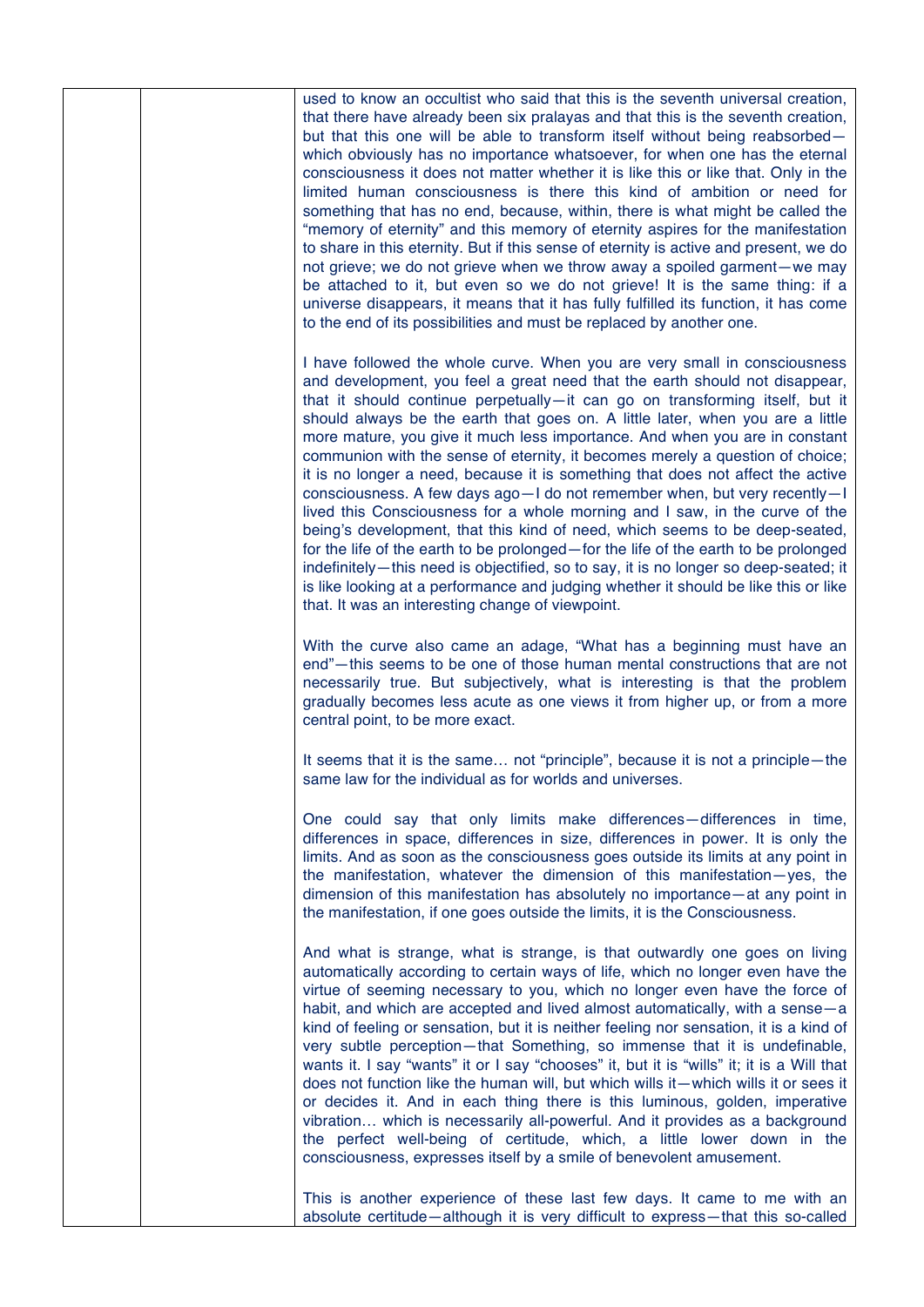| "error" of the material world as it is, was indispensable; that is to say, the<br>material mode or way of perceiving, of becoming aware of things, was gained<br>through the "error" of this creation and would not have existed without it, and it<br>is not something that will vanish into non-existence when we gain the true<br>consciousness-it is something that is added in a special way-which was<br>perceived, lived at that moment in the essential Consciousness.                                                                                                                                                                                                                                                                                                                                                                                                                                                                                                                                                                                                                                                                                                                                                             |
|--------------------------------------------------------------------------------------------------------------------------------------------------------------------------------------------------------------------------------------------------------------------------------------------------------------------------------------------------------------------------------------------------------------------------------------------------------------------------------------------------------------------------------------------------------------------------------------------------------------------------------------------------------------------------------------------------------------------------------------------------------------------------------------------------------------------------------------------------------------------------------------------------------------------------------------------------------------------------------------------------------------------------------------------------------------------------------------------------------------------------------------------------------------------------------------------------------------------------------------------|
| It was like a justification of the creation that has made possible a certain mode<br>of perception-which might be described by the words "precision", "exactness"<br>in objectivisation—which could not have existed without it. Because when this<br>Consciousness-the perfect Consciousness, the true Consciousness, the<br>Consciousness-was there, present and lived to the exclusion of any other,<br>there was something like a mode of vibration, so to say, a mode of vibration<br>with objective precision and exactness, which could not have existed without<br>this material form of creation You see, there was always this great "Why?"-<br>"Why is it like this?" Why is there all this, which brought about everything that<br>the human consciousness interprets as suffering, misery and helplessness and<br>everything, all the horrors of ordinary consciousness—why? Why is it? And so<br>this was the answer: in the true Consciousness there is a mode of vibration, of<br>precision and exactness and clarity in objectivisation, which could not have<br>existed without that, which would not have had any opportunity to manifest.<br>That is certain. That is the answer-the all-powerful answer to the "why". |
| It is obvious-obvious-that what we experience as progress, as a progressive<br>manifestation, is not simply a law of the material manifestation as we know it,<br>but the very principle of the eternal Manifestation. To come down to the level of<br>terrestrial thought, one might say that there is no manifestation without<br>progress. But what we call progress, what is "progress" to our consciousness,<br>up there it is it can be anything, a necessity, whatever you like—there is a<br>kind of absolute that we do not understand, an absolute of being: it is like that<br>because it is like that, that is all. But for our consciousness it is more and more,<br>better and better-and these words are stupid-it is more and more perfect,<br>better and better perceived. That is the very principle of manifestation.                                                                                                                                                                                                                                                                                                                                                                                                   |
| There is a level here (pointing to the chest) where something plays with words,<br>with images, with phrases, like this (shimmering, undulating gesture), that<br>makes pretty pictures; it has a power of bringing you into contact with the<br>Thing, which may be greater—at least as great, but perhaps greater—than<br>here (pointing to the forehead), than the metaphysical expression-<br>"metaphysical" is a manner of speaking. Images, that is to say, poetry. Here<br>there is an almost more direct way of access to that inexpressible vibration. I<br>see Sri Aurobindo's expression in its poetic form, it has a charm and a<br>simplicity-a simplicity and a sweetness and a penetrating charm-which<br>brings you into direct contact much more intimately than all the things of the<br>head.                                                                                                                                                                                                                                                                                                                                                                                                                           |
| Yesterday or the day before, throughout the day, from morning till night,<br>something was saying, "I am-I am or I have the consciousness of the dead on<br>earth." I am translating it into words, but it was as if I was being told, "This is<br>what the consciousness of a dead person is like, relative to the earth and<br>physical things I am a dead person living on earth." According to the position<br>of the consciousness-for the consciousness is always changing its position-<br>according to the position of the consciousness, it was, "This is how dead<br>people are, relative to the earth"; then, "I am absolutely like a dead person<br>relative to the earth"; then, "I am living as a dead person lives in the<br>consciousness of the earth"; then, "I am exactly like a dead person living on<br>earth" and so on. I went on behaving, speaking, acting as usual. But it has<br>been like this for a long time. For a long time, for more than two years, I have<br>been seeing the world like this (upward gesture from one level to another) and<br>now I see it like this (downward gesture). I do not know how to explain this                                                                             |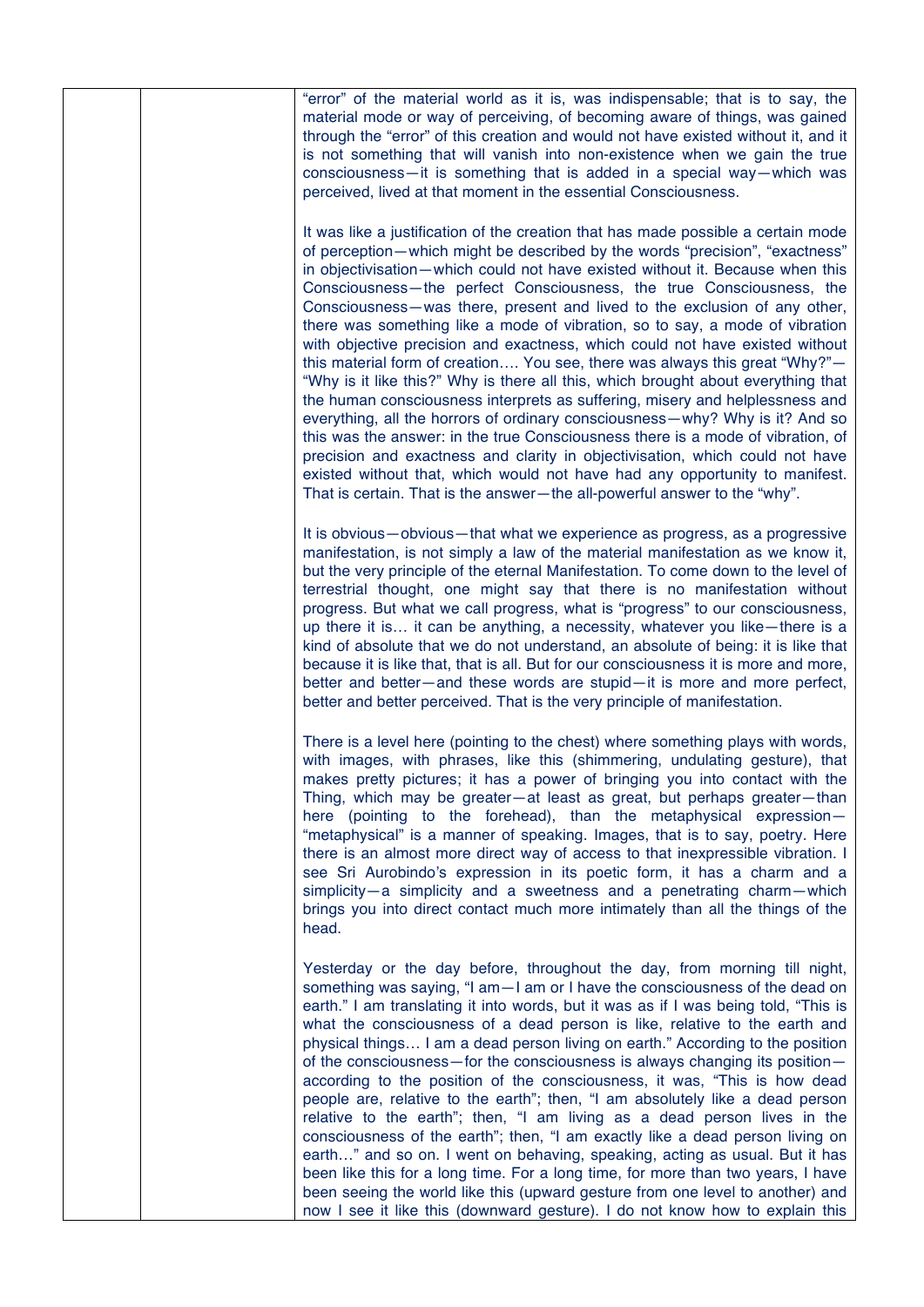| because there is nothing mentalised about it, and non-mentalised sensations<br>have something hazy about them which is hard to define. But the words and<br>the thought were a certain distance away (gesture around the head), like<br>something that watches and evaluates, that is to say, which says what it<br>sees-something that is all around. And today, two or three times, it was<br>extremely strong-I mean that this state dominated the whole consciousness-<br>a kind of impression or sensation or perception—but it is none of these: I am a<br>dead person living on earth.                                                                                                                                                                                                                                                                                                                                                                                                                                                                                                                                                                                                                                                                   |
|-----------------------------------------------------------------------------------------------------------------------------------------------------------------------------------------------------------------------------------------------------------------------------------------------------------------------------------------------------------------------------------------------------------------------------------------------------------------------------------------------------------------------------------------------------------------------------------------------------------------------------------------------------------------------------------------------------------------------------------------------------------------------------------------------------------------------------------------------------------------------------------------------------------------------------------------------------------------------------------------------------------------------------------------------------------------------------------------------------------------------------------------------------------------------------------------------------------------------------------------------------------------|
| I see through and by the consciousness. As regards hearing, I hear in a very<br>different way; there is a kind of discrimination-it is not "discernment"-<br>something in the perception which chooses, something which decides-<br>decides, but not automatically-what is heard and what is not heard, what is<br>perceived and what is not perceived. It already exists with sight but it is even<br>stronger with hearing: for some things one can only hear a continuous hum and<br>others are crystal-clear; others are vague, scarcely audible. With sight it is the<br>same thing: everything is behind a luminous mist, as it were-very luminous,<br>but still a mist, that is to say, there is no precision—and then, suddenly, there is<br>something absolutely precise and clear, an extraordinarily precise vision of<br>detail. Usually, the vision is the expression of the consciousness in things. That<br>is to say, everything seems more and more subjective, less and less<br>objective And they are not visions that impose themselves on the sight or<br>sounds that impose themselves on the hearing; there is a kind of movement of<br>consciousness which makes some things perceptible and others a kind of very<br>vague background. |
| And there are even moments when one has the feeling that the slightest thing<br>would make you lose the contact (gesture of disconnection, as if the link with<br>the body were broken) and it is only when one keeps very still and very<br>indifferent-indifferent-that it can continue.                                                                                                                                                                                                                                                                                                                                                                                                                                                                                                                                                                                                                                                                                                                                                                                                                                                                                                                                                                      |
| These experiences are always preceded by a kind of very intimate and very<br>inward closeness to the Supreme Presence, with a kind of suggestion: "Are<br>you ready for anything?" Naturally I reply, "Anything." And the Presence<br>becomes so marvellously intense that there is a kind of thirst in the whole<br>being: that it should be like that constantly. Only That exists, only That has any<br>reason to exist. And in the midst of it comes the suggestion: "Are you ready for<br>anything?"                                                                                                                                                                                                                                                                                                                                                                                                                                                                                                                                                                                                                                                                                                                                                       |
| I am speaking of the body, not of the inner beings, but of the body.                                                                                                                                                                                                                                                                                                                                                                                                                                                                                                                                                                                                                                                                                                                                                                                                                                                                                                                                                                                                                                                                                                                                                                                            |
| And the body always says yes. It does this (gesture of surrender): no choice,<br>no preference, not even aspiration, a total, total surrender. And then things like<br>this come to me; all day yesterday, it was: "A dead person living on earth." With<br>the perception-not yet very marked, but quite clear-of the very great<br>difference between this way of living and that of other people—all of them. It is<br>not yet clear-cut or distinct or very precise, but it is very clear. It is very clear,<br>very perceptible. It is another way of living.                                                                                                                                                                                                                                                                                                                                                                                                                                                                                                                                                                                                                                                                                              |
| From the point of view of consciousness, it is a tremendous gain! Because<br>every bondage, every attachment to outer things, all that is finished, it has<br>fallen away completely-fallen away completely: an absolute freedom. That is<br>to say, only That-the Supreme Master- is master. From this point of view, it<br>can only be a gain. It is such a radical realization This seems to be an<br>absolute of freedom, something that is considered to be impossible to realise<br>while leading an ordinary life on earth.                                                                                                                                                                                                                                                                                                                                                                                                                                                                                                                                                                                                                                                                                                                              |
| This corresponds to the experience of absolute freedom one has in the higher<br>parts of the being when one is no longer at all dependent on the body. But<br>what is remarkable-I insist strongly on this-is that the consciousness of the                                                                                                                                                                                                                                                                                                                                                                                                                                                                                                                                                                                                                                                                                                                                                                                                                                                                                                                                                                                                                     |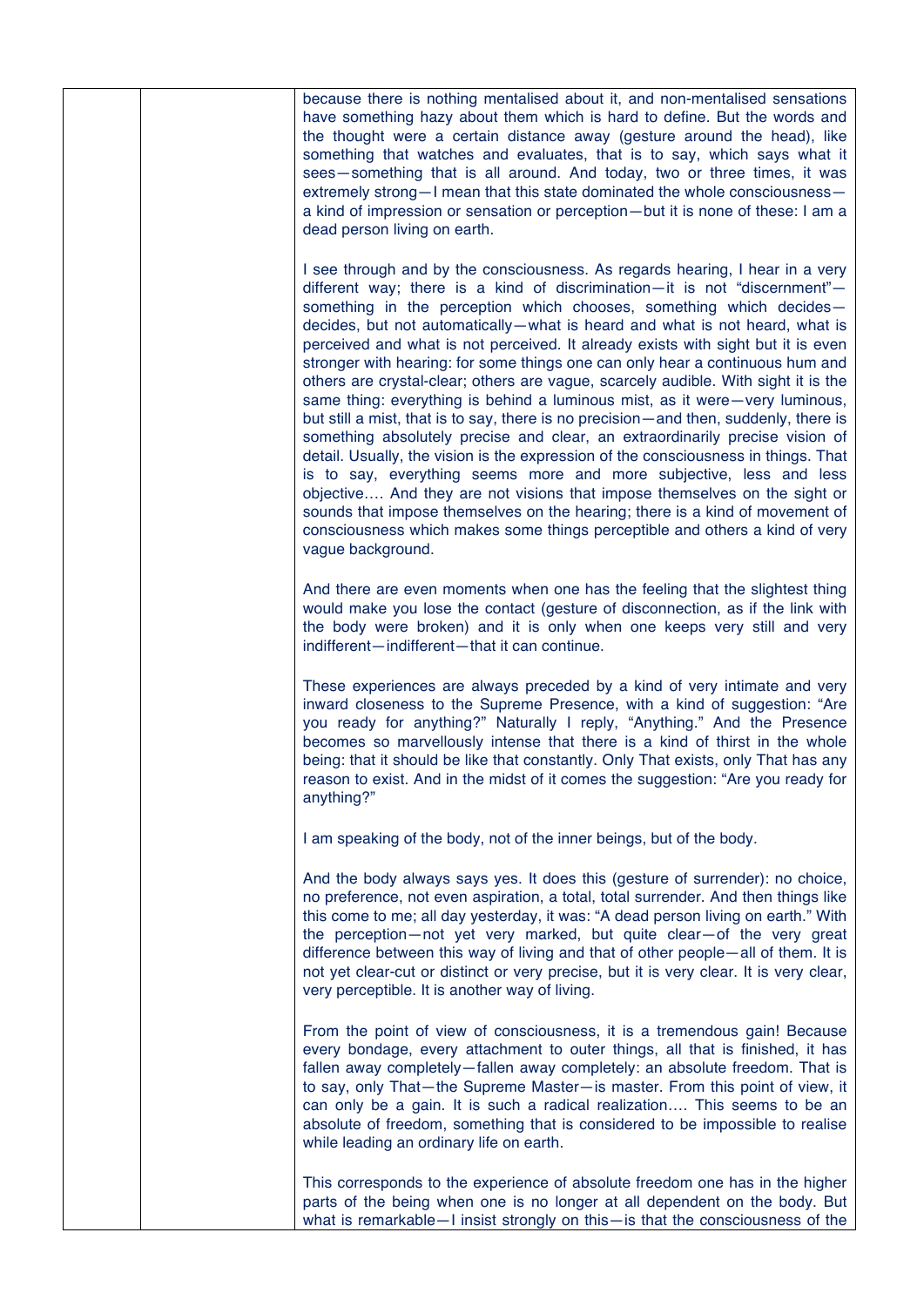|                     | body has these experiences and it is a body which is still visibly here!                                                                                                                                                                                                                                                                                                                                                                                                                                                                                                                                                                                                                                                                                                                                                                                  |
|---------------------|-----------------------------------------------------------------------------------------------------------------------------------------------------------------------------------------------------------------------------------------------------------------------------------------------------------------------------------------------------------------------------------------------------------------------------------------------------------------------------------------------------------------------------------------------------------------------------------------------------------------------------------------------------------------------------------------------------------------------------------------------------------------------------------------------------------------------------------------------------------|
|                     | There are moments when the sight is more precise than it has ever been. But it<br>is fleeting, it comes and goes; because, probably, it is only like an assurance of<br>what is to come. But for example, the perception of the inner reality of people-<br>not what they think they are or what they pretend to be or what they seem to<br>be: all that disappears—but the perception of their inner reality is infinitely more<br>precise than before. I see a photograph, for example; it is no longer a matter of<br>seeing "through" something: I see almost nothing but what the person is. The<br>"through" diminishes to such an extent that sometimes it does not exist at all.                                                                                                                                                                  |
|                     | Naturally, if a human will wanted to act on this body, if a human will said,<br>Mother must do this or "Mother must do that, or she should be able to do this,<br>she should be able to do that" it would be completely disappointed; it would<br>say, "She is no longer good for anything", because the body would not obey it<br>any more And human beings constantly exert their will on one another, or<br>the human being himself receives suggestions and manifests them as his own<br>will, without noticing that all that is the outer Falsehood.                                                                                                                                                                                                                                                                                                 |
|                     | There is a kind of certainty in the body that if even for a few seconds I were to<br>lose contact—"I" means the body—with the Supreme, it would instantly die.<br>Only the Supreme keeps it alive. That's how it is. So, naturally, for the ignorant<br>and stupid consciousness of human beings this is a pitiful condition-to me it is<br>the true condition! Because for them, instinctively, spontaneously, in an<br>absolute way, so to say, the sign of perfection is the power of life, ordinary<br>life Well, that no longer exists at all-it has completely gone.                                                                                                                                                                                                                                                                                |
|                     | Yes, many times, several times, the body has asked the question, "Why do I<br>not feel Thy Power and Thy Force in me?" And the reply has always been a<br>smiling one-one puts it into words, but it is without words-the reply is<br>always: "Patience, patience, for that to happen you must be ready."                                                                                                                                                                                                                                                                                                                                                                                                                                                                                                                                                 |
|                     | This is the experience I have had these last few days, yesterday or the day<br>before. The feeling of an irresistible Power governing everything: the world,<br>things, people, everything, without needing to move materially, and that this<br>excessive material activity is only like the foam that forms when water flows<br>very fast-the foam on the surface; but that the Force runs on underneath like<br>an all-powerful stream. One always comes back to that: to know is all right, to<br>speak is good, to do is all very well, but to be is the only thing which has any<br>power.                                                                                                                                                                                                                                                          |
| <b>Feeling</b>      | You see, people are restless, because things do not move quickly; so I had this<br>vision of the formation, of the divine creation in the making, under the surface,<br>all-powerful, irresistible, and in spite of everything, of all this outer turmoil.                                                                                                                                                                                                                                                                                                                                                                                                                                                                                                                                                                                                |
| of an               | Each time I have been conscious of the Power, the experience has been<br>similar. The Will from above is translated into a vibration which certainly takes                                                                                                                                                                                                                                                                                                                                                                                                                                                                                                                                                                                                                                                                                                |
| <b>Irresistible</b> | on some vital force but which acts in a subtle physical domain. One perceives<br>a certain quality of vibration which is difficult to describe, but which gives the                                                                                                                                                                                                                                                                                                                                                                                                                                                                                                                                                                                                                                                                                       |
| <b>Power</b>        | impression of something coagulated, not fragmented, something which seems<br>to be denser than air, but which is extremely homogeneous, with a golden<br>luminosity, with a tremendous driving power, and which expresses a certain<br>will—which is not of the same nature as human will, which has the nature of<br>vision rather than of thought; it is like a vision that imposes itself in order to be<br>realised-in a domain that is very close to material Matter, but invisible, except<br>to the inner sight. And that vibration exerts a pressure on people, things,<br>circumstances, to mould them according to its vision. And it is irresistible. Even<br>people who think the opposite, who want the opposite, do what is wanted<br>without wanting to; even the things that by their very nature are opposed to it<br>are turned around. |
|                     |                                                                                                                                                                                                                                                                                                                                                                                                                                                                                                                                                                                                                                                                                                                                                                                                                                                           |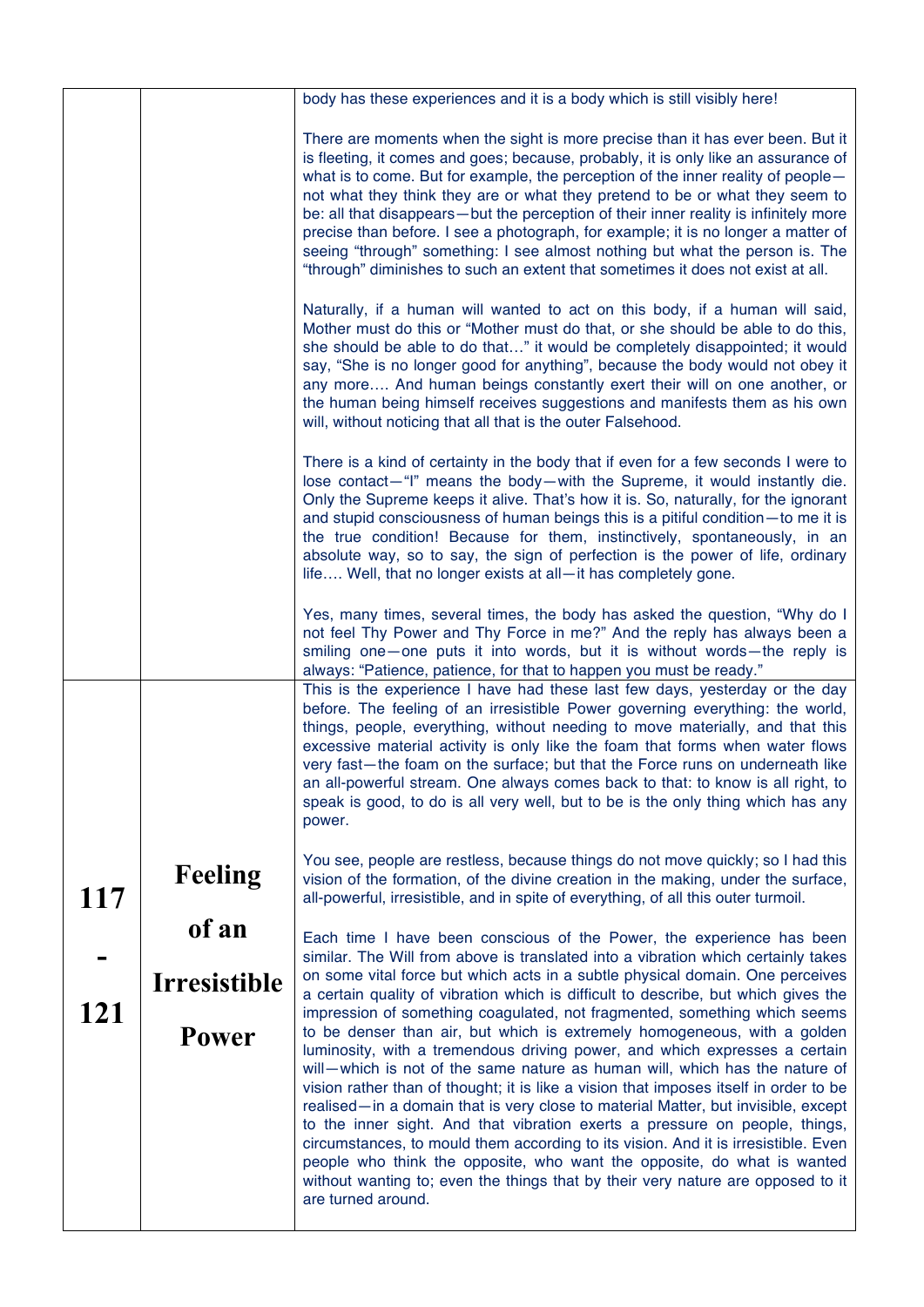| The resistances of the inertia that is in every consciousness and in Matter<br>mean that this Action, instead of being direct and perfectly harmonious,<br>becomes confused, full of contradictions, clashes and conflicts; instead of<br>everything resolving itself "normally", so to say, smoothly-as it should be-all<br>this inertia that resists and opposes, gives it a tangled movement in which<br>things collide and there is disorder and destruction, which become necessary<br>only because of the resistance, but which were not indispensable, which might<br>not have existed—which truly speaking should not have been—because this<br>Will, this Power is a Power of perfect harmony where each thing is in its place,<br>and it organises things wonderfully. It comes as an absolutely luminous and<br>perfect organisation, which one can see when one has the vision; but when it<br>comes down and presses on Matter, everything begins to seethe and resist.<br>Therefore, to attempt to impute the disorders and confusions and destructions<br>to the divine Action, to the divine Power, is another human foolishness. It is the<br>inertia-not to mention the bad will-which causes the catastrophe. It is not<br>that the catastrophe was intended, nor even foreseen, it is caused by the<br>resistance. |
|----------------------------------------------------------------------------------------------------------------------------------------------------------------------------------------------------------------------------------------------------------------------------------------------------------------------------------------------------------------------------------------------------------------------------------------------------------------------------------------------------------------------------------------------------------------------------------------------------------------------------------------------------------------------------------------------------------------------------------------------------------------------------------------------------------------------------------------------------------------------------------------------------------------------------------------------------------------------------------------------------------------------------------------------------------------------------------------------------------------------------------------------------------------------------------------------------------------------------------------------------------------------------------------------------------------------------------------|
| And then, there is added the vision of the action of Grace, which comes to<br>moderate the results wherever possible, that is to say, wherever it is accepted.<br>And this explains why aspiration, faith, complete trust on the part of the earthly<br>human element have a harmonising power, because they allow the Grace to<br>come and set right the consequences of this blind resistance.                                                                                                                                                                                                                                                                                                                                                                                                                                                                                                                                                                                                                                                                                                                                                                                                                                                                                                                                       |
| One could, if one wanted to, make prophecies by saying what has been seen.<br>But there is a kind of super-compassion which prevents this prophecy, because<br>the Word of Truth has a power of manifestation and to express the result of the<br>resistance would make that state concrete and diminish the action of the<br>Grace. That is why even when one sees, one cannot speak, one must not<br>speak.                                                                                                                                                                                                                                                                                                                                                                                                                                                                                                                                                                                                                                                                                                                                                                                                                                                                                                                          |
| But Sri Aurobindo certainly meant that it is this Power, this Force which does<br>everything—which does everything. When one sees it or is one with it, one<br>knows at the same time, one knows that That is really the only thing that acts<br>and creates; everything else is the result of the domain or the world or the<br>material or the substance in which it acts—the result of the resistance, but not<br>the Action. And to unite with That means to unite with the Action; to unite with<br>what is below means to unite with the resistance.                                                                                                                                                                                                                                                                                                                                                                                                                                                                                                                                                                                                                                                                                                                                                                             |
| And this applies to everything, everything, all the time, all the time. And so,<br>when one is doing the yoga of the cells, one notices the same thing: there is<br>the Force that acts, and then (Mother laughs) what the body does with this<br>Action!                                                                                                                                                                                                                                                                                                                                                                                                                                                                                                                                                                                                                                                                                                                                                                                                                                                                                                                                                                                                                                                                              |
| Immediately there comes the how and why. But that belongs to the domain of<br>mental curiosity, because the important thing is to stop the resistance. That is<br>the important thing, to stop the resistance so that the universe can become<br>what it should be: the expression of a harmonious, luminous, wonderful power,<br>of an unparalleled beauty. Afterwards, when the resistance has stopped, if out<br>of curiosity we want to know why it happened it won't matter any more. But<br>now, one cannot find the remedy by seeking the reason why, but by taking the<br>true attitude. That is the only thing that matters.                                                                                                                                                                                                                                                                                                                                                                                                                                                                                                                                                                                                                                                                                                  |
| To stop the resistance by a total surrender, a total self-giving in every cell, if<br>one can do that.                                                                                                                                                                                                                                                                                                                                                                                                                                                                                                                                                                                                                                                                                                                                                                                                                                                                                                                                                                                                                                                                                                                                                                                                                                 |
| They begin to feel the intense delight of existing only by the Lord, for the Lord,<br>in the Lord. When this is established everywhere, all will be well.                                                                                                                                                                                                                                                                                                                                                                                                                                                                                                                                                                                                                                                                                                                                                                                                                                                                                                                                                                                                                                                                                                                                                                              |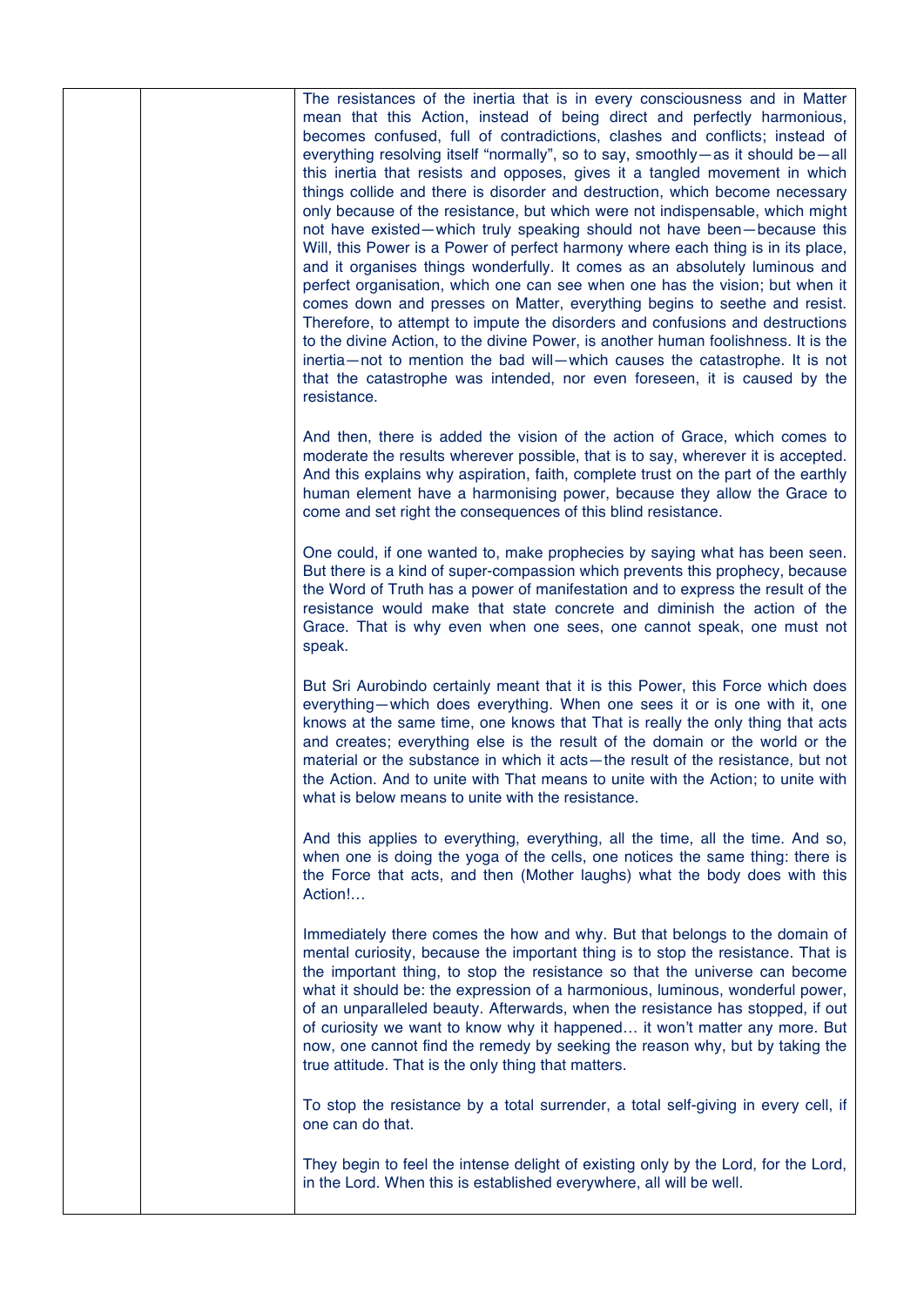|            |                        | About the Vietnam war, Mother said:                                                                                                                                                                                                                                                                                                                                                                                                                                                                                                                                                                                                                                                                                                        |
|------------|------------------------|--------------------------------------------------------------------------------------------------------------------------------------------------------------------------------------------------------------------------------------------------------------------------------------------------------------------------------------------------------------------------------------------------------------------------------------------------------------------------------------------------------------------------------------------------------------------------------------------------------------------------------------------------------------------------------------------------------------------------------------------|
|            |                        | If it is from the political point of view-politics are sunk in falsehood and I have<br>nothing to do with them.                                                                                                                                                                                                                                                                                                                                                                                                                                                                                                                                                                                                                            |
|            |                        | If it is from the moral point of view—morality is a shield which ordinary men<br>flourish to protect themselves from the Truth.                                                                                                                                                                                                                                                                                                                                                                                                                                                                                                                                                                                                            |
|            |                        | If it is from the spiritual point of view-the divine Will alone is justifiable and<br>That is what men travesty and distort in all their actions.                                                                                                                                                                                                                                                                                                                                                                                                                                                                                                                                                                                          |
|            |                        | I was trying to find out in what way opinions are serviceable Sri Aurobindo<br>says that they are "serviceable" or "unserviceable"-in what way can an<br>opinion be serviceable?                                                                                                                                                                                                                                                                                                                                                                                                                                                                                                                                                           |
| 122<br>124 | <b>Our</b><br>Opinions | No, this is precisely what I deplore; people act according to their opinion, and<br>that is worthless. I am constantly receiving letters from people who want or do<br>not want to do something and tell me: "This is my opinion, this is true, that is<br>not true", and always, more than ninety-nine times out of a hundred it is wrong,<br>it is nonsense.                                                                                                                                                                                                                                                                                                                                                                             |
|            |                        | One feels very clearly—in fact, it is visible—that the opposite opinion has just<br>as much value, that it is simply a question of attitude, nothing more. And<br>naturally the ego's preferences are always involved: you like it better like that<br>and so you have the opinion that it is like that.                                                                                                                                                                                                                                                                                                                                                                                                                                   |
|            |                        | It would be better to have some wisdom rather than an opinion, that is, to<br>consider all the possibilities, all the aspects of the question and then try to be<br>as unegoistic as possible and to see, for example, in the case of an action,<br>which one can be of service to the greatest number of people or is the least<br>destructive, the most constructive. Anyway, even from a standpoint that is not<br>spiritual, but merely utilitarian and unselfish, it is better to act according to<br>wisdom than according to one's opinion.                                                                                                                                                                                         |
|            |                        | I think it is to consider all the aspects of the problem, to lay them before your<br>consciousness as disinterestedly as possible and to see which one is the<br>best-if this is possible-or which one is the least harmful if there are<br>unpleasant consequences.                                                                                                                                                                                                                                                                                                                                                                                                                                                                       |
|            |                        | Ah, that's just it, to intervene you must be sure that you are right; you must be<br>sure that your vision of things is superior, preferable or truer than the vision of<br>the other person or people. Then it is always wiser not to intervene-people<br>intervene without rhyme or reason, simply because they are in the habit of<br>giving their opinion to others.                                                                                                                                                                                                                                                                                                                                                                   |
|            |                        | Even when you have the vision of the true thing, it is very rarely wise to<br>intervene. It only becomes indispensable when someone wants to do<br>something which will necessarily lead to a catastrophe. Even then, intervention<br>(smiling) is not always very effective.                                                                                                                                                                                                                                                                                                                                                                                                                                                              |
|            |                        | In fact, intervention is justified only when you are absolutely sure that you have<br>the vision of truth. Not only that, but also a clear vision of the consequences.<br>To intervene in someone else's actions, one must be a prophet-a prophet.<br>And a prophet with total goodness and compassion. One must even have the<br>vision of the consequences that the intervention will have in the destiny of the<br>other person. People are always giving each other advice: "Do this, don't do<br>that." I see it: they have no idea how much confusion they create, how they<br>increase confusion and disorder. And sometimes they impair the normal<br>development of the individual. I consider that opinions are always dangerous |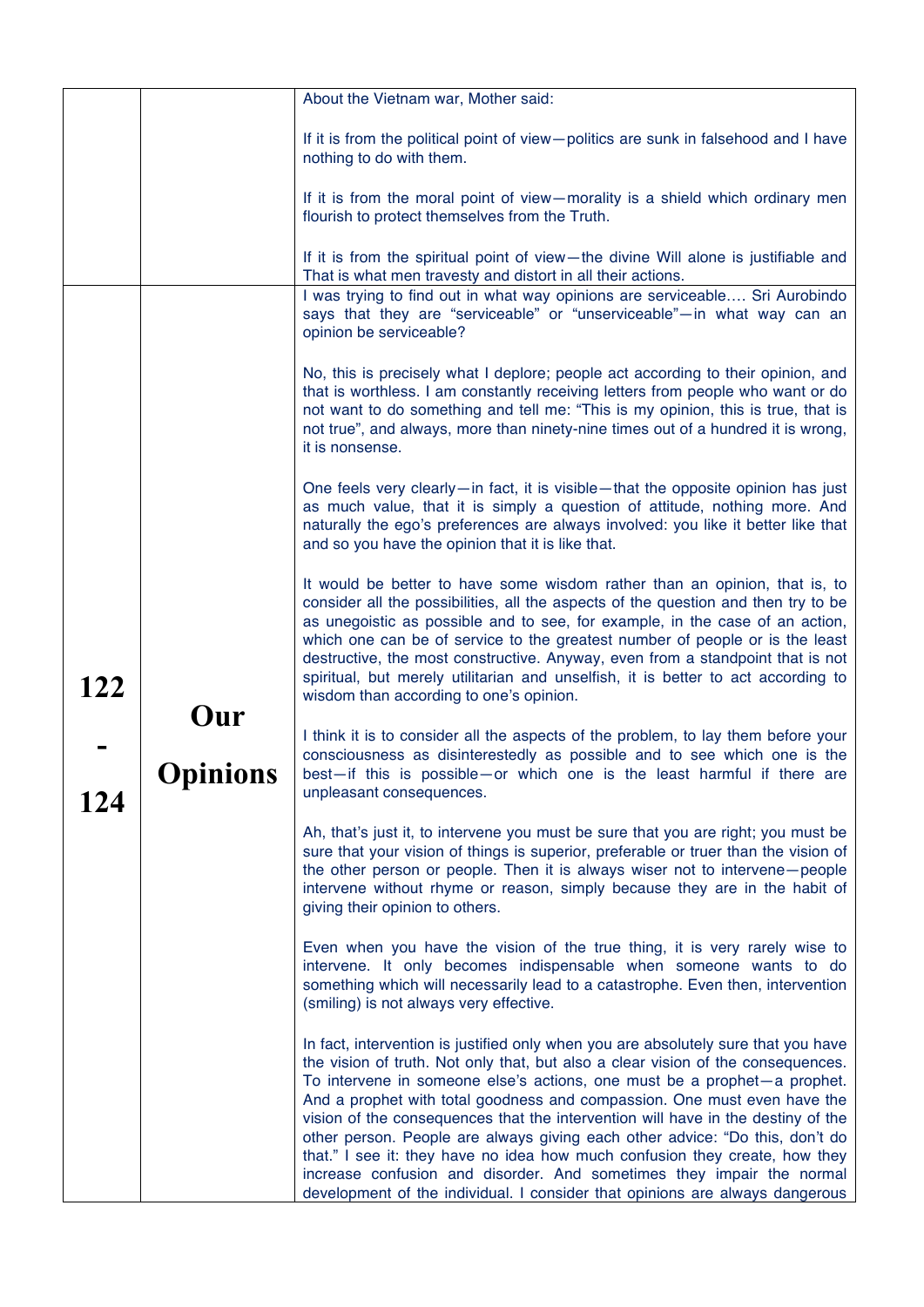|                                 |                                 | and most often absolutely worthless.                                                                                                                                                                                                                                                                                                                                                                                                                                                                                                                                                                                                                                                                                                                                                                                                                                                                                                                                                                                                                                                                                                                                                                                                                                                                                                                                                                                                                                |
|---------------------------------|---------------------------------|---------------------------------------------------------------------------------------------------------------------------------------------------------------------------------------------------------------------------------------------------------------------------------------------------------------------------------------------------------------------------------------------------------------------------------------------------------------------------------------------------------------------------------------------------------------------------------------------------------------------------------------------------------------------------------------------------------------------------------------------------------------------------------------------------------------------------------------------------------------------------------------------------------------------------------------------------------------------------------------------------------------------------------------------------------------------------------------------------------------------------------------------------------------------------------------------------------------------------------------------------------------------------------------------------------------------------------------------------------------------------------------------------------------------------------------------------------------------|
|                                 |                                 | You should not meddle with other people's affairs, unless first of all you are<br>infinitely wiser than they are – of course, one always thinks that one is wiser! –<br>but I mean in an objective way and not according to your own opinion; unless<br>you see further and better and are yourself above all passions, desires and<br>blind reactions. You must be above all these things yourself to have the right to<br>intervene in someone else's life-even when he asks you to do so. And when<br>he does not, it is simply meddling with something which is not your business.                                                                                                                                                                                                                                                                                                                                                                                                                                                                                                                                                                                                                                                                                                                                                                                                                                                                              |
|                                 |                                 | I have just seen a curious image! It looked like a very steep mountain slope<br>and someone—like the symbol of Man—was climbing. A being It's strange, I<br>have seen this several times: beings without clothes who are not naked! I<br>mean, they have a kind of robe of light. But it does not look like a radiating light<br>or anything of that kind. It is like an atmosphere, or rather the aura, the aura<br>made visible. And this transparence does not conceal the form and at the same<br>time the form is not naked And then from the sky—there was a vast sky<br>stretching from top to bottom, like a painting, a very clear, very luminous, very<br>pure sky-there were countless hundreds of birdlike things flying towards<br>him and he was beckoning them to him. The picture was mainly pale blue,<br>white; from time to time there was something a little darker like a wing-tip or the<br>top of a crest, but that was incidental. And they kept coming in hundreds and<br>he summoned them together with a gesture, then he sent them down to<br>earth—he was standing on a steep slope—he sent them down, into the valley.<br>And there, they became (Mother laughs) they were opinions! They became<br>opinions! There were dark ones, light ones, brown ones, blue ones They<br>were like birds flying down towards earth, like that. But it was a picture—and<br>yet it was not a picture, because it was moving. It was very amusing. |
|                                 |                                 | And he said: "Look, that is how opinions are formed" They came from the<br>sky, a vast sky-vast and luminous and clear, neither blue nor white nor pink<br>nor it was luminous, simply luminous; and from this sky, it was I said they<br>came in hundreds, but they came in thousands, and he was there, he received<br>them, and then he gestured with his hands and sent them down to earth, and<br>they became opinions! I think I began to laugh, it amused me.                                                                                                                                                                                                                                                                                                                                                                                                                                                                                                                                                                                                                                                                                                                                                                                                                                                                                                                                                                                                |
|                                 |                                 | They were all going down, going down-one could not see the bottom-they<br>were going down. So then it may be that opinions come from a sky of light!<br>(Mother laughs). In truth, images are much more expressive than words.                                                                                                                                                                                                                                                                                                                                                                                                                                                                                                                                                                                                                                                                                                                                                                                                                                                                                                                                                                                                                                                                                                                                                                                                                                      |
| <b>125</b><br>$\boldsymbol{\&}$ | <b>The Law</b>                  | There is no law of Nature that cannot be overcome and changed, if we have the<br>faith that all is ruled by the Lord and that it is possible for us to come into direct<br>contact with Him, if we know how to escape from the prison-house of age-old<br>habits and give ourselves unreservedly to His will.                                                                                                                                                                                                                                                                                                                                                                                                                                                                                                                                                                                                                                                                                                                                                                                                                                                                                                                                                                                                                                                                                                                                                       |
| 126                             | of Nature                       | In truth, nothing is fixed, everything is in perpetual change; and this ascending<br>transformation will lead this inconscient and mortal creation back step by step to<br>the eternal and all-powerful consciousness of the Lord.                                                                                                                                                                                                                                                                                                                                                                                                                                                                                                                                                                                                                                                                                                                                                                                                                                                                                                                                                                                                                                                                                                                                                                                                                                  |
| 127                             | Law is a<br>Formula             | The laws of Nature are imperative for the physical nature only so long as this<br>nature is not under the influence of the psychic being (the soul); for the psychic<br>being is in possession of the divine power which can, for its own ends, use all<br>processes and formulas and transform them at will.                                                                                                                                                                                                                                                                                                                                                                                                                                                                                                                                                                                                                                                                                                                                                                                                                                                                                                                                                                                                                                                                                                                                                       |
| <b>128</b>                      |                                 | The nature which exceeds the body is the nature which goes on                                                                                                                                                                                                                                                                                                                                                                                                                                                                                                                                                                                                                                                                                                                                                                                                                                                                                                                                                                                                                                                                                                                                                                                                                                                                                                                                                                                                       |
| $\boldsymbol{\&}$               | <b>Psychic</b><br><b>Nature</b> | living even after the disappearance of the body; it is the psychic<br>nature which is immortal and divine in essence. The psychic can<br>and must become conscious of the Divine at its centre and                                                                                                                                                                                                                                                                                                                                                                                                                                                                                                                                                                                                                                                                                                                                                                                                                                                                                                                                                                                                                                                                                                                                                                                                                                                                  |
| 129                             |                                 | consciously unite with Him.                                                                                                                                                                                                                                                                                                                                                                                                                                                                                                                                                                                                                                                                                                                                                                                                                                                                                                                                                                                                                                                                                                                                                                                                                                                                                                                                                                                                                                         |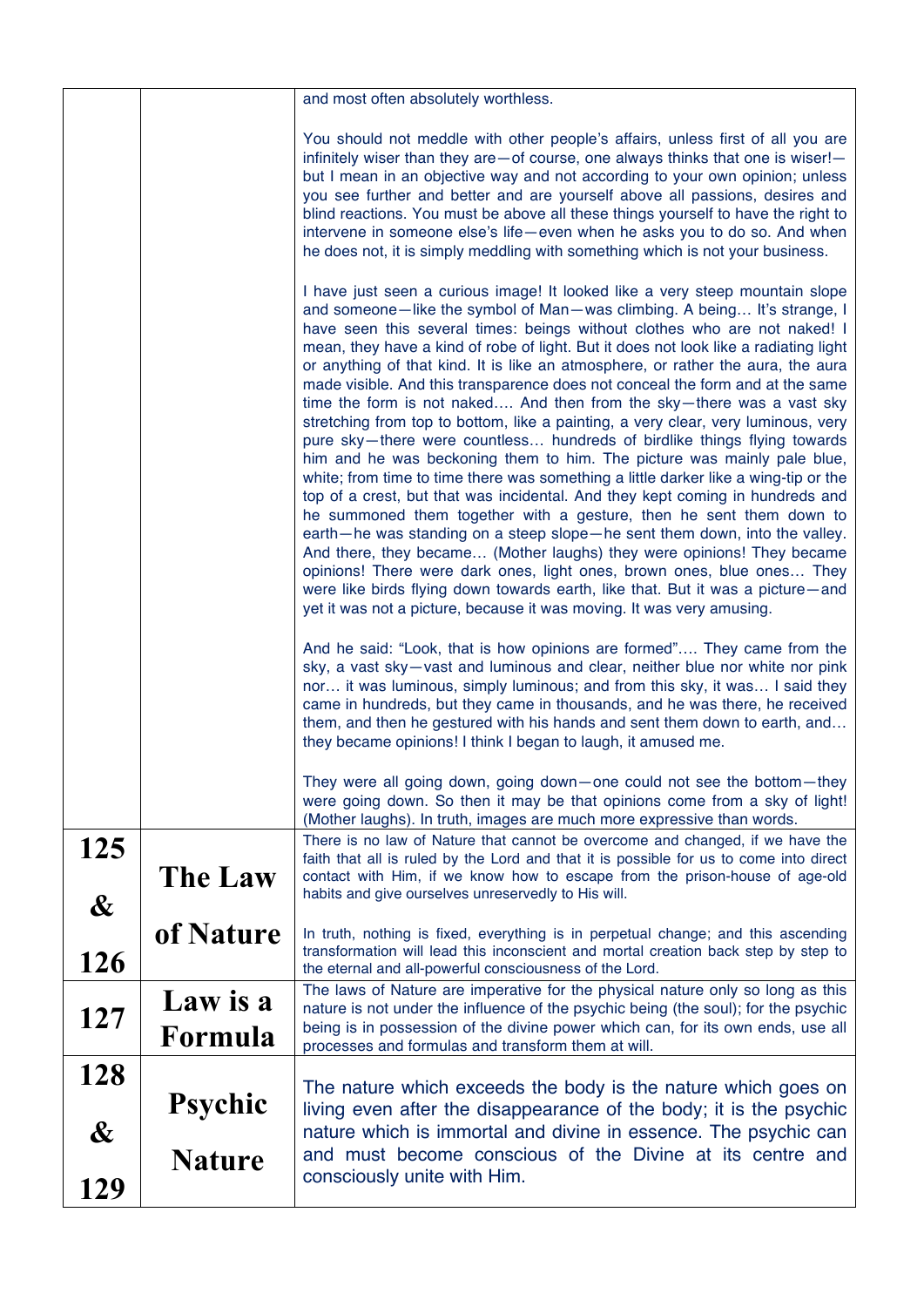| 130               | God's<br>Fore-       | In each domain (physical, vital and mental) everything is foreseen; but the<br>intrusion of a higher domain (overmental and beyond) introduces another<br>determinism into events and can change the course of things. This is what<br>aspiration can achieve. |
|-------------------|----------------------|----------------------------------------------------------------------------------------------------------------------------------------------------------------------------------------------------------------------------------------------------------------|
|                   | knowledge            | As for human effort, it is one of the things that are determined and its role is<br>foreseen in the overall play of forces.                                                                                                                                    |
| 131               |                      | For one who has fully realised that the world is nothing but the                                                                                                                                                                                               |
| $\boldsymbol{\&}$ | <b>Moral</b>         | One Supreme in His manifestation, all human moral notions<br>necessarily disappear to give way to a vision of the whole in                                                                                                                                     |
|                   | <b>Notions</b>       | which all values are changed - oh, how greatly changed!                                                                                                                                                                                                        |
| 132               | <b>The Titans</b>    |                                                                                                                                                                                                                                                                |
|                   |                      | To understand rightly what Sri Aurobindo truly means, one must know<br>the wonderful sense of humour in his way of thinking.                                                                                                                                   |
| 133               | are stronger         | What Sri Aurobindo writes here is a paradox to awaken sluggish minds.                                                                                                                                                                                          |
|                   | than                 | But one must understand all the irony these phrases contain and above<br>all the intention he puts behind the words. Besides, cowardly or not, I<br>see no need for us to worship the gods, great or small. Our worship                                        |
|                   | the Gods             | must go to the Supreme Lord alone, one in all things and beings.                                                                                                                                                                                               |
|                   |                      | One has only to attempt the experience and to persevere in one's effort, then<br>one will find that what is stated here is perfectly true.                                                                                                                     |
| 134               | <b>Disease</b>       | 135 - Added from Agenda 03.03.1970:                                                                                                                                                                                                                            |
|                   | and                  | Yes, yes (Mother nods approvingly), that's what I am doing right now. And one<br>has be really persevering.                                                                                                                                                    |
| 136               | Pain                 | It's not to compliment myself, but I think it's not easy! Because as long as it's<br>vital or mental, it's nothing-nothing at all! But when it becomes physical it's<br>more difficult! (Mother laughs).                                                       |
|                   |                      | This aphorism remains wholly, entirely true. This is "all human passions turned<br>to the Divine," and this is the Response.                                                                                                                                   |
|                   | The Way              | It is obvious that the same event or the same contact causes pleasure in one<br>and pain in another, depending on the inner attitude taken by each one.                                                                                                        |
| 137               | of                   | And this observation leads towards a great realisation; for once one has not<br>only understood but also felt that the Supreme Lord is the originator of all<br>things and one remains constantly in contact with Him, all becomes the action                  |
|                   | the Soul             | of His Grace and is changed into calm and luminous bliss.                                                                                                                                                                                                      |
|                   | <b>Relationships</b> | Human beings are in the habit of basing their relationships with others on<br>physical, vital and mental contacts; that is why there is almost always                                                                                                          |
| 138               | between              | discord and suffering. If, on the contrary, they based their relationships on<br>psychic contacts (between soul and soul), they would find that behind the<br>troubled appearances there is a profound and lasting harmony which can                           |
|                   | <b>Souls</b>         | express itself in all the activities of life and cause disorder and suffering to<br>be replaced by peace and bliss.                                                                                                                                            |
|                   |                      | The superman is now in the making and a new consciousness has very recently<br>manifested on earth to bring this process to perfection.                                                                                                                        |
| 139               | Superman             | But it is unlikely that any human being has yet arrived at this fulfilment, especially<br>since it must be accompanied by a transformation of the physical body, and this<br>has not yet been accomplished.                                                    |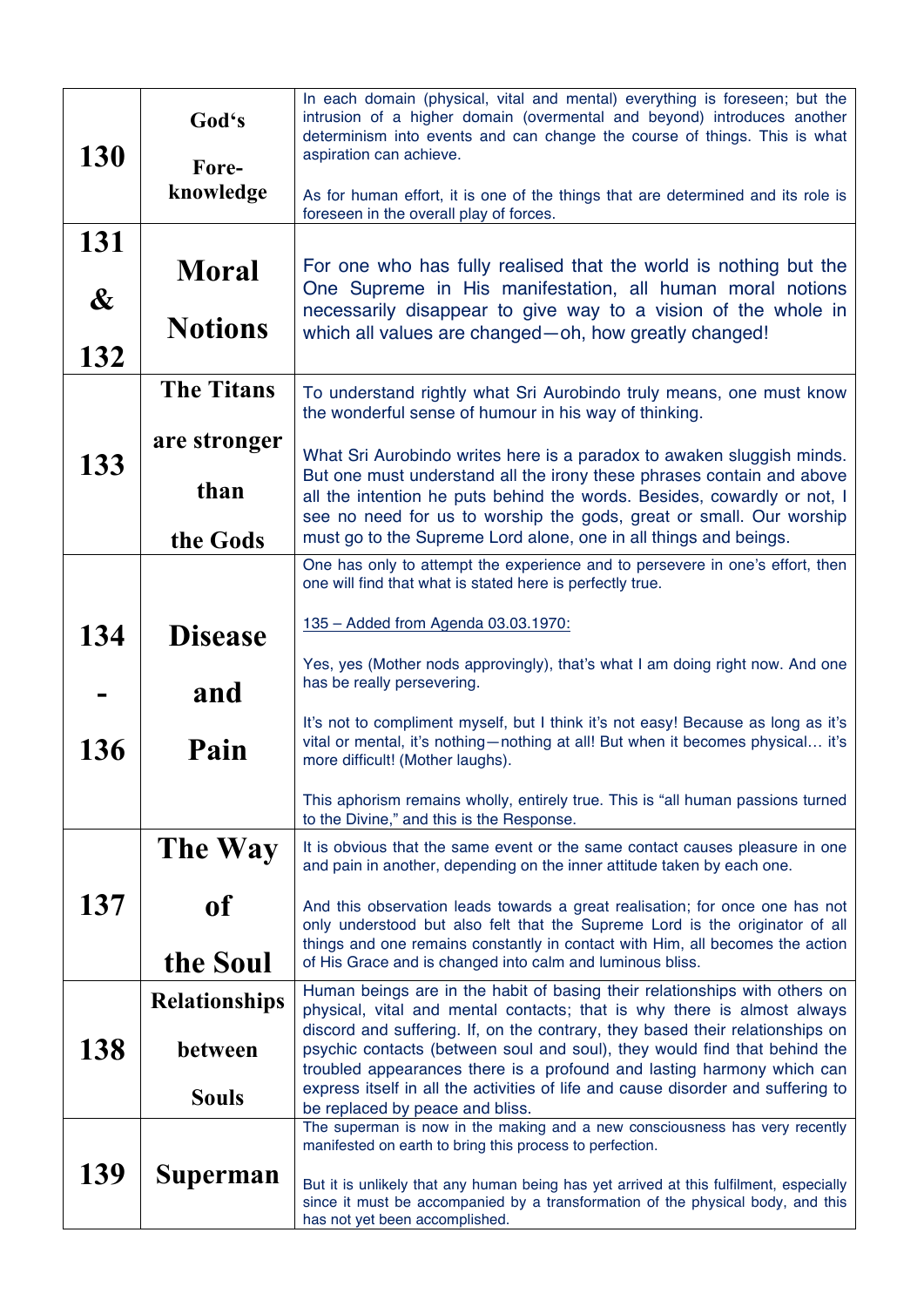| 140               | Impostor                                  | This naturally implies that all the ambitious people who now declare<br>themselves to be supermen can only be impostors or people full of pride<br>who deceive themselves and try to deceive others.                  |
|-------------------|-------------------------------------------|-----------------------------------------------------------------------------------------------------------------------------------------------------------------------------------------------------------------------|
|                   | Supermen                                  |                                                                                                                                                                                                                       |
| 141               | Nietzsche's                               | To be the slave of all mankind means to be ready to serve mankind;<br>and to make oneself as the cow of plenty means to be able to pour forth<br>abundantly all the force, the light, the power that mankind needs in |
|                   | Superman                                  | order to emerge from its ignorance and incapacity; for if this were not<br>so, a superhuman being would be a burden rather than a help to earth.                                                                      |
|                   | <b>Ascent of</b>                          |                                                                                                                                                                                                                       |
| 142               | <b>Humanity</b>                           | These are the qualities needed for the growth of the being until its<br>divinisation; it is also a reminder that no transformation can be<br>complete without the ascent of humanity.                                 |
|                   | is needed                                 |                                                                                                                                                                                                                       |
| 143               | <b>Beyond</b>                             | It all depends on the way in which photography is used. Its natural purpose<br>and common use is documentary; the more exact and precise it is, the<br>more useful it is.                                             |
| $\boldsymbol{\&}$ | <b>Visible</b>                            | But undeniably, there are artists who use photography as a medium of<br>expression. But then what they do is no longer an exact copy of Nature, it is                                                                 |
| 144               | <b>Nature</b>                             | an arrangement of forms and colours intended to express something else<br>which is usually hidden by physical appearances.                                                                                            |
|                   | <b>Truth in the</b>                       | The eternal symbol is the secret soul of Nature and it is the Truth                                                                                                                                                   |
| 145               | extern. Symbol                            | of this soul that the poet and the artist must seek and express.                                                                                                                                                      |
|                   | <b>Shakespeare</b>                        |                                                                                                                                                                                                                       |
| 146               | and the                                   | Everything that happens, happens by the will of the Supreme Lord<br>in order to lead the whole creation to the knowledge of the<br>Supreme.                                                                           |
|                   | Knowledge                                 |                                                                                                                                                                                                                       |
| 150               | of the                                    | But by far the greatest part of this action works by contrast and<br>negation. This is how religions work for most so-called believers,<br>who follow their religion with no faith and even less experience.          |
|                   | <b>Supreme</b>                            |                                                                                                                                                                                                                       |
|                   | Scientists <sup>4</sup>                   | Scientists, who are mostly materialists, use the same procedures to refute<br>occult and spiritual knowledge as ignorant imbeciles use to refute science.                                                             |
| 151               | Knowledge                                 | What is clear proof to a man of goodwill is imposture to one who refuses to<br>learn.                                                                                                                                 |
| <b>152</b>        |                                           | Sri Aurobindo does not mention here the consciousness that is higher                                                                                                                                                  |
|                   |                                           | than either of the two consciousnesses in question (material and                                                                                                                                                      |
| $\boldsymbol{\&}$ | <b>Immaterial</b><br><b>Consciousness</b> | immaterial), that is, the supramental consciousness which contains all<br>the other consciousnesses in itself and can thus know everything on all                                                                     |
| 153               |                                           | planes of being. This is the consciousness we should aspire for, this is<br>the consciousness which can teach us the total Truth.                                                                                     |
|                   |                                           | Sri Aurobindo seems to be referring here to a school of philosophy                                                                                                                                                    |
| 154               | The Way                                   | which holds that the Idea has created the worlds. Naturally, this is<br>wrong.                                                                                                                                        |
|                   | of Seeing                                 |                                                                                                                                                                                                                       |
| 156               | <b>Creation</b>                           | Idealists who refuse to be the slaves of Matter need not be proponents<br>of this philosophy and can, by their idealism, help men to be no more<br>the slaves of material desires.                                    |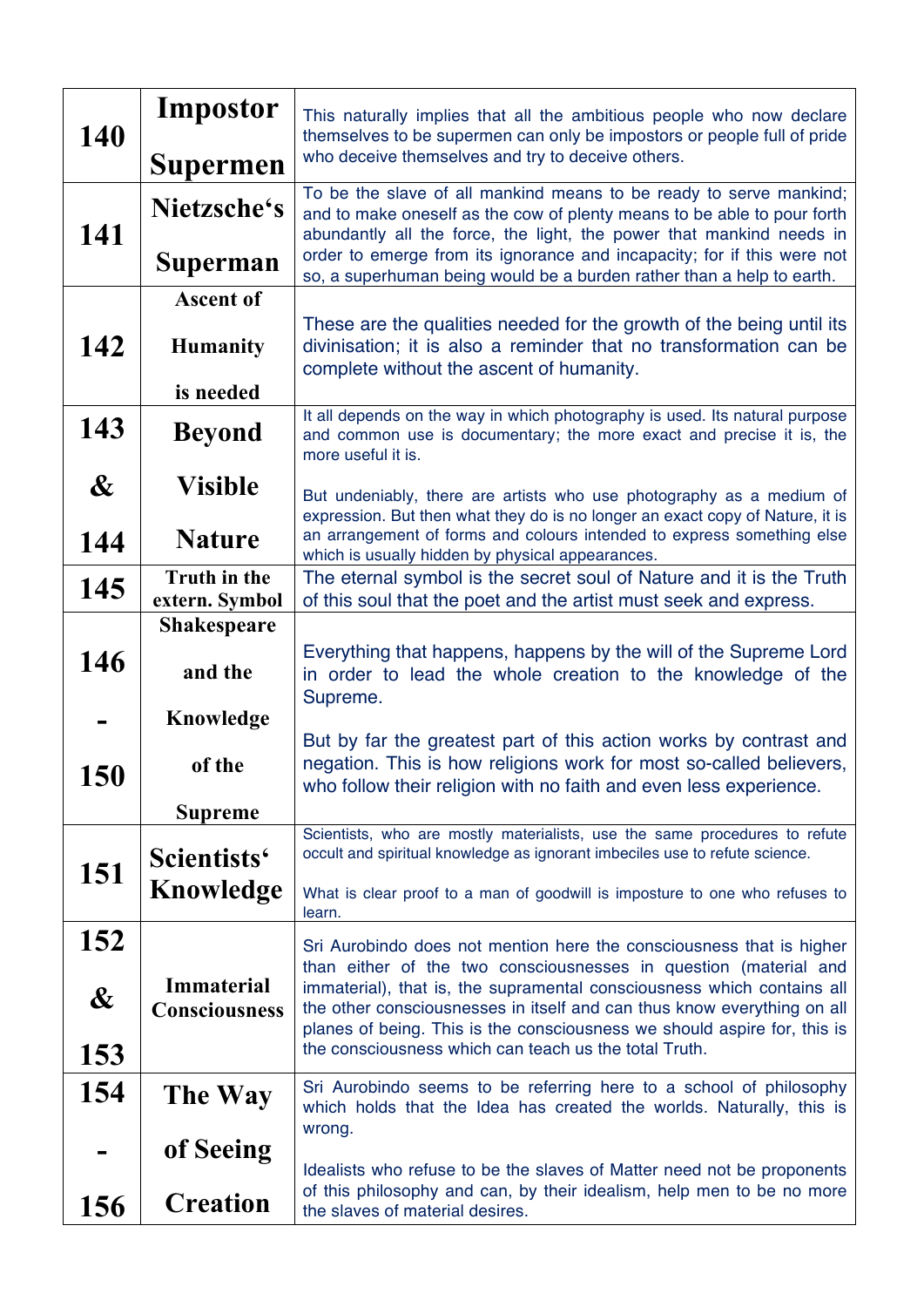| 157                      | <b>Manifestation</b><br>of God in<br><b>Human Beings</b> | This question will be easier to answer when the supermind is<br>manifested in living beings on earth.                                                                                                                                                                                                                                                                                               |
|--------------------------|----------------------------------------------------------|-----------------------------------------------------------------------------------------------------------------------------------------------------------------------------------------------------------------------------------------------------------------------------------------------------------------------------------------------------------------------------------------------------|
| $\boldsymbol{\&}$<br>158 |                                                          | I had always heard that Sri Aurobindo was "the last Avatar"; but he is<br>probably the last Avatar in a human body-afterwards, we do not<br>known                                                                                                                                                                                                                                                   |
|                          |                                                          |                                                                                                                                                                                                                                                                                                                                                                                                     |
| 159                      | <b>Supreme</b><br><b>Reality</b>                         | One who truly follows the path given by Sri Aurobindo, as soon as<br>he begins to have the experience of this path, will find it<br>impossible to confine his consciousness to the worship of any god<br>or goddess or even of all of them together.                                                                                                                                                |
| <b>160</b>               |                                                          |                                                                                                                                                                                                                                                                                                                                                                                                     |
| $\boldsymbol{\&}$        | <b>Infertile</b><br><b>Intellectuality</b>               | If intellectual culture is carried to its furthest limit, it leads the mind<br>to the unsatisfactory acknowledgement that it is incapable of<br>knowing the Truth and, in those who aspire sincerely, to the<br>necessity of being quiet and opening in silence to the higher                                                                                                                       |
| 161                      |                                                          | regions which can give you knowledge.                                                                                                                                                                                                                                                                                                                                                               |
| 162                      | <b>Evolution</b>                                         | I would like to see the English to know which tense Sri Aurobindo used for the<br>verb emerge-whether it is present or future?                                                                                                                                                                                                                                                                      |
|                          |                                                          | If it is in the future, it is a promise we all know and for whose realisation we are<br>working. If it is in the present I have nothing to add.                                                                                                                                                                                                                                                     |
| 163<br>$\boldsymbol{\&}$ | <b>The Basis</b>                                         | I suppose that Sri Aurobindo is referring to the various disciplines of<br>initiation practised in the various initiatory schools in the days when they<br>had some importance and authority.                                                                                                                                                                                                       |
| 164                      | of Freedom                                               | Our age has become very materialistic and no longer gives the same<br>importance and authority to these schools.                                                                                                                                                                                                                                                                                    |
| 165                      | <b>True</b>                                              | True liberty is to be in constant union with the Divine and to do only what the<br>Divine wants us to do. But until then, it is better to impose on ourselves a<br>higher law of action and conduct and to observe it scrupulously rather than to<br>obey the law of other men or of moral and social conventions.<br>It is obvious that if you have chosen or accepted to live in a community, you |
|                          | Liberty                                                  | must observe the laws of that community, otherwise you become an element of<br>disorder and confusion.                                                                                                                                                                                                                                                                                              |
|                          |                                                          | But a discipline willingly accepted cannot be harmful to the inner development                                                                                                                                                                                                                                                                                                                      |
|                          |                                                          | and the growth of the higher consciousness.<br>As Sri Aurobindo says, the law of sin and virtue was certainly necessary for the                                                                                                                                                                                                                                                                     |
| 166                      | <b>The</b>                                               | progress of humanity when it was given several thousand years ago. But today<br>it no longer has any meaning or usefulness and should no longer be heeded. It<br>belongs to a past which should no longer have any authority.                                                                                                                                                                       |
|                          | Idea                                                     | But for this to be possible, it must be replaced by a more luminous and truer<br>law and not by disorder and corruption. Perfect and spontaneous obedience to                                                                                                                                                                                                                                       |
|                          | of Sin                                                   | the divine order that must replace all law.                                                                                                                                                                                                                                                                                                                                                         |
|                          | and                                                      | What has value at one period no longer has any at another as human<br>consciousness goes on progressing. But one must take great care to replace a<br>law one no longer obeys by a higher and truer law that fosters progress<br>towards the future realisation.                                                                                                                                    |
|                          | Virtue                                                   | One has no right to abandon a law until one is capable of knowing and<br>following a higher and better law.                                                                                                                                                                                                                                                                                         |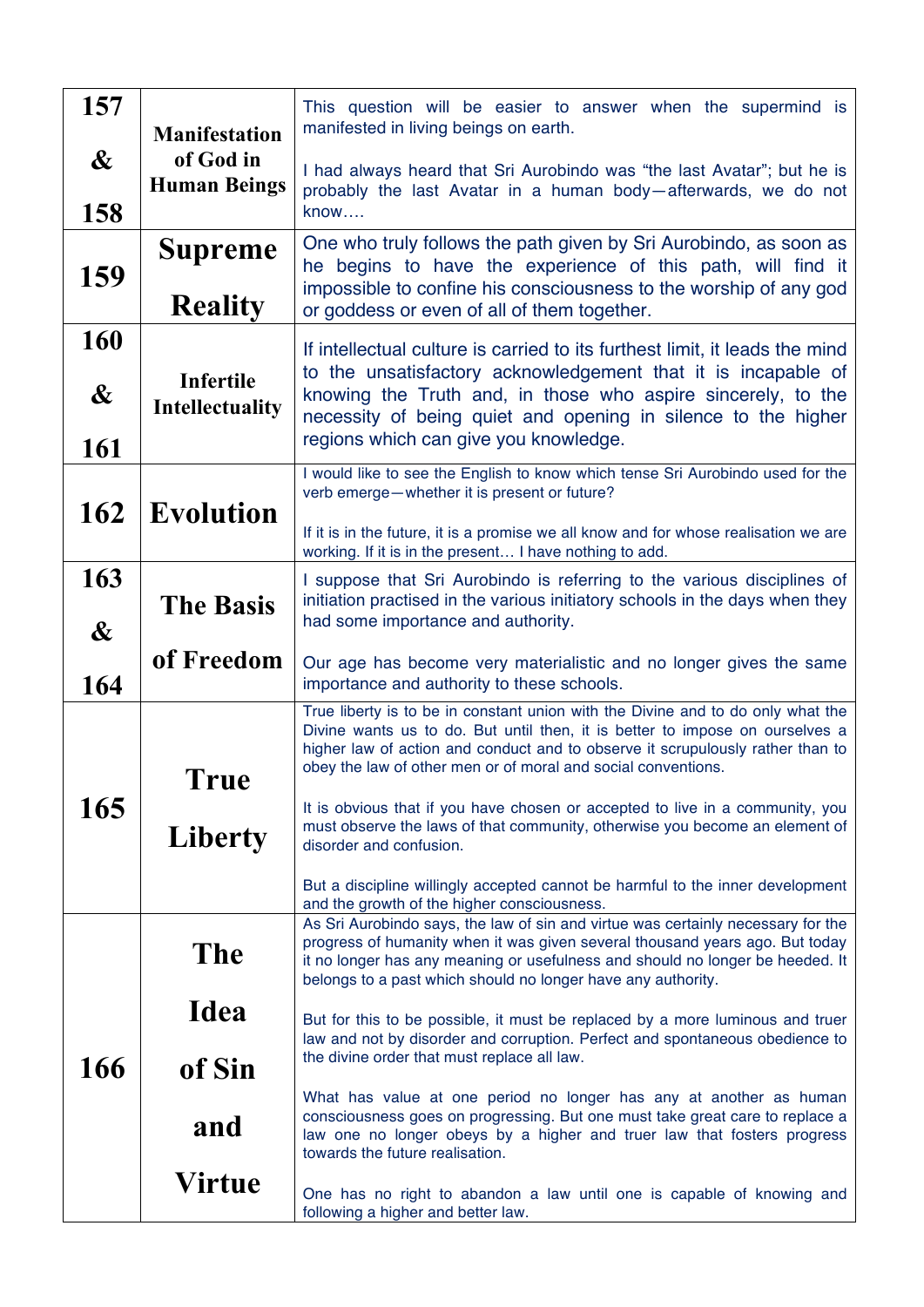| 167                      | <b>The</b><br><b>Leader</b> is<br>God<br>Within | The goal foreseen by the Divine is always attained, but only those<br>whose consciousness is united with the Divine Consciousness attain it<br>directly and knowingly; the others—the vast majority of those who are<br>conscious only of their external being-attain this goal only after having<br>made many detours, which often seemed to be going in the opposite<br>direction. |
|--------------------------|-------------------------------------------------|--------------------------------------------------------------------------------------------------------------------------------------------------------------------------------------------------------------------------------------------------------------------------------------------------------------------------------------------------------------------------------------|
| 168                      | <b>The</b>                                      | The sword of God is the power that nothing can resist.                                                                                                                                                                                                                                                                                                                               |
| $\boldsymbol{\&}$        | <b>Sword</b>                                    | Added from Agenda 11.10.1969:                                                                                                                                                                                                                                                                                                                                                        |
| 169                      | of God                                          | Mother: I was asked what's "the sword of God". I said it was the irresistible Power.                                                                                                                                                                                                                                                                                                 |
| <b>170</b>               | <b>Christ</b>                                   | Love alone as preached by Christ failed to transform man. Force alone<br>as preached by Mohamed did not transform man, far from it.                                                                                                                                                                                                                                                  |
| $\boldsymbol{\&}$<br>171 | and<br><b>Mohamed</b>                           | That is why the consciousness which is at work to transform mankind,<br>unites Force with Love, and the One who must realise this<br>transformation will come on earth with the Power of Divine Love.                                                                                                                                                                                |
| 172                      | <b>Freedom</b> is<br>the Liberator              | This is irrefutably clear and it is exactly what we are trying to do. But human<br>nature is rebellious and finds it difficult to win freedom at the price of<br>renouncing desire and ignorance and egoism. Most human beings prefer the<br>slavery of desire and ignorance and egoism to freedom without them.                                                                     |
| 173                      | To                                              | To the human way of understanding, the world is terribly immoral, full of suffering<br>and ugliness, especially since the appearance of the human race. So it is difficult<br>for the human consciousness to accept that this world could be the work of a<br>personal God, because for man it seems to be the work of an omnipotent monster.                                        |
| $\boldsymbol{\&}$        | <b>Understand</b>                               | But Sri Aurobindo adds that it is better to try to understand instead of condemning.                                                                                                                                                                                                                                                                                                 |
| 174                      | <b>God truly</b>                                | And surely the best way to understand is to unite with this Supreme Consciousness<br>so as to see as It sees and understand as It understands. This is certainly the only<br>true wisdom. And Yoga is the true way of uniting with the Supreme.                                                                                                                                      |
|                          | There is no                                     | First, once and for all, you should know that luck, good or bad, does not exist.<br>What to our ignorance looks like luck is simply the result of causes we know                                                                                                                                                                                                                     |
| 175                      | Good, Bad                                       | nothing about. It is certain that for someone who has desires, when his desires<br>are not satisfied, it is a sign that the Divine Grace is with him and wants,<br>through experience, to make him progress rapidly, by teaching him that a<br>willing and spontaneous surrender to the Divine Will is a much surer way to be                                                        |
|                          | or Luck                                         | happy in peace and light than the satisfaction of any desire.                                                                                                                                                                                                                                                                                                                        |
| 176                      | <b>Learn the</b>                                | This simply means the vision of the whole earth at the same time and<br>the sentiment which is the result of this vision of the whole. This whole                                                                                                                                                                                                                                    |
| &                        | true<br>Cosmic                                  | contains all things at the same time, light and darkness, suffering and<br>pleasure, happiness and unhappiness, and all together makes a                                                                                                                                                                                                                                             |
| 177                      | <b>Vision</b>                                   | vibration of adoration turned towards the Divine, just as all sounds<br>heard together make the supreme invocation to the Divine: OM.                                                                                                                                                                                                                                                |
|                          | <b>The Limits</b>                               | To be free, one must come out of the prison. The prison is the ego, the sense<br>of separate personality. To be free, one must unite consciously and totally with                                                                                                                                                                                                                    |
| 178                      | of Ego                                          | the Supreme and through this identification break the limits of the ego and<br>eradicate the very existence of the ego by universalising oneself, even though<br>the individualisation of the consciousness is preserved.                                                                                                                                                            |
| 179                      | God is<br>everywhere                            | There is nothing to add. It is true—every obviously true—and to be sure,<br>you must experience it, for only experience is absolutely convincing.                                                                                                                                                                                                                                    |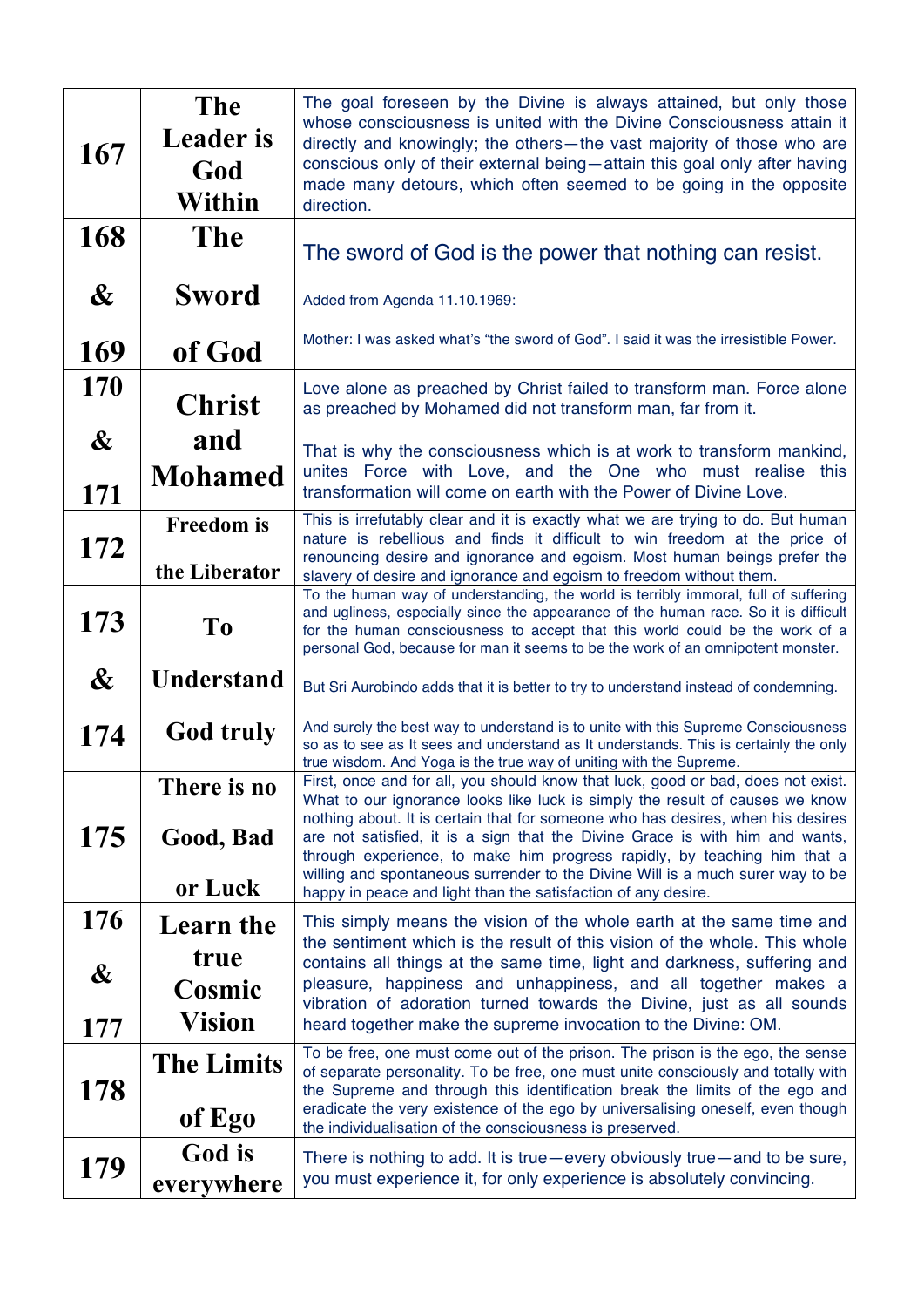|                          | <b>How to</b>               |                                                                                                                                                                                                                                                                                                                                  |
|--------------------------|-----------------------------|----------------------------------------------------------------------------------------------------------------------------------------------------------------------------------------------------------------------------------------------------------------------------------------------------------------------------------|
| 180                      | experience                  | By uniting with the Eternal, that is to say, with the Divine.                                                                                                                                                                                                                                                                    |
|                          | <b>Eternity</b>             |                                                                                                                                                                                                                                                                                                                                  |
| 181                      | <b>Calling</b>              | For some years, almost all our children, big or small, have been in the habit of<br>always using vulgar words in their everyday speech. For example, they<br>punctuate every sentence with words like "idiot", "fool", etc and other similar<br>Indian terms, without any bad intention. How can we help them to get rid of this |
| $\boldsymbol{\&}$        | <b>Someone</b>              | bad habit which has become so common?                                                                                                                                                                                                                                                                                            |
| 182                      | a Fool                      | The only remedy is to learn to think before you speak and to say only the<br>words that are absolutely indispensable to express your thought.                                                                                                                                                                                    |
| 183                      |                             |                                                                                                                                                                                                                                                                                                                                  |
| $\boldsymbol{\&}$<br>184 | <b>Exaggeration</b>         | Any exaggeration, any exclusiveness, is a lack of balance and a<br>breach of harmony, and therefore an error in one who seeks<br>perfection. For perfection can only exist in supreme harmony.                                                                                                                                   |
|                          |                             |                                                                                                                                                                                                                                                                                                                                  |
| 185                      | Don't be<br><b>Affected</b> | Sri Aurobindo means that there is a height in the consciousness where<br>the ordinary notions of good and bad lose all their value.1                                                                                                                                                                                             |
| &                        |                             | And he advises us, instead of being affected by the way things happen                                                                                                                                                                                                                                                            |
|                          | by Good                     | on earth, to rise in consciousness to communion with the Divine; then                                                                                                                                                                                                                                                            |
| 186                      | and Bad                     | we shall understand why things are as they are.                                                                                                                                                                                                                                                                                  |
| 187                      | <b>Virtue</b>               | Vice and virtue are inventions of human thought for the needs of<br>evolution and progress-but in the Divine Consciousness, vice and                                                                                                                                                                                             |
| $\boldsymbol{\&}$        | and                         | virtue do not exist.                                                                                                                                                                                                                                                                                                             |
| 188                      | <b>Vice</b>                 | The whole universe is in a slow ascending evolution towards That which<br>it must manifest.                                                                                                                                                                                                                                      |
| 189                      | Charity                     | To live within in a constant aspiration for the Divine enables us to look at<br>life with a smile and to remain peaceful whatever the outer circumstances<br>may be.                                                                                                                                                             |
|                          | and                         | As for the poor, Sri Aurobindo says that to come to their help is good,                                                                                                                                                                                                                                                          |
| 191                      | <b>Poverty</b>              | provided that it is not a vain ostentation of charity, but that it is far nobler to<br>seek a remedy for poverty so that there may be no poor left on earth.                                                                                                                                                                     |
|                          | Old                         | In the beginning, about six thousand years ago, this was absolutely true, and<br>each individual was classed according to his nature. Afterwards it became a<br>rigid and more and more arbitrary social convenience (according to birth),<br>which completely ignored the true nature of the individual. It became a false      |
| 192                      | Indian                      | conception and had to disappear.                                                                                                                                                                                                                                                                                                 |
|                          | <b>Society</b>              | But gradually, with human progress, human activities are being classified more<br>and more in a similar, less rigid but much truer way (according to each one's<br>nature and capacity).                                                                                                                                         |
| 193                      |                             | That is absolutely certain for all those who understand Sri Aurobindo's teaching<br>and have faith in him. It is with the intention of creating a place where this can<br>come about that we want to establish Auroville.                                                                                                        |
|                          | <b>Poverty</b>              | But for this realisation to be possible, each one of us must make an effort to<br>transform himself, for most of the sufferings of men are the result of their own<br>mistakes, both physical and moral.                                                                                                                         |
| 196                      |                             | How can you believe that in Auroville there will be no more suffering so long as                                                                                                                                                                                                                                                 |